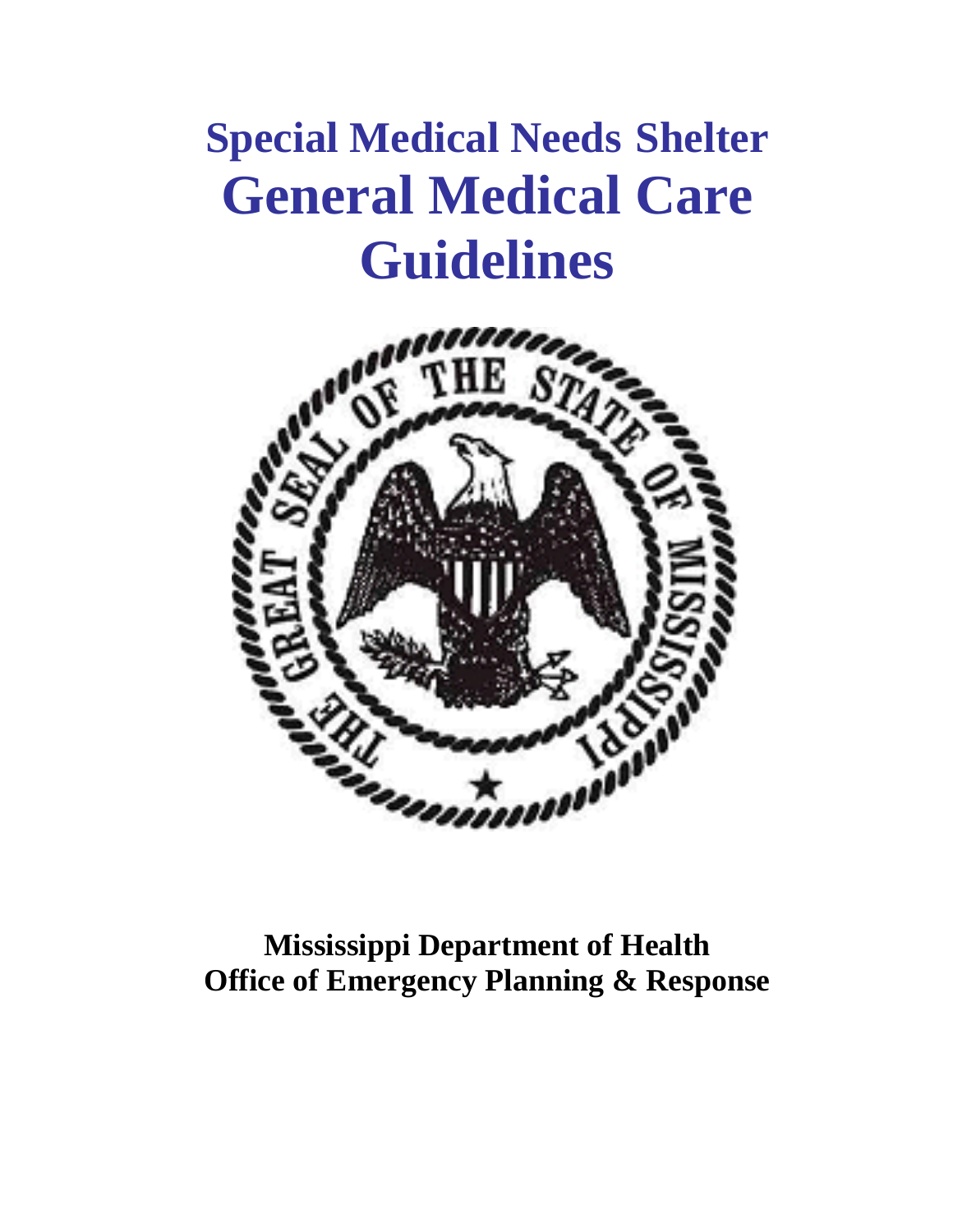

# **Mississippi Department of Health**

# **Guidelines for the General Medical Care of Special Medical Needs Shelter (SMNS) Residents during Disasters**

The following guidelines have been developed for use by licensed professional nurses, and other practitioners who serve in a Special Medical Needs Shelter during a disaster or emergency.

#### **Table of Contents Section 1.0**

# Body Mechanics **…………………………………………………………** 1

**Guideline Page**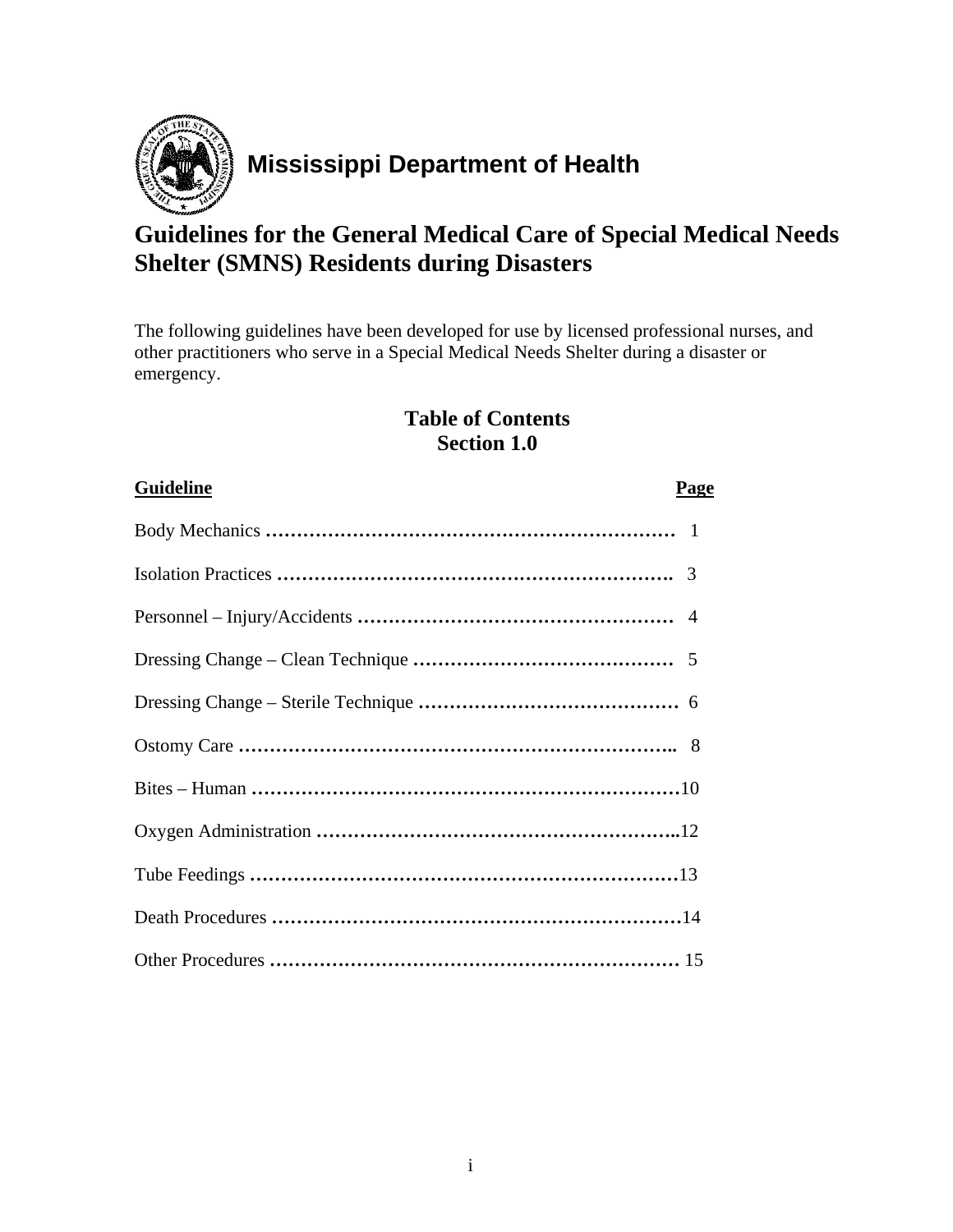| <b>MISSISSIPPI DEPARTMENT OF HEALTH</b> | TOPIC: Guidelines                   |
|-----------------------------------------|-------------------------------------|
| <b>General Medical Care Guidelines</b>  | <b>SUBTOPIC: Body Mechanics</b>     |
| EFFECTIVE DATE:                         | <b>REFERENCE:</b>                   |
| <b>REVISION DATE:</b>                   | <b>SECTION 1.0</b><br><b>PAGE</b> 1 |

# **BODY MECHANICS**

#### **PURPOSE:**

To prevent undue strain and possible injury to one or more parts of the body during the required activities of a normal day

#### **CONSIDERATIONS:**

- Body mechanics is the coordinated use of body parts to produce motion and maintain balance. Proper use prevents injury and makes the best use of strength.
- Involves standing and sitting posture, bending and lifting, and prevention of fatigue.
- Factors which influence posture and body mechanics:
	- o Nutrition;
	- o Muscle tone;
	- o Body build slender, medium frame, stocky;
	- o Properly fitting shoes, low-medium height heels; and
	- o Properly fitting clothing, allowing freedom of motion.
- A broad base of support should provide for better balance and control in lifting.

#### **PROCEDURE:**

**Standing:** Head erect, chest upward and forward, and abdomen flat but not tense. The feet parallel, at least 6-8 inches apart, with one foot a half step ahead of the other. Maintain equal weight bearing with knees facing in the same direction. Never lock knees.

**Sitting:** Head erect, chest upward and forward, and abdomen flat but not tense. Hips flexed at right angles to the trunk, knees flexed, and feet resting flat and firmly on the floor. Arms and hands supported on arms of chair or resting in lap.

**Bending:** One leg placed slightly in front of the other, feet 12 inches apart to widen the base of support, knees and hips flexed. This is especially important when lowering or preparing to lift a heavy object.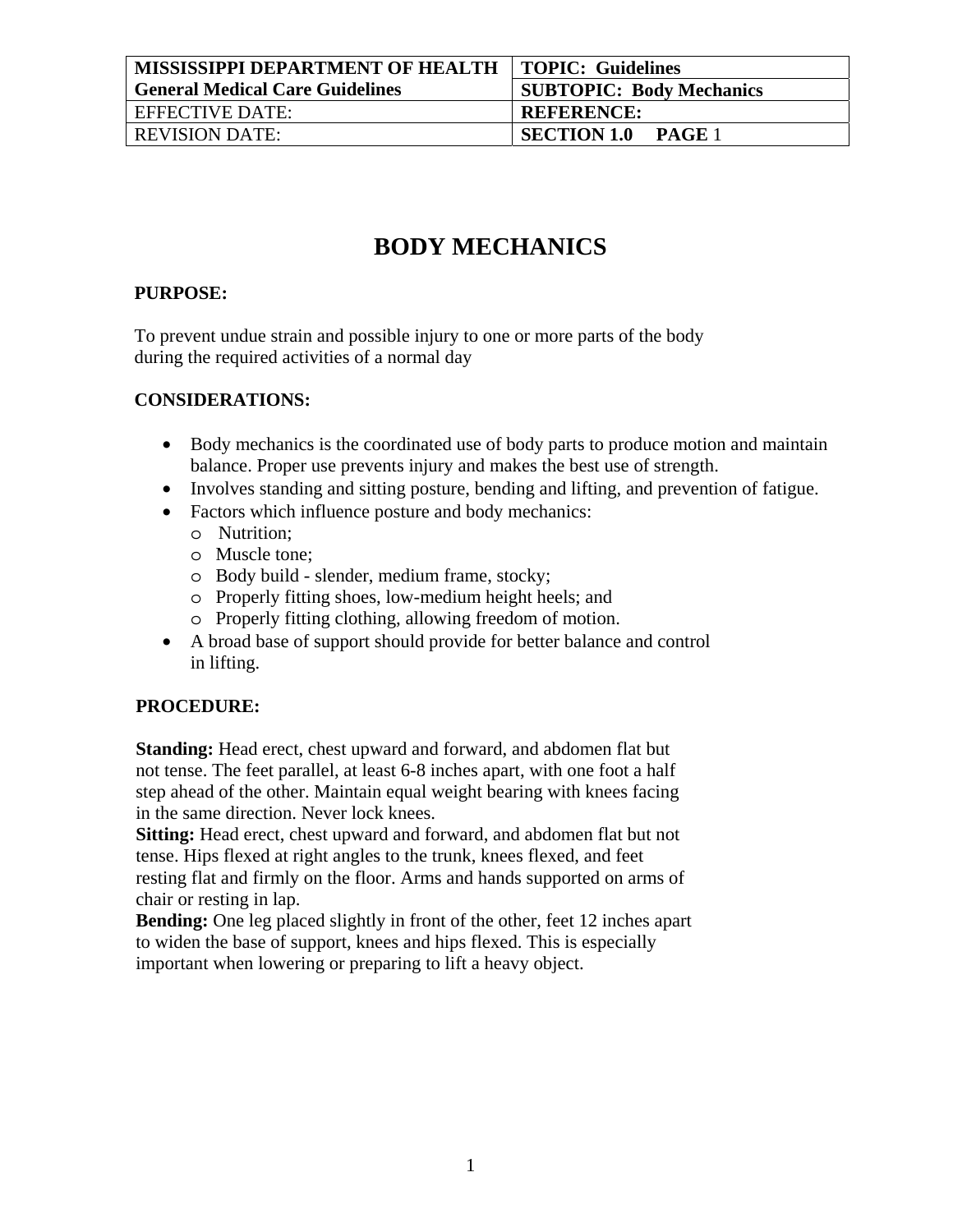| <b>MISSISSIPPI DEPARTMENT OF HEALTH</b> | <b>TOPIC: Guidelines</b>        |
|-----------------------------------------|---------------------------------|
| <b>General Medical Care Guidelines</b>  | <b>SUBTOPIC: Body Mechanics</b> |
| EFFECTIVE DATE:                         | <b>REFERENCE:</b>               |
| <b>REVISION DATE:</b>                   | <b>SECTION 1.0 PAGE 2</b>       |

**Lifting:** Same principle and position as in bending with increased hip and knee flexion. Have a wide base of support. Feet 12 inches apart. Keep the load close to body. Bend hips and knees keeping back straight. Do not twist neck and back. Shift feet to pivot. Never lift over head. Lift with thigh muscles.

#### **Prevention of strain:**

- Face in the direction of movement to avoid strain due to twisting;
- Take advantage of momentum;
- Push, pull, or roll object when possible rather than lift; and
- Keep object close to body and use thigh muscles rather than back when lifting is unavoidable. If the patient or object appears too large or heavy, get help.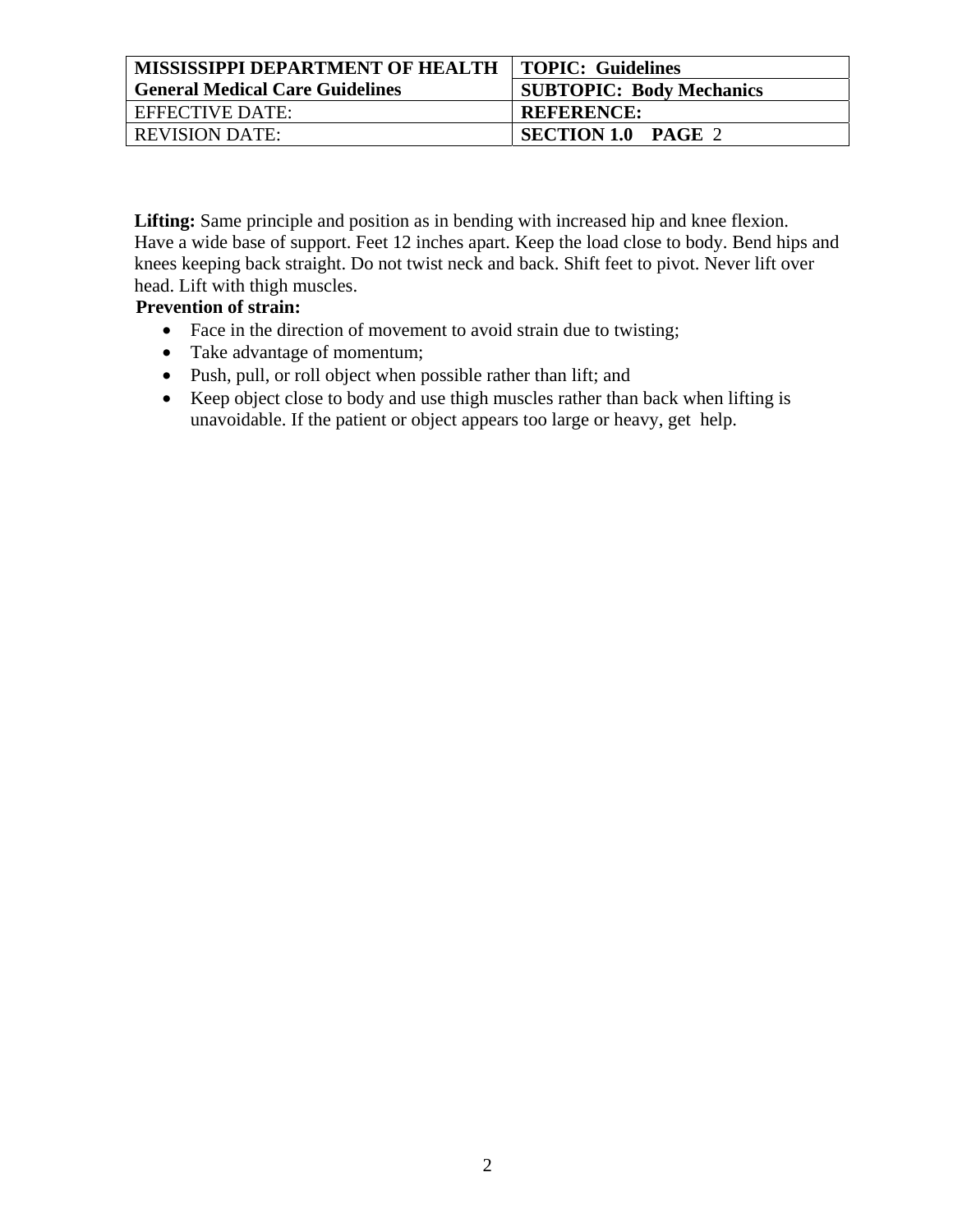| <b>MISSISSIPPI DEPARTMENT OF HEALTH</b> | TOPIC: Guidelines                    |
|-----------------------------------------|--------------------------------------|
| <b>General Medical Care Guidelines</b>  | <b>SUBTOPIC: Isolation Practices</b> |
| EFFECTIVE DATE:                         | <b>REFERENCE:</b>                    |
| <b>REVISION DATE:</b>                   | <b>SECTION 1.0 PAGE 3</b>            |
|                                         |                                      |

# **ISOLATION PRACTICES**

#### **PURPOSE:**

To prevent the spread of contagious conditions to other individuals and/or caregivers from individuals who would be inhibited from residing in the shelter among the general population.

#### **CONSIDERATION:**

Each individual should receive screening at the time they enter the shelter to detect any possible condition necessitating isolation.

#### **EQUIPMENT:**

Bleach (1:10 dilution) Red-colored impervious plastic biohazard bags **Gloves** N-95 or N-100 Respirator Masks

- Identify possible contagious individuals at the time of entrance to the shelter.
- If known TB and no treatment, the resident should be given a mask and isolated. Isolation should be in an area where there is NOT air exchange with the rest of the shelter. If known TB and on treatment for 2 weeks and not symptomatic, isolation and mask are not necessary. The local county Health Department or State TB control should be contacted as soon as possible to verify the resident's medical status and ensure continuation of therapy.
- Provide those with topical infestations an opportunity for bathing and decontamination. Assist as needed, utilizing appropriate protective equipment.
- The triage team assigns individuals to cots on entrance to the shelter.
- Escort those individuals requiring isolation to the designated area within the shelter.
- Gloves must be worn by those having contact and assisting in the decontamination of infected persons.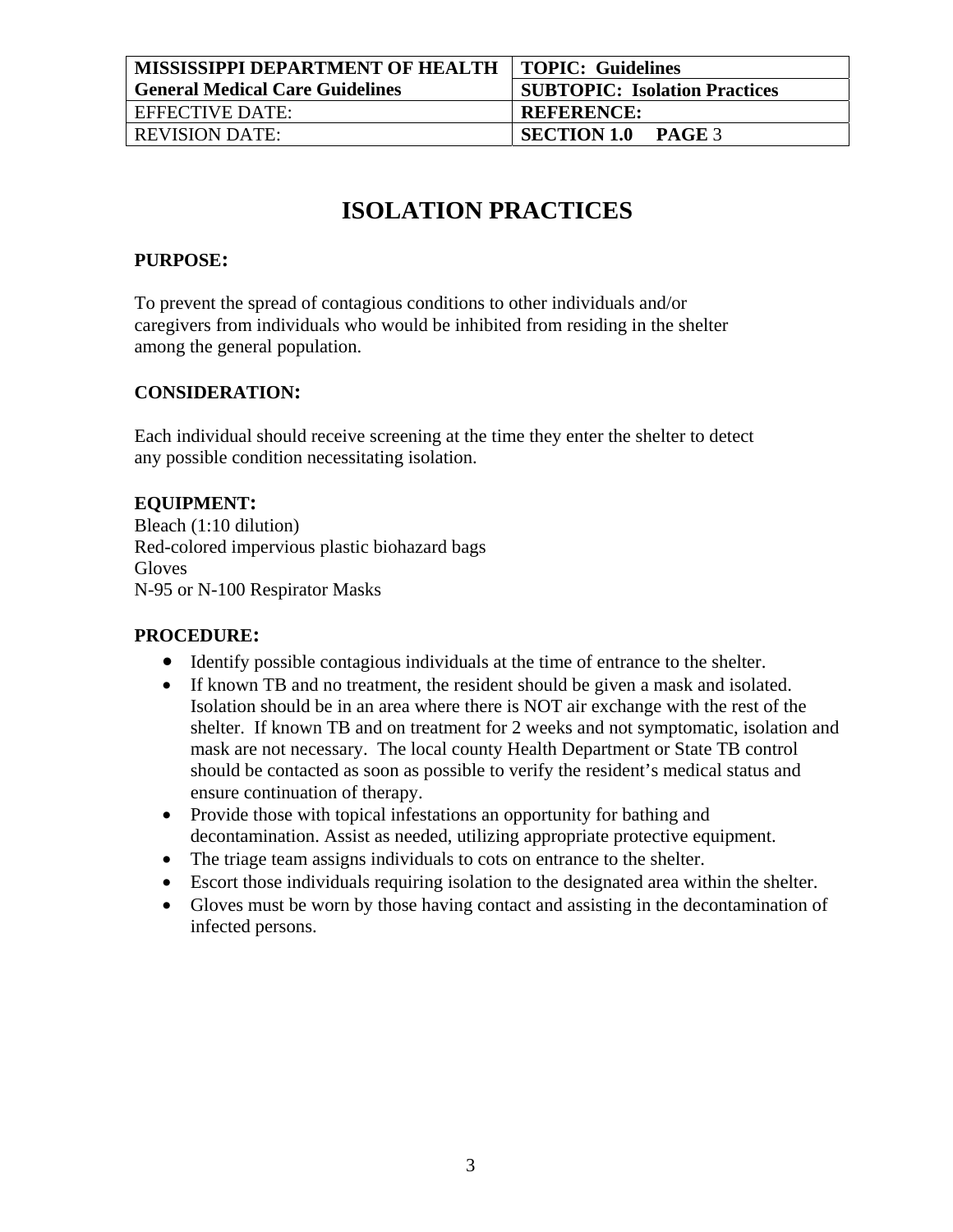| <b>MISSISSIPPI DEPARTMENT OF HEALTH</b> | <b>TOPIC: Guidelines</b>   |
|-----------------------------------------|----------------------------|
| <b>General Medical Care Guidelines</b>  | <b>SUBTOPIC: Personnel</b> |
|                                         | <b>Injury/Accidents</b>    |
| EFFECTIVE DATE:                         | <b>REFERENCE:</b>          |
| <b>REVISION DATE:</b>                   | <b>SECTION 1.0 PAGE 4</b>  |

# **PERSONNEL - INJURY/ACCIDENTS**

#### **PURPOSE:**

To provide a procedure for each person working in the shelter to follow for personal injuries or accidents while in the shelter

#### **EQUIPMENT:**

"Notice of Injury" Form

- At the time of injury, evaluate and treat according to the injury. Determine if staff person can continue in role of shelter staff.
- Notify Emergency Operations Center (EOC) of injury, if not life threatening. If injury is life threatening, activate Emergency Medical Services (EMS) and then notify EOC.
- Document injury on agency's "NOTICE OF INJURY" Form and the name of the EOC person who was notified of the incident.
- After release from the shelter, deliver the "NOTICE OF INJURY" Form to immediate supervisor, unless otherwise instructed.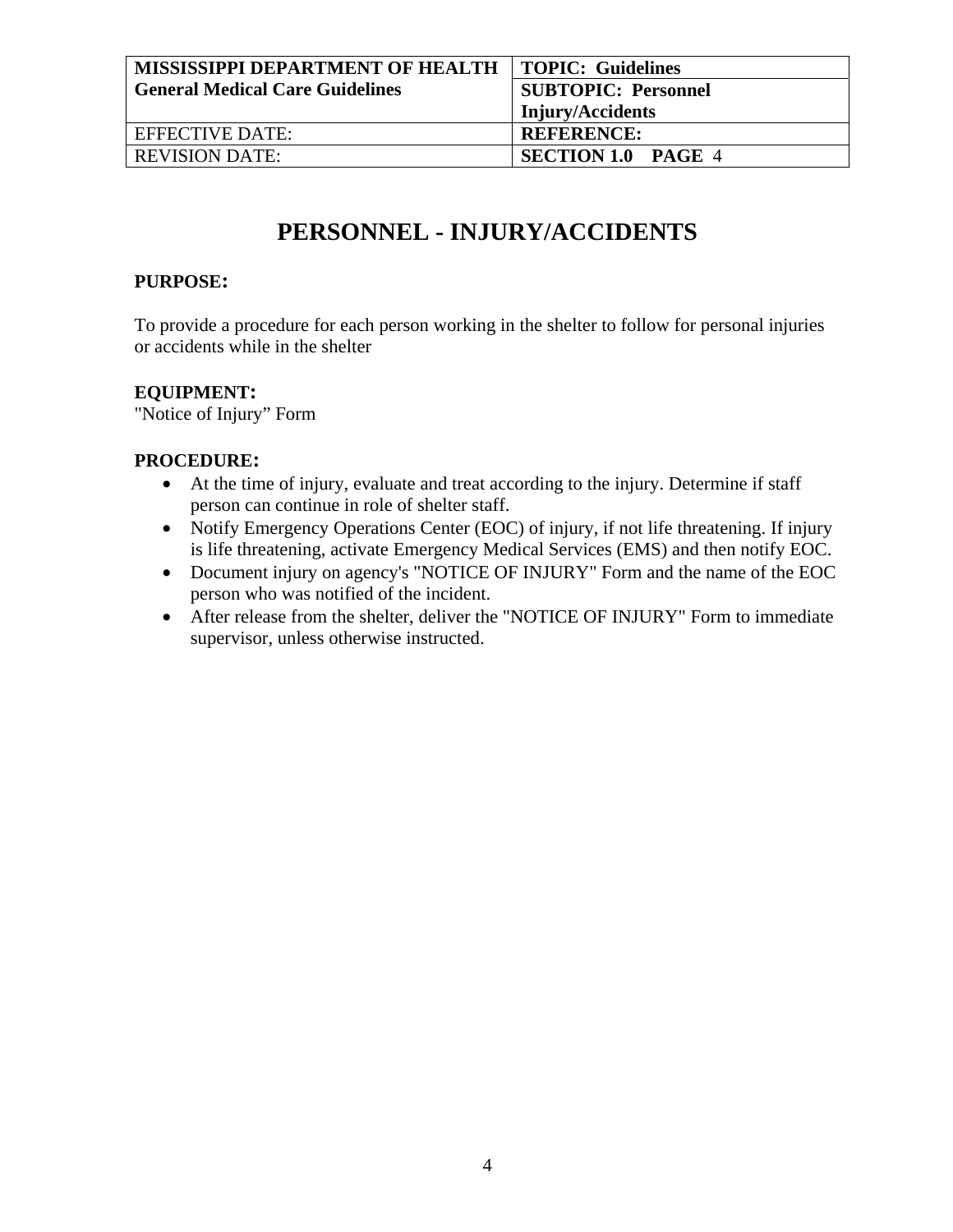| <b>MISSISSIPPI DEPARTMENT OF HEALTH</b> | TOPIC: Guidelines                   |
|-----------------------------------------|-------------------------------------|
| <b>General Medical Care Guidelines</b>  | <b>SUBTOPIC: Dressing Change</b>    |
| EFFECTIVE DATE:                         | <b>REFERENCE:</b>                   |
| <b>REVISION DATE:</b>                   | <b>SECTION 1.0</b><br><b>PAGE 5</b> |

# **DRESSING CHANGE - Clean Technique**

#### **PURPOSE:**

To protect a wound from trauma, infectious agents, and to enhance healing

#### **CONSIDERATION:**

- A clean dressing is indicated to cover:
	- o Recently closed skin (sutured);
	- o Lightly abraded skin; and/or
	- o A stoma.

#### **SUPPLIES:**

- Dressings (as necessary)
- Tape (as necessary)
- Clean disposable gloves (non-sterile)
- Normal saline irrigation solution (as necessary)

- Explain procedure to patient. *PROVIDE AS MUCH PRIVACY AS POSSIBLE.*
- Wash hands and don gloves.
- Remove old dressings (if present) carefully folding the dressing to contain the drainage; place in red-colored impervious plastic biohazard bags.
- Observe site for:
	- o Size of wound;
	- o Evidence of healing or deterioration; and/or
	- o S/S of infection: redness, swelling, pain or discharge.
- Cleanse with normal saline (if indicated).
- Place new dressing over area. Secure new dressing with tape (use hypo-allergenic tape if available).
- Remove gloves and discard appropriately.
- WASH HANDS.
- Document dressing change on Medical Update Form.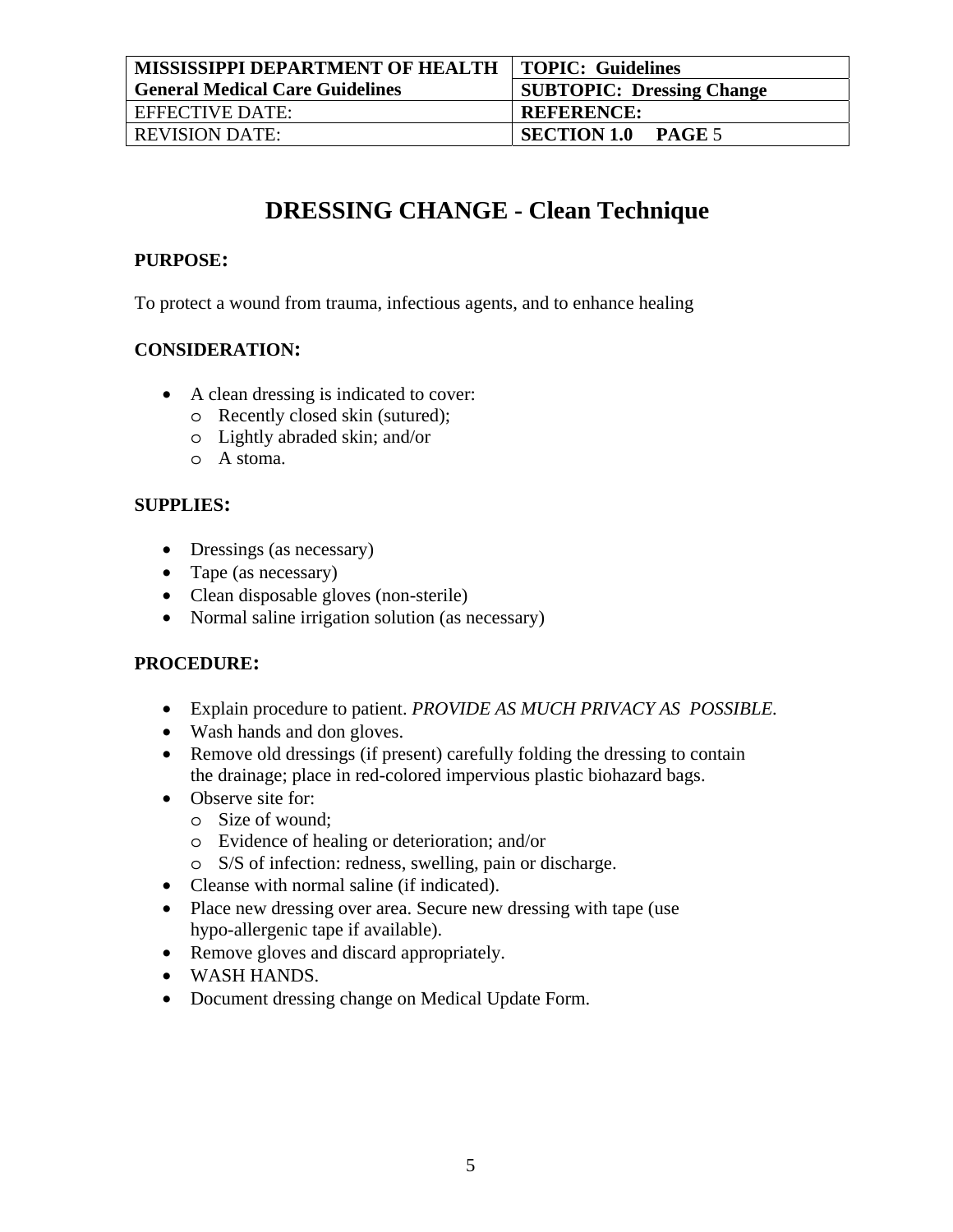| <b>MISSISSIPPI DEPARTMENT OF HEALTH</b> | TOPIC: Guidelines                          |
|-----------------------------------------|--------------------------------------------|
| <b>General Medical Care Guidelines</b>  | <b>SUBTOPIC: Dressing Change - Sterile</b> |
| EFFECTIVE DATE:                         | <b>REFERENCE:</b>                          |
| <b>REVISION DATE:</b>                   | <b>SECTION 1.0 PAGE 6</b>                  |

# **DRESSING CHANGE - Sterile Technique**

#### **PURPOSE:**

To protect a wound from trauma, infectious agents, and to enhance healing

#### **CONSIDERATION:**

• To be utilized for wounds with drainage.

#### **SUPPLIES:**

- Sterile dressings
- Hydrogen peroxide
- Sterile applicators
- One pair disposable gloves
- One pair sterile gloves
- Tape

#### **PROCEDURE:**

#### **Soiled portion:**

- Wash hands and put on sterile gloves.
- With both hands, remove the soiled dressings by carefully folding the dressing to contain the drainage in the center of the soiled dressing. Discard contaminated materials in appropriate manner.
- Remove gloves by first grasping below the cuff and pulling down over hand. Turn inside out. Insert ungloved fingers inside the cuff of the second glove. Grasp and pull down, turning the glove inside out before disposing into the garbage.

#### **Sterile portion:**

- Open the needed number of dressings and sterile applicators. Use the wrappers as a sterile field; pour cleaning solution on sterile 4x4.
- Open the sterile gloves and put them on, maintaining sterility. Keep one gloved hand free for sterile supplies and to serve second hand that is in contact with the wound.
- Cleanse the area from the center of the wound to the periphery.
- Apply sterile dressings to the area. 4 x 4's should be cut to fit around and support any drains so that they do not irritate underlying skin.
- Secure dressing with tape.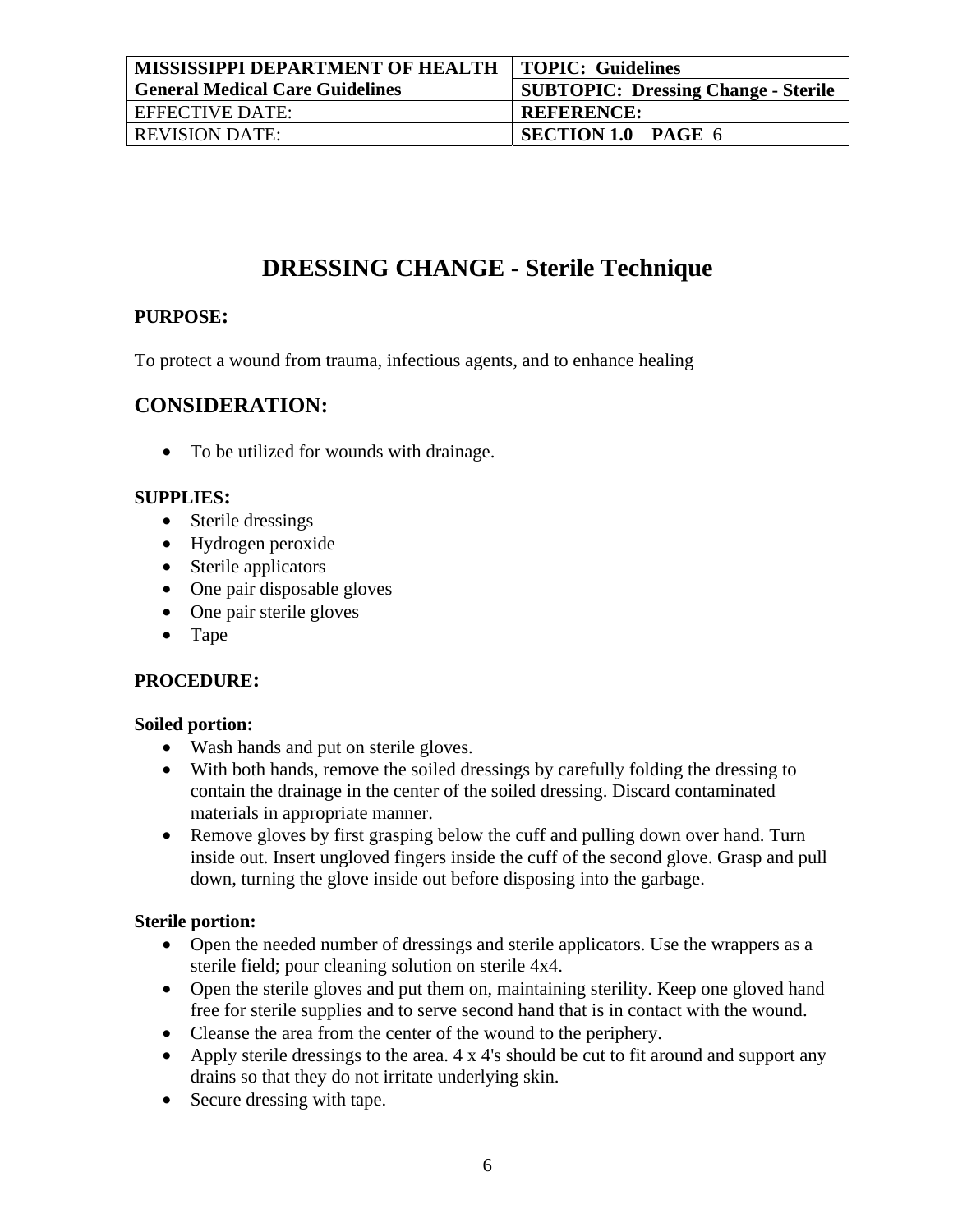| <b>MISSISSIPPI DEPARTMENT OF HEALTH</b> | <b>TOPIC: Guidelines</b>         |
|-----------------------------------------|----------------------------------|
| <b>General Medical Care Guidelines</b>  | <b>SUBTOPIC: Dressing Change</b> |
| EFFECTIVE DATE:                         | <b>REFERENCE:</b>                |
| <b>REVISION DATE:</b>                   | <b>SECTION 1.0</b><br>PAGE 7     |

- Remove gloves and place in red-colored impervious plastic biohazard bag.
- WASH HANDS.
- Document on Medical Update Form.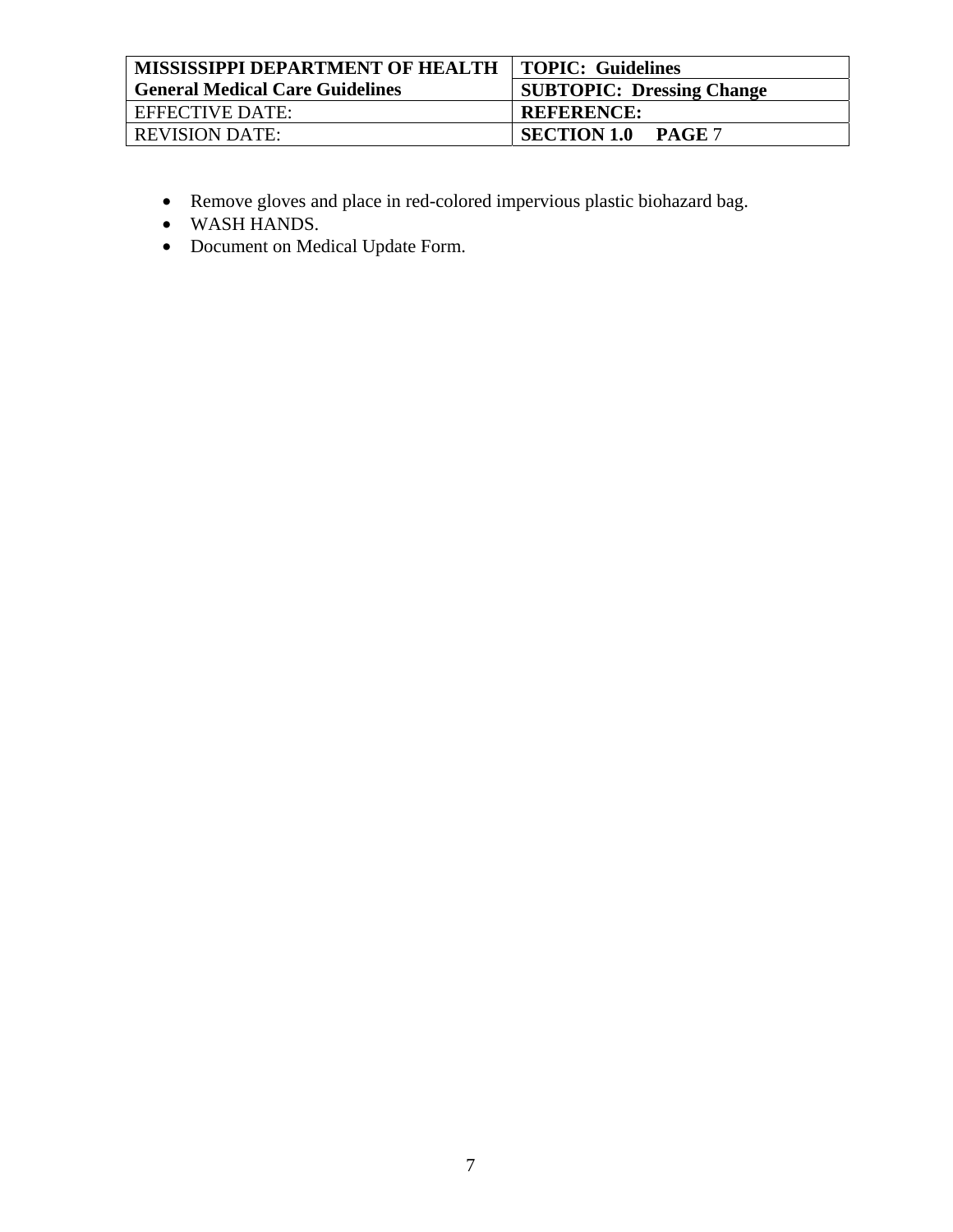| <b>MISSISSIPPI DEPARTMENT OF HEALTH   TOPIC: Guidelines</b> |                                     |
|-------------------------------------------------------------|-------------------------------------|
| <b>General Medical Care Guidelines</b>                      | <b>SUBTOPIC: Ostomy Care</b>        |
| EFFECTIVE DATE:                                             | <b>REFERENCE:</b>                   |
| <b>REVISION DATE:</b>                                       | <b>SECTION 1.0</b><br><b>PAGE 8</b> |

# **OSTOMY CARE**

#### **PURPOSE:**

To contain drainage and protect peristomal skin

#### **POUCH APPLICATION**

#### **SUPPLIES:**

- Warm water, if available
- Paper towels and/or wash cloth
- Scissors
- Skin barrier\*
- Pouch\*
- Unsterile gloves

#### **\* Patient must supply appropriate supplies.**

- Wash hands and don gloves.
- Remove old appliance gently with warm water.
- Cleanse skin and stoma with water; pat dry (if soap is used, rinse thoroughly).
- Cut skin barrier to fit 1/8" larger than stoma.
- If pre-cut pouch, assure correct size.
- Remove paper backing from pouch or wafer.
- Fill creases, scars, or other skin irregularities with leftover pieces of skin barrier, stomahesive, or karaya paste and allow drying.
- Press skin barrier or pouch to skin, running finger around edge closest to stoma to insure a secure seal.
- If two-piece system, snap pouch on to wafer.
- Fasten the end of drain with closure.
- Remove gloves and discard appropriately.
- WASH HANDS.
- Document on Medical Update Form.
- Empty pouch every 3-4 hours.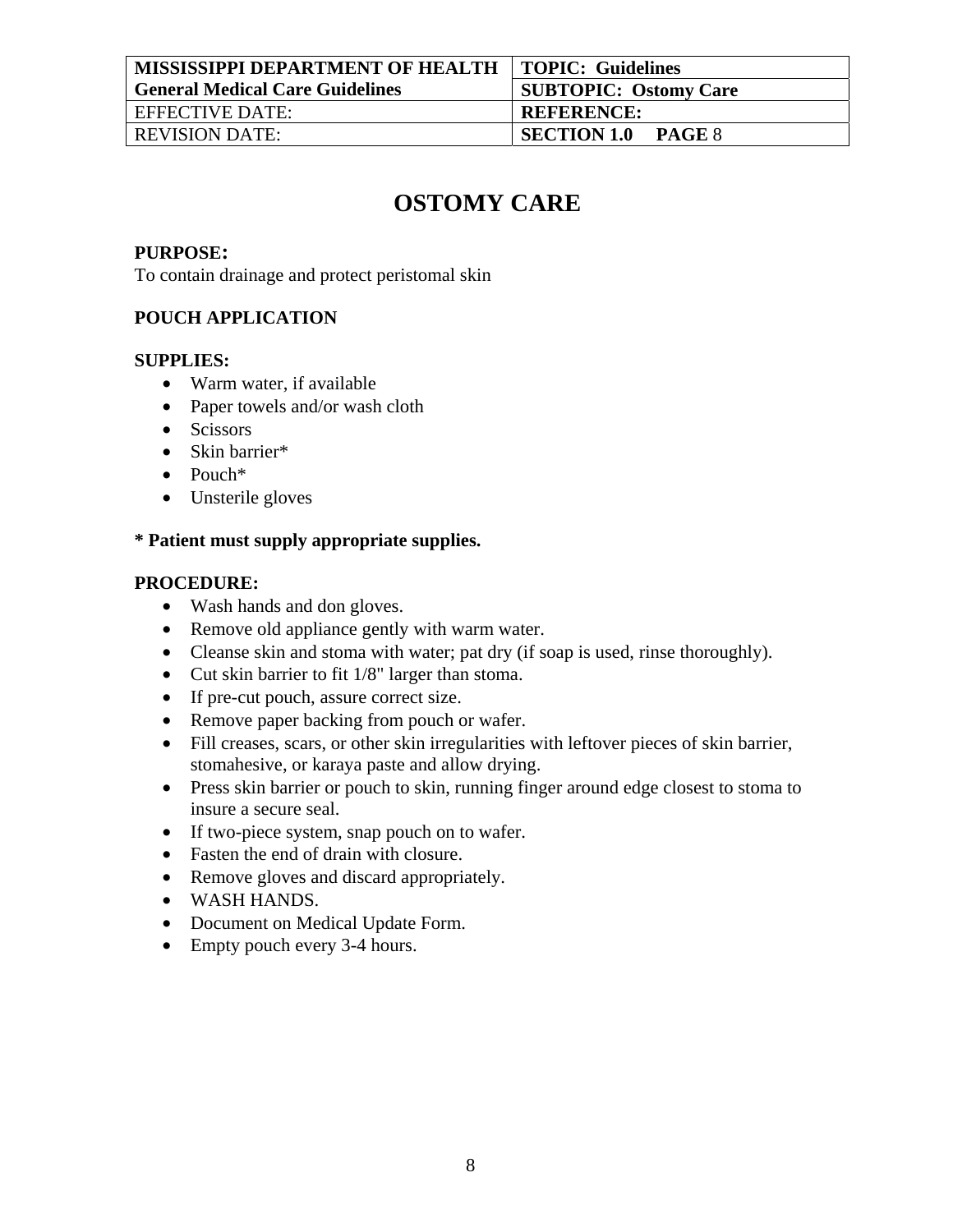| <b>MISSISSIPPI DEPARTMENT OF HEALTH</b> | <b>TOPIC: Guidelines</b>     |
|-----------------------------------------|------------------------------|
| <b>General Medical Care Guidelines</b>  | <b>SUBTOPIC: Ostomy Care</b> |
| EFFECTIVE DATE:                         | <b>REFERENCE:</b>            |
| REVISION DATE:                          | <b>SECTION 1.0 PAGE 9</b>    |

#### **EMPTY POUCH EQUIPMENT:**

- One pair non-sterile disposable gloves
- Wet and dry paper towels
- Warm water
- Container

#### **PROCEDURE:**

- Wash hands and don gloves.
- Obtain wet and dry paper towels, warm water, and container for drainage at bedside.
- Unfasten bottom of pouch, holding the end up so as to prevent drainage from coming out prematurely.
- Unfold pouch.
- Direct pouch towards container and empty.
- Rinse with warm water until clean. NOTE: If leakage occurs, pouch needs changing.
- Dry end with paper towel. Be sure that end of pouch and clamp are clean.
- Refasten end of pouch, as described previously.
- Remove gloves and discard appropriately.
- WASH HANDS.
- Document on Medical Update Form.

#### **NOTE:**

Pouches should be changed when leaking, odoriferous, and every 3-4 days to assess condition of stoma and skin. Patient complaints of burning or itching under appliance require investigation of skin condition and fit of appliance.

Types of pouches include Karaya seal with micropore tape or wafer and pouch. These require a clamp at the end to close. Skin barrier is provided attached to pouch. Directions for application of all pouches accompany pouches.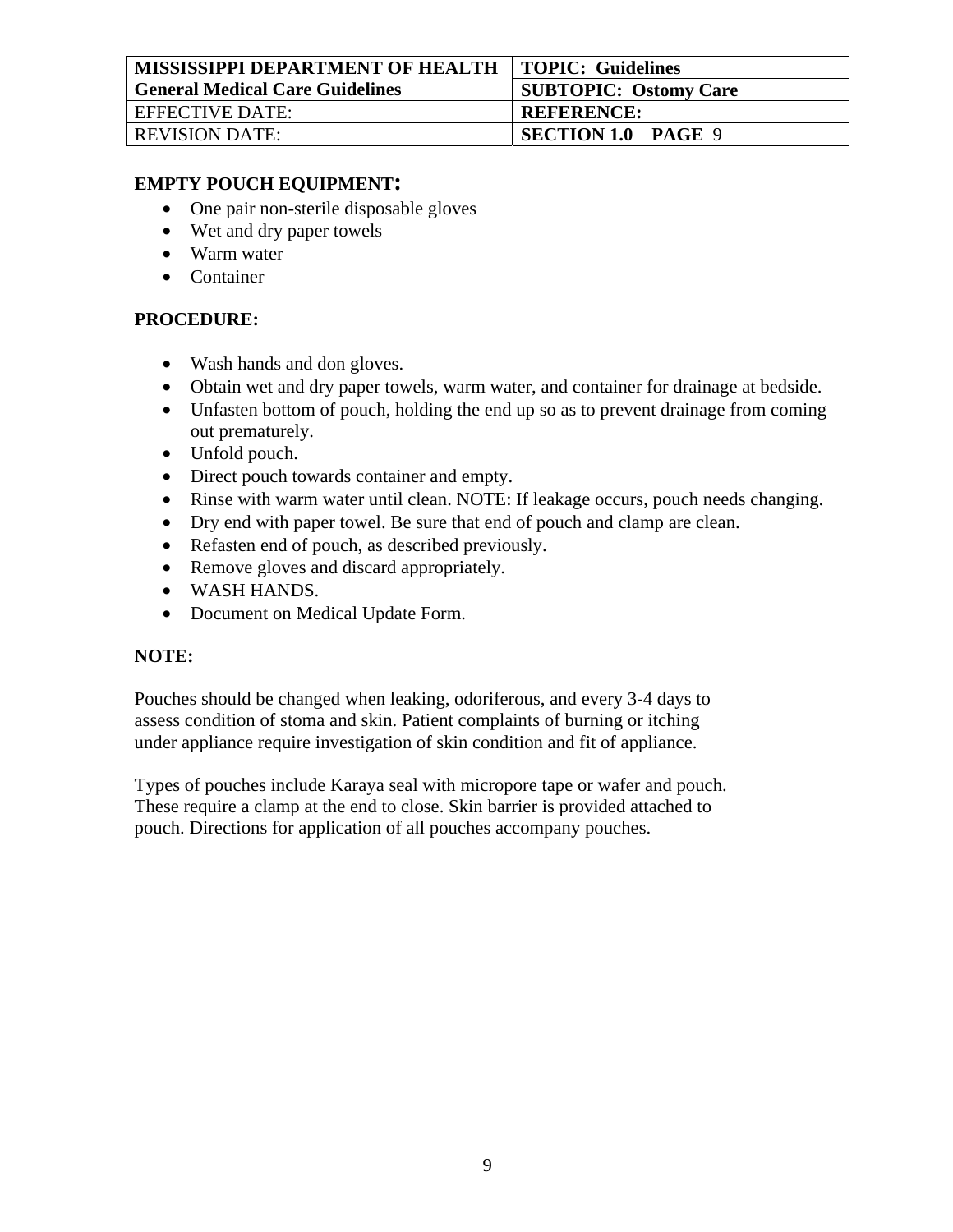| <b>MISSISSIPPI DEPARTMENT OF HEALTH</b> | <b>TOPIC: Guidelines</b>             |
|-----------------------------------------|--------------------------------------|
| <b>General Medical Care Guidelines</b>  | <b>SUBTOPIC: Human Bites</b>         |
| <b>EFFECTIVE DATE:</b>                  | <b>REFERENCE:</b>                    |
| <b>REVISION DATE:</b>                   | <b>SECTION 1.0</b><br><b>PAGE</b> 12 |

# **BITES - HUMAN**

#### **PURPOSE:**

To prevent infection or complications from a human bite

#### **CONSIDERATIONS:**

Human bites that break the skin may become seriously infected because the mouth is a source of bacteria. Most human bites, especially if they are deep or penetrating, are extremely dangerous because of the high infection rate. Cultures of human bites most commonly grow streptococci, anaerobes, staphylococci and Eikenella corrodens. Only severe lacerations involving the face should be sutured. Other wounds can be managed by delayed primary closure or healing by granulation. A major complication of human bite wounds is infection of the metacarpophalangeal joints. Clenched-fist injuries from human bites should be evaluated by a hand surgeon.

#### **EQUIPMENT:**

- Gloves
- Soap and water
- Clean or sterile gauze
- Tape
- Td immunization (if over age 7)

#### **PROCEDURE:**

- Wash hands and don gloves.
- If wound is bleeding freely, let it do so for 3-4 minutes. Then irrigate the wound thoroughly under running water.
- Wash wound with soap and water.
- Let wound dry and apply a sterile dressing.
- If bite drew blood and either the inflictor of the bite or the person bitten is considered at risk for transmitting Hepatitis B or C or possibly HIV, follow local policy for appropriate intervention.
- Remove gloves and discard appropriately.
- WASH HANDS.
- Administer tetanus vaccine (DtaP or DT for children, td for adults) if last vaccination was longer than 10 years ago or is due.
- Document on Medical Update Form.

#### **AFTERCARE:**

- Recheck for signs of infection within 48 hours.
- Educate about signs of infection and instruct on keeping wound clean and dry. Wash wound twice daily with soap and water. Change dressing at least daily. If bite drew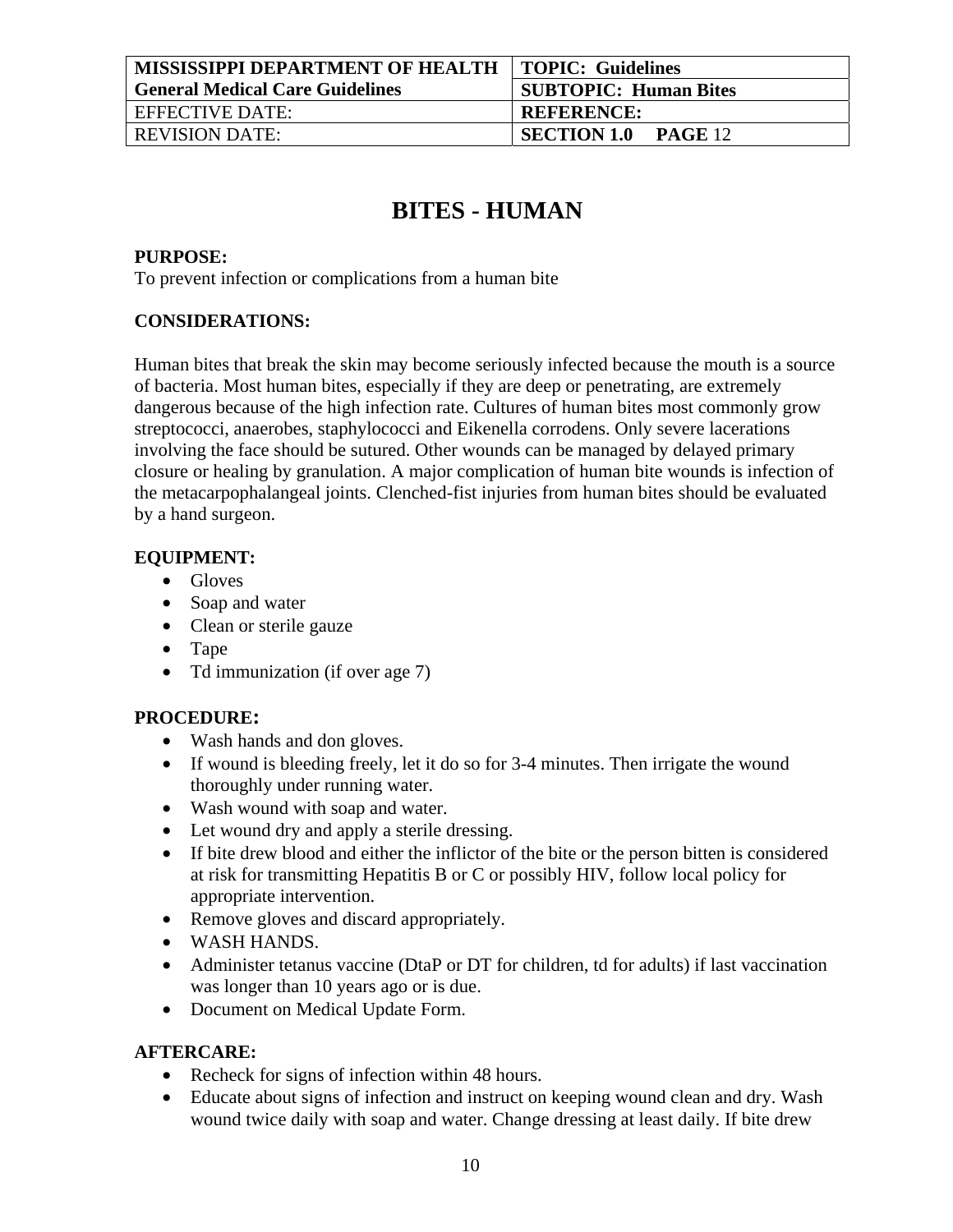| <b>MISSISSIPPI DEPARTMENT OF HEALTH</b> | TOPIC: Guidelines            |
|-----------------------------------------|------------------------------|
| <b>General Medical Care Guidelines</b>  | <b>SUBTOPIC: Human Bites</b> |
| EFFECTIVE DATE:                         | <b>REFERENCE:</b>            |
| REVISION DATE:-                         | <b>SECTION 1.0 PAGE 11</b>   |

blood, discuss the possibility of transmission of Hepatitis B or C and the smaller chance of HIV, if either the inflictor of the bite or the person bitten has one or more of those infections. If a risk of transmission is ascertained, consult with the District Health Director. Instruct to contact personal physician or primary care provider.

- Document:
	- o The incident on the incident reporting form;
	- o Patient's condition;
	- o Care provided; and
	- o Patient/resident personal record of immunizations.
- Refer for follow-up treatment:
	- o Large or dirty bite;
	- o Sign of infection;
	- o Facial or hand bite, or any bite occurring in a joint;
	- o If at risk for Hepatitis B or C, or HIV, after being bitten by person with known infection;
	- o Any immunocompromised or asplenic patient; consider for patients with sickle cell disease or other major hemoglobinopathy; and
	- o If the bitten person is HIV-infected, refer for administration of tetanus immune globulin (TIG) regardless of immunization status (Red Book, 1997, pp 520-521).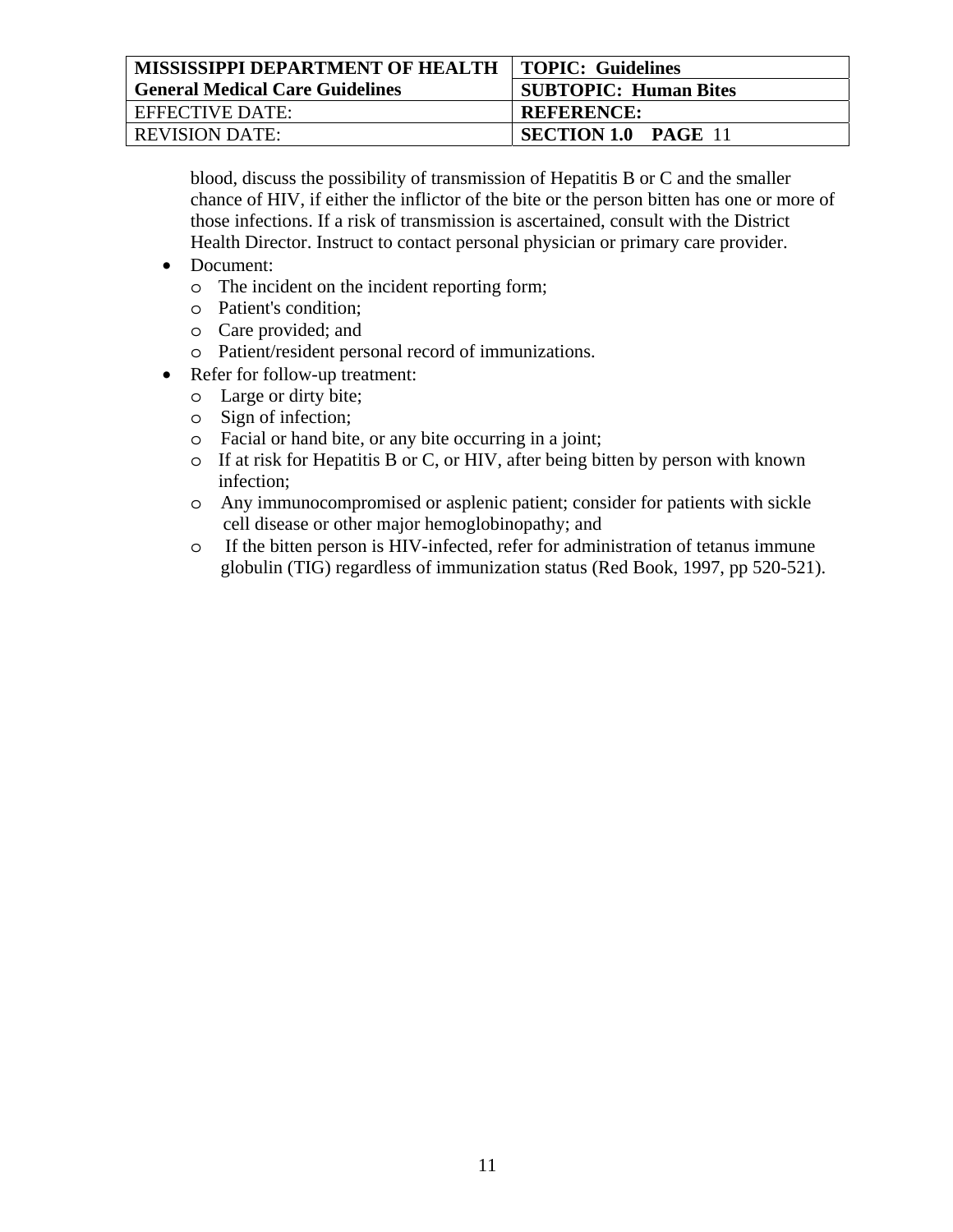| <b>MISSISSIPPI DEPARTMENT OF HEALTH</b> | <b>TOPIC: Guidelines</b>               |
|-----------------------------------------|----------------------------------------|
| <b>General Medical Care Guidelines</b>  | <b>SUBTOPIC: O.ygen Administration</b> |
| EFFECTIVE DATE:                         | <b>REFERENCE:</b>                      |
| <b>REVISION DATE:</b>                   | <b>SECTION 1.0 PAGE 12</b>             |
|                                         |                                        |

# **OXYGEN ADMINISTRATION**

Residents may be permitted to follow their physician's instructions about the intermittent use of oxygen to relieve the symptoms of chronic obstructive lung disease or some related condition. Those requiring 24-hour oxygen and/or who are electric dependent, should be evaluated for transfer to a skilled health care facility. Use of the resident's own portable oxygen tanks is encouraged. Residents utilizing oxygen concentrators are encouraged to bring their equipment with them for use while electrical power is available. Whenever possible, residents should have battery backup and provide a small tank in case of power failure or switch to portable oxygen tanks for the duration of the shelter period.

The Nurse Coordinator in the Emergency Operations Center (EOC) should request oxygen delivery after the resident has been triaged or the need for oxygen has been determined. Instructions for the use of portable oxygen provided by the resident's own physician would be followed to the maximum extent possible.

The preferable method of administering oxygen in a shelter environment is through the use of liquid oxygen, particularly those residents who are receiving oxygen 24-hours per day or are being administered a high volume of oxygen.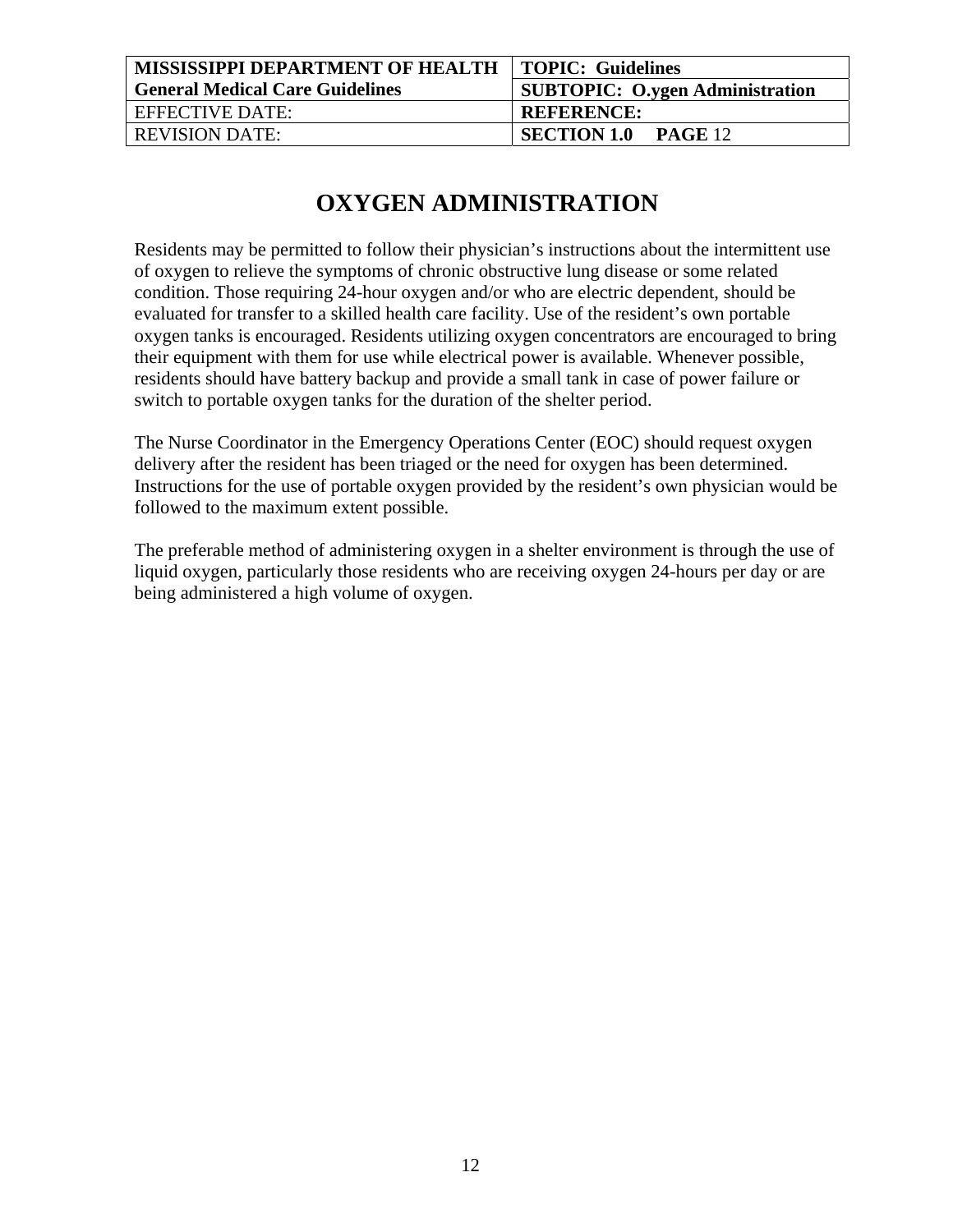| MISSISSIPPI DEPARTMENT OF HEALTH   TOPIC: Guidelines |                                      |
|------------------------------------------------------|--------------------------------------|
| <b>General Medical Care Guidelines</b>               | <b>SUBTOPIC: Tube Feedings</b>       |
| <b>EFFECTIVE DATE:</b>                               | <b>REFERENCE:</b>                    |
| <b>REVISION DATE:</b>                                | <b>SECTION 1.0</b><br><b>PAGE 13</b> |

# **TUBE FEEDINGS**

Gravity or bolus tube feedings should be administered by the nursing staff as per the orders of the resident's personal physician. In general, the instructions of the

resident's own physician should be followed to the maximum extent possible. Similarly, efforts should be made to provide the resident with a tube feeding product (baby formula) which meets the basic requirements as prescribed by the resident's physician, should the resident's own supply be fully utilized.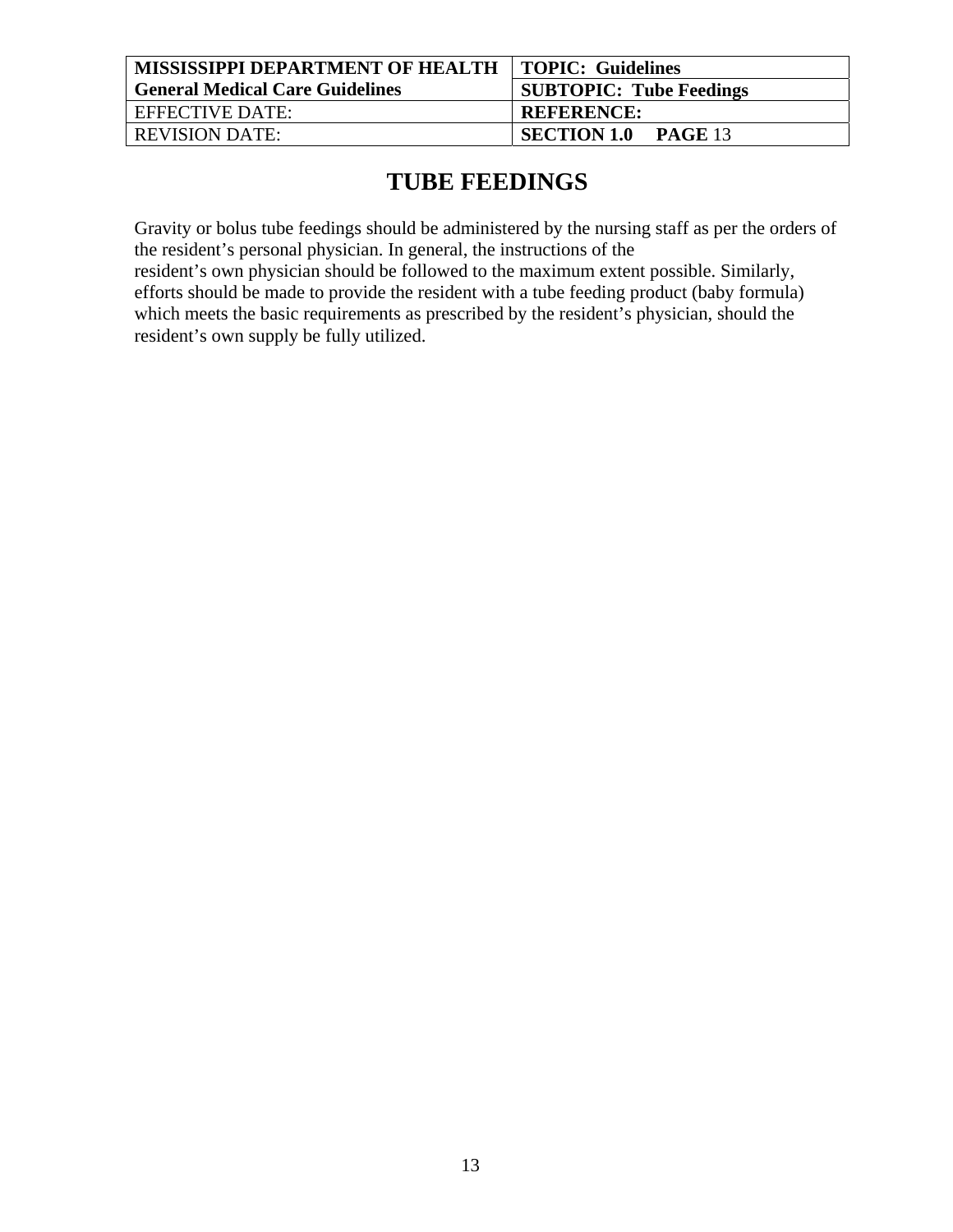| <b>MISSISSIPPI DEPARTMENT OF HEALTH   TOPIC: Guidelines</b> |                                   |
|-------------------------------------------------------------|-----------------------------------|
| <b>General Medical Care Guidelines</b>                      | <b>SUBTOPIC: Death Procedures</b> |
| EFFECTIVE DATE:                                             | <b>REFERENCE:</b>                 |
| <b>REVISION DATE:</b>                                       | <b>SECTION 1.0</b><br>$PAGE$ 14   |
|                                                             |                                   |

# **DEATH PROCEDURES**

In the event that a resident expires in the shelter during the emergency, these procedures are to be followed. Once an official declaration of demise has occurred, quietly relocate the expired resident to a holding area away from the general area. Notify local law enforcement of the death. If no body bags are available, cover the body with a sheet. Notify the Nursing Coordinator. If a caregiver or next of kin is available in the shelter, their wishes should be expressed to the Nurse Coordinator. The body should not be removed until released by law enforcement. The resident's chart should be annotated with all information concerning the event and the directions received from the Nurse Coordinator.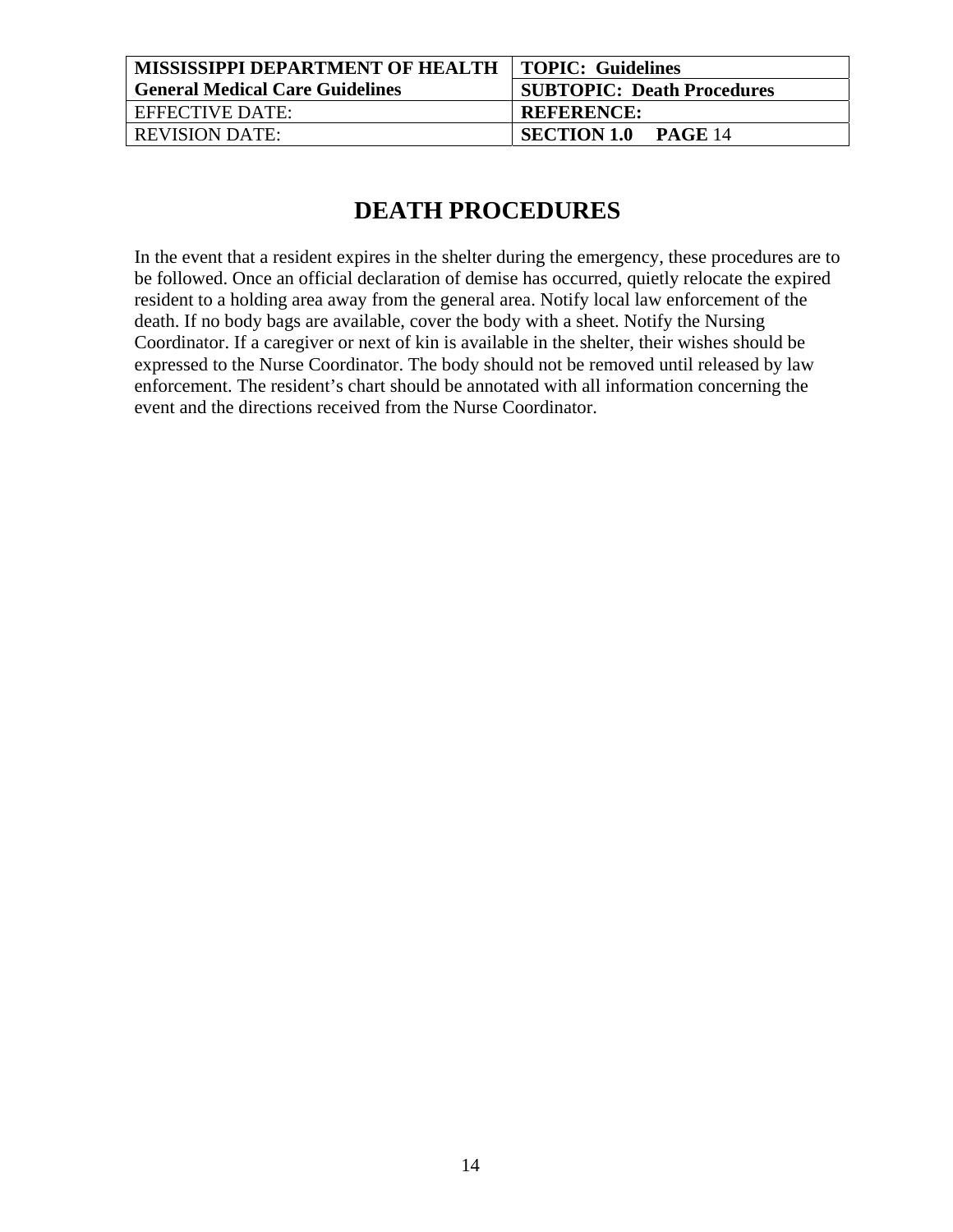| <b>MISSISSIPPI DEPARTMENT OF HEALTH</b> | <b>TOPIC: Guidelines</b>             |
|-----------------------------------------|--------------------------------------|
| <b>General Medical Care Guidelines</b>  | <b>SUBTOPIC: Other Procedures</b>    |
| EFFECTIVE DATE:                         | <b>REFERENCE:</b>                    |
| REVISION DATE:                          | <b>SECTION 1.0</b><br><b>PAGE 15</b> |

# **OTHER PROCEDURES**

All other necessary procedures that require a physician's order should be referred to the Nurse Manager. The Nurse Manager should contact the Incident Commander or the Medical Director for consultation and/or specific orders.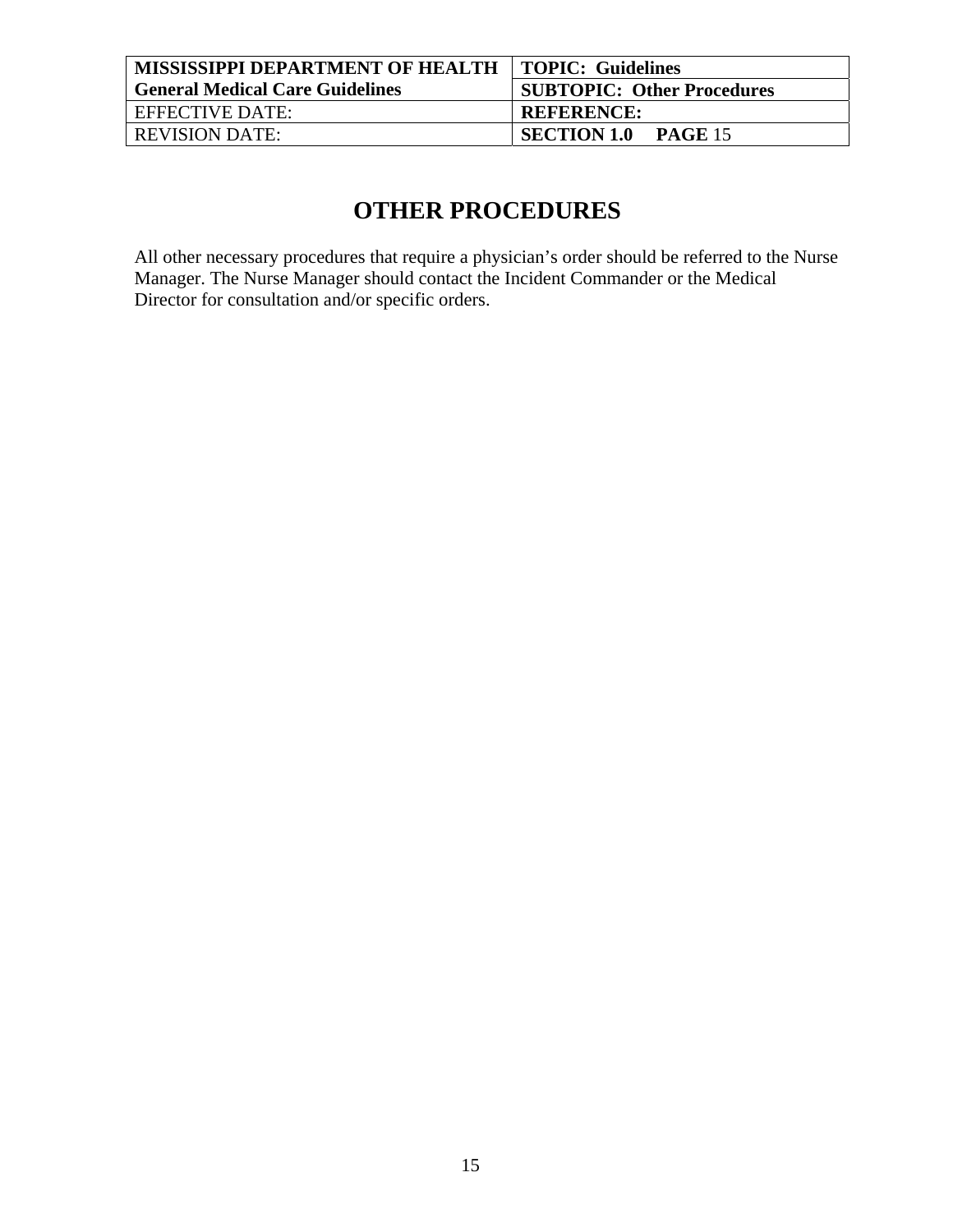# **Special Medical Needs Shelter Emergency Medical Care Guidelines**



**Mississippi Department of Health Office of Emergency Planning & Response**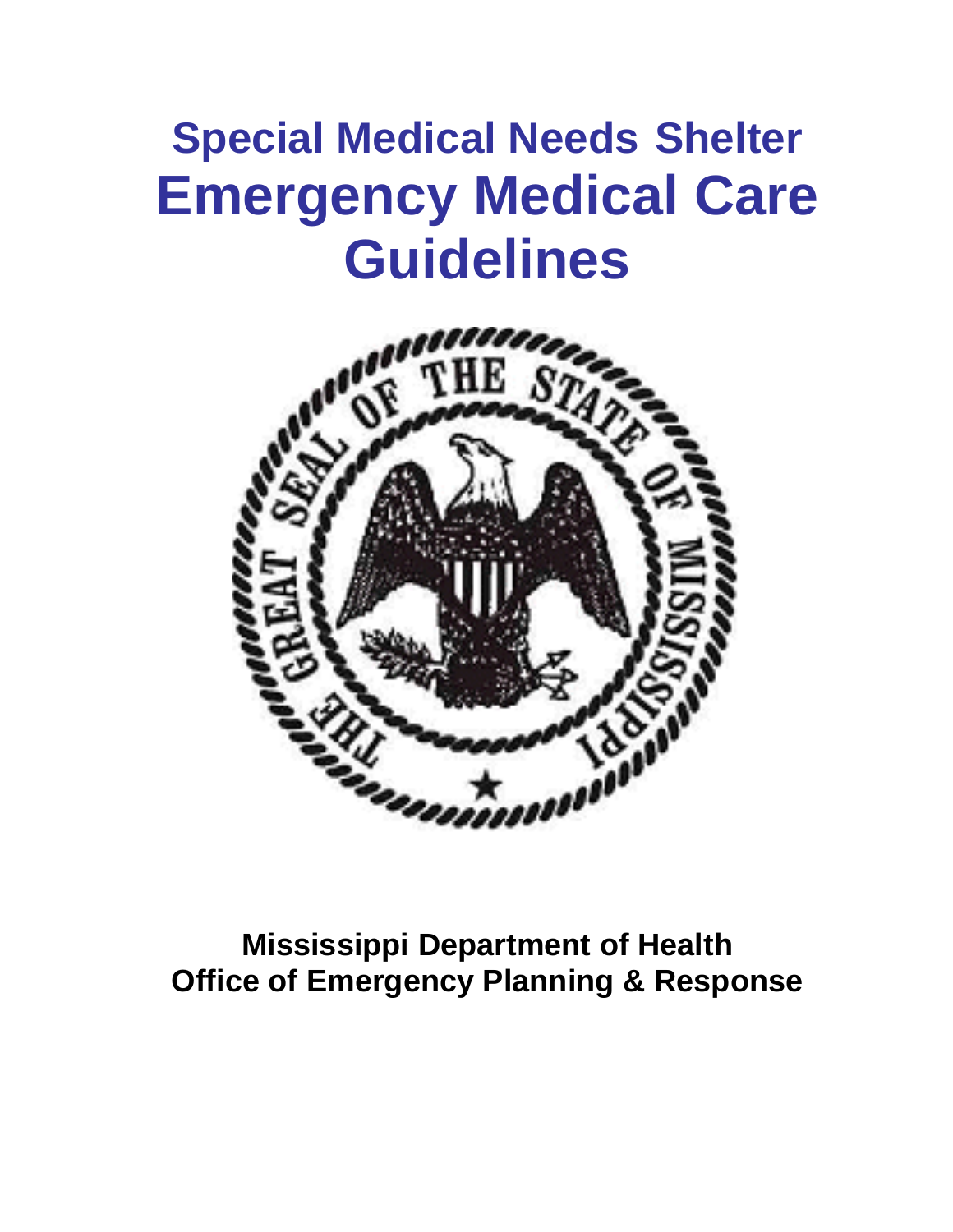# **Table of Contents Section 2.0**

#### **Topic Page 2018**

|                   | <b>Special Medical Needs Shelter Emergency Medical</b>                  |
|-------------------|-------------------------------------------------------------------------|
|                   | <b>Care Guidelines</b>                                                  |
|                   |                                                                         |
|                   |                                                                         |
|                   |                                                                         |
|                   |                                                                         |
|                   | <b>Standard Protocols History and Clinical Assessment</b>               |
|                   |                                                                         |
|                   |                                                                         |
|                   | Management of Chronic Pre-existing Health Conditions  7                 |
|                   |                                                                         |
|                   | Infection Control Guidelines for Protection Against Bloodborne Pathogen |
|                   | <b>Transmission in Emergency Aid Stations</b>                           |
|                   |                                                                         |
|                   |                                                                         |
|                   | Engineering and Work Practice Controls  10                              |
|                   |                                                                         |
|                   |                                                                         |
|                   |                                                                         |
| <b>Guidelines</b> |                                                                         |
|                   |                                                                         |
|                   |                                                                         |
|                   |                                                                         |
|                   |                                                                         |
|                   | Bacterial Skin Infections, Boils, and Carbuncles  21                    |
|                   |                                                                         |
|                   |                                                                         |
|                   |                                                                         |
|                   |                                                                         |
|                   |                                                                         |
|                   |                                                                         |
|                   |                                                                         |
|                   |                                                                         |
|                   |                                                                         |
|                   |                                                                         |
|                   | 43                                                                      |
|                   |                                                                         |
|                   |                                                                         |
|                   |                                                                         |
|                   |                                                                         |
|                   |                                                                         |
|                   |                                                                         |
|                   |                                                                         |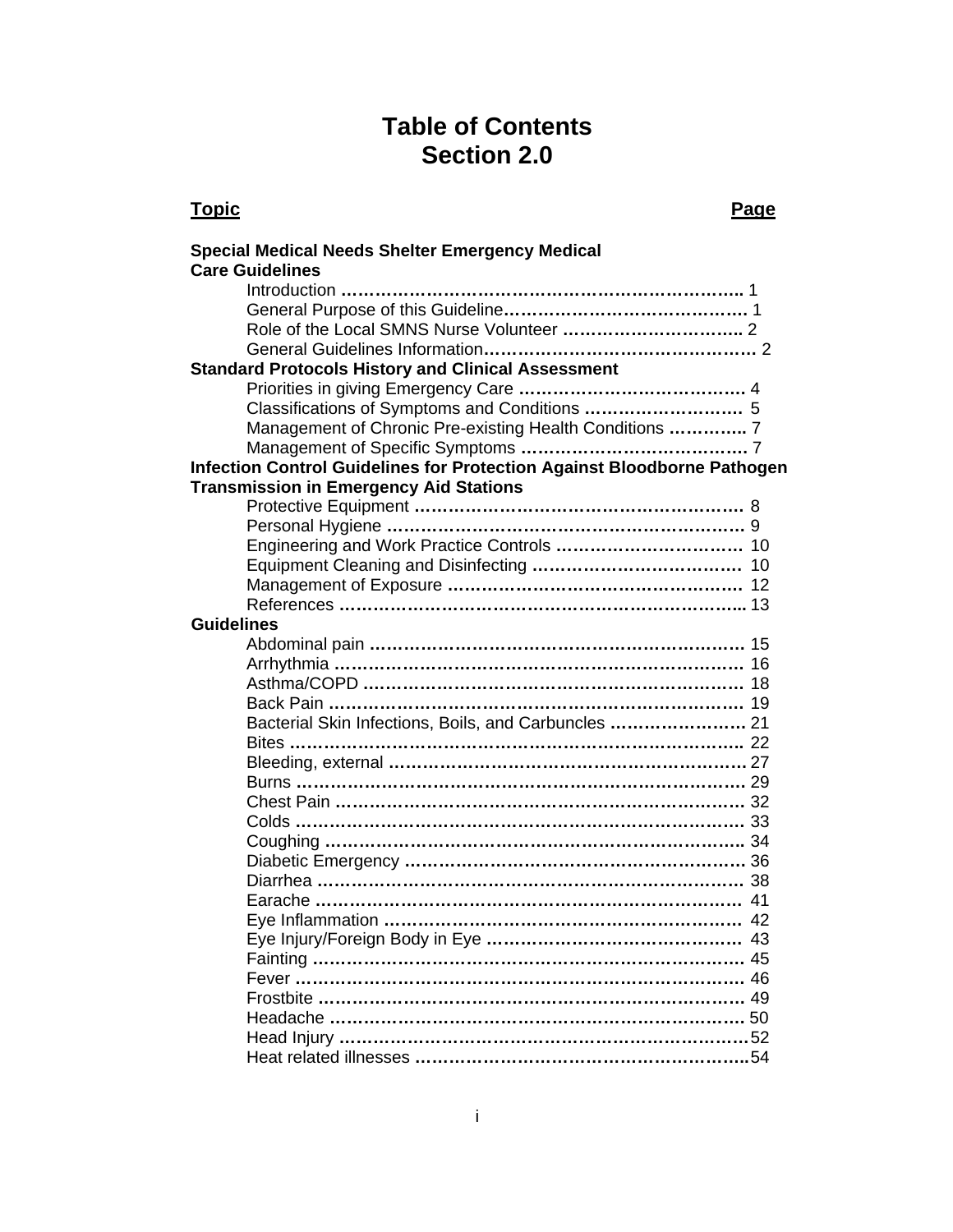# **Protocols (cont.)** Protocols (cont.)

| AIDS/HIV                                           | 82 |
|----------------------------------------------------|----|
| Dengue Fever (Breakbone Fever)                     | 82 |
| <b>Hepatitis A</b>                                 | 83 |
| <b>Hepatitis B</b>                                 | 84 |
| <b>Herpes Simplex</b>                              | 85 |
| Impetigo                                           | 86 |
| Influenza                                          | 87 |
| <b>Measles</b>                                     | 88 |
| Meningitis                                         | 90 |
| <b>Mumps</b>                                       | 91 |
| Pediculosis (lice)                                 | 92 |
| <b>Scabies</b>                                     | 93 |
| <b>Tuberculosis</b>                                | 94 |
| Varicella-Zoster Infections (chickenpox, shingles) | 95 |
| Approval of Protocols, Procedures, Guidelines  97  |    |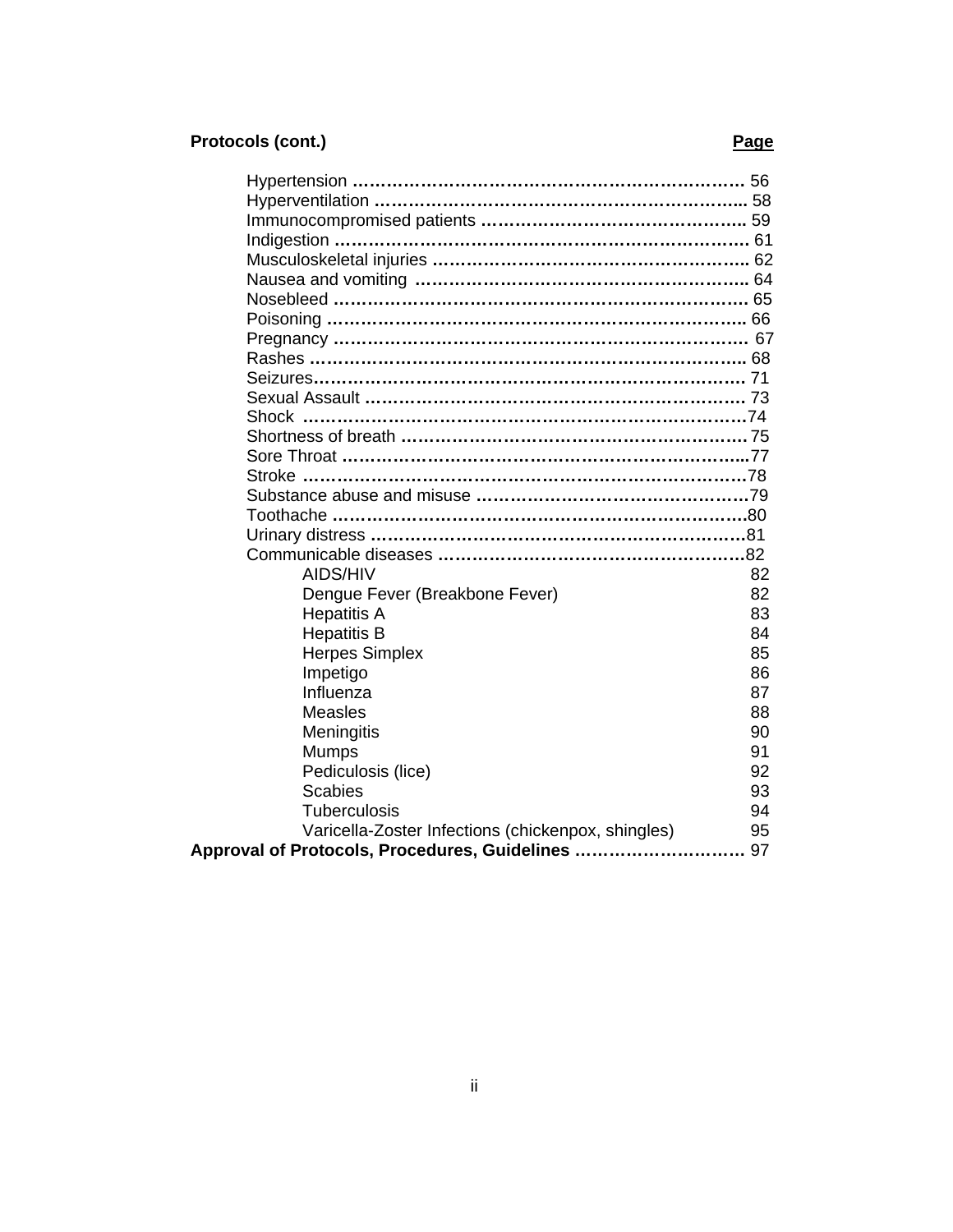| <b>MISSISSIPPI DEPARTMENT OF HEALTH</b>  | <b>TOPIC: Emergency Medical Guidelines</b> |
|------------------------------------------|--------------------------------------------|
| <b>Emergency Medical Care Guidelines</b> | <b>SUBTOPIC: Role of the Nurse</b>         |
|                                          | Volunteer / General Guideline Info.        |
| EFFECTIVE DATE: $11/01/06$               | <b>REFERENCE:</b>                          |
| <b>REVISION DATE:</b>                    | <b>SECTION 2.0 PAGE 1</b>                  |

# **Mississippi Department of Health**

# **Special Medical Needs Shelter Emergency Medical Care Guidelines**

## **Introduction**

Mississippi Community College & Subsidiary Allied Health Program licensed nurse's faculty instructors (RN /LPN/ Nurse Practitioner) and active program nursing and other allied health students will provide emergency and preventive health services in Special Medical Needs Shelter (SMNS) operations. The SMNS nurses and allied health program students are an integral part of SMNS Disaster Services. The primary responsibility for the general health of a community in a disaster rests with the local public health authorities and local medical, nursing, and health resources.

Ill or injured persons normally look to their own physicians or the usual community medical, nursing, health, and hospital facilities for the type of care they need. SMNS Services, as part of the SMNS disaster preparedness and relief program and as part of the community's emergency response system, supplements the existing service delivery system for special needs shelter (SMNS) health care at the regional level.

SMNS nurses and students should coordinate their efforts with those of the local health authorities and the medical and nursing communities. All activities and services provided by SMNS nurses and students reflect quality health care and current professional standards of health care. All SMNS nurses must have a current license or certificate in their field and all SMNS students must be under the direct supervision of a Registered Nurse at all times. All other medical professionals, including volunteers, should be credentialed.

# **General Purpose of SMNS Guidelines**

The purpose of the SMNS Guidelines is to describe the parameters within which SMNS licensed professionals may deliver medical/nursing care when serving as SMNS staff during SMNS operations. The level of care provided by SMNS nurses and allied health student volunteers cannot exceed current first aid practices; however, all SMNS nursing staff is expected to use professional assessment and management skills in assisting with the health problems of those affected by a disaster and SMNS staff.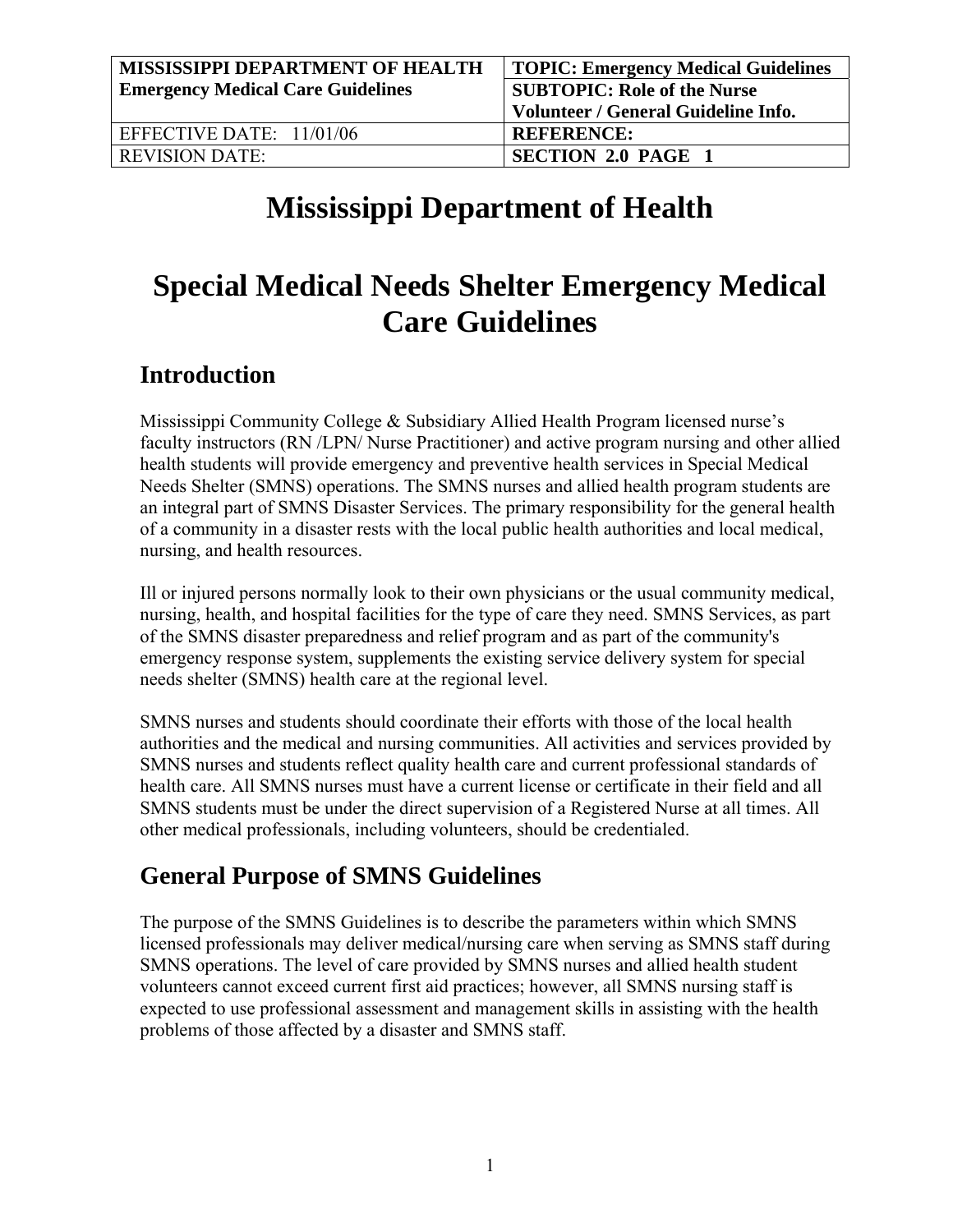| <b>TOPIC: Emergency Medical Guidelines</b><br><b>SUBTOPIC: Role of the Nurse</b> |
|----------------------------------------------------------------------------------|
| Volunteer / General Guideline Info.                                              |
| <b>REFERENCE:</b>                                                                |
| <b>SECTION 2.0 PAGE 2</b>                                                        |
|                                                                                  |

The information contained in these protocols applies to everyone serving in the SMNS function regardless of the professional credentials of the SMNS nurses or student. All health care professionals recruited for and assigned to the SMNS nurse's function must agree not to exceed the protocols. These protocols flow from, and are a companion document to, the base document for the SMNS function. Current medical/nursing, first aid, and public health standards, and Centers for Disease Control guidance have been researched in order to prepare this document.

# **Role of the Local SMNS Nurse Volunteer**

The SMNS program should have a physician with a current active license to practice in the state who serves as the volunteer medical SMNS advisor. It is the responsibility of the SMNS volunteer nurses to review the protocols annually to ensure that they meet current medical/nursing, public health, and first aid standards of practice within Mississippi. The SMNS volunteer nurses may amend the guidelines based on new research findings and/or procedures that have been adopted as the current accepted standard of care in the community before signing, but may not add medical responsibilities or more advanced types of treatment. If the SMNS does not have a volunteer medical physician advisor, the guidelines may be signed by a physician associated with the Mississippi Department of Health that has jurisdiction over the area covered by the SMNS unit. All SMNS volunteer nurses and students should not be liable for damages:

- while they are serving as agents of the MDH and SMNS;
- if they are working under the control and supervision of authorized SMNS staff, and if they do not exceed the level of care described in the guidelines.

Therefore, it is critical to the immediate disaster relief response of the SMNS that guidelines are reviewed and signed annually so SMNS nursing staff can begin to respond immediately.

# **General Guidelines Information**

The approved guidelines are to be followed in any of the following situations:

- In an emergency when no physician is available.
- When specific orders for individual patients have not been written by attending physician.
- When the nurse is not able to reach the responsible physician for specific orders.
- When access to local ambulance or hospital is delayed.
- When patients have minor health problems which do not require the attention of a physician.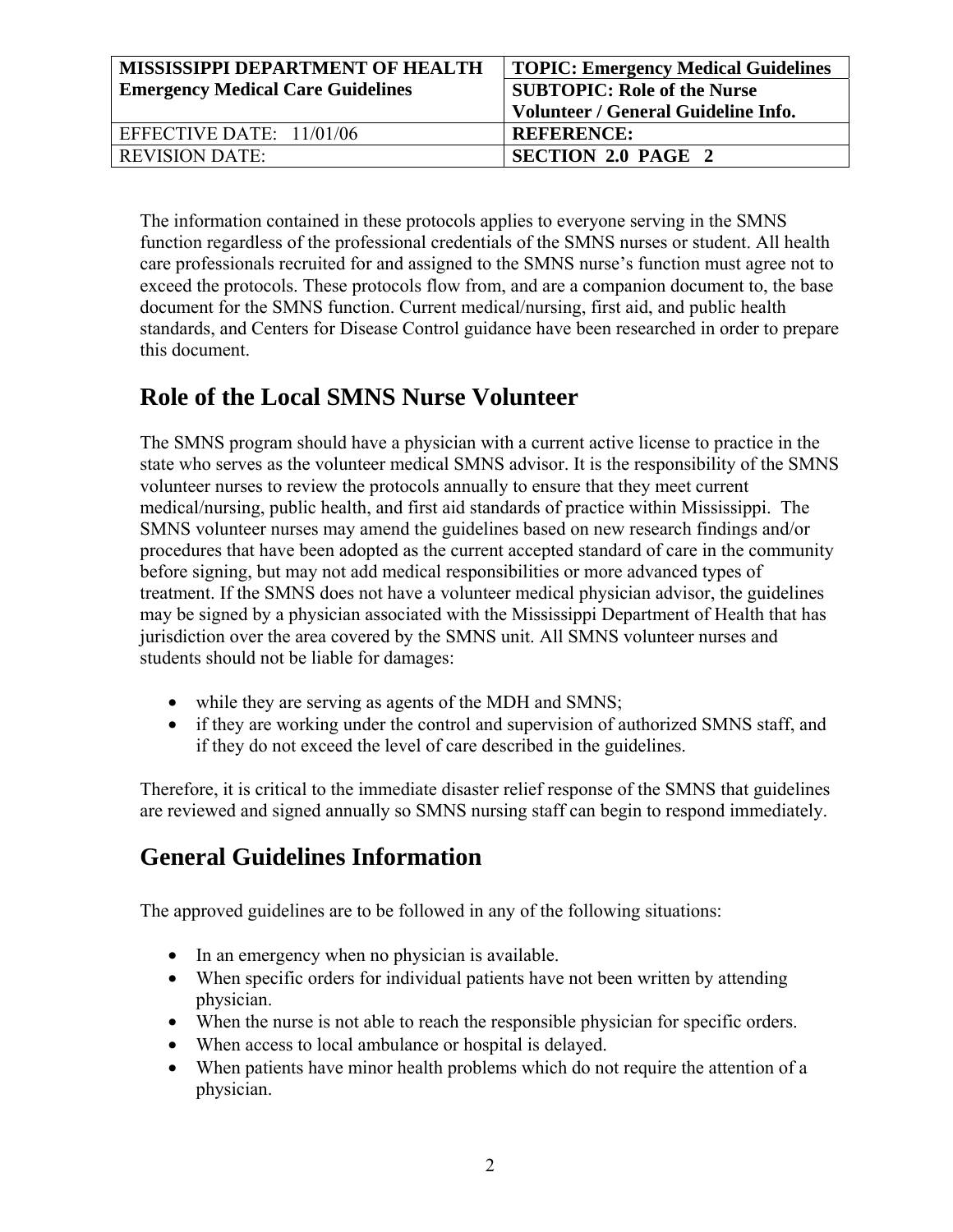| <b>MISSISSIPPI DEPARTMENT OF HEALTH</b>  | TOPIC: Emergency Medical Guidelines       |  |
|------------------------------------------|-------------------------------------------|--|
| <b>Emergency Medical Care Guidelines</b> | <b>SUBTOPIC: General Guidelines Info.</b> |  |
| EFFECTIVE DATE: 11/01/06                 | <b>REFERENCE:</b>                         |  |
| <b>REVISION DATE:</b>                    | SECTION 2.0 PAGE 3                        |  |

Orders by attending physicians for their patients supersede any MDH protocols and must be documented appropriately and clearly. Should these orders exceed the level of care described in the protocols, the SMNS nurses should make arrangements for the patient to be transported to an appropriate health care facility. As appropriate and as soon as possible, all patients are referred to their own health care provider or other usual source of medical care. The need for emergency treatment should be determined by the patient's condition rather than by the type of injury or illness.

*Before administering medications, it is important to check with the patient or family to find out about allergic reactions to medications, what medication the patient is currently taking, and any contraindications.*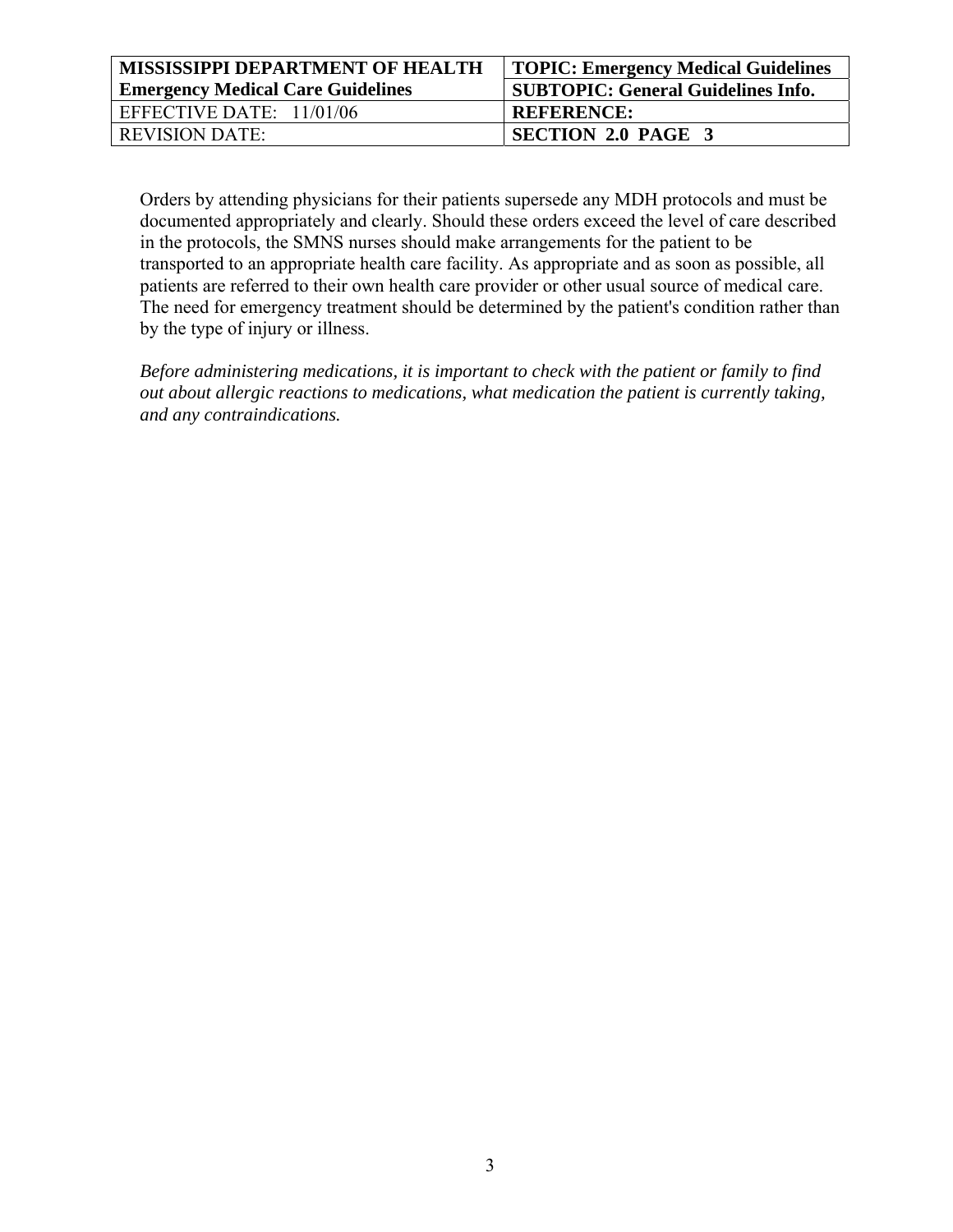| MISSISSIPPI DEPARTMENT OF HEALTH         | <b>TOPIC: History and Clinical Assessment</b>   |
|------------------------------------------|-------------------------------------------------|
| <b>Emergency Medical Care Guidelines</b> | <b>SUBTOPIC: Priorities in Giving Emergency</b> |
|                                          | Care                                            |
| EFFECTIVE DATE: $11/01/06$               | <b>REFERENCE:</b>                               |
| <b>REVISION DATE:</b>                    | <b>SECTION 2.0 PAGE 4</b>                       |

# **Standard Guidelines History and Clinical Assessment**

A history must be taken, clinical assessment made, and both must be recorded for all patients seen for treatment. The history and clinical assessment should determine how the symptoms and conditions should be classified and managed. If lifesaving measures are indicated, proceed with them before completing the entire assessment.

The history may be obtained from the patient, the family, or an observer. The history usually includes the following:

- Time of the incident or onset of symptoms
- Subjective symptoms, such as location and description of pain or discomfort
- How the injury occurred
- Self-treatment given and the results
- Pertinent medical history, which may include
	- o General state of health
	- o Previous health problems and conditions
	- o Routine medications taken (prescription and over-the-counter)
	- o Allergies
	- o Name and telephone number of personal physician
	- o Date and reason for last hospitalization

The clinical assessment usually includes the following:

- General appearance, age, sex, and weight
- Vital signs as appropriate, such as pulse, respiration, temperature, and blood pressure
- Objective signs, such as level of consciousness, skin temperature and color, and pupil status

# **Priorities in Giving Emergency Care**

At the time of assessment, serious life-threatening conditions require that primary attention be focused on detecting and treating the most important disorders that threaten life. SMNS nurses workers should follow these priorities:

- 1. Remove the patient and themselves from any potentially hazardous situation (survey the scene).
- 2. Determine if patient is conscious. If the patient is unconscious, check the airway, breathing, and circulation (primary survey). If patient is not breathing, rescue breathing should be started immediately. If there is no pulse, activate EMS, then start cardio-pulmonary resuscitation (CPR).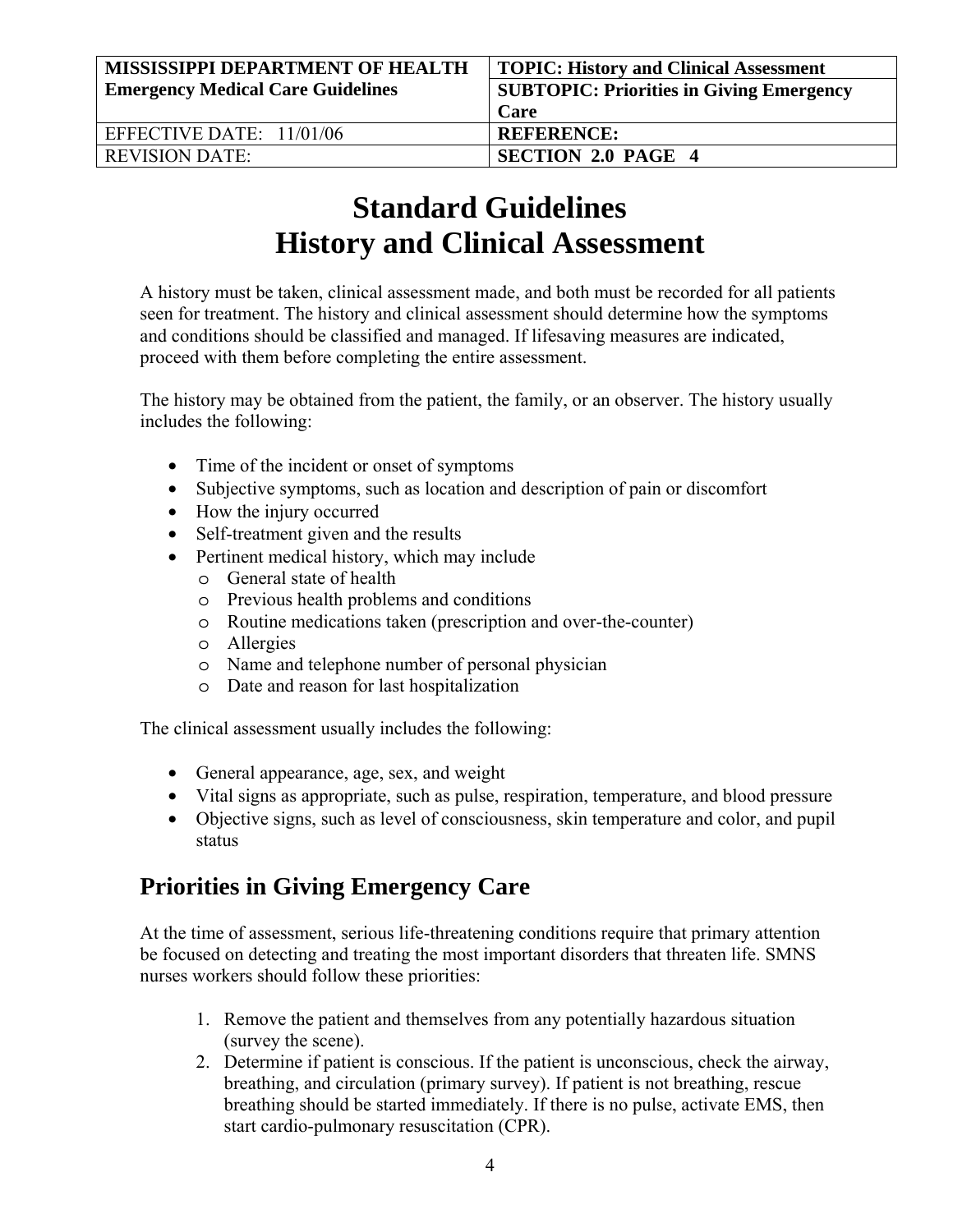| MISSISSIPPI DEPARTMENT OF HEALTH         | <b>TOPIC: History and Clinical Assessment</b>        |
|------------------------------------------|------------------------------------------------------|
| <b>Emergency Medical Care Guidelines</b> | <b>SUBTOPIC: Priorities in Giving Emergency Care</b> |
|                                          | / Classification of Symptoms and Conditions          |
| EFFECTIVE DATE: $11/01/06$               | <b>REFERENCE:</b>                                    |
| <b>REVISION DATE:</b>                    | <b>SECTION 2.0 PAGE 5</b>                            |

- 3. Check for and control severe external bleeding.
- 4. Summon advanced medical personnel as needed.
- 5. Treat for shock.
- 6. Do not move the head, neck, and spine in cases of suspected spinal cord injuries unless not moving would risk the life of the victim.
- 7. Do a secondary survey.
- 8. Give first aid for poisoning or ingestion of harmful chemicals. Detailed descriptions of these first aid procedures are found in American Red Cross *Emergency Response (Mosby Stock No. 652014)* which may be obtained through any American Red Cross chapter.

# **Classification of Symptoms and Conditions**

After assessment, all patients are assigned a priority based on the following classifications:

#### **Classification 1:**

Critical illness or injury that needs immediate attention. A delay in treatment may endanger the patient's life. Appropriate lifesaving actions must be carried out while another person notifies the EMS ambulance to transfer the person to an emergency department. Classification 1 conditions include, but are not limited to:

- Cardiac arrest and respiratory arrest
- Respiratory distress (respiratory rate > 24 per minute in adults; for children: Newborn  $>50$  per minute, 1 mo – 12 yrs.  $>30$  per minute)
- Unstable vital signs, or chest pain and unstable vital signs. **Adult**: pulse  $\leq 50$  or  $>120$ , systolic blood pressure  $\leq 90$  or  $\geq 200$ , respiratory rate  $\leq 10$  or  $\geq 24$ ;

#### **Children**:

- $\triangleright$  Newborn pulse <120 or >160; systolic blood pressure <50 or >70; respiratory rate  $\leq 30$  or  $\geq 50$ ;
- Infant (1-12 mo) pulse < 80 or > 140; systolic blood pressure < 70 or > 100; respiratory rate  $\leq$ 20 or  $>$ 30;
- $\triangleright$  Toddler (1-3 yrs.) pulse <80 or >130; systolic blood pressure <80 or >110, respiratory rate  $\leq 20$  or  $> 30$ ;
- $\triangleright$  Preschooler (3-5 yrs.) pulse <80 or >120, systolic blood pressure <80 or >110; respiratory rate  $\leq 20$  or  $> 30$
- School Age (6-12 yrs.) pulse <70 or >110; systolic blood pressure <80 or  $>120$ ; respiratory rate  $<20$  or  $>30$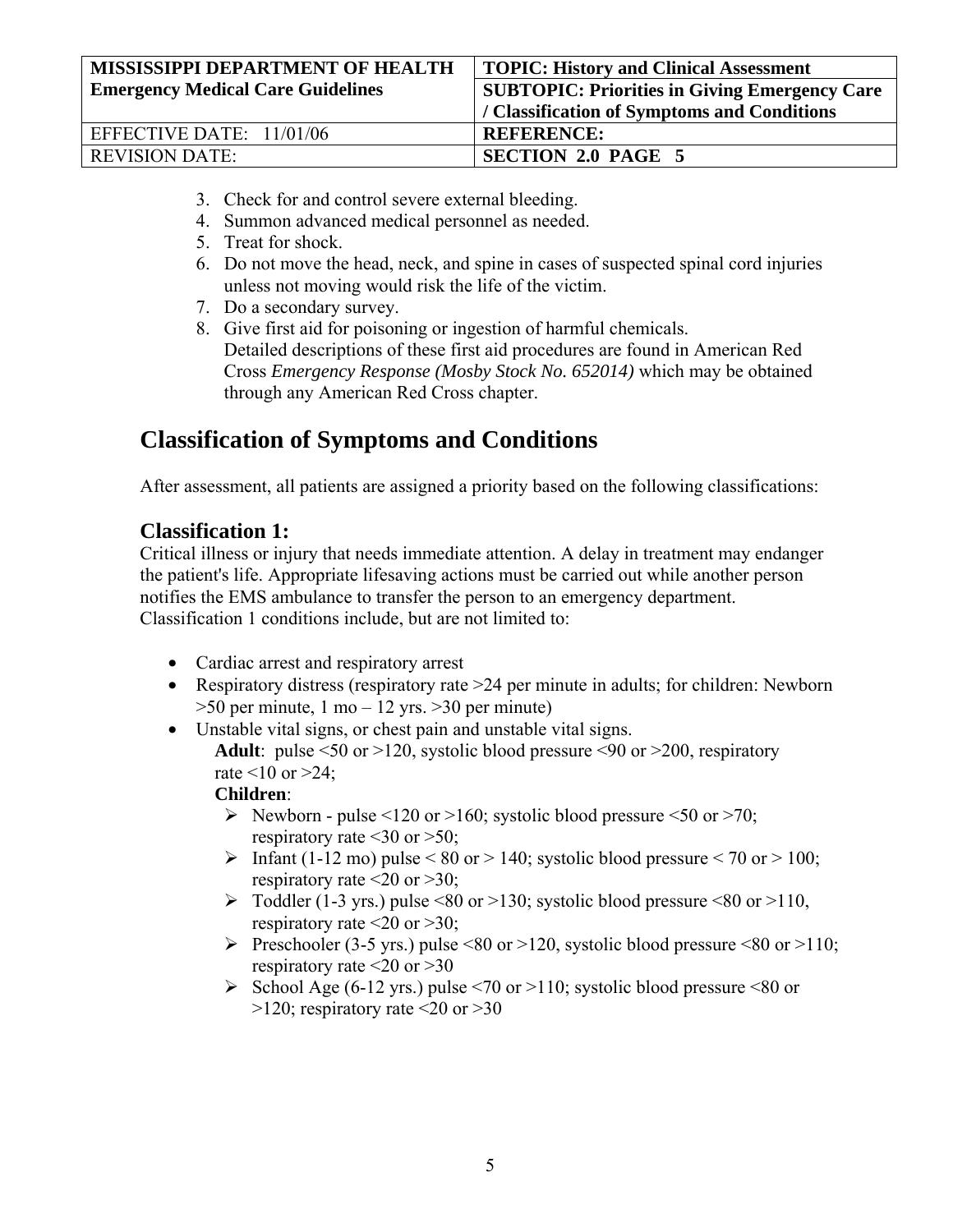| <b>MISSISSIPPI DEPARTMENT OF HEALTH</b><br><b>Emergency Medical Care Guidelines</b> | <b>TOPIC: History and Clinical Assessment</b><br><b>SUBTOPIC: Classification of Symptoms and</b><br><b>Conditions</b> |
|-------------------------------------------------------------------------------------|-----------------------------------------------------------------------------------------------------------------------|
| EFFECTIVE DATE: 11/01/06                                                            | <b>REFERENCE:</b>                                                                                                     |
| <b>REVISION DATE:</b>                                                               | <b>SECTION 2.0 PAGE 6</b>                                                                                             |

- Trauma involving multiple systems and/or any of the following conditions:
	- o Clinical shock (Adult: lightheadedness, syncope, diaphoretic or cool skin, change in mental status, systolic blood pressure less than 80 or pulse more than 120. Child: blood pressure below the lower range and pulse above the upper limit described in the "Vital Signs".
	- o Uncontrolled bleeding or bleeding leading to shock.
	- o Penetrating wound to head, chest, or abdomen.
	- o Allergic reaction with respiratory distress, hypotension, and lightheadedness.
	- o Burns involving respiratory problems, or second or third degree burns over more than 20% of the body, or over more than 10% of the body of a patient under 10 years of age or over 50 years of ago.
	- o Drug overdose involving loss of consciousness, excessive combativeness, or threats to self or other persons.
- Chest or upper abdominal pain or pressure.
- Acute asthma attack.

#### **Classification 2:**

Less serious condition that requires urgent medical attention but does not immediately endanger the patient's life. The patient should be transported to an emergency department by EMS ambulance as soon as possible, and the physician notified. Conditions include, but are not limited to:

- Drug overdose in a patient who is conscious and has stable vital signs
- Symptoms of hypoglycemia or hyperglycemia
- Shortness of breath with edema of extremities (symptoms of congestive heart failure)
- Second or third degree burns over less than 20% of the body, or over less than 10% of. the body of a patient under 10 years of age or over 50 years of age
- Concussion with agitation on awakening or with projectile vomiting.

#### **Classification 3:**

Non-urgent condition that requires medical attention but not on an emergency basis. Conditions include:

- Closed fracture with stable vital signs.
- Minor burns.
- Lacerations with controlled bleeding that require suturing.
- Minor wounds which require tetanus shot.

#### **Classification 4:**

Condition that does not require immediate medical attention and may be managed by SMNS nurses using the SMNS nurses protocols. Patients classified as 3 or 4 should be monitored on a regular basis to determine the need for possible reclassification.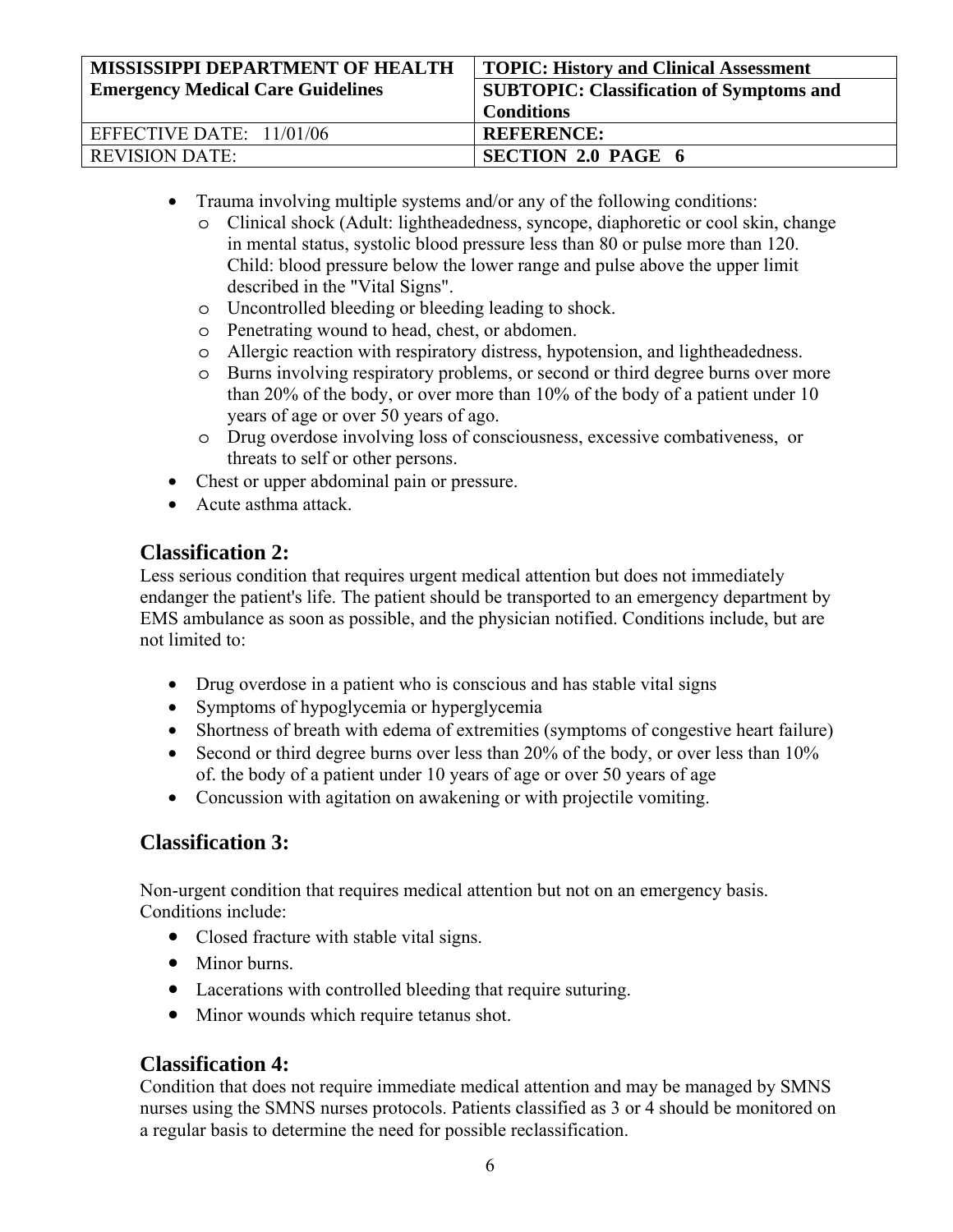| <b>MISSISSIPPI DEPARTMENT OF HEALTH</b>  | <b>TOPIC: History and Clinical Assessment</b>               |
|------------------------------------------|-------------------------------------------------------------|
| <b>Emergency Medical Care Guidelines</b> | <b>SUBTOPIC: Management of Chronic Pre-</b>                 |
|                                          | <b>Existing Health Conditions / &amp; Specific Symptoms</b> |
| EFFECTIVE DATE: $11/01/06$               | <b>REFERENCE:</b>                                           |
| <b>REVISION DATE:</b>                    | <b>SECTION 2.0 PAGE 7</b>                                   |

# **Management of Chronic Pre-existing Health Conditions**

The physical and psychological stress of a disaster may aggravate a patient's chronic condition. Therefore, SMNS nurses should identify persons with chronic illnesses who are affected by a disaster and be on the alert for exacerbation of their symptoms. With support from SMNS nurses, affected persons with chronic or preexisting health conditions or disabilities can often be managed in shelter situations.

For residents with chronic health conditions, SMNS nurses may —

1. Assist in maintaining their current health regimen by:

- Replacing or providing needed medications or supplies
- Arranging for special diets (diabetic, low sodium, etc.) with the Mass Care function and providing assistance with feeding, such as providing straws, cutting up meats
- Providing a private area for individuals needing assistance with their bathing and dressing
- Arranging for a barrier-free environment
- Referring to personal physician as needed
- 2. Follow procedures indicated in "Classifications of Symptoms and Conditions" above and in "Management of Specific Symptoms" below when a person has new problems or exacerbation of symptoms.
- 3. Plan to relocate certain persons from the shelter to alternative housing as necessary. Relocation may be recommended for a person who:
	- Has severe asthma (to prevent exacerbation of illness)
	- Has a compromised immune system due to disease or medication. This includes any serious chronic or terminal illness that would put the patient at risk if exposed to other shelter residents who have colds or other illnesses
	- Has a communicable disease and requires isolation
	- Is severely disabled, and the facility cannot be made a barrier-free environment.
	- Is mentally or physically unable to function in a shelter environment; may need to consult with local health authorities regarding appropriate placement
	- Is an active substance abuser. SMNS nurses may need to consult with MDH or local medical physician regarding relocation

# **Management of Specific Symptoms**

The protocols that follow are to be used as guidelines in treating specific symptoms. They should be used in conjunction with the "Standard Protocols for History and Clinical Assessment" above. Findings from the history and physical assessment as well as management and follow-up should be recorded on required form.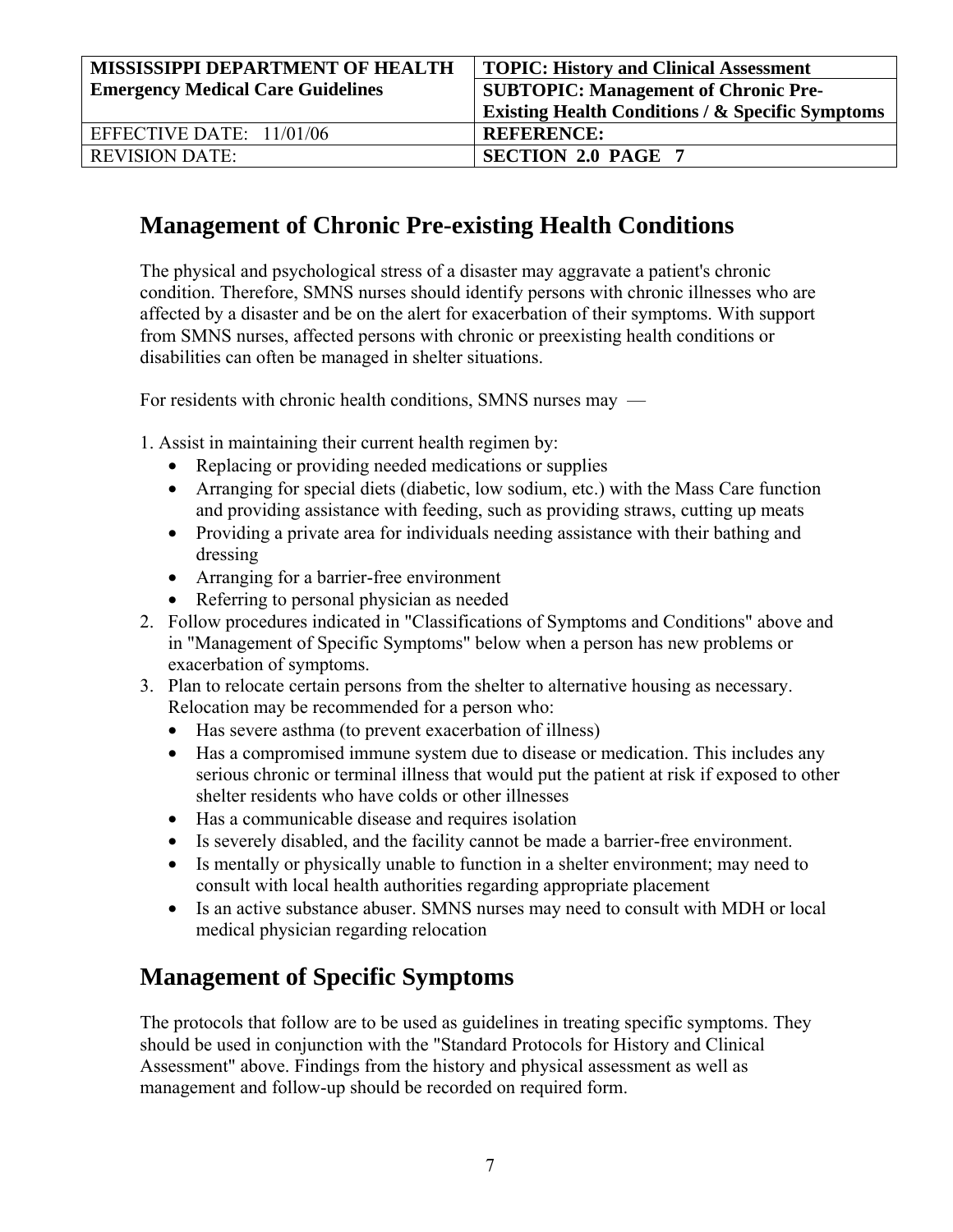| <b>MISSISSIPPI DEPARTMENT OF HEALTH</b>  | TOPIC: Infection Control Guidelines |
|------------------------------------------|-------------------------------------|
| <b>Emergency Medical Care Guidelines</b> | SUBTOPIC: Protection Equipment /    |
|                                          | <b>Personal Hygiene</b>             |
| EFFECTIVE DATE: 11/01/06                 | <b>REFERENCE:</b>                   |
| <b>REVISION DATE:</b>                    | <b>SECTION 2.0 PAGE 9</b>           |

# **Infection Control Guidelines for Protection against Bloodborne Pathogen Transmission in Emergency Aid Stations**

The following infection control guidelines are based on the recommendations of the Occupational Safety and Health Administration (OSHA) and the Centers for Disease Control. These precautions, also called "universal blood and body fluid precautions," are recommended for all paid and volunteer staff working in SMNS emergency aid stations, including those at shelters and service centers. The procedures should be used to minimize and prevent the transmission of all blood-borne infectious diseases, including HIV and Hepatitis B, and to protect patients from infections. It is important to remember that a medical history and examination cannot readily identify all patients infected with HIV or other blood borne organisms. Therefore, these precautions must consistently be used for all patients, including those at emergency aid stations where the risk of exposure by blood is possible and where the infectious status of the patient is usually unknown.

# **Protective Equipment***:*

SMNS nurses should:

- Wear disposable (single-use) gloves when contact with blood or other body fluids (urine, stool, semen, vomit, wounds, etc.), mucous membranes, or non-intact skin is anticipated. These gloves do not have to be sterile.
- Wear gloves when handling contaminated items (such as clothing or linen) or surfaces soiled with blood or other body fluids.
- Change gloves between each patient and dispose of them in an infectious waste container. Do not clean or reuse disposable gloves.
- Discard gloves that are peeling, discolored, torn, or punctured.
- Avoid handling items such as pens, combs, or radios when wearing soiled gloves.
- Cover any cuts, scrapes, or skin irritations on workers with protective clothing and/or bandages.
- Wash hands immediately after gloves are removed.
- Although splashing or spraying of blood or other body fluids is not likely to occur at SMNS sites, the following precautions should be taken:
	- o Masks and protective eye wear or face shields should be worn during procedures that are likely to disperse droplets of blood or other body fluids so that exposure of mucous membranes of the mouth, nose, and eyes is prevented.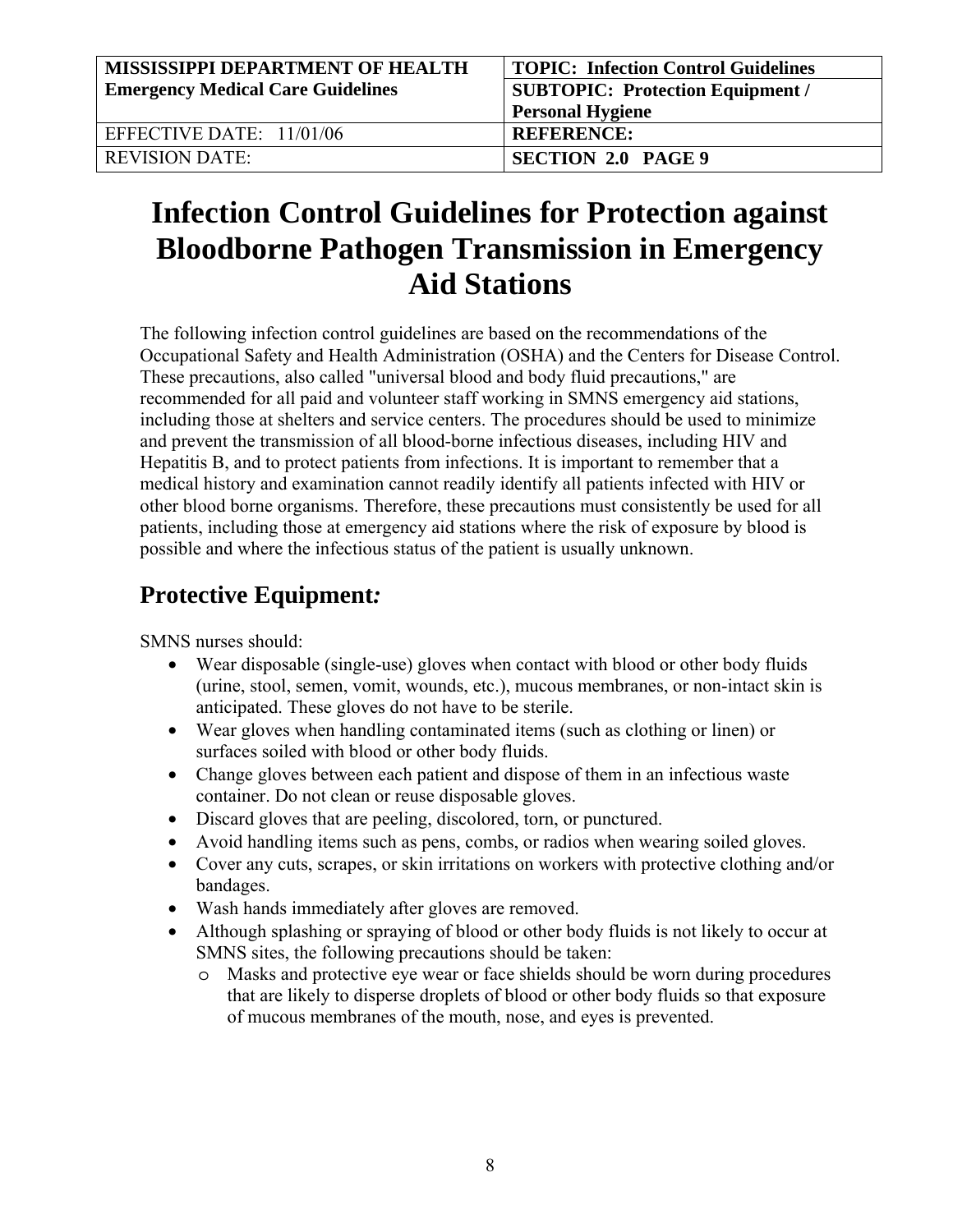| <b>MISSISSIPPI DEPARTMENT OF HEALTH</b>  | <b>TOPIC: Infection Control Guidelines</b> |
|------------------------------------------|--------------------------------------------|
| <b>Emergency Medical Care Guidelines</b> | SUBTOPIC: Protection Equipment /           |
|                                          | <b>Personal Hygiene</b>                    |
| EFFECTIVE DATE: 11/01/06                 | <b>REFERENCE:</b>                          |
| <b>REVISION DATE:</b>                    | <b>SECTION 2.0 PAGE 9</b>                  |

- o If the eye is splattered with blood or any other body fluid it should be flushed immediately with saline or water rinses. Goggles should be available for use in those situations where splattering of blood is anticipated.
- o Gowns or aprons should be worn during procedures that are likely to generate splashes of blood or other body fluids.
- o Remove soiled protective clothing as soon as possible and discard appropriately.
- There is no evidence that HIV or the Hepatitis B virus (HBV) have been transmitted during mouth-to-mouth resuscitation. However, disposable resuscitation masks with a one-way valve should be available at emergency aid stations for use whenever CPR or rescue breathing is administered. The worker must have had previous instruction to use these devices. After resuscitation is complete the devices are discarded.

# **Personal Hygiene**

Personal hygiene habits, such as frequent hand washing, are as important in preventing infection as using personal protective equipment. Hand washing procedures should be followed even if gloves have been worn. **If an emergency situation precludes proper hand washing, hands should be washed as soon as possible after exposure.** Any skin surface that comes in contact with blood or other body fluids should be cleansed using the same procedures used for hands. Hands should be washed:

- Immediately and thoroughly on contact with any blood or blood fluids
- Before and after contact with a patient
- Before and after touching open wounds (even if gloves are worn)
- Before and after eating
- After removing gloves
- After handling soiled or contaminated items and equipment
- Before and after using the toilet
- After handling scissors, tweezers or other instruments

The method used for correct hand cleaning with water and plain soap is to:

- Use utility or restroom sink, not one in a food preparation area
- Wet hands
- Lather hands, preferably with liquid soap
- Rub repeatedly for at least 15 seconds
- Rinse
- Turn faucets off with dry paper towel

When hand washing facilities are not available, remove obvious soil with a wet towelette. Then use a waterless antiseptic hand cleaner, following manufacturer's directions for the product. Avoid eating, drinking, smoking, applying cosmetics or lip balm, handling contact lenses, and touching the mouth, nose, or eyes in work areas where exposure to infectious materials may occur.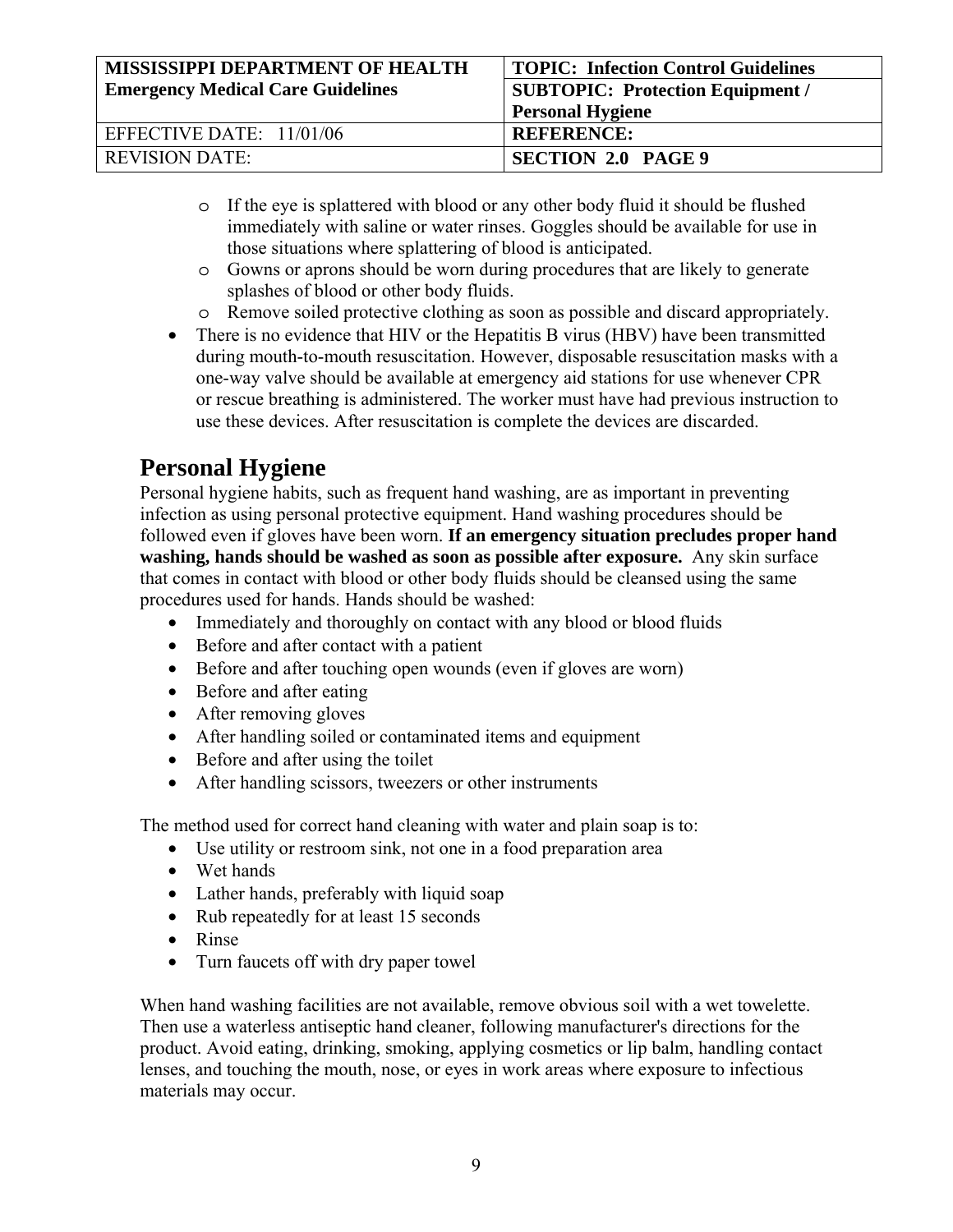| <b>MISSISSIPPI DEPARTMENT OF HEALTH</b>  | <b>TOPIC: Infection Control Guidelines</b>            |
|------------------------------------------|-------------------------------------------------------|
| <b>Emergency Medical Care Guidelines</b> | <b>SUBTOPIC: Engineering and Work Practice</b>        |
|                                          | <b>Controls / Equipment Cleaning and Disinfecting</b> |
| EFFECTIVE DATE: 11/01/06                 | <b>REFERENCE:</b>                                     |
| <b>REVISION DATE:</b>                    | SECTION 2.0 PAGE 10                                   |

## **Engineering and Work Practice Controls**

All health care workers should take precautions to prevent injuries caused by scissors, needles, lancets, and other sharp instruments during use and during handling, cleaning or disposal. Used needles and pointed instruments are the medical instruments most frequently implicated in accidental exposure to blood-borne diseases. Health care workers should:

- Be extremely careful in handling all scissors, needles, and sharp instruments; minimize handling of such instruments.
- Never attempt to recap or bend any needles unless a procedure requires it. If so, use mechanical devices or a one-handed technique.
- Ensure that the person using sharp items (such as needles, syringes, lancets) places the item in a closed, puncture-resistant, leak proof, labeled container (hard plastic or metal can).
- Dispose of the container according to local regulations.
- Wash hands after handling scissors, tweezers, or other instruments.

# **Equipment Cleaning and Disinfecting**

It is important to clean and disinfect equipment to prevent the spread of infections. The precautions described below must be followed for the care of all equipment. Proper disinfection procedures should be followed to decontaminate reusable medical equipment. The manufacturer's recommendations for cleaning must be followed for complex, expensive equipment. Disposable equipment meant for single use should be discarded after use.

These general principles of cleaning and disinfection should be followed:

- Personnel involved in the handling of contaminated linen or clothes should wear gloves.
- All patient-use equipment must be clean and free of obvious organic matter or other environmental contaminants.
- Disposable gloves must be worn when handling equipment contaminated by blood or other body fluids.
- Hand washing procedures must be followed after handling dirty equipment, even if gloves were used.

Equipment that cannot be decontaminated on site should be cleaned and transported to a proper handling facility in heavy gauge plastic bags labeled "Contaminated to be Cleaned." Medical equipment, such as wheelchairs, stretchers, blood pressure cuffs, and crutches that are soiled with blood or other body fluids should be precleaned of visible material, and then cleaned with a germicidal chemical: EPA registered "hospital disinfectant" chemical germicide that has a label claim for tuberculocidal activity OR commercially available hard-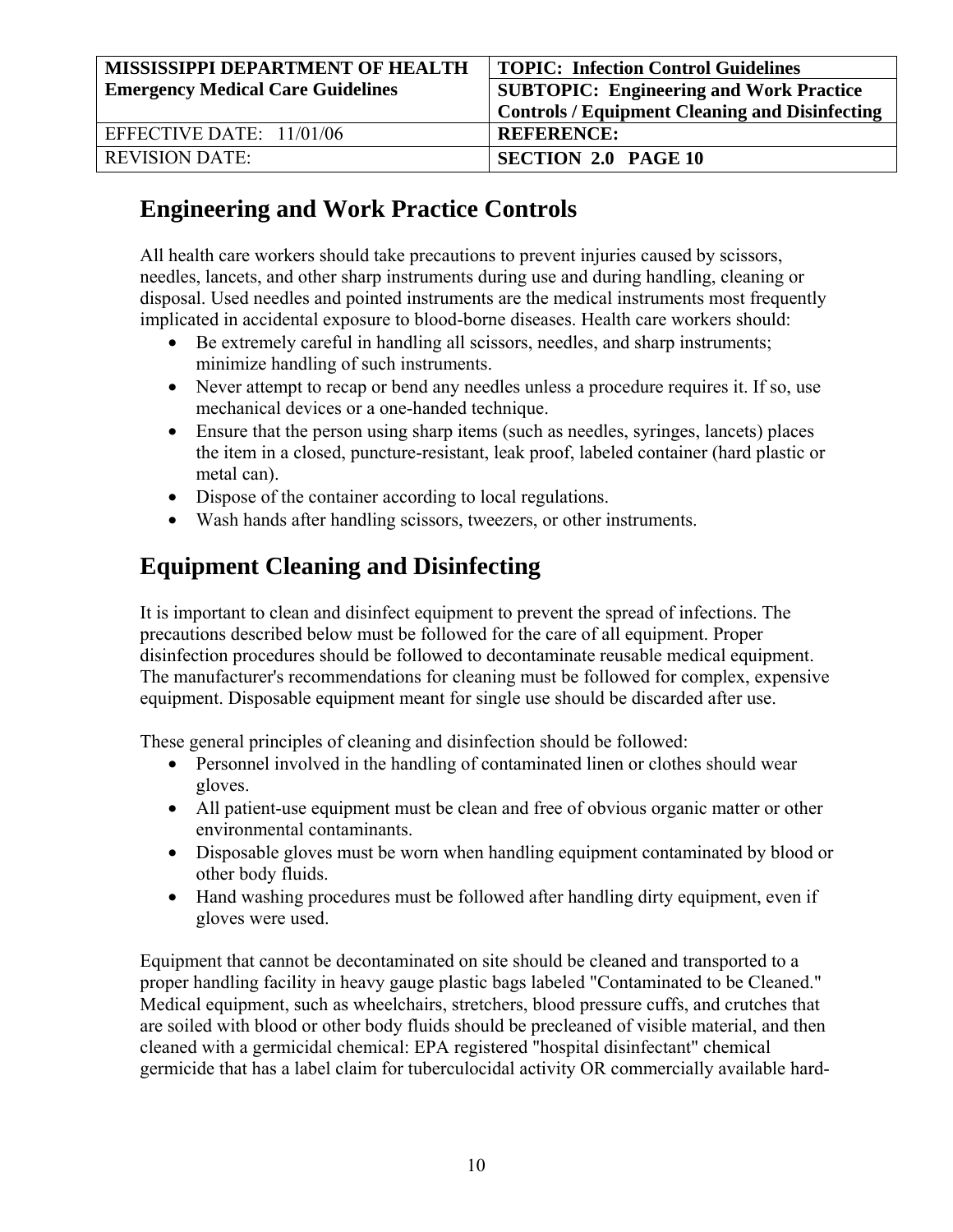| MISSISSIPPI DEPARTMENT OF HEALTH         | <b>TOPIC: Infection Control Guidelines</b> |
|------------------------------------------|--------------------------------------------|
| <b>Emergency Medical Care Guidelines</b> | <b>SUBTOPIC: Equipment Cleaning and</b>    |
|                                          | <b>Disinfecting</b>                        |
| EFFECTIVE DATE: $11/01/06$               | <b>REFERENCE:</b>                          |
| <b>REVISION DATE:</b>                    | <b>SECTION 2.0 PAGE 11</b>                 |

surface germicide or solution containing at least 500 ppm free available chlorine (a 1:100 dilution of common household bleach approximately 1/4 cup bleach per gallon of tap water). Although soiled linen has been identified as a source of large numbers of certain pathogenic organisms, the risk of actual disease transmission is negligible. However, the following guidelines are recommended:

- All soiled sheets, pillowcases, towels, and blankets are to be changed after every use.
- Uniforms and other clothing that have been soiled with blood or other body fluid should be changed as soon as possible.
- Linens soiled with blood or other body fluids should be handled as little as possible and with minimum agitation to prevent gross microbial contamination of the air and of persons handling the linen.
- All soiled linen should be placed in heavy gauge plastic bags at the location where it was used. It should not be sorted or rinsed in patient care areas. These bags must have label or warning signs such as "biohazard," to eliminate or minimize exposure of workers.
- Linen soiled with blood or body fluids should be placed in and transported to laundry facilities in heavy gauge plastic bags that prevent leakage.
- Normal laundry cycles should be used according to the washer and detergent manufacturer's recommendations.
- Wash and dry protective clothing and work uniforms according to the manufacturer's instructions. Scrub soiled boots, leather shoes, and other leather goods, such as belts, with soap, a brush, and hot water.
- Disposable linens and towels, if used, should be placed in heavy gauge plastic bags marked "Biohazard" and disposed of according to state and local regulations.
- Local, state, and federal laws that regulate the disposal of wastes exist in all jurisdictions. These laws must be followed. Wastes not contaminated with blood or other body fluids may be disposed of in regular trash cans. No special precautions are required.
- Blood, urine, vomit, and other body fluids can be poured down a sanitary drain or toilet. (However, blood-soaked gauze should not be thrown in a toilet). Wastes contaminated with blood or other body fluids, such as gloves, used bandages, gauzes, or "4x4s," must be placed in heavy gauge plastic bags. These wastes should be disposed of according to local regulations. Incineration is usually an acceptable method.
- Household bleach and chemical germicides that are approved for use as "hospital disinfectants" and that are capable of destroying the tuberculosis bacilli can be used to clean and decontaminate spills of blood or other body fluids. To be effective, these disinfectants must be mixed according to directions. A 1:100 solution of bleach (1/4 cup bleach to one gallon of tap water) is acceptable for use in emergency aid stations. **(Note: Never pour undiluted bleach straight from the bottle directly onto spills of blood, urine, sputum, or vomit. Dangerous levels of toxic chlorine nitrous oxide gases could result.)** Chlorine bleach solutions should not be prepared more than 6 hours before using.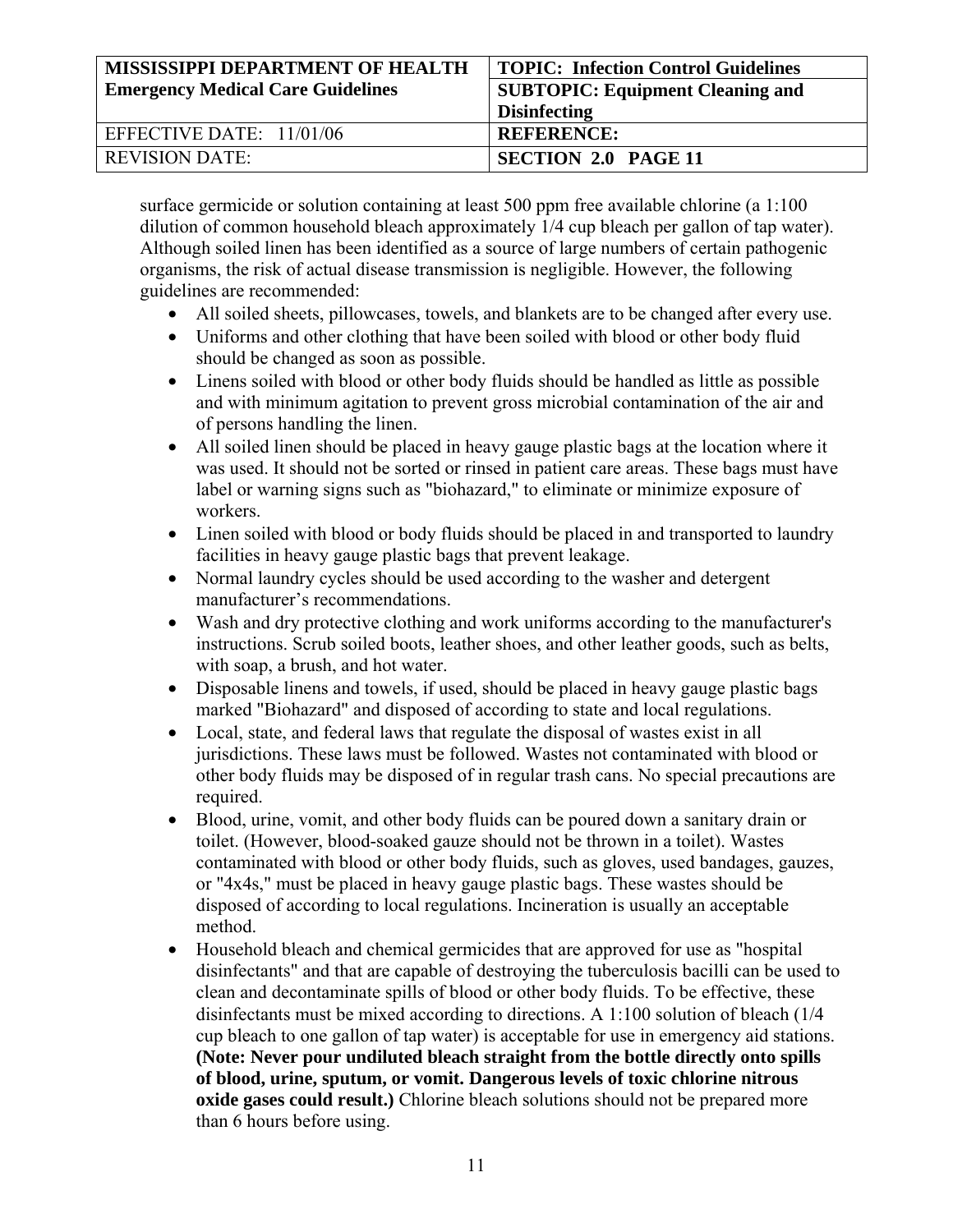| MISSISSIPPI DEPARTMENT OF HEALTH         | <b>TOPIC: Infection Control Guidelines</b> |
|------------------------------------------|--------------------------------------------|
| <b>Emergency Medical Care Guidelines</b> | <b>SUBTOPIC: Equipment Cleaning and</b>    |
|                                          | Disinfecting / Management of Exposure      |
| EFFECTIVE DATE: 11/01/06                 | <b>REFERENCE:</b>                          |
| <b>REVISION DATE:</b>                    | <b>SECTION 2.0 PAGE 12</b>                 |

The following procedures should be used to clean and decontaminate spills of blood or other body fluids:

- Wear gloves and other appropriate protective equipment when cleaning spills.
- Clean up spills immediately or as soon as possible after the spill occurs.
- Use tongs, broom and dust pan, or two pieces of cardboard to clean up spills mixed with sharp objects, such as broken glass or needles.
- Dispose of the absorbent material used to collect the spill in a labeled biohazard container (heavy gauge plastic bag).
- Flood the area with disinfectant solution, and allow it to stand at least 20 minutes.
- Use paper towels to absorb the solution, and put the towels in the biohazard container.
- Dispose of bagged cleanup material according to local regulation.
- Wash hands after removing gloves.

### **Management of Exposure**

A health care worker may have accidental exposure to blood, either parenteral (such as a needle stick or cut) or by contact with a mucous membrane (such as a splash to the eye, nose, or mouth). The worker's skin may be directly exposed to large amounts of blood or may have prolonged contact with blood, especially when the exposed skin is chapped, abraded, has minor cuts, or is afflicted with acne or dermatitis, and that is why it is so important to wear gloves, safety goggles, and other protective equipment. In these cases, the following procedures should be followed:

- Immediately following exposure, the affected area and surrounding skin or tissue should be washed thoroughly.
- Antiseptic should be applied to any wound.
- The exposed eye should be flushed with saline or water rinses.
- Report to SMNS nurses and document all of the exposures described in the above paragraph.
- The exposed worker shall be offered the opportunity to be seen by a health care professional.
- A vaccine against hepatitis B and prophylactic antiviral agents for HIV or immune globulin may be medically recommended for the worker with the most beneficial effect occurring within a short period of time after the incident. Therefore, the medical follow-up should be offered **immediately** after the exposure incident. It is the worker's option whether or not to take advantage of this offer. Document the prophylaxis offered and, if declined, the exposed worker should also sign a statement to that effect.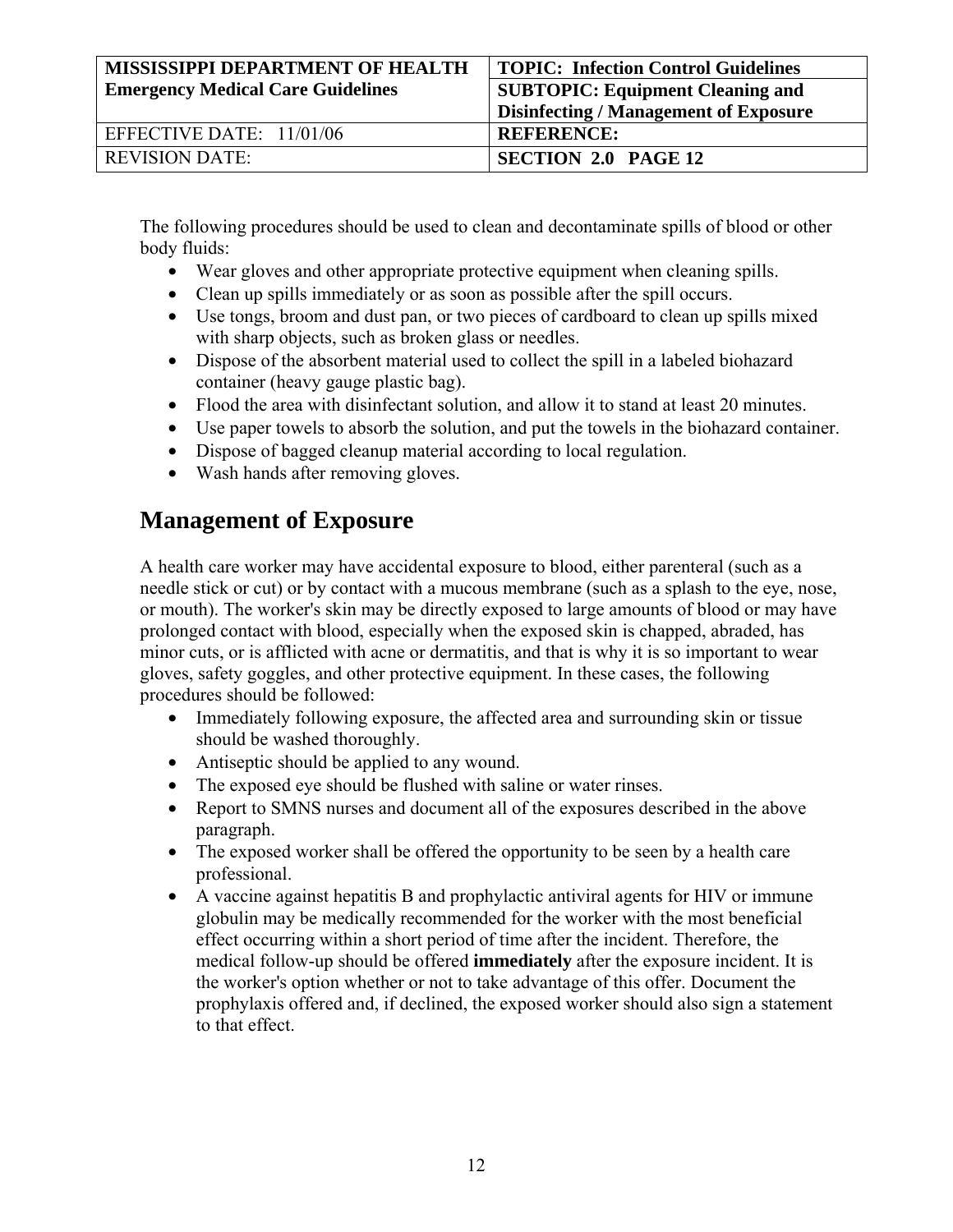| <b>MISSISSIPPI DEPARTMENT OF HEALTH</b>  | <b>TOPIC: Infection Control Guidelines</b>  |
|------------------------------------------|---------------------------------------------|
| <b>Emergency Medical Care Guidelines</b> | <b>SUBTOPIC:</b> Management of Exposure and |
|                                          | <b>References</b>                           |
| EFFECTIVE DATE: 11/01/06                 | <b>REFERENCE:</b>                           |
| <b>REVISION DATE:</b>                    | <b>SECTION 2.0 PAGE 13</b>                  |

- If the source of exposure is known, that person should be informed of the incident and, after consent has been obtained, referred for testing for serologic evidence of HIV and HBV infection. Arrangements should be made for the test results to be sent to the designated health care professional.
- There are some important additional guidelines which are mandated by OSHA. These guidelines can be found in the SMNS Blood-borne Pathogens Exposure Control Plan, in the section on Post-Exposure Evaluation and Follow-up Procedure.

#### **REFERENCES**

- Anderson, Kenneth N. and Lois E., eds. *Mosby's Pocket Dictionary of Medicine, Nursing, and Allied Health.* Second edition, 1994. St. Louis: Mosby-Year Book, Inc.
- American SMNS. 1993. *Emergency Response.* Mosby, Lifeline.
- American SMNS. 1993. *Preventing Disease Transmission.* Mosby, Lifeline.
- Beneson, A.S., ed. 1995 *Control of Communicable Diseases Manual.* 16th edition. Washington, D.C.: The American Public Health Association.
- Campbell, C. 1978. *Nursing Diagnosis and Intervention in Nursing Practice.* New York: John Wiley and Sons.
- *Nurse's Problem Solver.* 1994. Springhouse Corporation, Springhouse, Pennsylvania.
- *Illustrated Manual of Nursing Practice.* Second edition. 1993. Springhouse Corporation, Springhouse, Pennsylvania.
- U.S. Department of Labor, Occupational Safety and Health Administration. *Occupational Exposure to Blood borne Pathogens; Final Rule.* 29 CFR Part 1910.1030. December 6, 1991.
- Weeks, James L., et al. eds. 1991. " Preventing Occupational Disease and Injury." Washington, D.C.: APHA.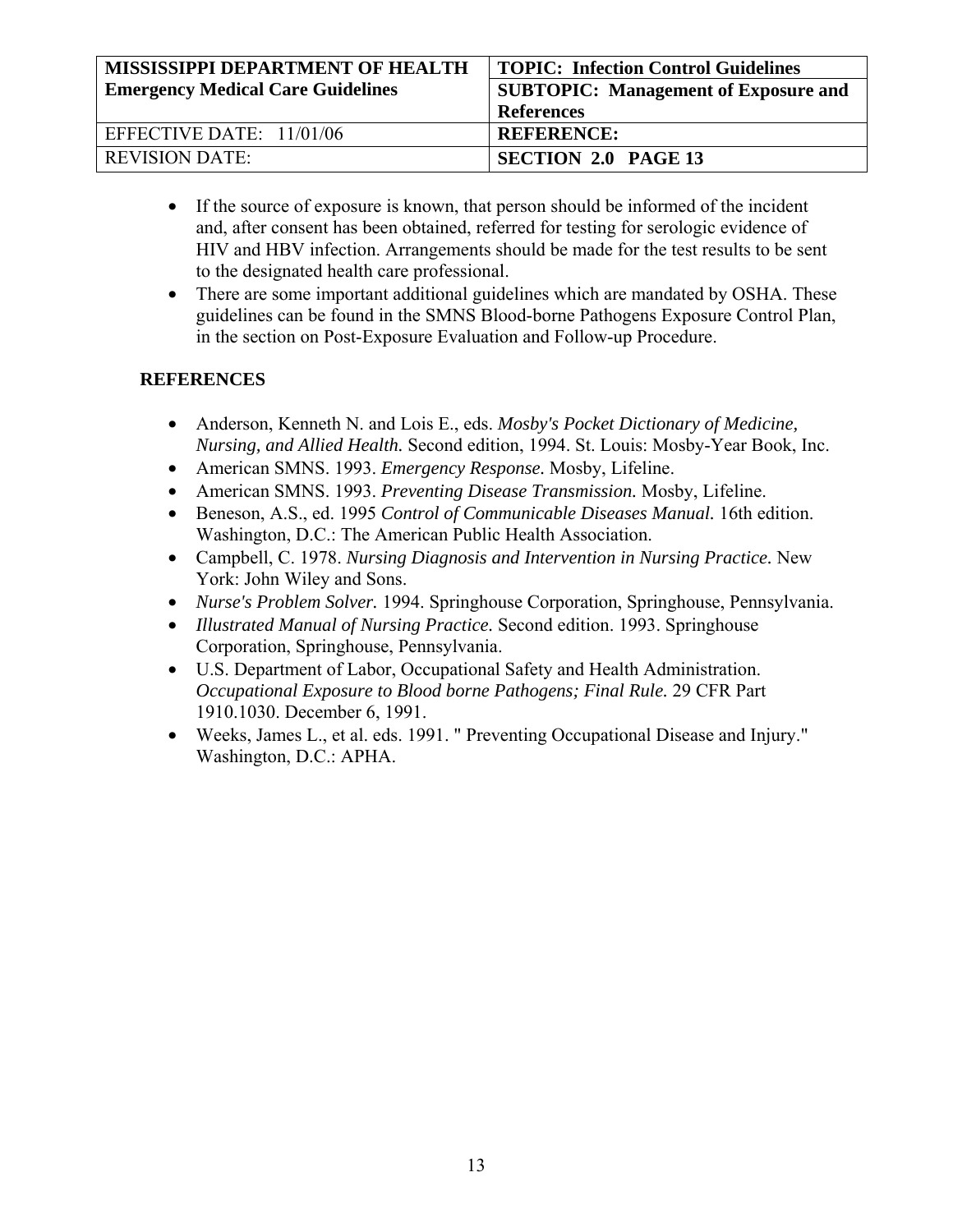| <b>MISSISSIPPI DEPARTMENT OF HEALTH</b>  | <b>TOPIC: Guidelines</b>    |
|------------------------------------------|-----------------------------|
| <b>Emergency Medical Care Guidelines</b> | <b>SUBTOPIC: Guidelines</b> |
| EFFECTIVE DATE: $11/01/06$               | <b>REFERENCE:</b>           |
| <b>REVISION DATE:</b>                    | <b>SECTION 2.0 PAGE 14</b>  |

# **GUIDELINES**

The following pages contain the guidelines to be followed by all persons serving in the SMNS function on a disaster relief operation. The guidelines should be revised by both the MDH District and Central Office as practice and procedures change.

*Note: For the purposes of this document, the term "STAT" is defined as "as soon as possible, including by ambulance or EMS if indicated by the condition of the patient."*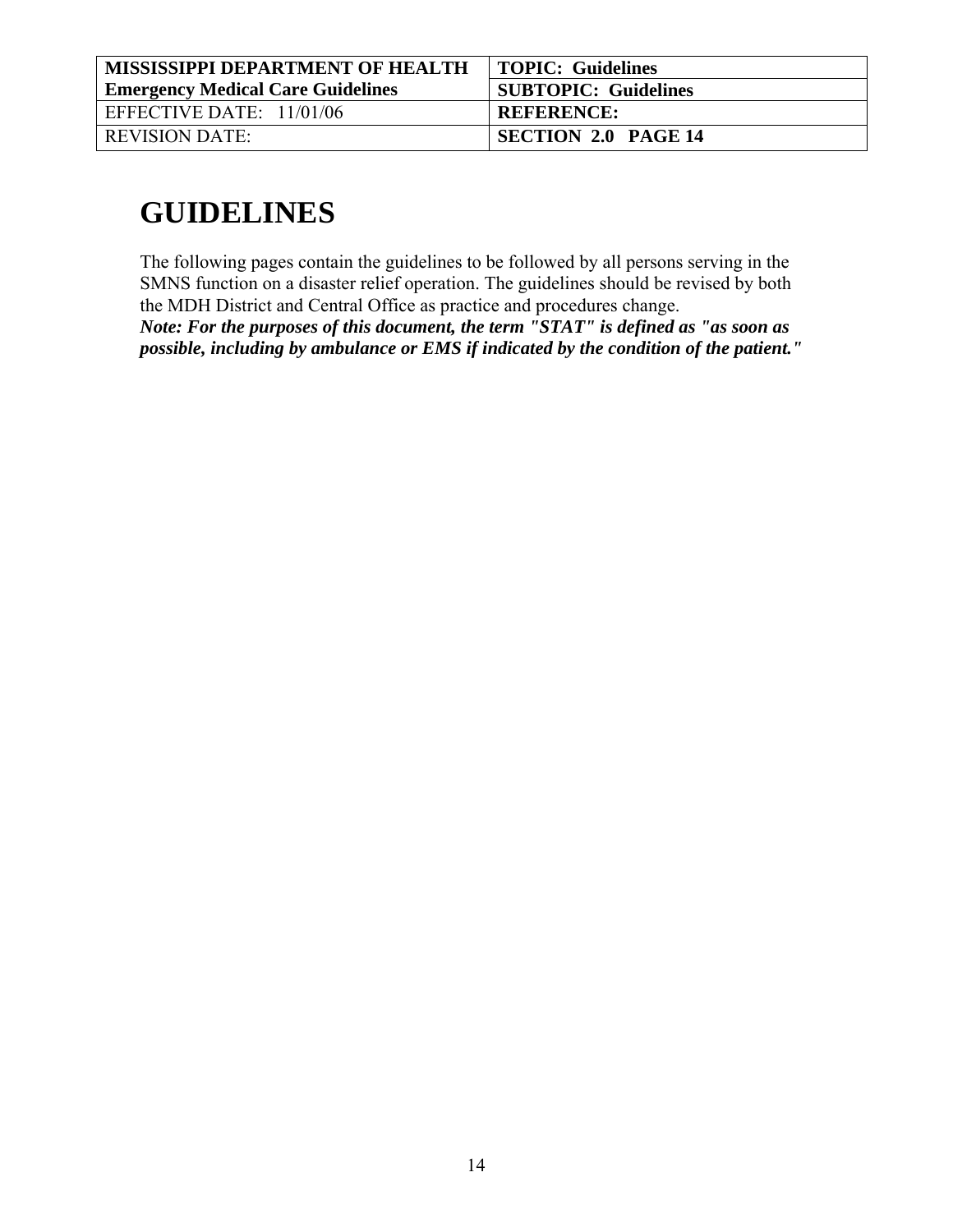| <b>MISSISSIPPI DEPARTMENT OF HEALTH</b>  | <b>TOPIC: Guidelines</b>        |
|------------------------------------------|---------------------------------|
| <b>Emergency Medical Care Guidelines</b> | <b>SUBTOPIC: Abdominal Pain</b> |
| EFFECTIVE DATE: $11/01/06$               | <b>REFERENCE:</b>               |
| REVISION DATE:                           | SECTION 2.0 PAGE 15             |

# **ABDOMINAL PAIN**

History: Determine ---

- The location, character, duration of pain, and time of occurrence.
- Whether the patient has had any nausea, vomiting, diarrhea, fever, sweats or chills.
- Whether there have been changes in eating habits or appetite.
- Whether the patient has had any changes in bowel movements, e.g., bloody or tarry stools.
- Whether there have been any associated symptoms of shortness of breath, sweating and/or radiation to the neck, shoulder or arms.
- Whether the possibility of pregnancy exists.

Assessment:

- Take vital signs.
- Inspect the abdomen for distension.
- Palpate for tenderness, localization, guarding and rigidity.
- Points of Emphasis:
	- o Do not administer enemas, laxatives or heat.
	- o The symptoms can also be associated with cardiac, respiratory, gynecological, and urological problems.

#### Management:

- Advise the patient to rest and assume a comfortable position.
- Give nothing by mouth until the cause of pain is determined.
- Monitor vital signs.

Refer to Physician:

- **Stat** when associated with shortness of breath, chest pain, sweating or radiation of pain and where there are unstable vital signs.
- A pulsating mass is observed or palpated.
- The abdomen is tender, especially with guarding or rebound.
- Severe pain is present.
- The pain is localized, increases in intensity, or lasts more than 4-6 hours.
- There is persistent nausea, vomiting or diarrhea.
- There are changes in the stool that indicate GI bleeding (stools are dark, black, or maroon).
- There is an associated fever.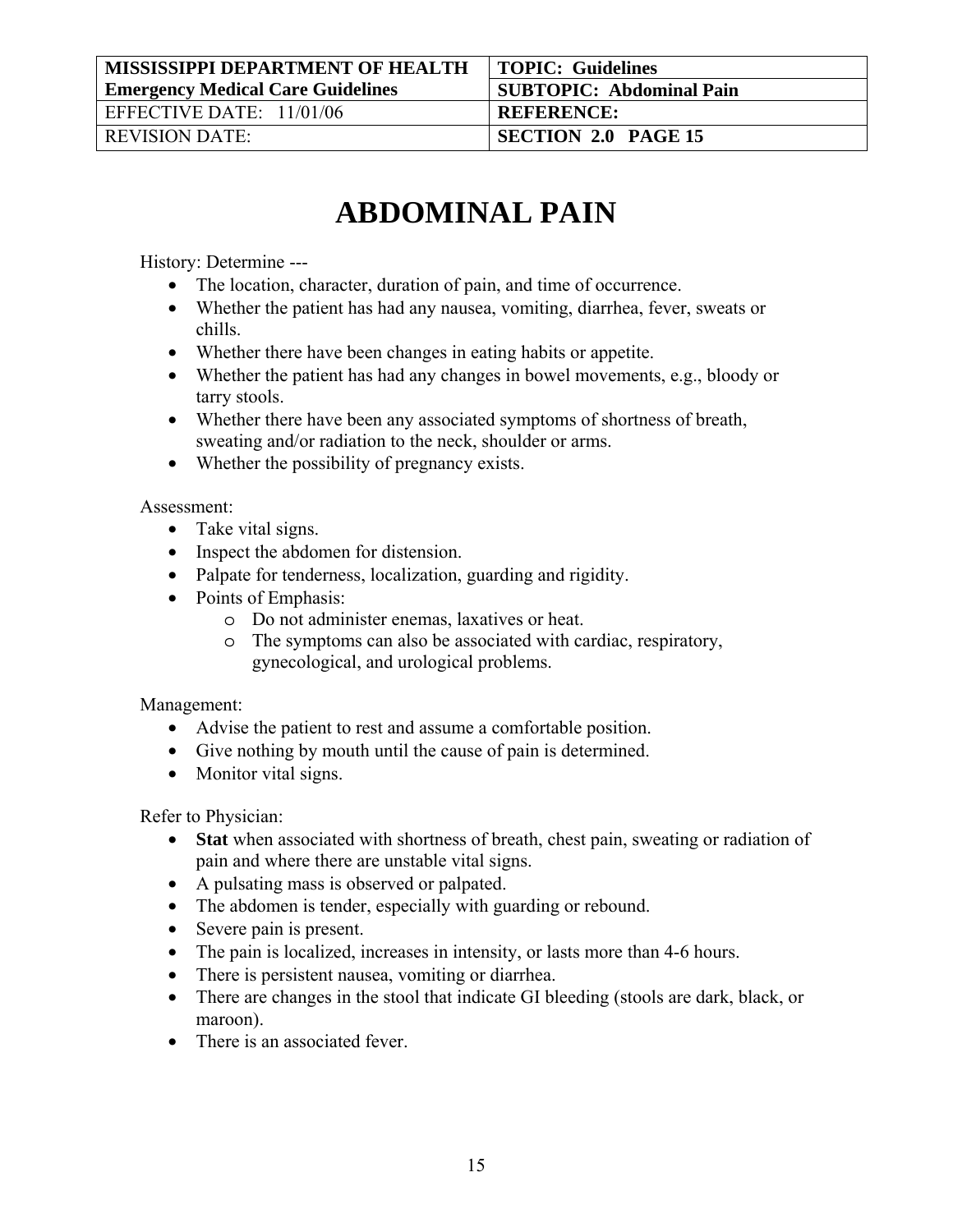| <b>MISSISSIPPI DEPARTMENT OF HEALTH</b>  | <b>TOPIC: Guidelines</b>    |
|------------------------------------------|-----------------------------|
| <b>Emergency Medical Care Guidelines</b> | <b>SUBTOPIC: Arrhythmia</b> |
| EFFECTIVE DATE: $11/01/06$               | <b>REFERENCE:</b>           |
| REVISION DATE:                           | <b>SECTION 2.0 PAGE 16</b>  |

# **ARRHYTHMIA**

History: Determine ---

- Whether there is a previous history of heart disease and/or arrhythmia, and any medication prescribed for the condition, such as digoxin.
- Whether the patient is lightheaded.
- When, where, and how the symptoms occurred and what their relationship is to activity and rest.
- The amount of caffeine consumed and cigarettes and medications used.

Assessment:

- Evaluate the patient's general appearance for signs of pallor, cyanosis, and sweating.
- Evaluate the patient's mental orientation.
- Check vital signs.
- Note the presence or absence of shortness of breath and/or chest pain and its location and radiation.
- Evaluate the patient's respiratory status for rate, depth, and effort.
- Count apical, radial, or carotid pulse and note the regularity and rate.
- Assess for signs of hypoperfusion; e.g. low blood pressure, tachycardia, and lightheadedness with standing.

Points of Emphasis:

- Arrhythmias occur when abnormal conduction or automaticity changes the heart rate or rhythm.
- Arrhythmias vary in severity from mild, asymptomatic disturbances which require no treatment to catastrophic ventricular fibrillation which necessitates immediate resuscitation.
- Occasional extra beats are generally benign unless associated with symptoms such as lightheadedness, shortness of breath, or chest pain; however, new onset should be evaluated.

Management:

- Monitor vital signs regularly. Check pulse for an entire minute.
- Allow the patient the position of choice for comfort and provide calm and privacy.
- If not symptomatic, observe for 1 hour after normal pulse returns.
- If previous history has been established, continue medication and notify physician.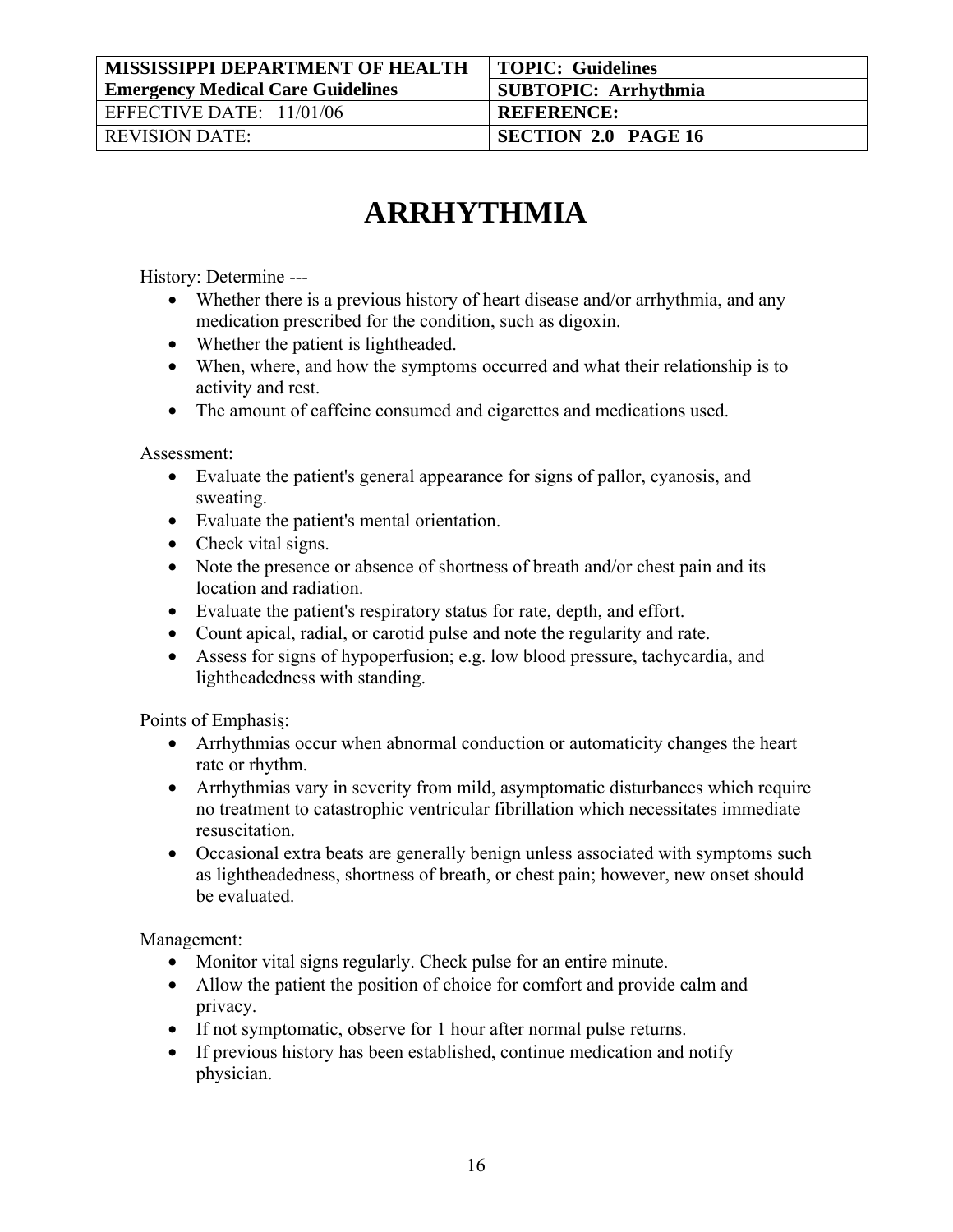| <b>MISSISSIPPI DEPARTMENT OF HEALTH</b>  | <b>TOPIC: Guidelines</b>    |
|------------------------------------------|-----------------------------|
| <b>Emergency Medical Care Guidelines</b> | <b>SUBTOPIC: Arrhythmia</b> |
| EFFECTIVE DATE: $11/01/06$               | <b>REFERENCE:</b>           |
| <b>REVISION DATE:</b>                    | <b>SECTION 2.0 PAGE 17</b>  |

- **STAT** when occurrence is accompanied by unstable vital signs; a syncopal or near syncopal episode; or by chest pain, pallor, cyanosis, shortness of breath, sweating, nausea, decreased level of consciousness, or indigestion.
- If the patient maintains an irregular pulse with no symptoms and no previous history.
- If the patient has a sustained resting pulse of >150 beats/min. for more than 10 minutes; >120 for more than one hour.
- If the patient has a sustained resting pulse of <50 beats/min., especially with low blood pressure.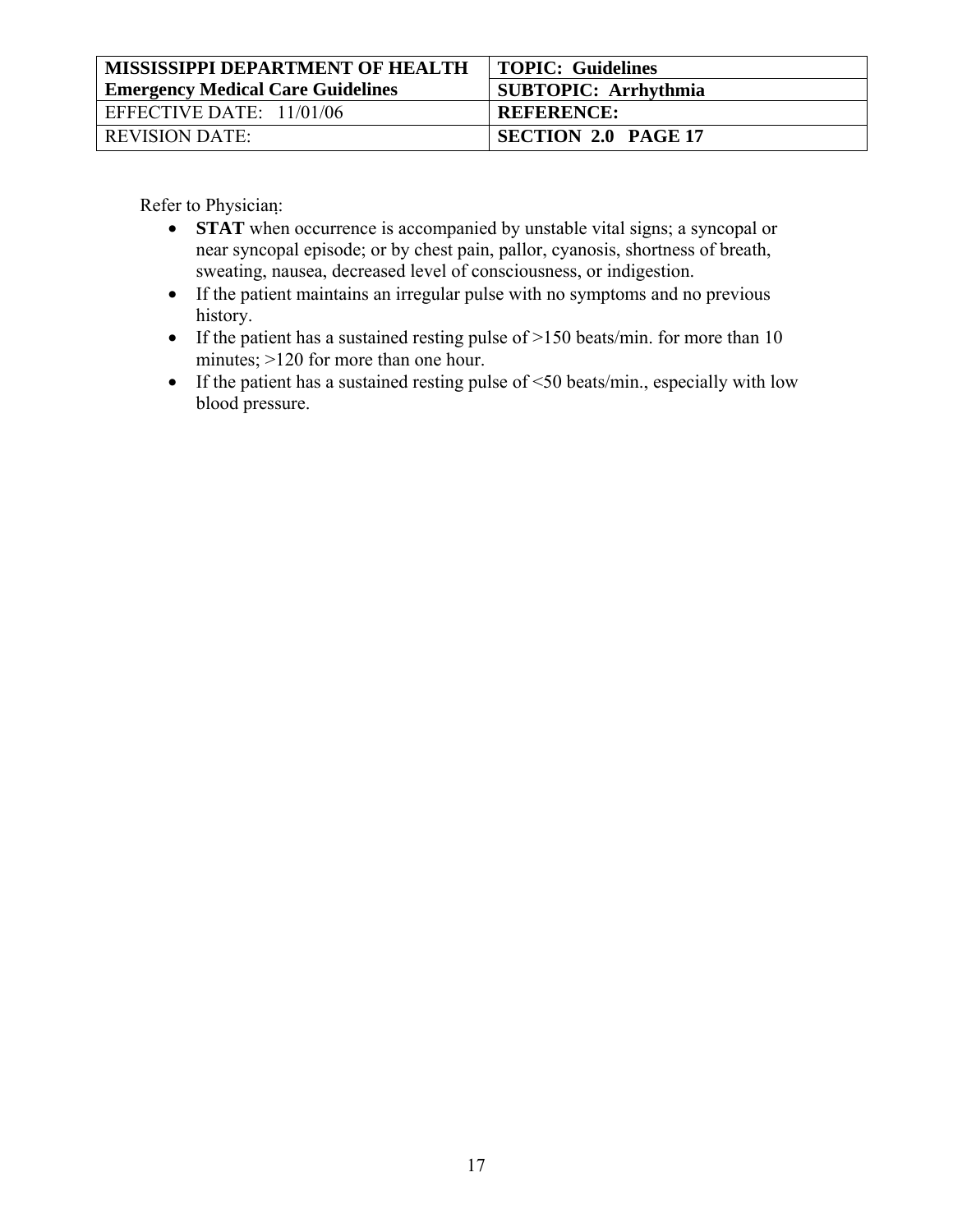| <b>MISSISSIPPI DEPARTMENT OF HEALTH</b>  | <b>TOPIC: Guidelines</b>       |
|------------------------------------------|--------------------------------|
| <b>Emergency Medical Care Guidelines</b> | <b>SUBTOPIC: Asthma / COPD</b> |
| EFFECTIVE DATE: $11/01/06$               | <b>REFERENCE:</b>              |
| REVISION DATE:                           | <b>SECTION 2.0 PAGE 18</b>     |

# **ASTHMA/COPD**

**(Chronic Obstructive Pulmonary Disease)** 

(Also see: "Shortness of Breath")

History:

- Determine ---Whether the patient has a history of asthma/COPD or emphysema or other causative factors.
- Whether the patient has a history of similar episode or heart disease.
- Whether symptoms are typical.
- Whether chest pain is present.
- Whether fever is present.

Assessment:

- Check the general appearance.
- Assess vital signs.
- Note the presence of wheezing, cough, shortness of breath, and complaints of chest tightness.
- Check lung sounds for wheezing or rales, if possible.

Points of Emphasis:

- Assess carefully and accurately to differentiate cause; may be associated with cardiac or other respiratory problems.
- Symptoms of severe shortness of breath include speaking in short sentences, sweating, and sitting bolt upright.

Management:

- Calm and reassure the patient.
- Assist with medication if needed.
- Monitor vital signs.
- Keep well hydrated.

- **STAT** any case of atypical or severe asthma.
- **STAT** shortness of breath and/or wheezing in a non-asthmatic
- **STAT** any shortness of breath with chest pain.
- Any case of typical asthma not immediately responsive to the patient's routine medications should be referred to the hospital.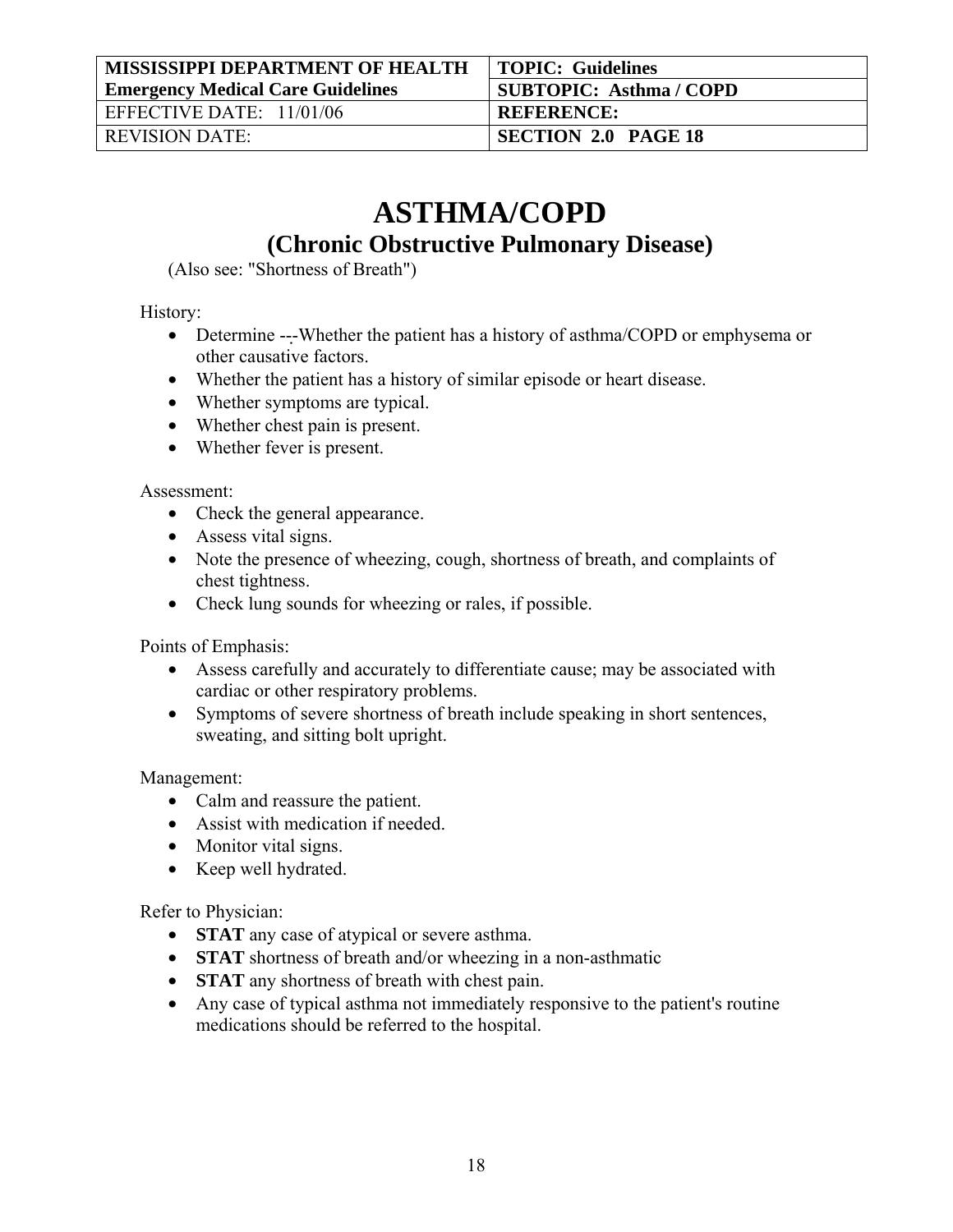| <b>MISSISSIPPI DEPARTMENT OF HEALTH   TOPIC: Guidelines</b> |                            |
|-------------------------------------------------------------|----------------------------|
| <b>Emergency Medical Care Guidelines</b>                    | <b>SUBTOPIC: Back Pain</b> |
| EFFECTIVE DATE: $11/01/06$                                  | <b>REFERENCE:</b>          |
| <b>REVISION DATE:</b>                                       | <b>SECTION 2.0 PAGE 19</b> |

# **BACK PAIN**

History: Determine ---

- Whether the patient has had previous episodes of back pain.
- Whether the pain was precipitated by heavy lifting, twisting, or bending, or if it developed spontaneously.
- When, where, and how the pain occurs and its relationship to activity, rest or position.
- Any change in urination frequency, amount, color, or discomfort.
- Any symptom of numbness, weakness, or foot drop in the leg(s).
- Whether there is lumbosacral pain radiating down the leg.
- Whether there is pain on either side of the back radiating to the lower abdomen, groin, or inner thighs.

Assessment:

- Check gait and posture.
- Assess range of motion, balance, coordination, and smoothness of movement.
- Inspect the back for localized swelling and tenderness.
- Note weakness of extremities and/or sensory loss.
- Check the abdomen for tenderness.

Points of Emphasis:

- Angina may cause pain in the back near the shoulder blades.
- Severe pain may be a symptom of genitourinary, pancreatic, or vascular disease.
- Kidney stones are associated with severe flank/back pain radiating to the groin.

- Patients with mild pain should rest at regular intervals, avoid lifting heavy objects, and take over-the-counter analgesics.
- Patients with moderate to intense pain should:
	- Rest on a hard, flat surface with knees bent and with heat or cold packs applied to the affected area.
	- Take over-the-counter analgesic medication according to package directions.
	- Avoid prolonged standing or sitting.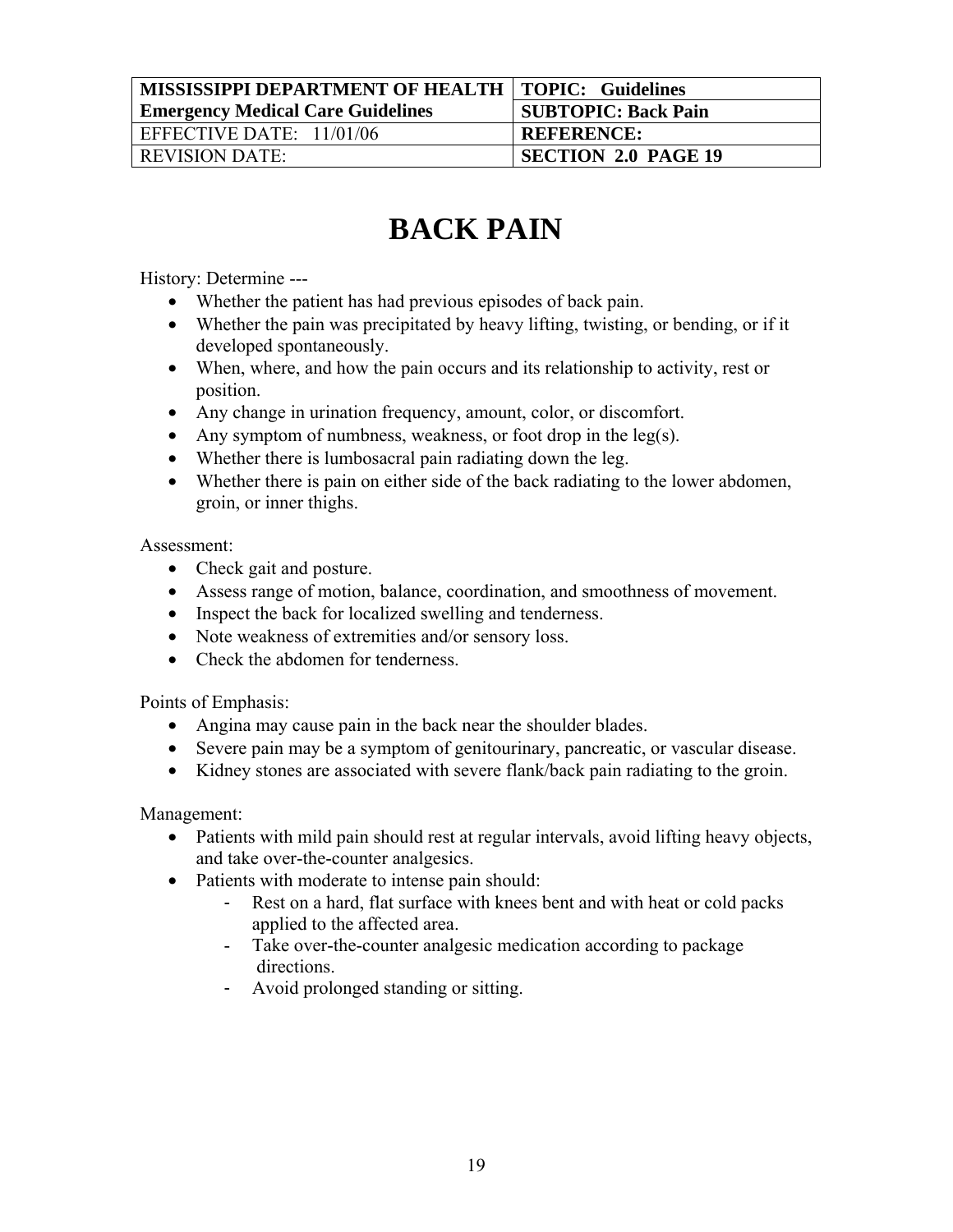| <b>MISSISSIPPI DEPARTMENT OF HEALTH   TOPIC: Guidelines</b> |                            |
|-------------------------------------------------------------|----------------------------|
| <b>Emergency Medical Care Guidelines</b>                    | <b>SUBTOPIC: Back Pain</b> |
| EFFECTIVE DATE: $11/01/06$                                  | <b>REFERENCE:</b>          |
| <b>REVISION DATE:</b>                                       | <b>SECTION 2.0 PAGE 20</b> |

- **STAT** when there are symptoms of severe pain, elevated temperature, vomiting,
- shortness of breath, chills or sweats, or when there is a pulsating abdominal mass or any abdominal tenderness is noted.
- If the urine is blood-tinged or other urinary symptoms exist.
- If the pain persists or worsens.
- If there is severe pain and/or difficulty walking.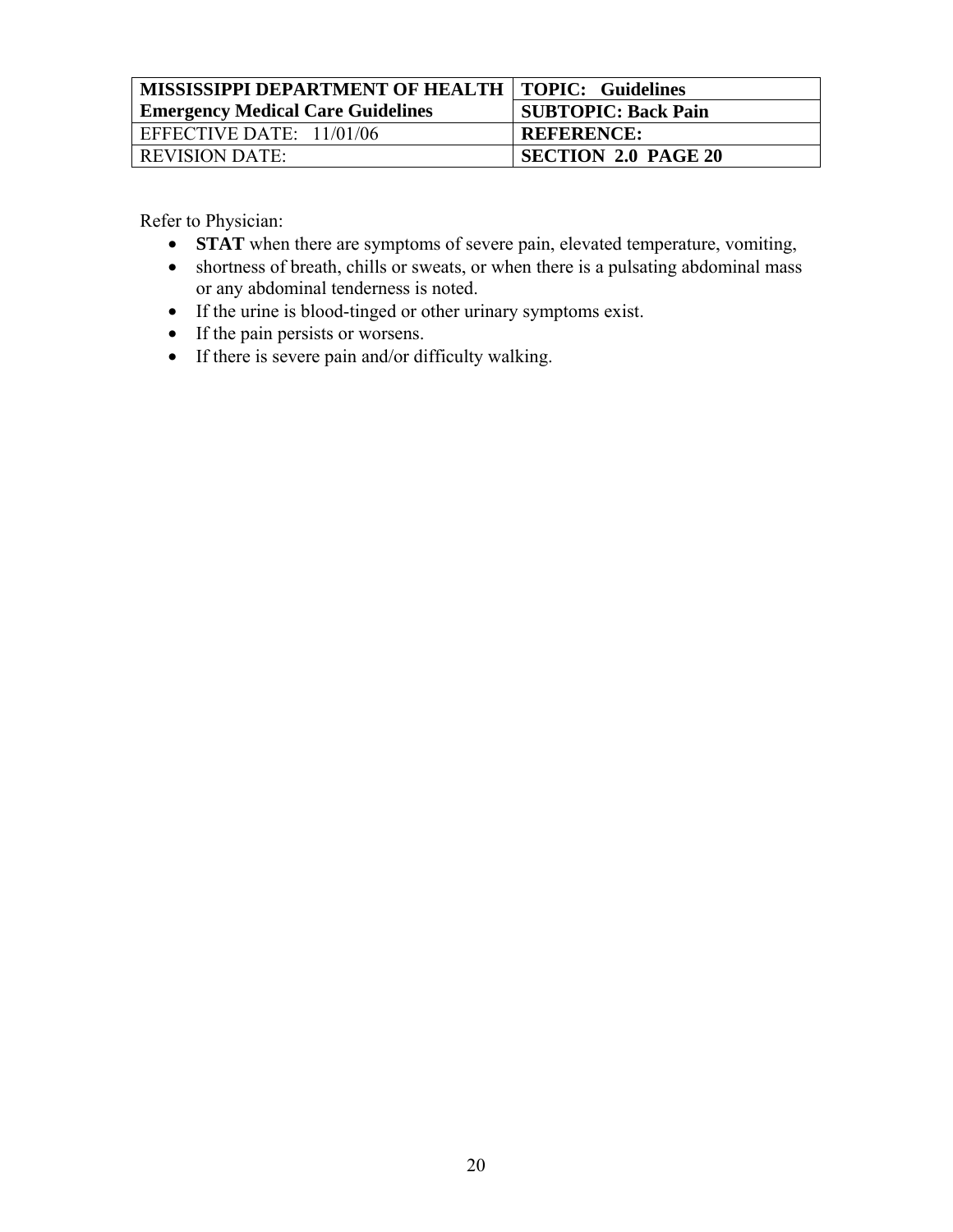| <b>MISSISSIPPI DEPARTMENT OF HEALTH</b><br><b>Emergency Medical Care Guidelines</b> | <b>TOPIC: Guidelines</b><br><b>SUBTOPIC: Bacterial Skin Infections,</b><br><b>Boils, and Carbuncles</b> |
|-------------------------------------------------------------------------------------|---------------------------------------------------------------------------------------------------------|
| EFFECTIVE DATE: 11/01/06                                                            | <b>REFERENCE:</b>                                                                                       |
| <b>REVISION DATE:</b>                                                               | <b>SECTION 2 PAGE 21</b>                                                                                |

# **BACTERIAL SKIN INFECTIONS, BOILS, AND CARBUNCLES**

History: Determine ---

- How long symptoms have been present.
- Whether the patient has a history of skin infections.
- Whether any prescription medications are being taken.
- Whether there is a history of fever, pain, or malaise.

Assessment:

- Observe for swelling, redness, drainage, and swollen lymph glands.
- Check temperature.

Points of Emphasis:

- Wear gloves and observe all other universal precautions.
- Dispose of contaminated materials properly.

Management:

- Wash with soap and water.
- Apply hot moist compresses for 30 minutes; then cover with a sterile dressing. Repeat compresses 4 times a day.
- Apply antibiotic ointment if not contraindicated.
- Instruct patient in measures to prevent spread of infection to self or others.

- If the infection appears to be severe, extensive, of long duration, or if the patient is febrile or immuno-suppressed.
- If there are boils that may need to be drained.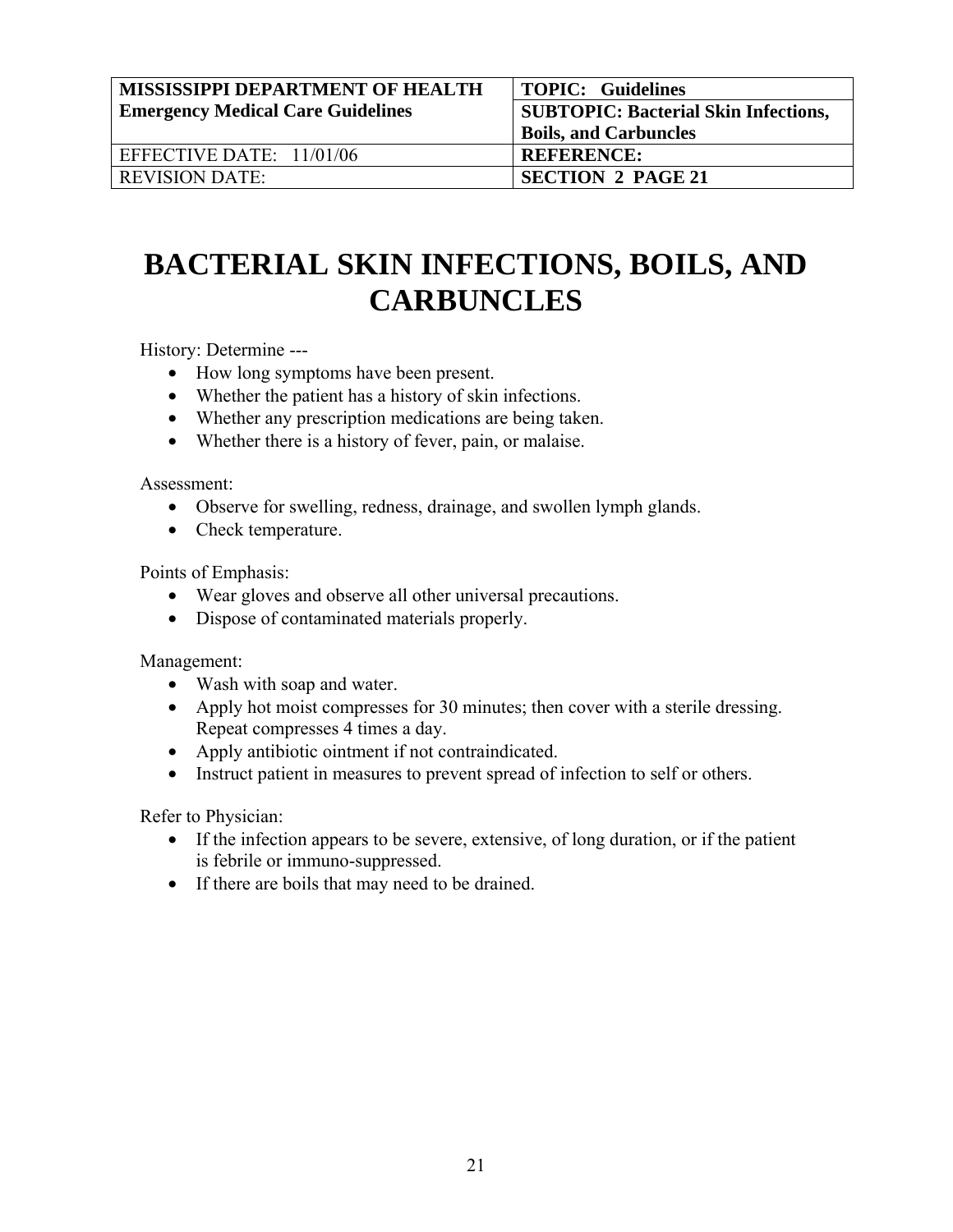| <b>MISSISSIPPI DEPARTMENT OF HEALTH</b>  | <b>TOPIC: Guidelines</b>   |
|------------------------------------------|----------------------------|
| <b>Emergency Medical Care Guidelines</b> | <b>SUBTOPIC: Bites</b>     |
| EFFECTIVE DATE: 11/01/06                 | <b>REFERENCE:</b>          |
| <b>REVISION DATE:</b>                    | <b>SECTION 2.0 PAGE 22</b> |

# **BITES**

History: Determine - -

- When the patient was bitten.
- The location of the incident and a description of the animal.
- Whether the patient has any allergies.
- The date of the patient's last tetanus immunization.

Assessment: Inspect the wound.

Points of Emphasis:

- Some animals, including dogs, cats, bats, foxes, raccoons, and skunks may carry rabies.
- In most states, animal bites must also be reported to animal control or other public health authorities.

Management:

- Wash the wound, flushing liberally with water.
- Apply a dressing and refer to a physician for prophylactic immunizations.
- Contact animal control or public health authorities as required.

Refer to Physician:

• All cases of animal or human bites that break the skin.

### *Bees, Wasps, and Other Insects*

History: Determine ---

- The type of bite (bee, wasp, hornet, other).
- Whether the patient has allergies or a history of previous reactions to bites.
- Whether the patient has lightheadedness, shortness of breath, nausea or throat tightness.

Assessment:

- Observe the patient for signs of allergic reaction or anaphylaxis, respiratory distress, hypotension, tachycardia, vomiting, chills or joint pain.
- Observe the patient for hives or swelling of the face or neck.
- Check vital signs.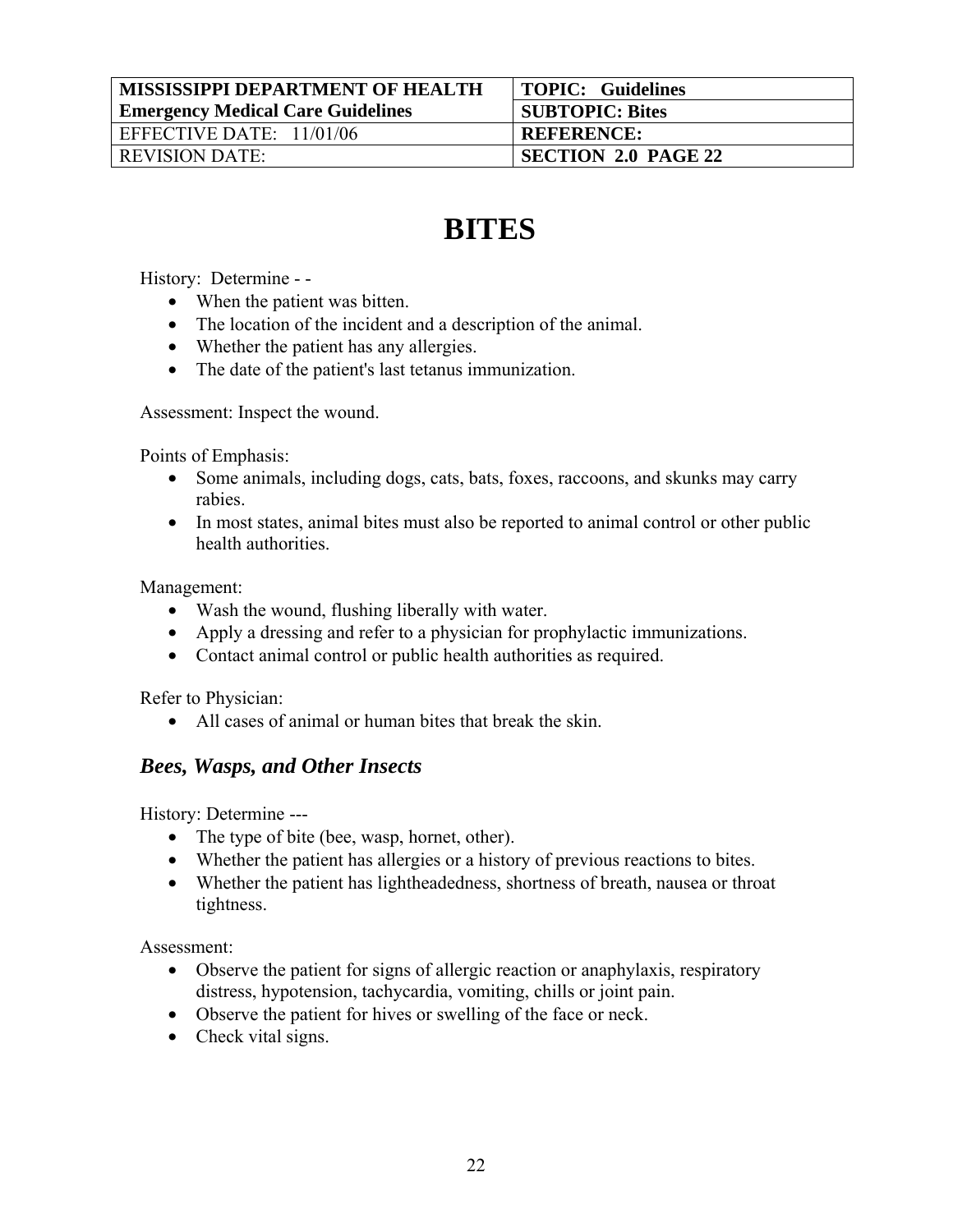| <b>MISSISSIPPI DEPARTMENT OF HEALTH</b>  | <b>TOPIC: Guidelines</b>   |
|------------------------------------------|----------------------------|
| <b>Emergency Medical Care Guidelines</b> | <b>SUBTOPIC: Bites</b>     |
| EFFECTIVE DATE: $11/01/06$               | <b>REFERENCE:</b>          |
| <b>REVISION DATE:</b>                    | <b>SECTION 2.0 PAGE 23</b> |

Points of Emphasis:

• A few people may have a severe, life-threatening allergic reaction (anaphylaxis) including 11-12% of people bitten by fire ants. These people may carry their own bee sting kit for self-injection of epinephrine.

Management:

- If the stinger is still present, remove it by scraping or with tweezers (avoid putting pressure on the venom sac as it may release further poison).
- Wash the site with soap and water.
- Use cold applications to reduce swelling and relieve itching and pain.
- Apply anti-pruritic lotion such as Calamine lotion if desired.
- Apply antibiotic ointment as needed.
- Cover to keep clean (optional).
- Observe for signs and symptoms of an allergic reaction.

Refer to Physician:

- **STAT** all cases of severe allergic reaction.
- If the patient has a history of allergic reaction or anaphylaxis.

### *Snake*

History: Obtain a description of the snake, the time the patient was bitten, and the patient's history of allergies.

Assessment:

- Inspect the bite and count points of entry.
- Observe the patient for swelling, shortness of breath or vomiting.
- Check vital signs.

Points of Emphasis:

- If possible, take the dead snake to the hospital for identification.
- *Note: Do not try to catch or kill the snake yourself.*
- Most deaths occur because the patient has an allergic reaction, a weakened body system, or too much time passes before the patient receives medical care. (Less than 1% of snake bites result in death.)

- Wash the wound.
- Immobilize the affected part.
- Keep the affected part lower than the heart, if possible.
- *Do not apply ice, do not cut the wound, and do not apply a tourniquet.*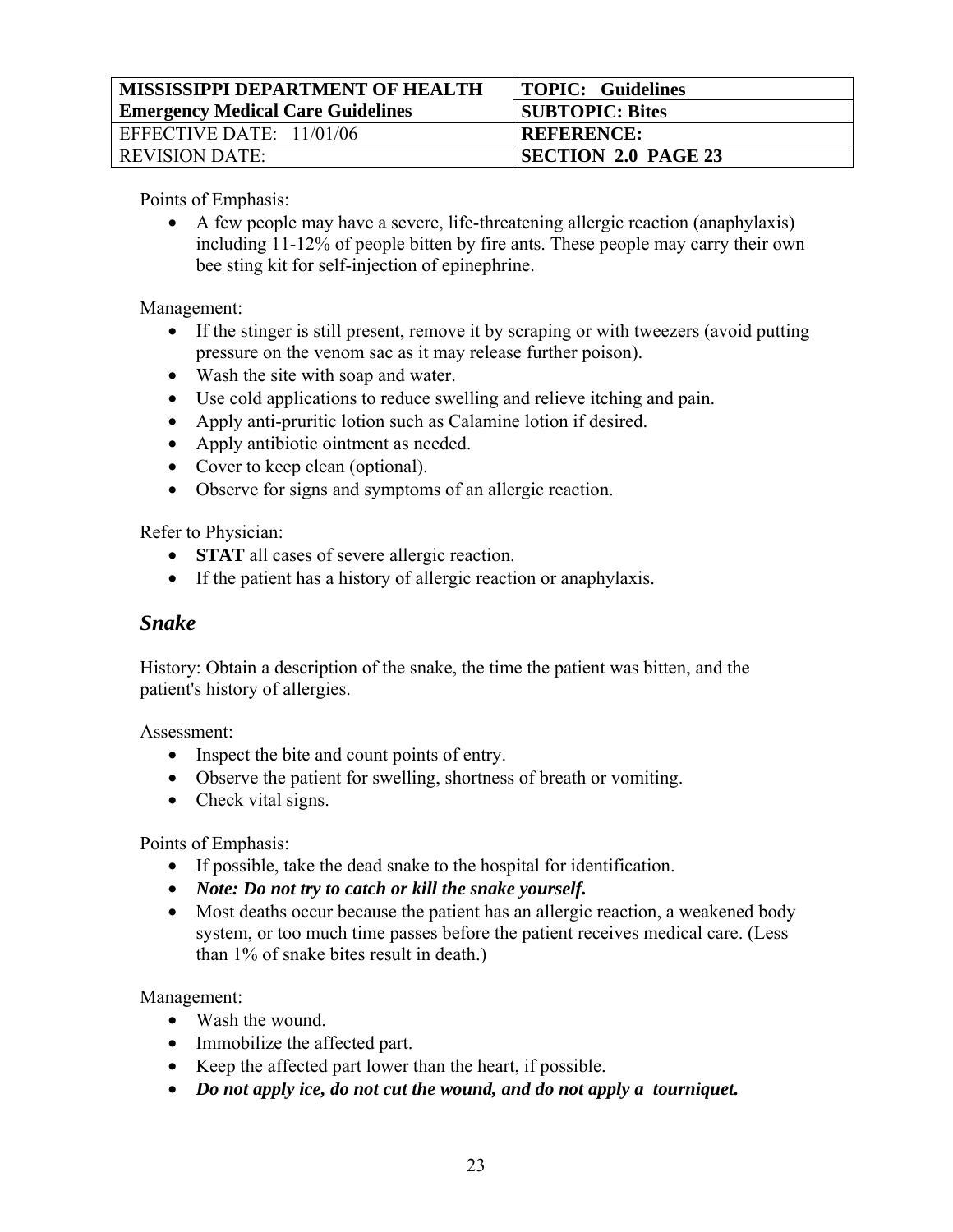| <b>MISSISSIPPI DEPARTMENT OF HEALTH</b>  | TOPIC: Guidelines          |
|------------------------------------------|----------------------------|
| <b>Emergency Medical Care Guidelines</b> | <b>SUBTOPIC: Bites</b>     |
| EFFECTIVE DATE: 11/01/06                 | <b>REFERENCE:</b>          |
| <b>REVISION DATE:</b>                    | <b>SECTION 2.0 PAGE 24</b> |

- Keep the patient quiet.
- Apply a wide constricting, but not tight, band 2-4" above bite if advanced care cannot be obtained within 30 minutes.
- Transport to the closest hospital emergency department **STAT.**

Refer to Physician:

• **STAT** all cases.

## *Spider*

History:

- If possible, obtain a description of the spider.
- Determine whether the patient has
	- o Nausea, vomiting, and abdominal pain.
	- o Difficulty breathing or swallowing.
	- o Severe pain in the sting or bite area.

#### Assessment:

- Examine the bite area.
- Observe for:
	- o Profuse sweating and salivation.
	- o Swelling on or around the site.
	- o A mark indicting a possible sting or bite.
- Check vital signs.

Points of Emphasis:

- Some reactions can produce severe symptoms, often appearing after several days, or cause tissue necrosis.
- Spider and scorpion bites are almost never fatal, although black widow bites can cause considerable discomfort and brown recluse bites cause local tissue damage.

Management:

- Wash the area.
- Apply a cold pack to the site.

- **STAT** all cases of severe allergic reaction.
- If the spider is identified as a black widow, scorpion or a brown recluse. (Antivenin is available for black widow bites).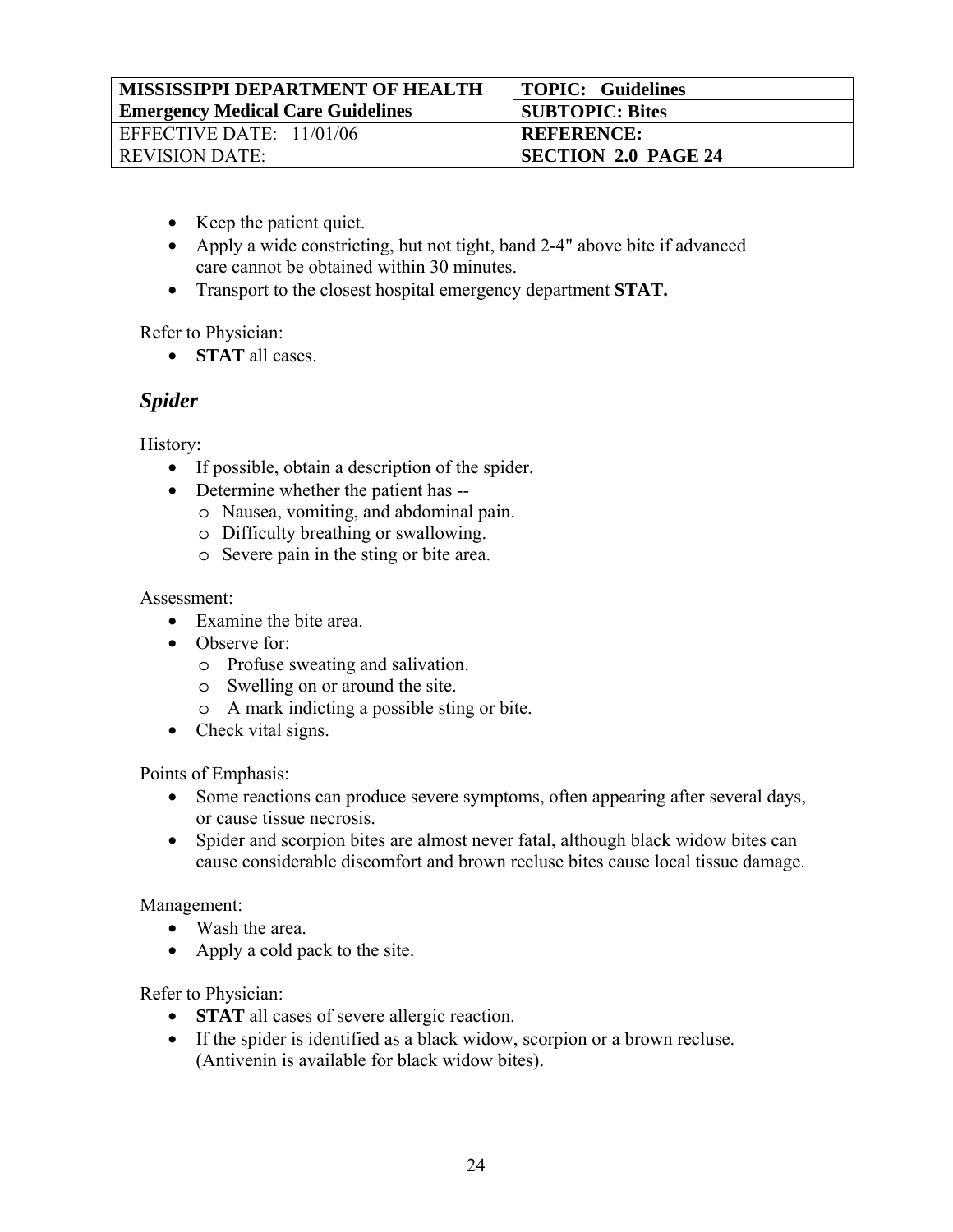| <b>MISSISSIPPI DEPARTMENT OF HEALTH</b>  | <b>TOPIC: Guidelines</b>   |
|------------------------------------------|----------------------------|
| <b>Emergency Medical Care Guidelines</b> | <b>SUBTOPIC: Bites</b>     |
| EFFECTIVE DATE: $11/01/06$               | <b>REFERENCE:</b>          |
| <b>REVISION DATE:</b>                    | <b>SECTION 2.0 PAGE 25</b> |

## *Tick*

History: Determine ---

- What type of ticks are prevalent in the geographic area.
- How long the tick may have been attached.

Assessment:

- Examine the patient for other ticks.
- Have the patient look for ticks in hair-bearing areas (head, axilla, and groin).

Points of Emphasis:

- Ticks can be as small as the head of a pin, or as big as an apple seed. Some ticks (most commonly deer ticks) carry Lyme disease. Ticks can also carry Rocky Mountain Spotted Fever.
- The first sign of infection may appear a few days or weeks after a tick bite.
- Watch for symptoms such as fever, headache, weakness, rash, and joint and muscle pain.

Management:

- Grasp the tick as close to the skin as possible with fine-tipped tweezers.
- Remove the tick by pulling steadily and firmly. If you do not have tweezers, use a glove or plastic wrap to protect your fingers. **Do not** try to burn a tick with a hot match. Do not attempt to remove tick with other home remedies, such as Vaseline or nail polish.
- Wash the site with soap and water and apply antiseptic or antibiotic ointment.
- Advise the patient to observe the site for a rash.

- **STAT** all cases of severe allergic reaction.
- If in an area endemic for Lyme Disease, particularly if the tick may have been in place for >12 hours.
- If you are unable to remove the tick or if its mouth stays in the skin.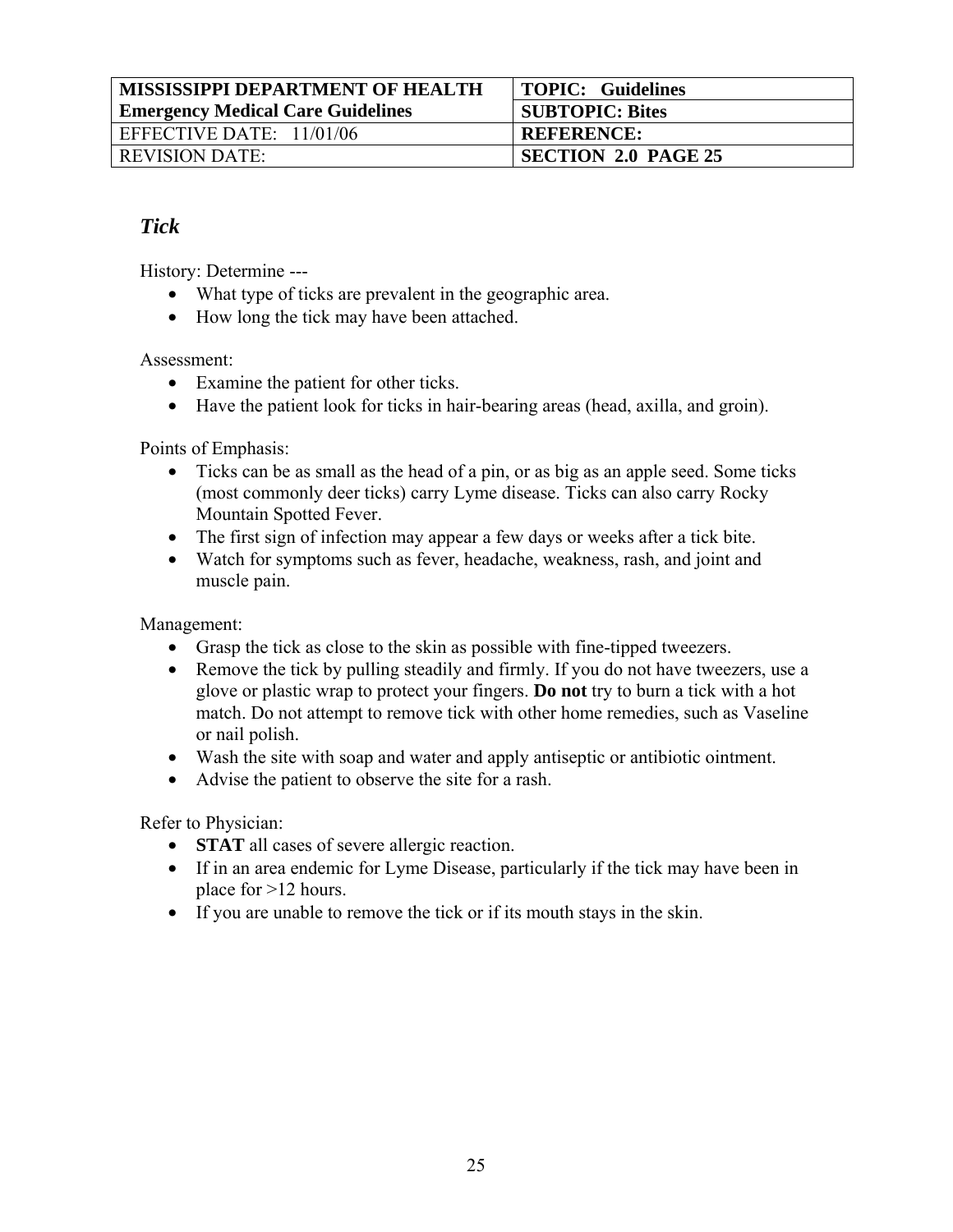| <b>MISSISSIPPI DEPARTMENT OF HEALTH</b>  | <b>TOPIC: Guidelines</b>   |
|------------------------------------------|----------------------------|
| <b>Emergency Medical Care Guidelines</b> | <b>SUBTOPIC: Bites</b>     |
| EFFECTIVE DATE: 11/01/06                 | <b>REFERENCE:</b>          |
| <b>REVISION DATE:</b>                    | <b>SECTION 2.0 PAGE 26</b> |

## *Lyme Disease*

History: Determine ---

- The history of the tick bites, if possible.
- Whether the patient has a headache, weakness, muscle and joint pain, or other flulike symptoms.

Assessment:

- Look for a red rash which may resemble a bull's eye.
- Check vital signs, especially temperature.

Points of Emphasis:

- Disease is transmitted through the bite of an infected tick. Transmission does not occur until the tick has fed for several hours (usually more than 24 hours).
- Distinctive skin lesions may appear 3-32 days after bite. Early stages of the disease may be asymptomatic and the patient may present with later manifestation of illness.
- Lyme disease can worsen if not treated. In its advanced stages, it can cause arthritis, numbness, memory loss, problems in seeing or hearing, high fever, stiff neck, or an irregular or rapid heartbeat. A person can get Lyme disease at any time of the year; however, the risk is greatest between May and late August.

Management:

• Refer to physician for diagnosis and treatment.

Refer to Physician:

• All suspected cases.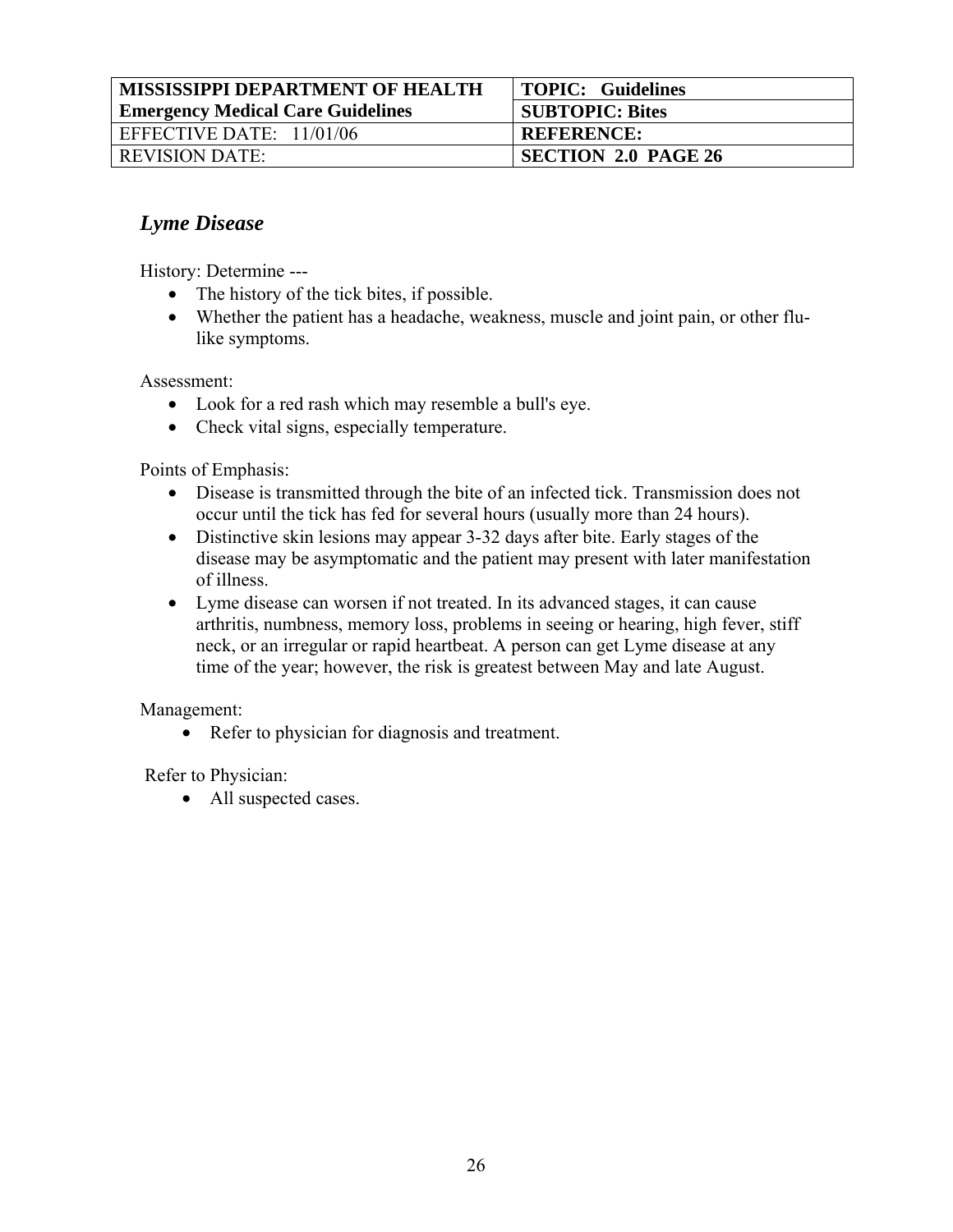# **BLEEDING, EXTERNAL**

(Also see: "Shock")

#### History:

• Determine how the injury occurred and the date of patient's last tetanus immunization.

Assessment:

- Wear gloves and observe other universal precautions. If there is a chance of splashing blood, use a gown and eye or face mask barriers.
- Determine whether the wound is an incision, puncture, or avulsion.
- Examine the wound for foreign matter.
- Determine if the bleeding is arterial (spurting, bright red) or venous (darker, slower flow).
- Assess for signs of shock.

Points of Emphasis:

- Severe bleeding can result in death.
- A tourniquet is rarely used as part of emergency care as it often does more harm than good.
- Wash hands thoroughly after providing care even if wearing gloves.

- Cover the wound with a dressing and apply direct pressure with your gloved hand for at least 5 minutes. If the bleeding does not stop after 5 minutes continue pressure and refer immediately to the hospital.
- Elevate the injured area above the level of the heart if fracture is not suspected.
- Apply a pressure bandage.
- If necessary, slow the flow of blood by applying pressure to the artery at the appropriate pressure point.
- Do not disturb clot(s) by removing the dressing; reinforce with additional dressings if needed.
- Use a tourniquet only as a last resort, then refer to physician STAT.
- Monitor airway, breathing, and vital signs.
- Treat for shock as needed.
- Examine minor wounds (those that stop bleeding after 5 minutes) for the need for sutures. If sutures are not needed, clean the wound with soap and water, remove any foreign bodies, and dress with an antibiotic ointment.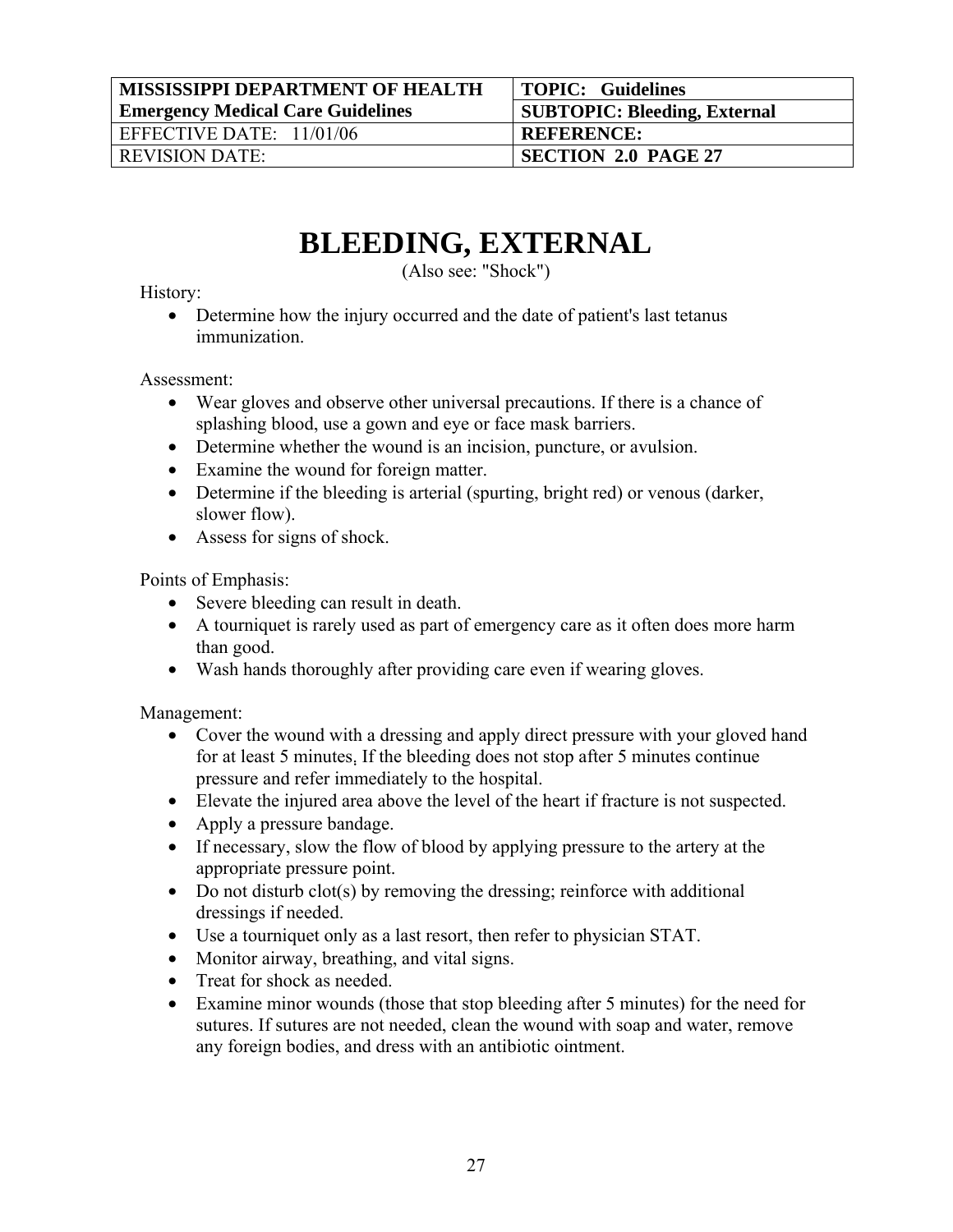| <b>MISSISSIPPI DEPARTMENT OF HEALTH</b>  | TOPIC: Guidelines                   |
|------------------------------------------|-------------------------------------|
| <b>Emergency Medical Care Guidelines</b> | <b>SUBTOPIC: Bleeding, External</b> |
| EFFECTIVE DATE: 11/01/06                 | <b>REFERENCE:</b>                   |
| <b>REVISION DATE:</b>                    | <b>SECTION 2.0 PAGE 28</b>          |

- **STAT** all cases other than minor wounds (those that require stitches or if uncontrolled bleeding).
- Refer for a tetanus shot--
	- o Patients with minor, uncontaminated wound(s) and no tetanus shot within 10 years.
	- o Patients with major and/or contaminated wound(s) and no tetanus shot within 5 years. (These patients should be seen the day of the injury.)
	- o Patients who have not completed a full primary series. (These patients should be seen as soon as possible.)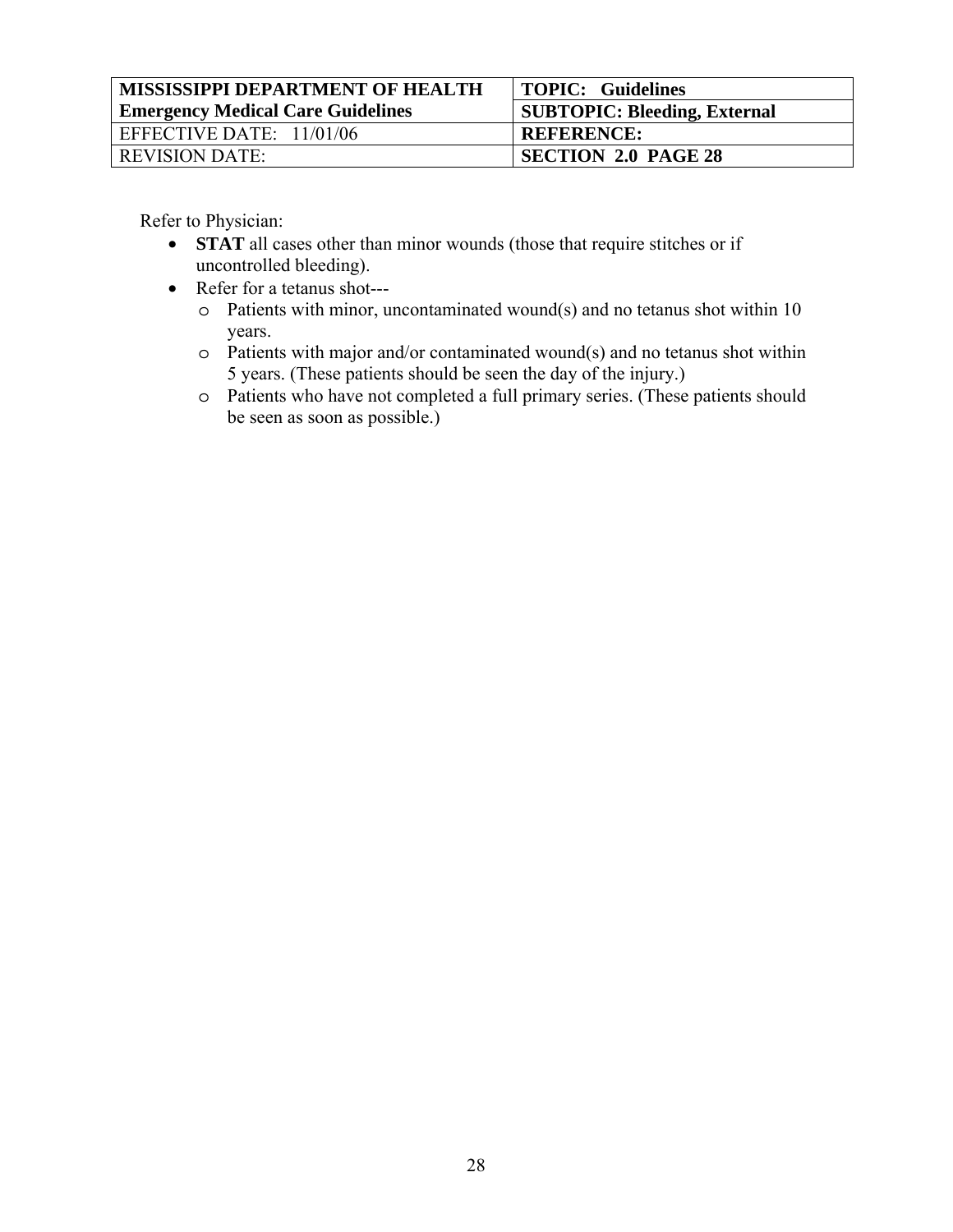| <b>MISSISSIPPI DEPARTMENT OF HEALTH</b>  | <b>TOPIC: Guidelines</b>   |
|------------------------------------------|----------------------------|
| <b>Emergency Medical Care Guidelines</b> | <b>SUBTOPIC: Burns</b>     |
| EFFECTIVE DATE: $11/01/06$               | <b>REFERENCE:</b>          |
| <b>REVISION DATE:</b>                    | <b>SECTION 2.0 PAGE 29</b> |

# **BURNS**

History:

• Determine the type and source of the burn: heat (thermal), chemical, electrical, or radiation (sunburn).

#### Assessment:

- Identify the depth of burn:
	- o *Superficial* (first degree): burns only the top layer of skin. Skin is red and dry, and the burn is usually painful. The area may swell.
	- o *Partial thickness* (second degree): involves both the epidermis and the dermis. Burn is red and has blisters that may open and weep clear fluid, making the skin appear wet. The burned skin may look blotched. Burns are usually painful, and the area often swells. Scarring may occur.
	- o *Full thickness* (third degree): destroys both layers of skin as well as any or all of the underlying structures of fat, muscles, bones, and nerves. Burns may look brown or charred (black), with the tissue underneath sometimes appearing white. They can be either extremely painful or relatively painless if the burn destroys nerve endings in the skin. Full-thickness burns are often surrounded by painful partial-thickness burns. They can be life-threatening, and are highly prone to infection.
- Identify whether the burn is potentially life-threatening, disfiguring or disabling. **(Critical)**.
- Determine if the burn
	- o Causes breathing difficulty or if there are signs of burns around the mouth and nose.
	- o Covers more than one body part.
	- o Is to the head, neck, hands, feet or genitals.
	- o Is partial-thickness or full-thickness to a child or an elderly person.
	- o Is a result of chemicals, explosion or electricity.
- For adults, identify the extent of the burn (percentage of body affected) by using the Rule of Nines:
	- $\circ$  Head = 9% R. arm = 9%
	- $\circ$  Front torso = 18% —Groin = 1%
	- o Back torso =  $18\%$  —L. leg =  $18\%$
	- $\circ$  L. arm = 9% R. leg = 18%
	- o Add the percentage of involved body areas to determine the extent of the burn. (The extent can also be estimated by counting an area the size of the patient's hand as 1%.)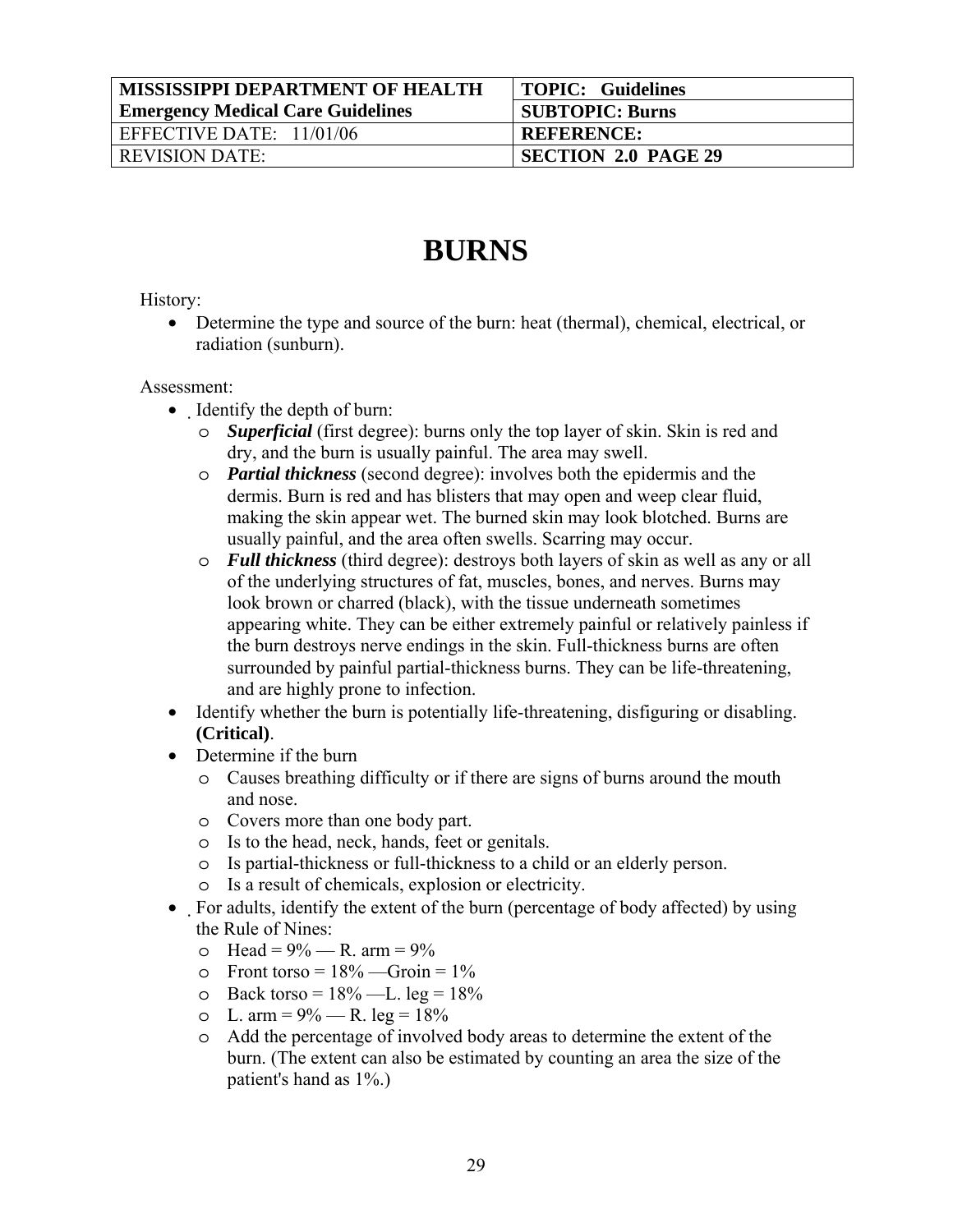| <b>MISSISSIPPI DEPARTMENT OF HEALTH</b>  | <b>TOPIC: Guidelines</b>   |
|------------------------------------------|----------------------------|
| <b>Emergency Medical Care Guidelines</b> | <b>SUBTOPIC: Burns</b>     |
| EFFECTIVE DATE: $11/01/06$               | <b>REFERENCE:</b>          |
| <b>REVISION DATE:</b>                    | <b>SECTION 2.0 PAGE 30</b> |

Points of Emphasis:

- Management is dependent upon the type of burn.
- Electrical burns may cause both entrance and exit wounds. Even though the wounds may look superficial, the tissues beneath may be severely damaged.
- In general, people under age 5 and over age 50 have thinner skin and burn more severely.
- People with chronic medical problems tend to have more severe burns, especially if they are not well-nourished, have heart or kidney problems, or are exposed to the burn source for a prolonged period because they are unable to escape.

#### Management:

#### *Thermal Burns*

- Remove and extinguish the source of heat if it is still in contact with the patient.
- Cool the burned area with large amounts of cool water. Immerse the areas if possible.
- If the burn is caused by hot tar, cool the area with water but do not attempt to remove the tar.
- Continually monitor breathing if a burned airway or burned lungs are suspected. Air passages may swell, impairing or stopping breathing.
- Do not use ice or ice water on other than small superficial burns.
- When burn is cool, remove any remaining clothing from the area. Do not try to remove clothing that is sticking to skin.
- Cover the burned area with dry sterile dressings to exclude air.
- For small burns with open blisters that do not require medical attention, care for area as an open wound, washing with soap and water. Apply antibiotic ointment and bandage.
- For full-thickness and large partial-thickness burns, lay the patient down unless contraindicated and elevate the burned area above the level of the heart, if possible.
- Maintain body temperature. Burn patients have a tendency to become chilled.
- Treat for shock

- **STAT** all patients with suspected 3rd degree burns.
- **STAT** all burns around the nose and mouth.
- **STAT** all burns causing other life-threatening conditions.
	- o All patients with 2nd degree burns >5% of body area or to face, hands or genitals.
	- o All patients with infected burns.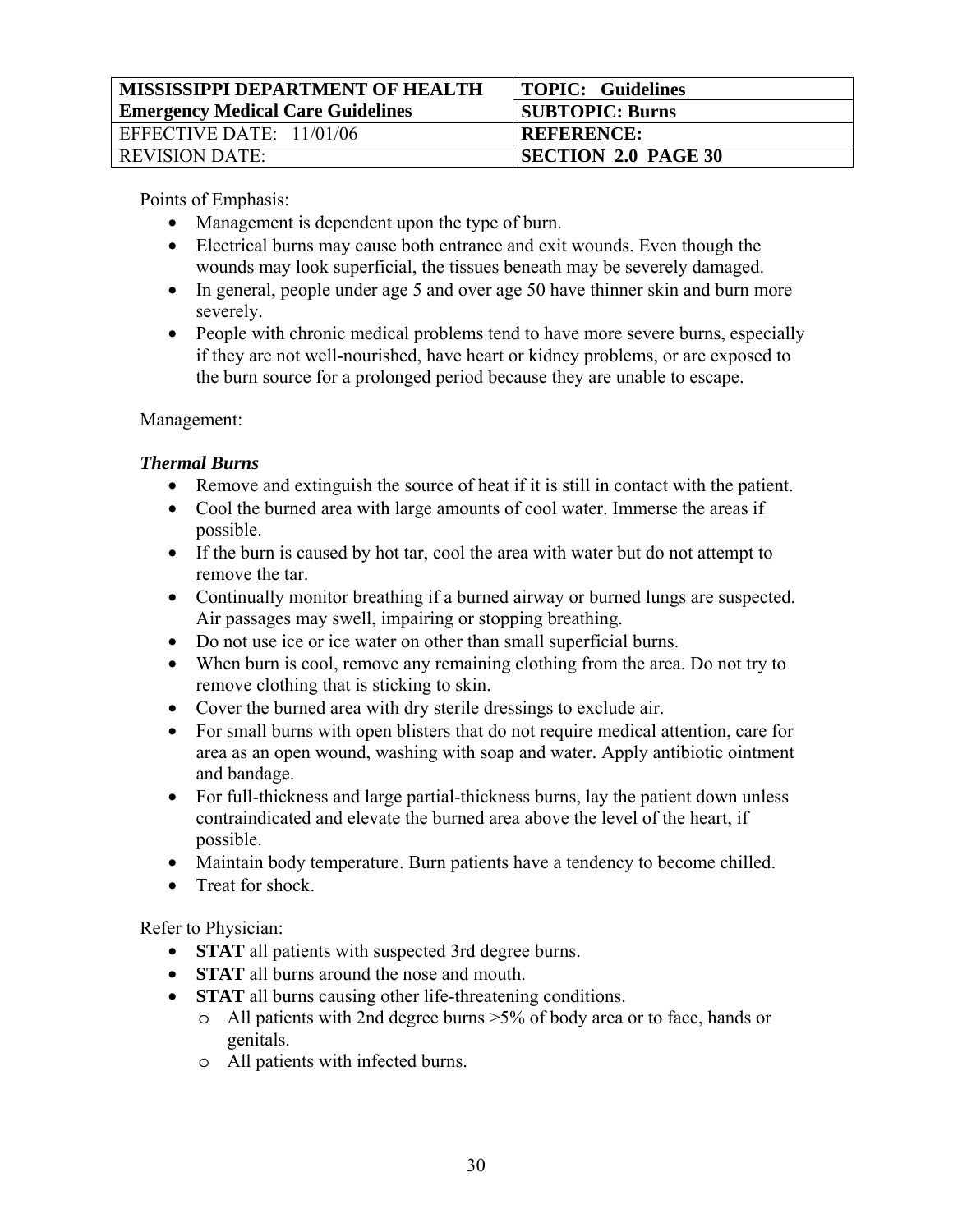| <b>MISSISSIPPI DEPARTMENT OF HEALTH</b>  | TOPIC: Guidelines          |
|------------------------------------------|----------------------------|
| <b>Emergency Medical Care Guidelines</b> | <b>SUBTOPIC: Burns</b>     |
| EFFECTIVE DATE: $11/01/06$               | <b>REFERENCE:</b>          |
| <b>REVISION DATE:</b>                    | <b>SECTION 2.0 PAGE 31</b> |

#### *Chemical Burns*

- Flush the burn continuously with large amounts of cool, running water until medical help arrives.
- Remove contaminated clothing if possible.
- If an eye is burned by a chemical, flush the affected eye from the nose outward until medical help arrives or for at least 20 minutes.
- Refer to physician all chemical burns.

#### *Electrical Burns*

- Look for two burn sites (entry and exit).
- Cover the burn injuries with dry sterile dressings.
- **Do not** cool the burns with water.
- If the injury was caused by lightning, look and care for life-threatening conditions such as respiratory or cardiac arrest.
- Refer to Physician STAT all electrical burns.

#### *Radiation Burns*

- For sunburn, cool the burn and protect the area from further damage by keeping it out of the sun. Treat the patient with an analgesic such as ibuprofen or Acetaminophen.
- Refer to Physician **STAT** any burns causing other life-threatening conditions. o Severe sunburn with symptoms of general illness.
	- o Severe sunburn with 2nd degree burns.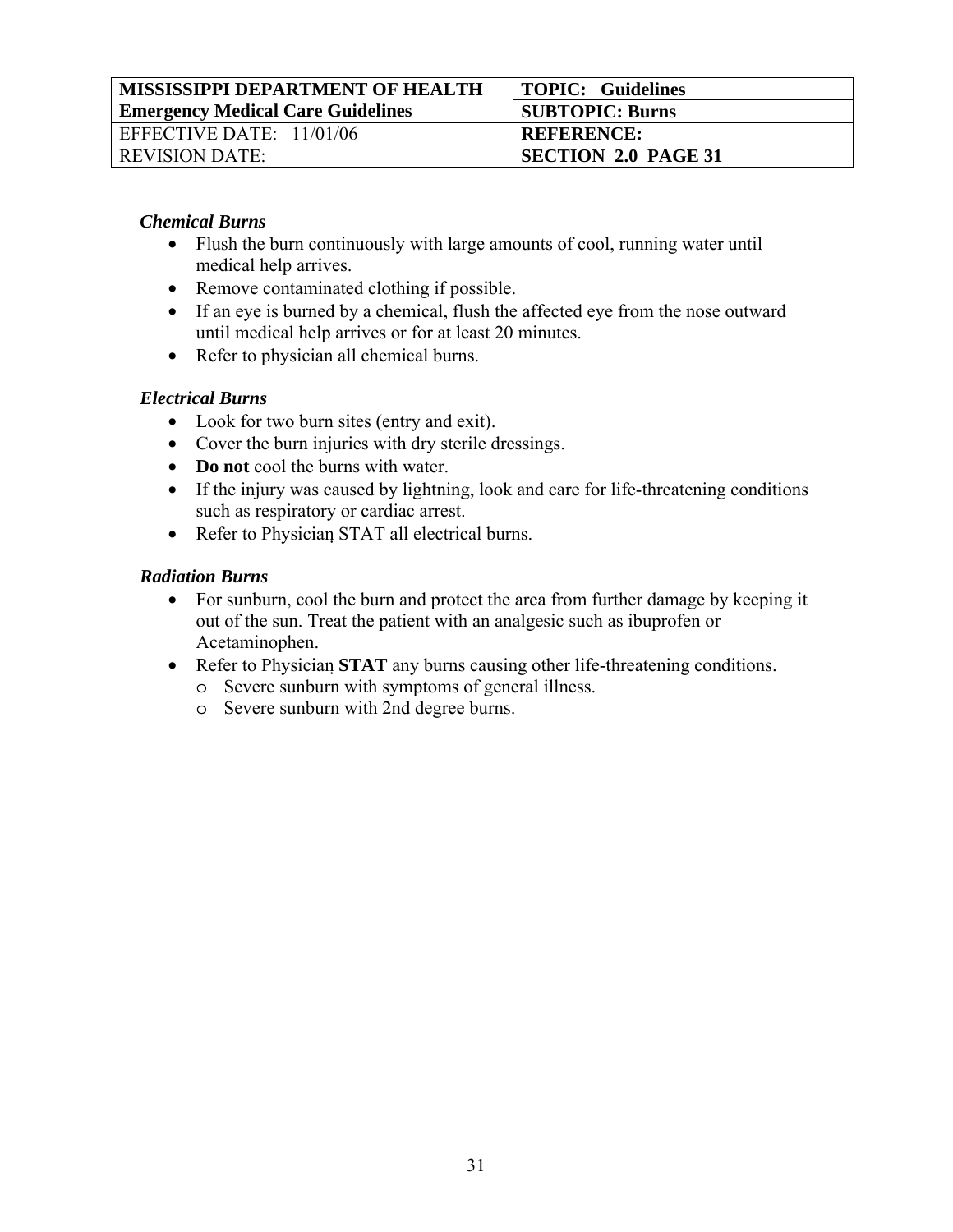| <b>MISSISSIPPI DEPARTMENT OF HEALTH</b>  | <b>TOPIC: Guidelines</b>     |
|------------------------------------------|------------------------------|
| <b>Emergency Medical Care Guidelines</b> | <b>SUBTOPIC: Chest Pains</b> |
| EFFECTIVE DATE: $11/01/06$               | <b>REFERENCE:</b>            |
| <b>REVISION DATE:</b>                    | <b>SECTION 2.0 PAGE 32</b>   |

# **CHEST PAIN**

(Also see: "Indigestion" and "Shortness of Breath")

History: Determine ---

- Whether there is a history of hypertension, diabetes, smoking, or previous heart attack.
- Whether there is a family history of cardiac disease, heart attacks, or strokes.
- Whether the patient has a history of asthma, COPD, or emphysema.
- When the symptoms began.
- Whether the pain is pressing, squeezing, or weight-like.
- Whether the pain occurs after exercise or a meal.
- Whether the pain radiates.
- Whether there is an associated cough or fever.
- Whether the patient is nauseous and or lightheaded.

Assessment:

- Assess for shortness of breath, vomiting, and sweating.
- Check vital signs.

Points of Emphasis:

- Myocardial pain may be felt in the abdomen, neck, lower jaw, and either shoulder.
- Symptoms such as nausea, vomiting, sweating, shortness of breath, or lightheadedness may indicate a heart attack.
- Persons with a history of hypertension, diabetes, smoking, previous heart attacks, or a family history of heart disease are at increased risk of having a heart attack.

Management:

• Put the patient at rest in the most comfortable position.

Refer to Physician:

• **STAT** all patients with chest pain with shortness of breath, sweating or nausea and patients whose chest pain lasts more than 5 to 10 minutes.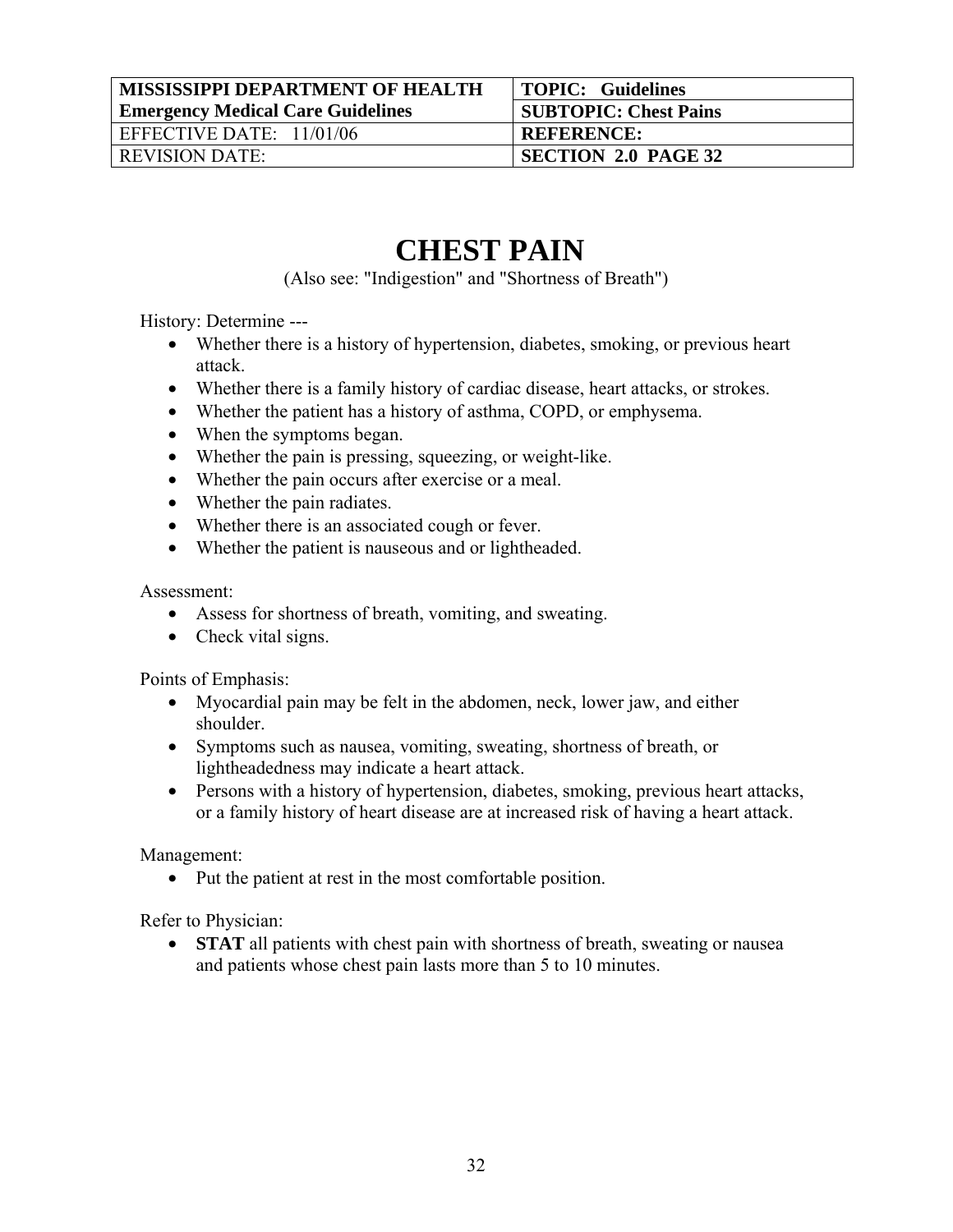| <b>MISSISSIPPI DEPARTMENT OF HEALTH   TOPIC: Guidelines</b> |                        |
|-------------------------------------------------------------|------------------------|
| <b>Emergency Medical Care Guidelines</b>                    | <b>SUBTOPIC: Colds</b> |
| EFFECTIVE DATE: $11/01/06$                                  | <b>REFERENCE:</b>      |
| <b>REVISION DATE:</b>                                       | SECTION 2.0 PAGE 33    |

# **COLDS**

#### **(Viral infections, upper respiratory infections)**

History:

Determine if the patient has ---

- Rhinitis (runny nose), non-productive cough or watery eyes.
- A fever, shortness of breath, vomiting or chest pain.

Assessment:

- Check vital signs.
- Listen for abnormal lung sounds, such as rales and wheezes, if possible.

Points of Emphasis:

- There is no cure for colds, only treatment for symptoms.
- There is no need to see a physician if there is no fever or shortness of breath.

Management:

- Treat symptoms using over-the-counter medications --
	- o Afrin nasal spray as directed.
	- o Decongestants if needed.
	- o Acetaminophen or ibuprofen for discomfort.
	- o Throat lozenges or spray if needed.

Refer to Physician:

• Cases with a fever for more than 3-4 days, shortness of breath or coughing up blood or dark sputum.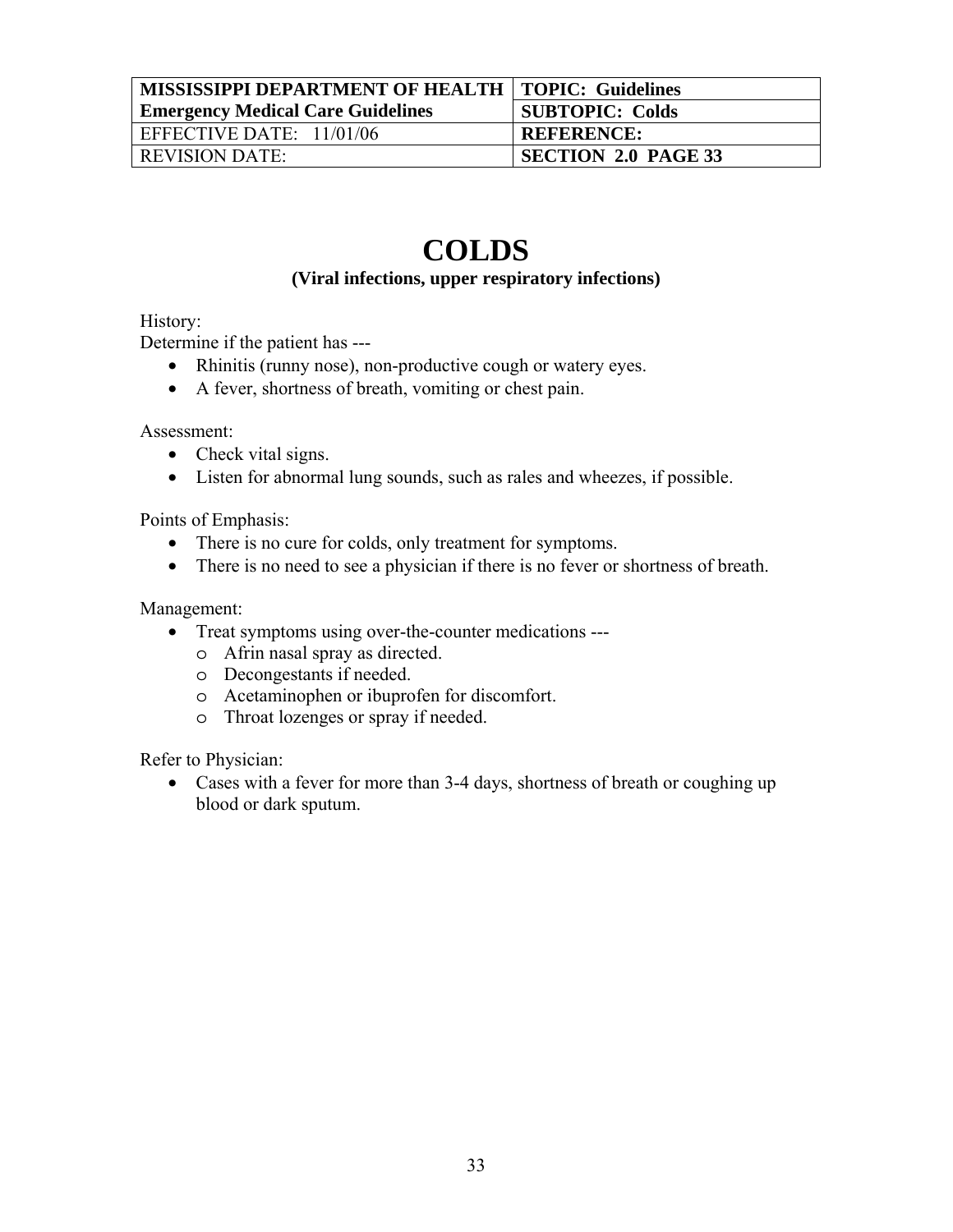| <b>MISSISSIPPI DEPARTMENT OF HEALTH   TOPIC: Guidelines</b> |                            |
|-------------------------------------------------------------|----------------------------|
| <b>Emergency Medical Care Guidelines</b>                    | <b>SUBTOPIC: Coughing</b>  |
| EFFECTIVE DATE: $11/01/06$                                  | <b>REFERENCE:</b>          |
| REVISION DATE:                                              | <b>SECTION 2.0 PAGE 34</b> |

# **COUGHING**

History: Determine whether patient has ---

- Been exposed to communicable disease; e.g., tuberculosis.
- Chest pain and its severity.
- A history of being immunocompromised.
- Hemoptysis.
- A fever.
- A sore throat or other symptoms of an upper respiratory infection.
- A history of smoking.
- Shortness of breath.
- Determine when coughing occurs, how long the coughing spell lasts, and how long patient has had this type of cough.

Assessment:

- Note the character of the cough: dry, hacking, loud, wheezy, painful, or productive.
- Note the character and quantity of expectorated material, especially blood.
- Note the quality of respirations. Auscultate lungs for abnormal sounds such as wheezing, if possible.
- Note any difficulty in breathing: substernal or subclavicular retractions, nasal flaring or gasping.
- Assess vital signs, especially temperature and rate and regularity of respirations.

Points of Emphasis:

- Shortness of breath or tachypnea implies serious compromise. (See Vital Signs chart for rates.)
- Inability to speak indicates that larynx is obstructed.
- If a child is less than 5 years old, coughing can be indicative of an aspirated foreign body.
- A cough of  $>2$  weeks duration, hemoptysis, weight loss, and night sweats are all signs of TB.

- If there is choking and airway obstruction, immediately begin Heimlich maneuver or other measures appropriate to the age of the patient.
- Administer cough syrup or cough drops as directed.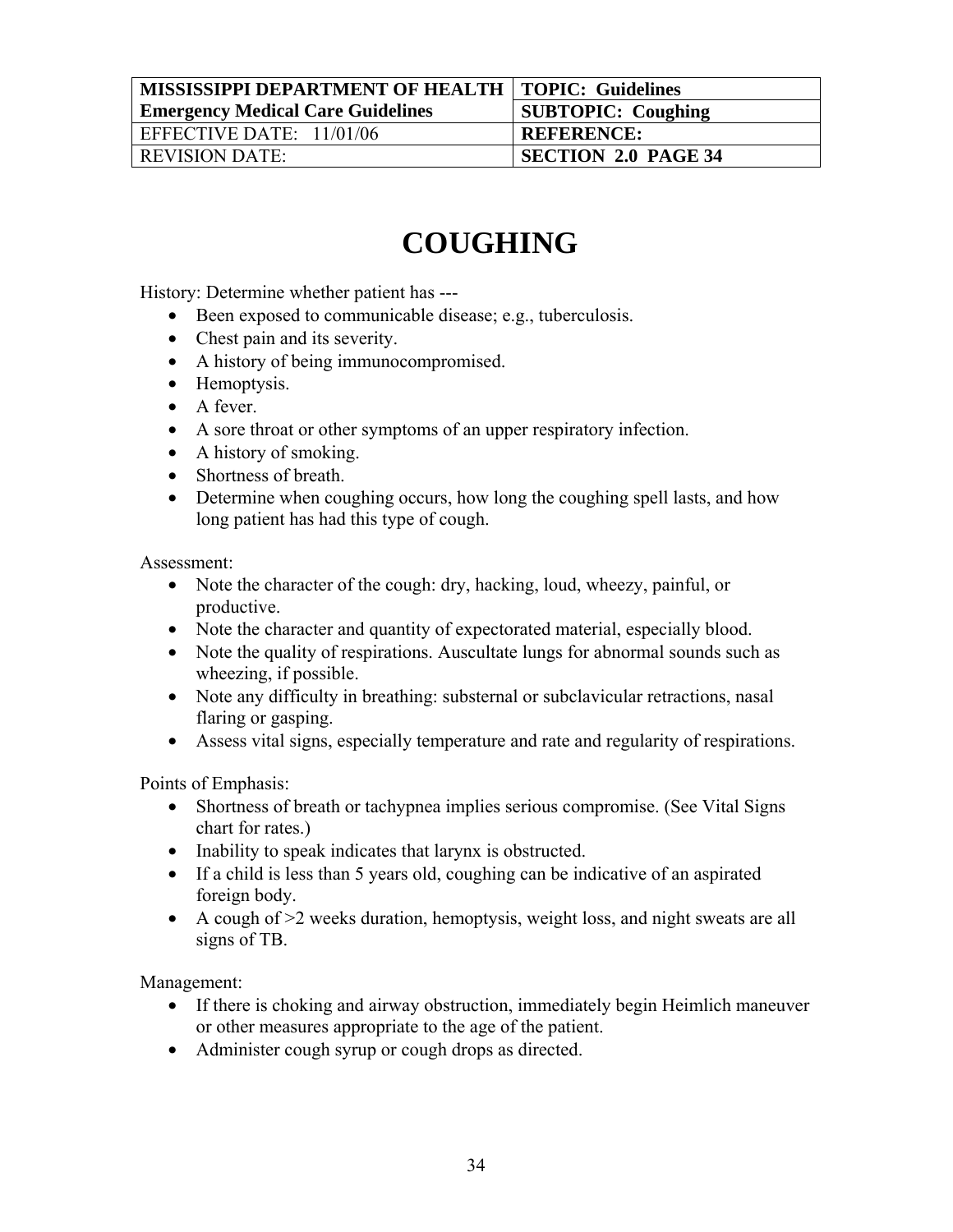| MISSISSIPPI DEPARTMENT OF HEALTH   TOPIC: Guidelines |                            |
|------------------------------------------------------|----------------------------|
| Emergency Medical Care Guidelines                    | <b>SUBTOPIC: Coughing</b>  |
| EFFECTIVE DATE: $11/01/06$                           | <b>REFERENCE:</b>          |
| REVISION DATE:                                       | <b>SECTION 2.0 PAGE 35</b> |

#### *Note:* **Any immunocompromised patient with a cough of >3 days duration must be in respiratory isolation until the possibility of tuberculosis is completely investigated.**

- **STAT** if there is shortness of breath, breathing is labored, or respiratory rate is >24 in adults.
- If coughing is persistent, temperature is elevated, and the patient is unable to tolerate fluids.
- If the patient has history of communicable disease, exposure to communicable disease, immuno-compromised state, or trauma.
- If hemoptysis is present.
- If wheezing is present.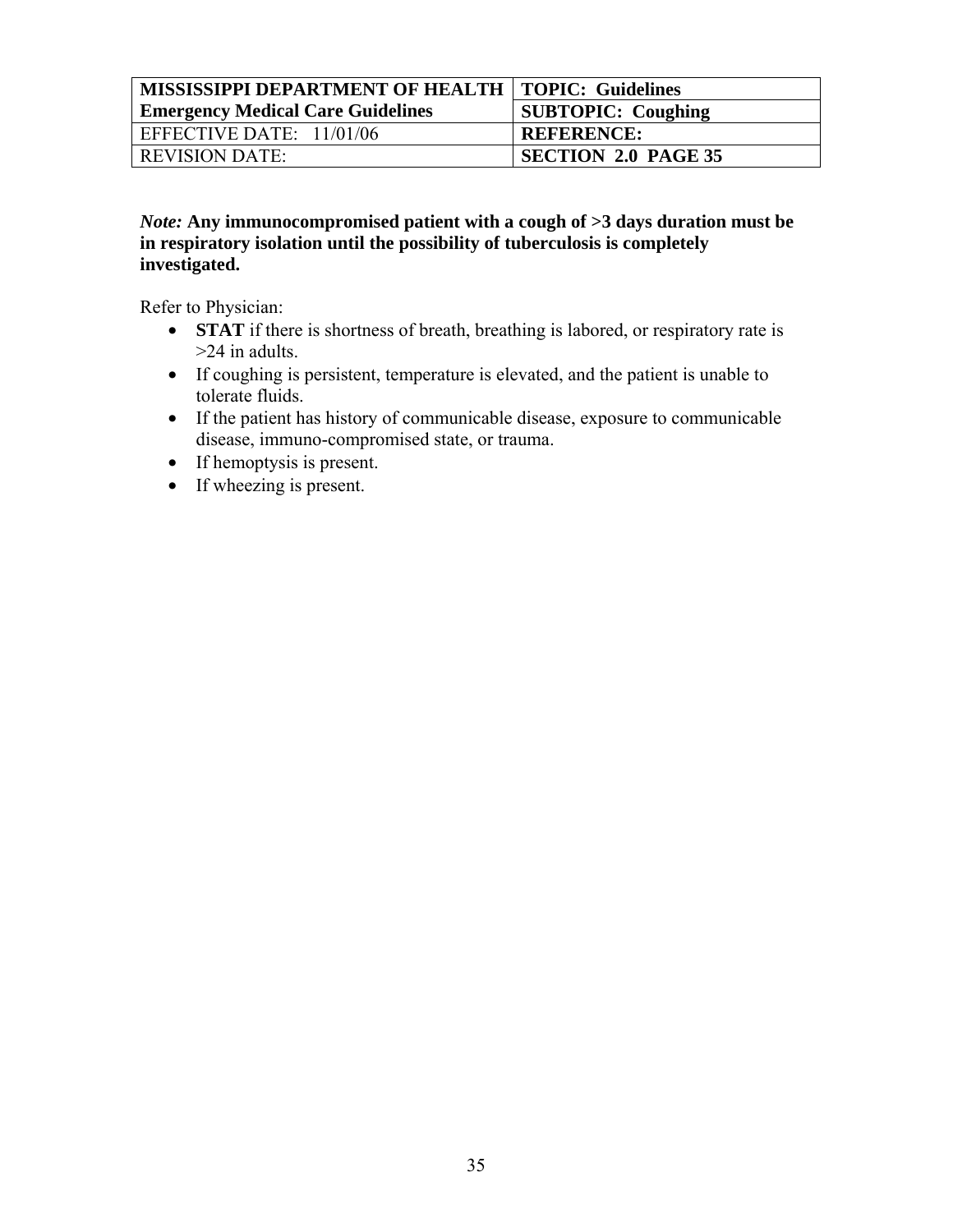| <b>MISSISSIPPI DEPARTMENT OF HEALTH   TOPIC: Guidelines</b> |                                     |
|-------------------------------------------------------------|-------------------------------------|
| <b>Emergency Medical Care Guidelines</b>                    | <b>SUBTOPIC: Diabetic Emergency</b> |
| EFFECTIVE DATE: $11/01/06$                                  | <b>REFERENCE:</b>                   |
| <b>REVISION DATE:</b>                                       | <b>SECTION 2.0 PAGE 36</b>          |

# **DIABETIC EMERGENCY**

History: Determine ---

- Whether there is a history of diabetes. If so, determine the type and amount of diabetes medication being taken and the time of the last dose.
- The time and content of the last meal, or whether there has been a change in diet.
- Whether the patient has had a recent injury, infection, surgery, or emotional stress.
- Whether there are associated symptoms such as excessive drinking and/or urinary output, nausea, and vomiting.

Assessment:

- Check vital signs.
- Assess level of consciousness.

Points of Emphasis:

- Diabetes Mellitus is the condition in which the body does not produce enough insulin.
- Anyone with diabetes must carefully monitor his or her diet and exercise. Insulin dependent diabetics must also regulate their use of insulin.
- There are two types of diabetic emergencies: hyperglycemia (high blood sugar), which may read to diabetic ketoacidosis (DKA), and hypoglycemia (low blood sugar or insulin reaction).
	- o Hyperglycemia usually starts with excess thirst and urine output which may, over the course of hours to days, lead to severe dehydration, changes in the level of consciousness, and shock.
	- o Hypoglycemia usually has an onset of 1-2 minutes especially in a person taking insulin who did not eat. The patient may develop hunger, tremors, and sweating, and then become confused and unconscious within minutes.
- Patients with DKA are extremely dry. Their eyes and cheeks may be sunken and their mouths dry. They may have a fruity odor to their breath.
- It is not important to initially differentiate between hypoglycemia and hyperglycemia.
- *When in doubt, treat for hypoglycemia.*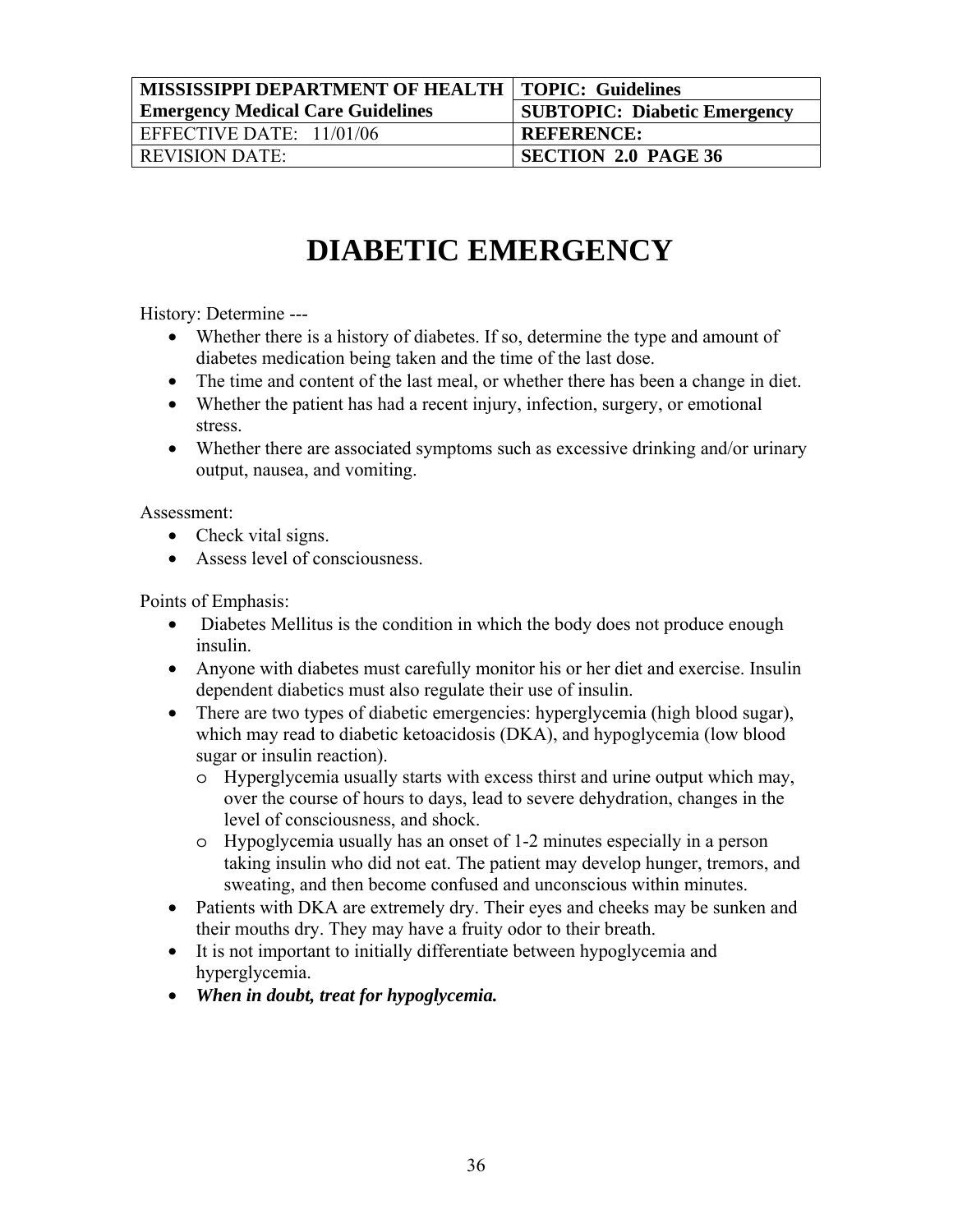| <b>MISSISSIPPI DEPARTMENT OF HEALTH   TOPIC: Guidelines</b> |                                     |
|-------------------------------------------------------------|-------------------------------------|
| <b>Emergency Medical Care Guidelines</b>                    | <b>SUBTOPIC: Diabetic Emergency</b> |
| EFFECTIVE DATE: $11/01/06$                                  | <b>REFERENCE:</b>                   |
| <b>REVISION DATE:</b>                                       | <b>SECTION 2.0 PAGE 37</b>          |

Management:

- Look for a medical alert tag.
- If the patient is fully conscious give sugar (candy, fruit juice, non-diet soft drinks or table sugar). Once the symptoms subside, the patient must then eat a complete meal or the symptoms may return. If the patient does not feel better within 5 minutes of taking sugar, call EMS.
- If the patient is not fully conscious --
	- o Do not give anything by mouth.
	- o Refer to physician STAT.
	- o Monitor the ABCs.
	- o Maintain normal body temperature.
- If DKA is suspected and the patient is awake, encourage water intake.

Refer to Physician **STAT:** 

- If patient is unconscious, confused or does not feel better within 5 minutes of taking sugar.
- All cases should be seen for a blood sugar check.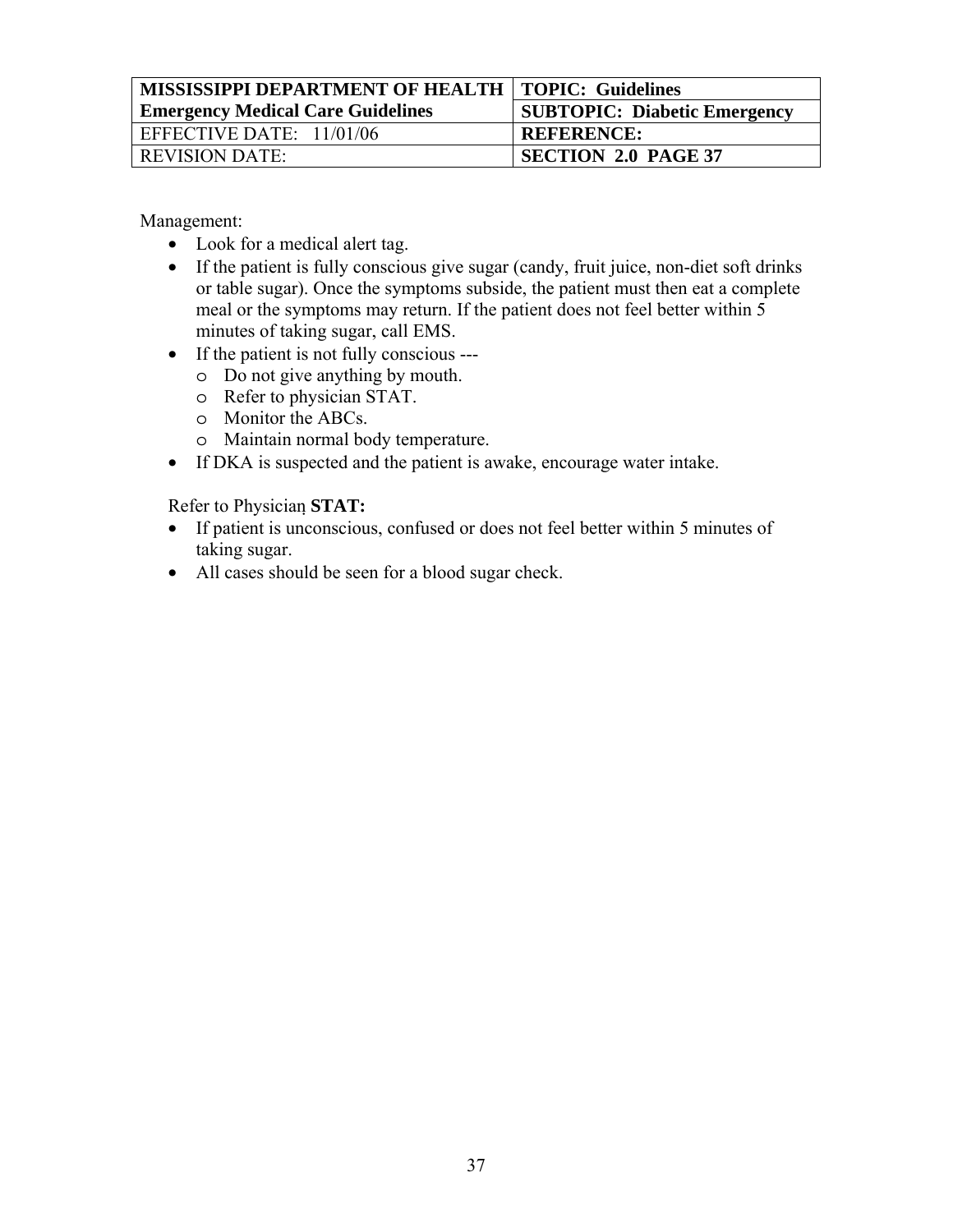| <b>MISSISSIPPI DEPARTMENT OF HEALTH   TOPIC: Guidelines</b> |                            |
|-------------------------------------------------------------|----------------------------|
| <b>Emergency Medical Care Guidelines</b>                    | <b>SUBTOPIC: Diarrhea</b>  |
| EFFECTIVE DATE: $11/01/06$                                  | <b>REFERENCE:</b>          |
| <b>REVISION DATE:</b>                                       | <b>SECTION 2.0 PAGE 38</b> |

# **DIARRHEA**

## *Adults*

History: Determine ---

- The time of onset of symptoms.
- The frequency and amount of diarrhea and the presence of bloody or black stools.
- Whether there are other symptoms such as abdominal pain, cramping, fever, chills, lightheadedness, or vomiting.
- The patient's intake and retention of fluids and solids.
- The amount of urination.
- Whether the patient has been exposed to others with diarrhea or communicable disease.
- Whether there has been a change in source of water supply, eating habits, or contamination of food supplies.
- Any history of colitis, irritable bowel syndrome, Crohn's disease, or other bowel syndromes.

Assessment:

- Observe for signs of dehydration: tachycardia, dry skin, poor skin turgor, dry mucous membranes, decreased urinary output, sunken eyes, and change in neurological status.
- Inspect abdomen for tenderness or distension.
- Observe amount of discomfort.

Points of Emphasis:

- Prevent dehydration. Encourage 8-10 glasses of liquid a day if the patient is not vomiting.
- Fluid loss secondary to diarrhea rarely is life-threatening.
- Diarrhea can result from bacterial infections, viruses, medications, nutritional changes, metabolic stimuli, and stress.
- The onset of food poisoning may be sudden, with severe nausea, vomiting, cramps, diarrhea, and prostration.
- Frequent hand washing is very important.
- Public health should be notified if there are multiple cases and a common source.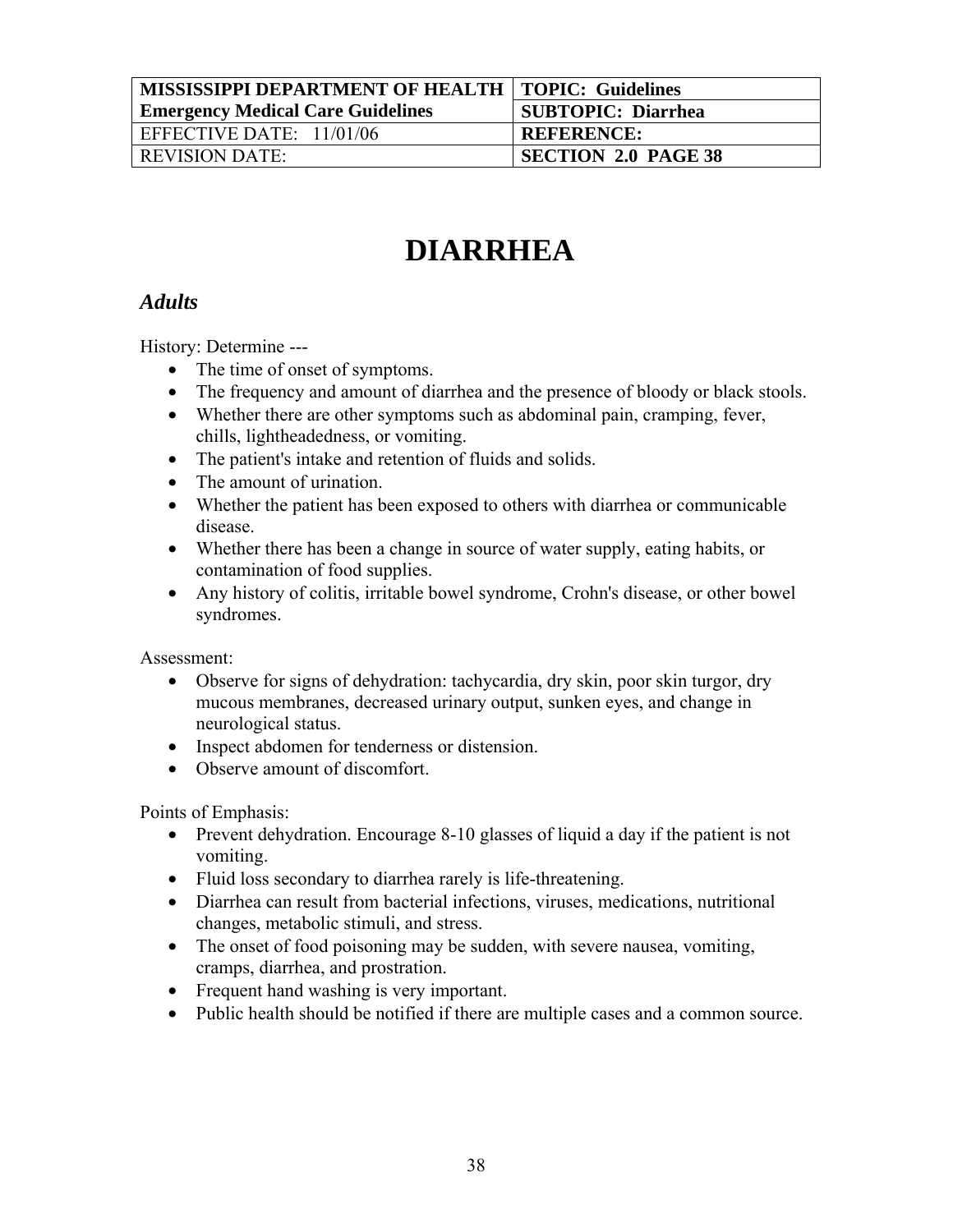| <b>MISSISSIPPI DEPARTMENT OF HEALTH   TOPIC: Guidelines</b> |                            |
|-------------------------------------------------------------|----------------------------|
| <b>Emergency Medical Care Guidelines</b>                    | SUBTOPIC: Diarrhea         |
| EFFECTIVE DATE: $11/01/06$                                  | <b>REFERENCE:</b>          |
| <b>REVISION DATE:</b>                                       | <b>SECTION 2.0 PAGE 39</b> |

Management:

- Increase fluid intake, eliminating drinks with caffeine. Encourage 8-10 glasses of liquid a day if the patient is not vomiting.
- Observe for signs of dehydration.
- No solid food should be eaten for 8 hours.
- Avoid fatty, fried foods and milk products for 2-3 days.
- Give over-the-counter anti-diarrhea medication if there are no contraindications, or medication of physician's choice.

Refer to Physician:

- **STAT** if stools are tarry, bloody, dark red or black.
- **STAT** if the patient is hypotensive or is severely dehydrated.
- If the symptoms do not subside within 24 hours.
- If there is evidence of dehydration.
- If the patient has vomiting, fever or abdominal tenderness

## *Infants and Children*

History: Determine the severity ---

- **Mild** a few loose stools every day for a few days without evidence of illness.
- **Moderate** several loose or watery stools a day, low-grade fever (less than 101) degrees rectal), vomiting, and irritable behavior.
- **Severe** explosive, frequent watery stools, high fever (more than 101 degrees rectal), and listlessness.

Assessment:

- Be alert for the following signs of dehydration and acid base imbalance:
	- o **Mild**  thirst, dry mucous membranes, decreased urinary output, and slight weight loss up to 5 percent).
	- o **Moderate to Severe -** poor feeding, lethargic, irritable, poor skin turgor, depressed fontanelle, hollow eyes, change in vital signs, and weight loss exceeding 5 percent.
- Note changes in vital signs.
- Observe or obtain the number and characteristics (consistency, amount, color, and odor) of stools.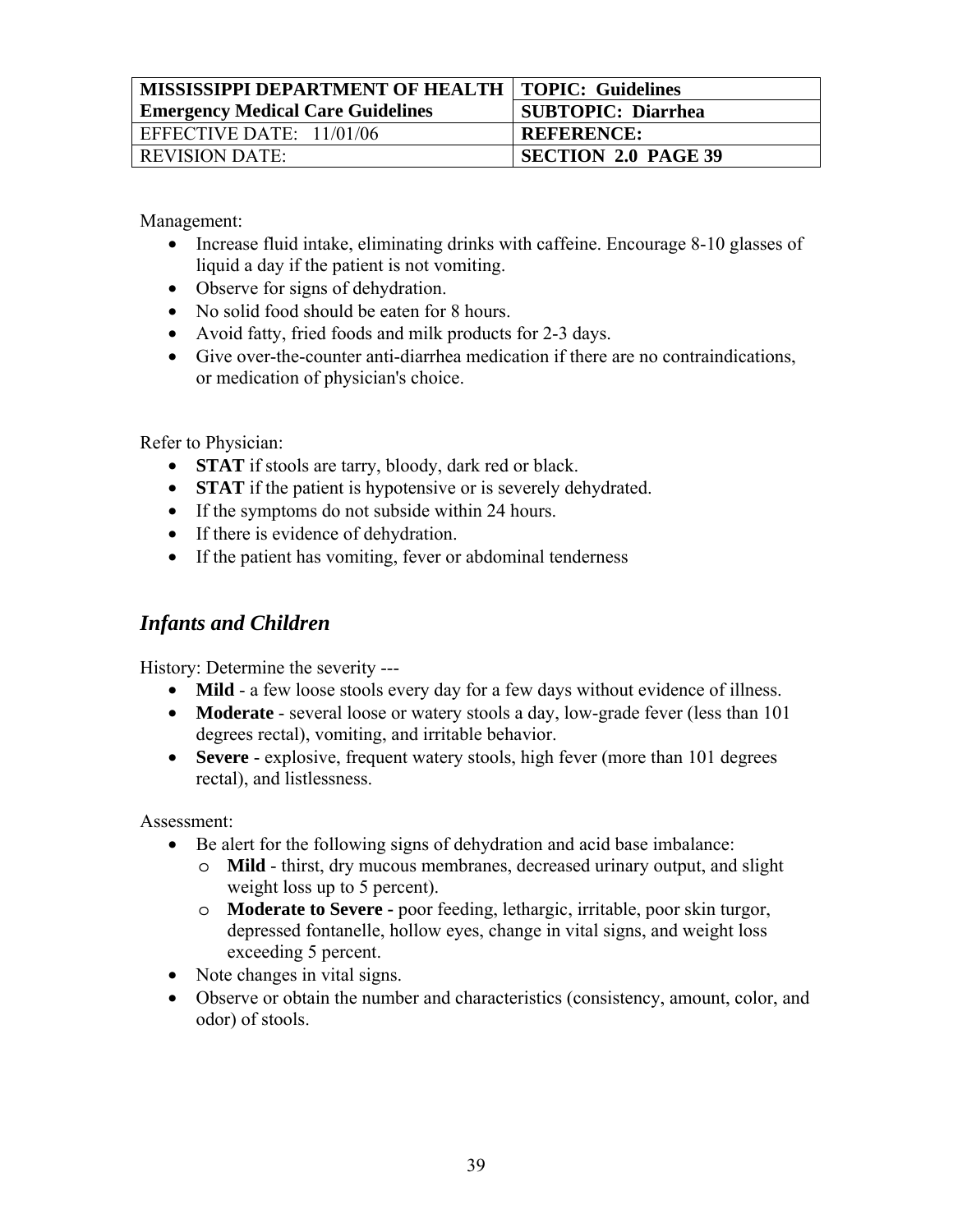| <b>MISSISSIPPI DEPARTMENT OF HEALTH   TOPIC: Guidelines</b> |                            |
|-------------------------------------------------------------|----------------------------|
| Emergency Medical Care Guidelines                           | <b>SUBTOPIC: Diarrhea</b>  |
| EFFECTIVE DATE: $11/01/06$                                  | <b>REFERENCE:</b>          |
| <b>REVISION DATE:</b>                                       | <b>SECTION 2.0 PAGE 40</b> |

Points of Emphasis:

- Infectious diarrhea is transmitted by carriers. Prevention is extremely important in areas where newborns or infants are cared for. Transmission can be through contaminated food, formula, and water. Frequent hand washing is essential.
- Causes can also include malnutrition, overfeeding, change in formula, eating of new foods or antibiotics.
- Because dehydration and electrolyte imbalance occur rapidly in children, diarrhea can be life-threatening. Diligently monitor all episodes of diarrhea and replace fluids immediately.
- Most diarrheas, whether viral or bacterial, are considered infectious and may be highly contagious.
- Public health should be notified if there are multiple cases and a common source.

Management:

- Maintain good hand-washing techniques.
- Observe and monitor fluid loss via stools and vomiting.
- Recommend the child be weighed every 24 hours during diarrhea (same time, same scale).
- Withhold solid foods for 12-24 hours. Replace fluid loss with clear fluids administered in frequent small amounts.
- When there is improvement and diarrhea does not recur, progress to soft solid foods and then regular diet. In 3-5 days, gradually add dairy products.
- Consider precautionary isolation.
- Recommend bed rest and careful handling of diapers, stool, food, and formula.

- **STAT** when symptoms of dehydration or weight loss in excess of 5 percent are evident.
- When diarrhea is associated with poor feeding, vomiting, fever or abdominal pain.
- Pus or blood appears in stool or number of liquid stools increase.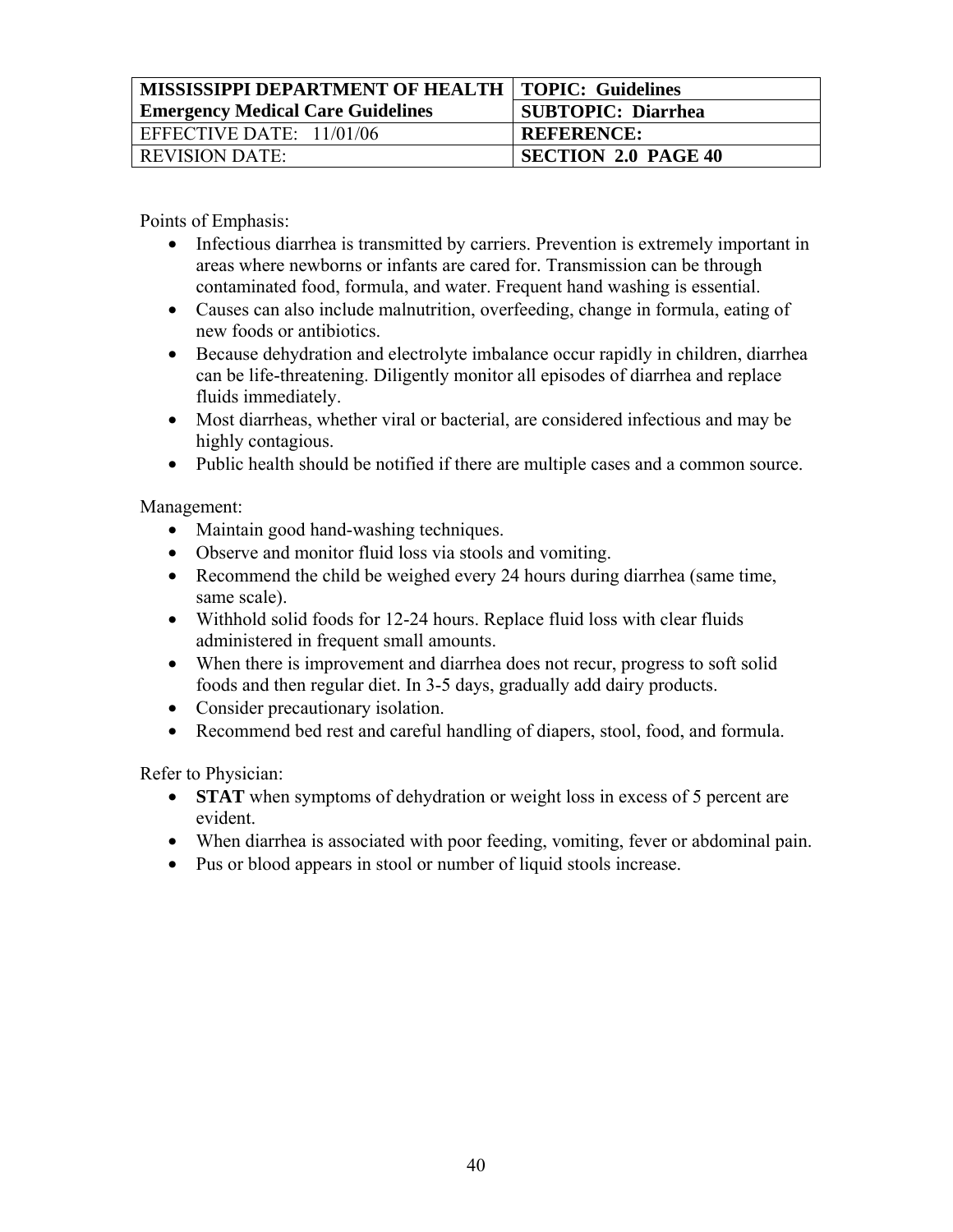| MISSISSIPPI DEPARTMENT OF HEALTH   TOPIC: Guidelines |                            |
|------------------------------------------------------|----------------------------|
| <b>Emergency Medical Care Guidelines</b>             | <b>SUBTOPIC: Earache</b>   |
| EFFECTIVE DATE: $11/01/06$                           | <b>REFERENCE:</b>          |
| <b>REVISION DATE:</b>                                | <b>SECTION 2.0 PAGE 41</b> |

# **EARACHE**

History: Determine ---

- The onset, character, and duration of discomfort.
- Whether the patient has --
	- o Recently been swimming.
	- o A history of perforated ear drum, ear drainage, or chronic ear condition, and the treatment that was used.
	- o Had trauma to the ear or foreign object intrusion.
	- o Complaints of vertigo or the room spinning.
	- o A change in hearing.

Assessment:

- Check temperature.
- Assess for drainage from the ear.

Points of Emphasis:

- Ear pain with fever can be indicative of otitis media.
- Upper respiratory infections can lead to middle ear complications.

Management:

- To relieve discomfort, apply heat or cold while patient is lying on affected side.
- Give over-the-counter analgesic medication according to package directions.
- Clean drainage from external ear.
- Treat upper respiratory infection if present.

- If there is evidence of foreign object intrusion.
- If evidence of drainage is present.
- If fever is present.
- If pain is severe or persists.
- If a change in hearing or vertigo is present.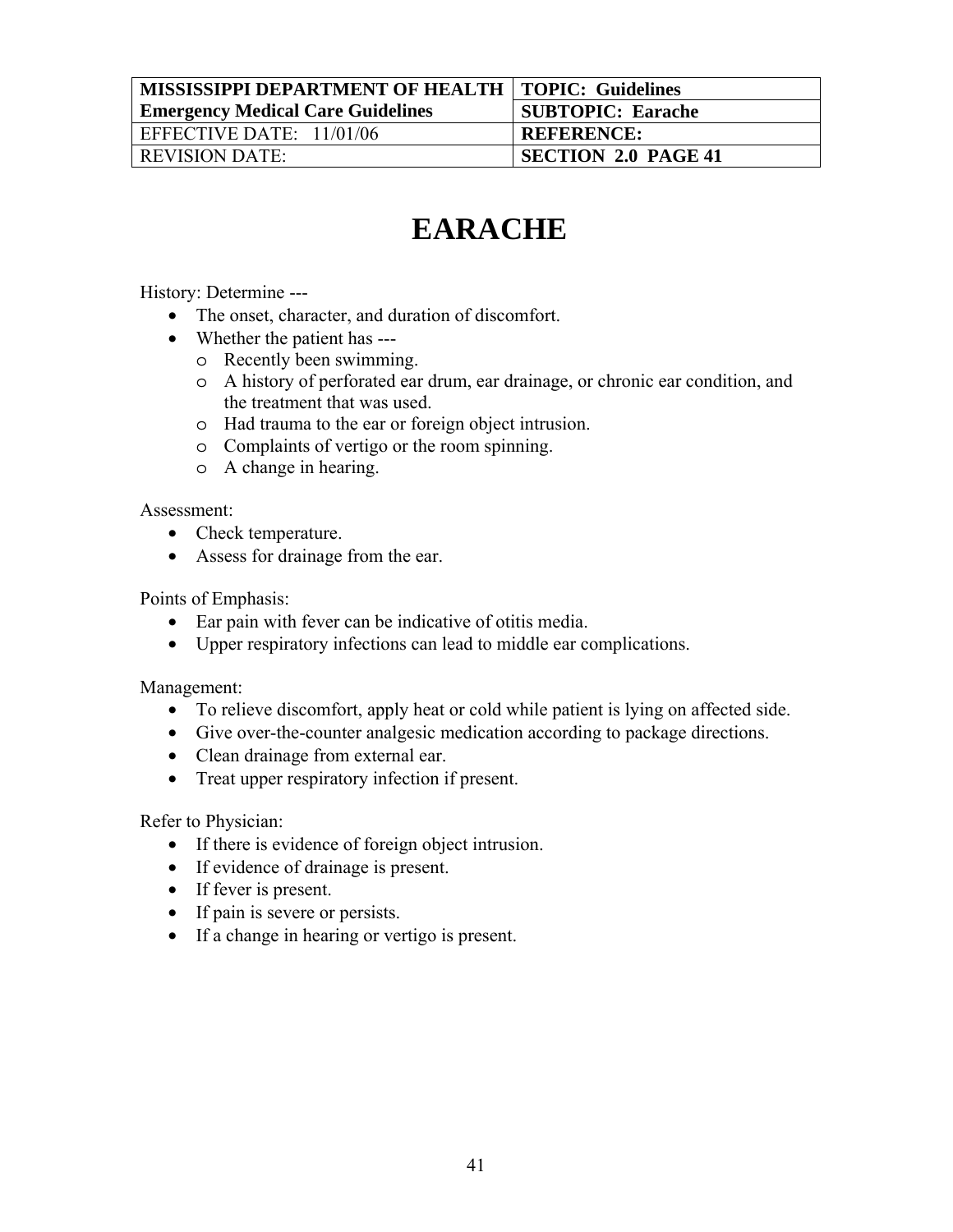| <b>MISSISSIPPI DEPARTMENT OF HEALTH   TOPIC: Guidelines</b> |                                   |
|-------------------------------------------------------------|-----------------------------------|
| <b>Emergency Medical Care Guidelines</b>                    | <b>SUBTOPIC: Eye Inflammation</b> |
| EFFECTIVE DATE: $11/01/06$                                  | <b>REFERENCE:</b>                 |
| <b>REVISION DATE:</b>                                       | <b>SECTION 2.0 PAGE 42</b>        |

# **EYE INFLAMMATION**

(Also see Eye Injury)

History: Determine ---

- The onset and progression of symptoms.
- The amount and characteristics of drainage.
- If there is a previous history of allergies, trauma, or a foreign body in eye.
- If there has been a change in vision or vision loss.
- The presence of photophobia (light makes the eye hurt).

Assessment:

- Inspect the eye for crusting, irritation, redness, swelling, tears, or a change in pupil size.
- Assess visual acuity. Test each eye separately as well as together. The patient may not be aware of unilateral vision loss due to compensation.
- Shine a light in the eye to test for photophobia.

Points of Emphasis:

- Inflammation may be caused by glaucoma, allergy, bacterial or viral infection, or physical or chemical trauma.
- Precautions should be taken to the prevent spread of infection to the other eye or to other persons. Wash hands before and after eye care and have the patient wash hands hourly.
- Eye infections may be highly contagious, especially among children. Persons with eye infections should be isolated.

Management:

- Treat suspected corneal abrasions. Patch the affected eye and refer patient to physician immediately.
- For infections, advise patient to use a separate face cloth and towel and maintain proper hand washing to avoid spreading the infection to others.
- Advise the patient not to rub eyes.
- If the patient wears contact lenses and is unable to remove them, refer him/her to an optometrist, ophthalmologist or emergency physician.

- **STAT** for severe pain, photophobia or vision change.
- All suspected eye infections.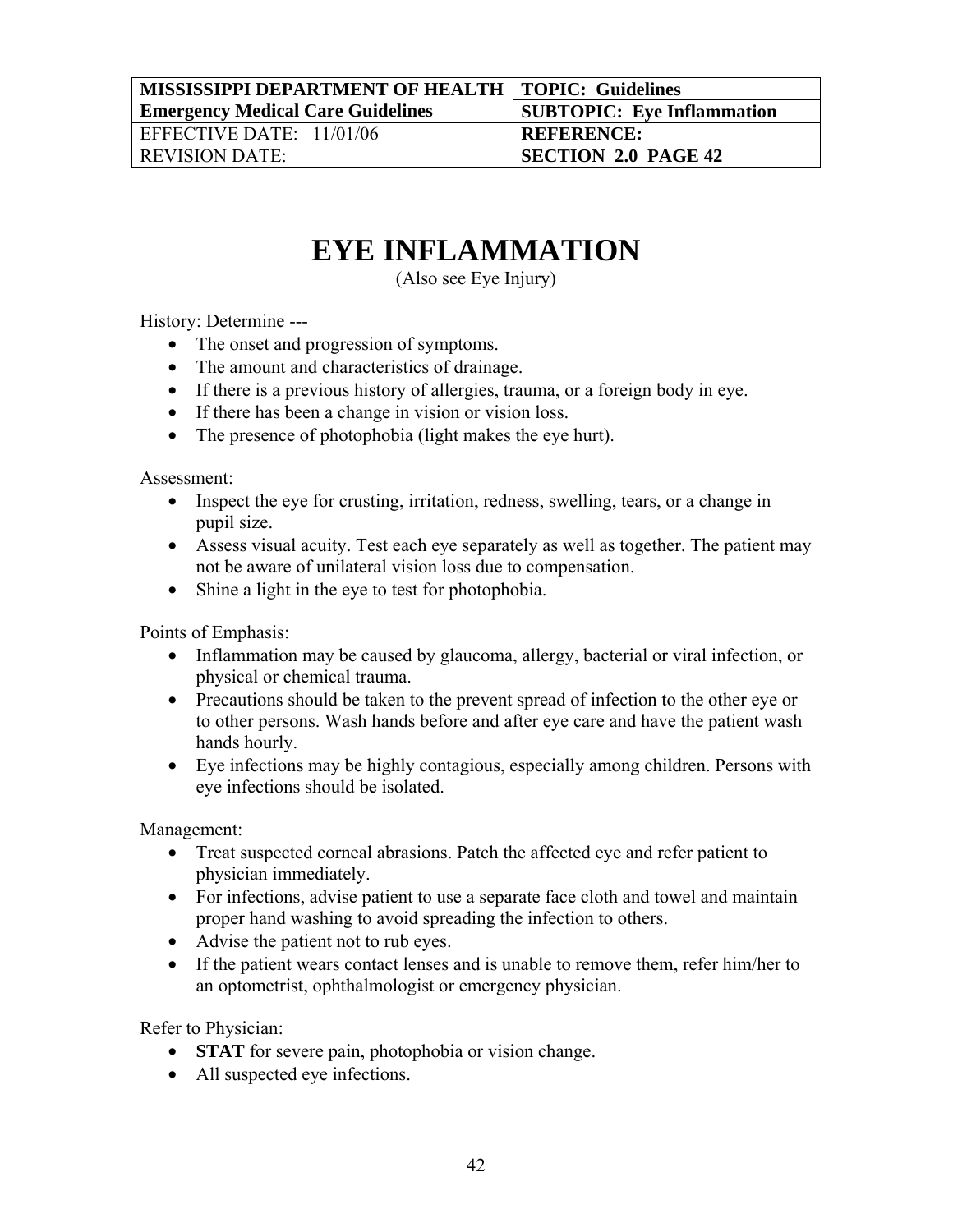| <b>MISSISSIPPI DEPARTMENT OF HEALTH</b>  | <b>TOPIC: Guidelines</b>                 |
|------------------------------------------|------------------------------------------|
| <b>Emergency Medical Care Guidelines</b> | <b>SUBTOPIC: Eye Injury/Foreign Body</b> |
|                                          | ' in Eye                                 |
| EFFECTIVE DATE: 11/01/06                 | <b>REFERENCE:</b>                        |
| <b>REVISION DATE:</b>                    | <b>SECTION 2.0 PAGE 43</b>               |

## **EYE INJURY/FOREIGN BODY IN EYE**

(Also see: "Eye Inflammation")

History: Determine -

- Whether the injury involved the eyeball, the bone, or the soft tissue surrounding the eye.
- The type of injury: blunt object impact, penetration of the eyeball, foreign body presence, or chemical splash.
- How long it has been since the injury.
- Whether there is a burning sensation in the eye.
- Whether there is pain and a headache.

Assessment: Check for - -

- Visual acuity (compare the two eyes).
- Redness of conjunctiva.
- Sensitivity to light (photophobia) and overproduction of tears.
- Bleeding.

Points of Emphasis:

- Care for open or closed wounds around the eye as for any other soft tissue injury.
- Injuries that penetrate the eyeball or cause visual changes are serious and can cause blindness.
- Never put direct pressure on the injured eyeball.
- Always wash your hands thoroughly before and after examining the eye.

- Foreign bodies must be removed from eyes promptly. *If imbedded, refer to a physician.*
- When providing care for an eye in which an object has been impaled:
	- o Place the patient on his or her back.
	- o *Do not* attempt to remove any object impaled in the eye.
	- o *Do not* put any pressure on the eyeball.
	- o Place a sterile dressing around the object.
	- o Stabilize the impaled object in place as much as possible. Place a paper cup to support the object.
	- o Apply a bandage.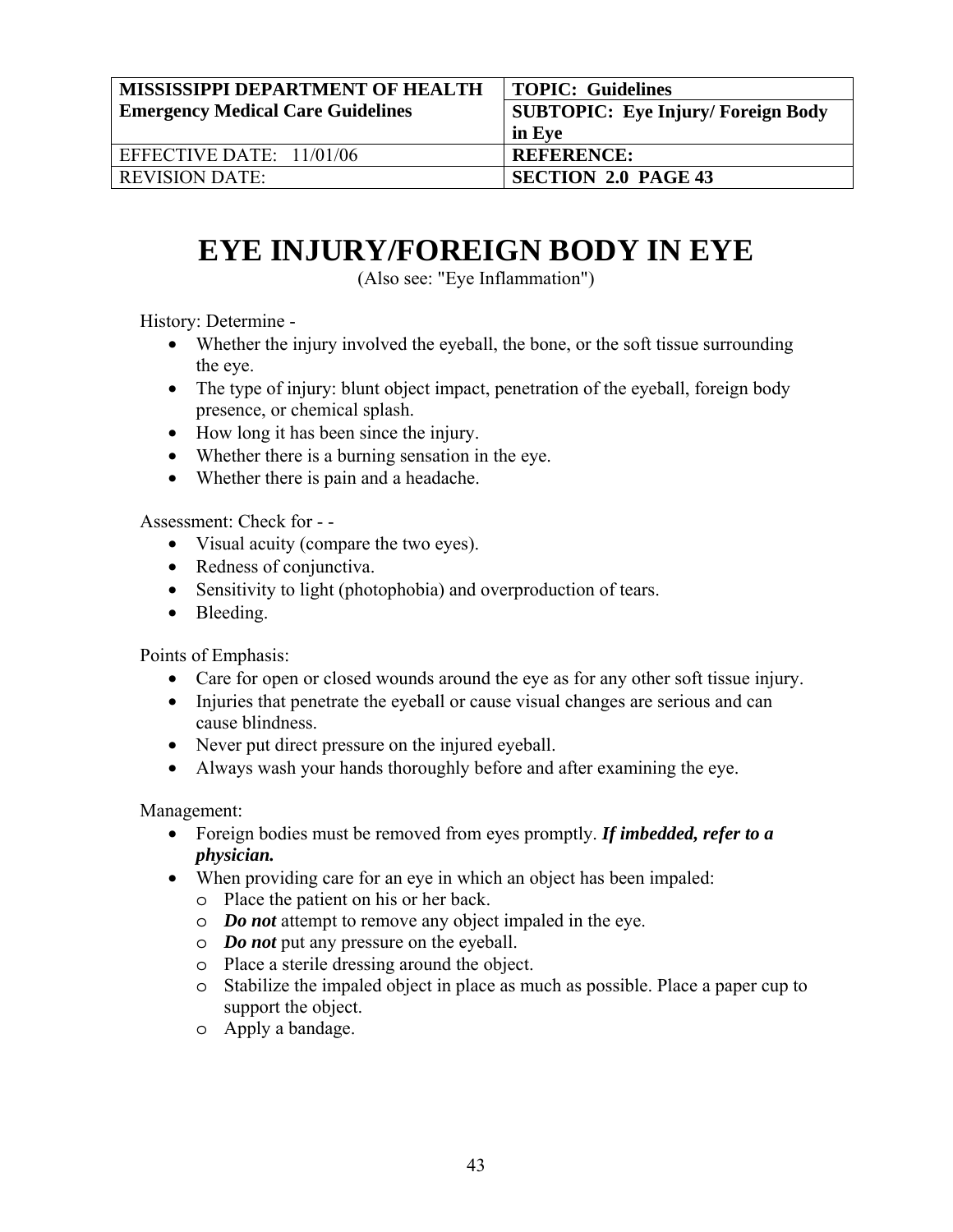| <b>MISSISSIPPI DEPARTMENT OF HEALTH</b>  | <b>TOPIC: Guidelines</b>              |
|------------------------------------------|---------------------------------------|
| <b>Emergency Medical Care Guidelines</b> | SUBTOPIC: Eye Injury/ Foreign Body in |
|                                          | Eve                                   |
| EFFECTIVE DATE: 11/01/06                 | <b>REFERENCE:</b>                     |
| <b>REVISION DATE:</b>                    | <b>SECTION 2.0 PAGE 44</b>            |

- For foreign bodies in the eye such as dirt, sand, slivers of wood or metal:
	- o Have the patient blink several times to remove the foreign body, or gently flush with water.
	- o If the object remains, refer to physician.
- For chemicals in the eye:
	- o Wash the eye by flushing from the nose outward with copious amounts of water
	- o Flush continuously for at least 20 minutes or until the patient is seen by an ophthalmologist or emergency physician STAT.
- For suspected corneal abrasions, patch the affected eye and refer the patient to a physician immediately.

- **STAT** if the object is impaled, there is an embedded foreign body, the eye is punctured or if vision is impaired.
- **STAT** if there is a chemical in the eye.
- If a corneal abrasion is suspected.
- If foreign body cannot be removed by blinking and/or flushing.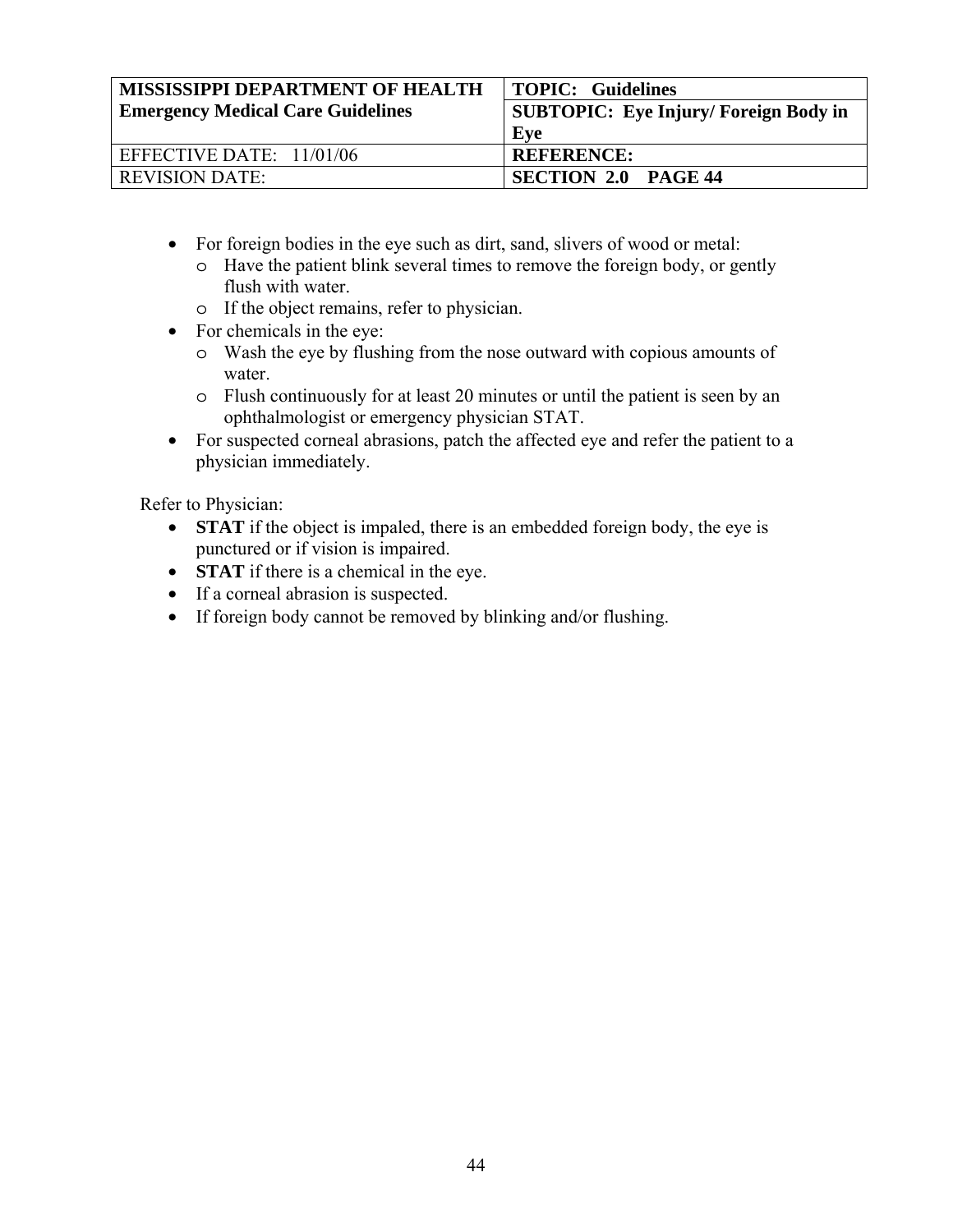| <b>MISSISSIPPI DEPARTMENT OF HEALTH</b>  | <b>TOPIC: Guidelines</b>   |
|------------------------------------------|----------------------------|
| <b>Emergency Medical Care Guidelines</b> | <b>SUBTOPIC: Fainting</b>  |
| EFFECTIVE DATE: 11/01/06                 | <b>REFERENCE:</b>          |
| <b>REVISION DATE:</b>                    | <b>SECTION 2.0 PAGE 45</b> |

# **FAINTING**

History: Determine ---

- Whether the patient was injured in the fall.
- Whether the patient has had sufficient food, water, and rest.
- What the patient was doing before the fainting episode.
- The patient's history of fainting, age, and, if female, the possibility of pregnancy.
- Whether the patient has had a recent head injury.
- Whether the patient has nausea or is feeling lightheaded or dizzy.

Assessment:

- Check vital signs.
- Assess for signs of shock.
- Check for injury due to the fall.

Points of Emphasis:

- If the patient feels weak and/or lightheaded, have him or her lie down with feet elevated.
- Fainting can be triggered by an emotional shock, pain, heart disease, dehydration, shock, overexertion, and sudden changes in body position, especially in elderly and pregnant persons.

Management:

- Keep the patient lying down and loosen restrictive clothing.
- Elevate the legs 8 to 12 inches, if possible.
- Turn the patient on his or her side in case of vomiting.
- Do not give anything to eat or drink.

- **STAT** if the patient is injured during the fall and a head or spinal injury is suspected.
- **STAT** if other symptoms indicate that this fainting spell may be linked to a more serious condition.
- **STAT** if the patient has abnormal vital signs.
- **STAT** if the patient is over 40 years old to rule out a cardiac arrhythmia.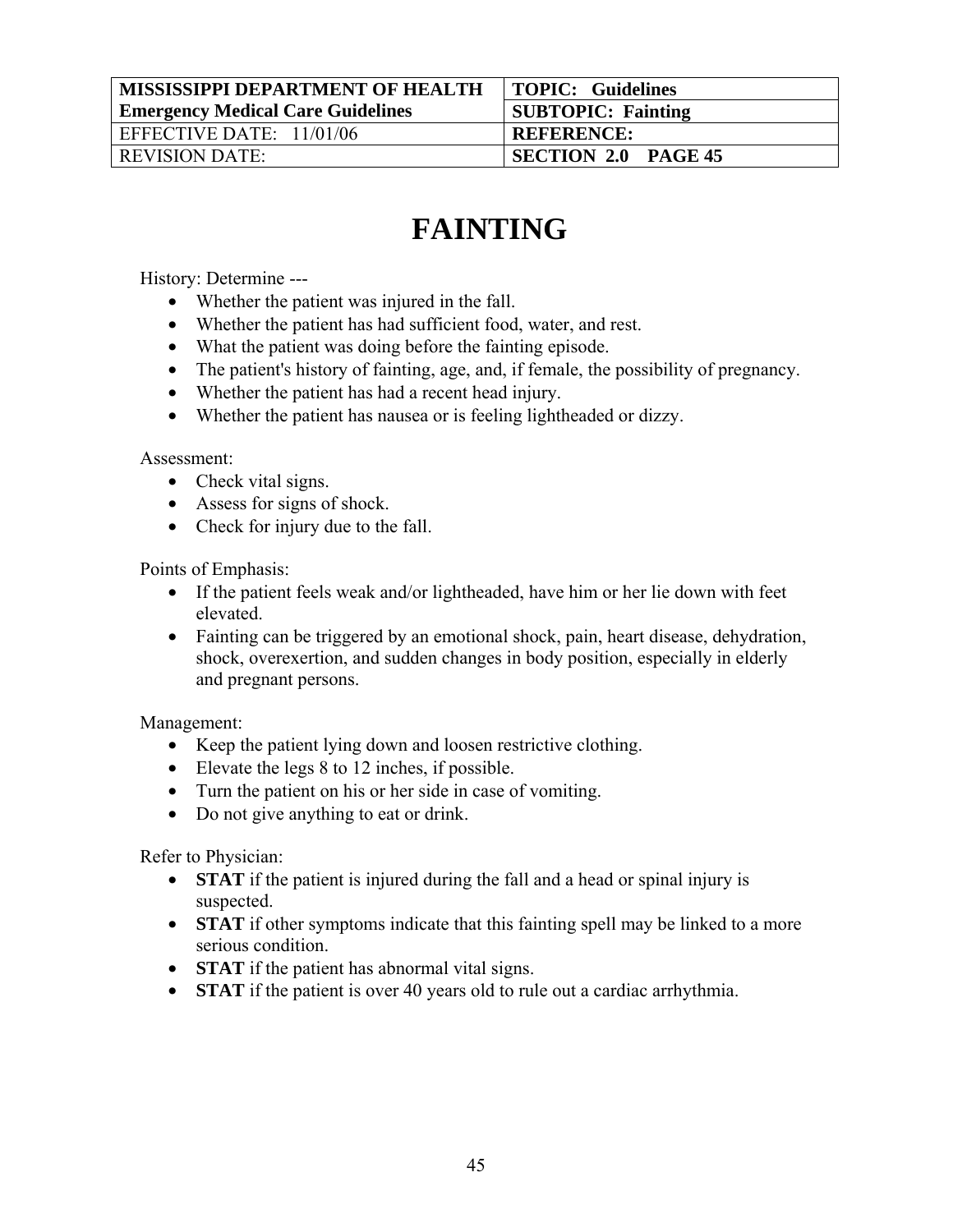| <b>MISSISSIPPI DEPARTMENT OF HEALTH</b>  | <b>TOPIC: Guidelines</b>   |
|------------------------------------------|----------------------------|
| <b>Emergency Medical Care Guidelines</b> | <b>SUBTOPIC: Fever</b>     |
| EFFECTIVE DATE: $11/01/06$               | <b>REFERENCE:</b>          |
| <b>REVISION DATE:</b>                    | <b>SECTION 2.0 PAGE 46</b> |

# **FEVER**

## *Adults*

History: Determine ---

- If there has been recent exposure to a communicable disease or to heat.
- When the fever began and how high it is.
- Whether there is a headache, photophobia, or stiff neck.
- The presence of any other symptoms, e.g. chills, fatigue, pain, cough, headache.
- Whether the patient has any immunodeficiency disorder or treatment, infection, recent surgery, trauma or has recently traveled.

#### Assessment:

- Assess specific symptoms based on the findings of the history taken.
- Assess orientation and level of consciousness.
- Check vital signs.
- Inspect throat for redness and exudate.
- Auscultate lungs for abnormal sounds, if possible.

Points of Emphasis:

- The temperature of the patient does not necessarily correspond to the severity of the illness.
- Meningitis and septic shock may be rapidly fatal.

#### Management:

- Observe for symptoms of other complications.
- Encourage increased fluids (8-10 glasses of water/day) and rest.
- Give over-the-counter antipyretic medication (such as ibuprofen and/or acetaminophen) according to package directions.

- **STAT** if the patient has photophobia, a stiff neck, or a severe headache unrelieved by medication.
- **STAT** if the patient has a change in behavior (confused, hallucinating, or combative), or has signs of shock.
- If a low-grade fever does not decline within 3-4 days.
- If the fever is accompanied by a rash, a cough, shortness of breath, or by pain in back, chest, or abdomen.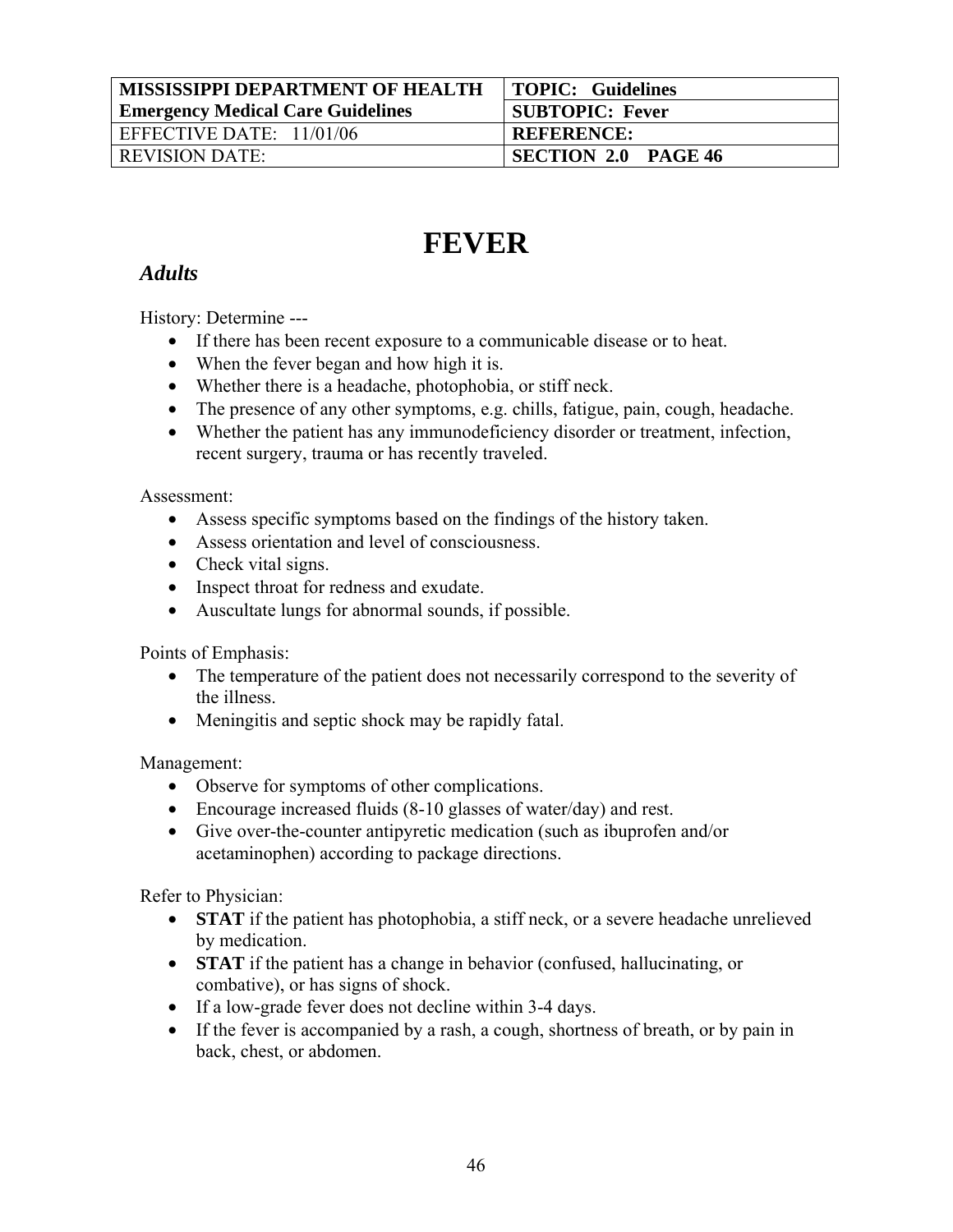| <b>MISSISSIPPI DEPARTMENT OF HEALTH</b>  | <b>TOPIC: Guidelines</b>   |
|------------------------------------------|----------------------------|
| <b>Emergency Medical Care Guidelines</b> | <b>SUBTOPIC: Fever</b>     |
| EFFECTIVE DATE: $11/01/06$               | <b>REFERENCE:</b>          |
| <b>REVISION DATE:</b>                    | <b>SECTION 2.0 PAGE 47</b> |

- If the fever is over 103 degrees and persists.
- If there is a history of a tick bite.

### *Infants and Children*

History: Determine ---

- Whether there has been exposure to a communicable disease.
- Whether there has been exposure to heat, or the child has been overdressed or excessively bundled.
- Whether there has been a change in eating habits, exercise, or recreation.
- Whether there has been vomiting and/or diarrhea.
- Whether the child has received recent immunizations.
- The location of pain or discomfort.

Assessment:

- Check the temperature, pulse, respiratory rate, and quality of respirations.
- Note the general appearance and level of activity.
- Inspect the skin for rashes, sores, flushed appearance, dryness, or sweating.
- Inspect the eyes, ears, nose, and throat for redness and drainage.
- Note the level of consciousness.
- Check for photophobia.
- Note stiffness of the neck.
- Assess for signs and symptoms of dehydration: decreased urine output, dry skin, dry mucous membranes, poor skin turgor, and a change in behavior or oral intake.

Points of Emphasis:

- Temperature elevation does not correspond to the severity of an illness.
- The abrupt onset of a high temperature (104 degrees or above) can cause convulsions.
- Temperatures vary widely in children and are influenced by activity and time of day.
- Prevent dehydration. Encourage fluids by mouth.
- Neck pain or stiffness, photophobia, change in behavior such as lethargy, irritability or a high-pitched cry, may indicate meningitis.

- If currently febrile, remove excess clothes, advise bed rest, and give clear fluids by mouth.
- Treat any fever by medicating according to physician's directions or with acetaminophen or ibuprofen, following package directions. Medicate on regular schedule. Do not wait for temperature to rise again.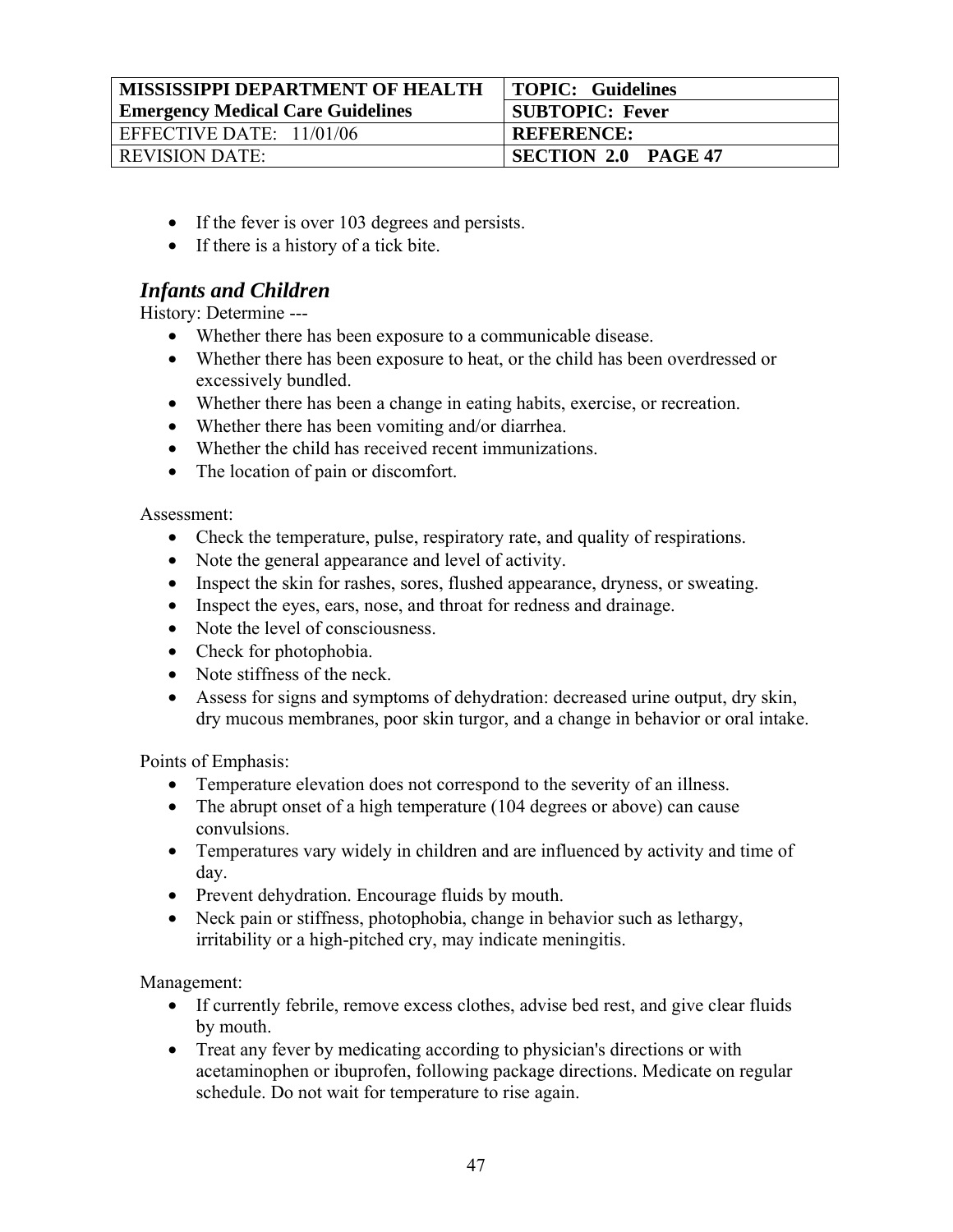| <b>MISSISSIPPI DEPARTMENT OF HEALTH</b>  | <b>TOPIC: Guidelines</b>   |
|------------------------------------------|----------------------------|
| <b>Emergency Medical Care Guidelines</b> | <b>SUBTOPIC: Fever</b>     |
| EFFECTIVE DATE: $11/01/06$               | <b>REFERENCE:</b>          |
| <b>REVISION DATE:</b>                    | <b>SECTION 2.0 PAGE 48</b> |

- Monitor vital signs regularly. (Heart rate and respiration increase with fever.)
- Instruct the parent that the child's temperature should be taken every 4-6 hours until it returns to normal. Also instruct the parent in temperature control measures. If the family is housed in a shelter, ask the parent to report any additional symptoms immediately; otherwise, have the parent return to SMNS nurses every 4-6 hours to have the child's temperature taken again.
- If there is no response to the medication --
	- o Undress the child in a cool (not cold), well-ventilated area.
	- o Sponge entire body with lukewarm water (no alcohol) using light, brisk strokes for 15-20 minutes, and dry vigorously.
	- o Recheck the temperature in 20-30 minutes, then repeat sponging as needed.
	- o Encourage the parents to participate in this process.
	- o Repeat medication according to package directions as needed for 24 hours. Do not give more than the recommend dosage.

- **STAT** If the child is irritable or lethargic, is not eating well or appears ill and toxic.
- **STAT** if petechial rashes or purpura are present.
- If the temperature >104 degrees.
- If the infant is less than 6 months old.
- If the fever has lasted longer than 2-3 days and has no apparent cause.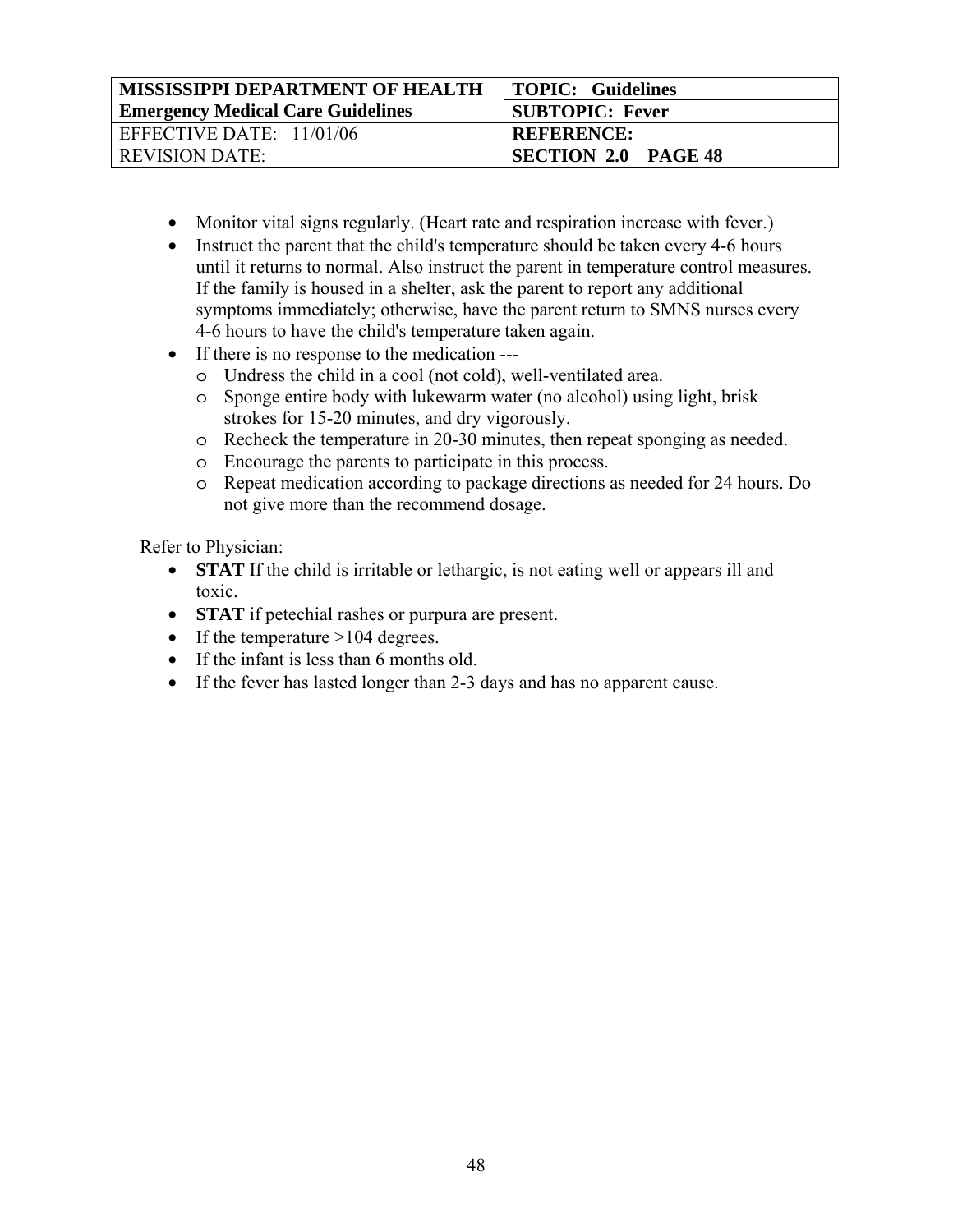| <b>MISSISSIPPI DEPARTMENT OF HEALTH</b>  | <b>TOPIC: Guidelines</b>   |
|------------------------------------------|----------------------------|
| <b>Emergency Medical Care Guidelines</b> | <b>SUBTOPIC: Frostbite</b> |
| EFFECTIVE DATE: $11/01/06$               | <b>REFERENCE:</b>          |
| <b>REVISION DATE:</b>                    | <b>SECTION 2.0 PAGE 49</b> |

# **FROSTBITE**

History: Determine ---

- How long the patient was in extreme cold.
- Whether there is a lack of feeling or numbness in the affected area.
- Whether there is pain in the affected area.

Assessment: Look for ---

- Skin that is cold to the touch.
- Skin that appears waxy, flushed, white, yellow, or blue.
- Possible blisters and stiffness

Points of Emphasis:

- Frostbite may not be noticed immediately.
- Pain may occur after the area is warmed.

Management:

- Warm the area gently by soaking the affected part in water no warmer than 100 degrees F to 105 degrees F. **Do not** let the affected body part touch the bottom or sides of the container.
- As soon as the rewarming begins, arrange for transportation to the hospital. Do not stop the rewarming during transportation.
- Keep the frostbitten part in the water until the part appears red and feels warm.
- Bandage the area with a dry sterile dressing.
- If fingers or toes are frostbitten, place cotton or gauze between them.
- Avoid breaking any blisters.
- **Do not** massage the affected area.

Refer to Physician:

• All cases as soon as possible.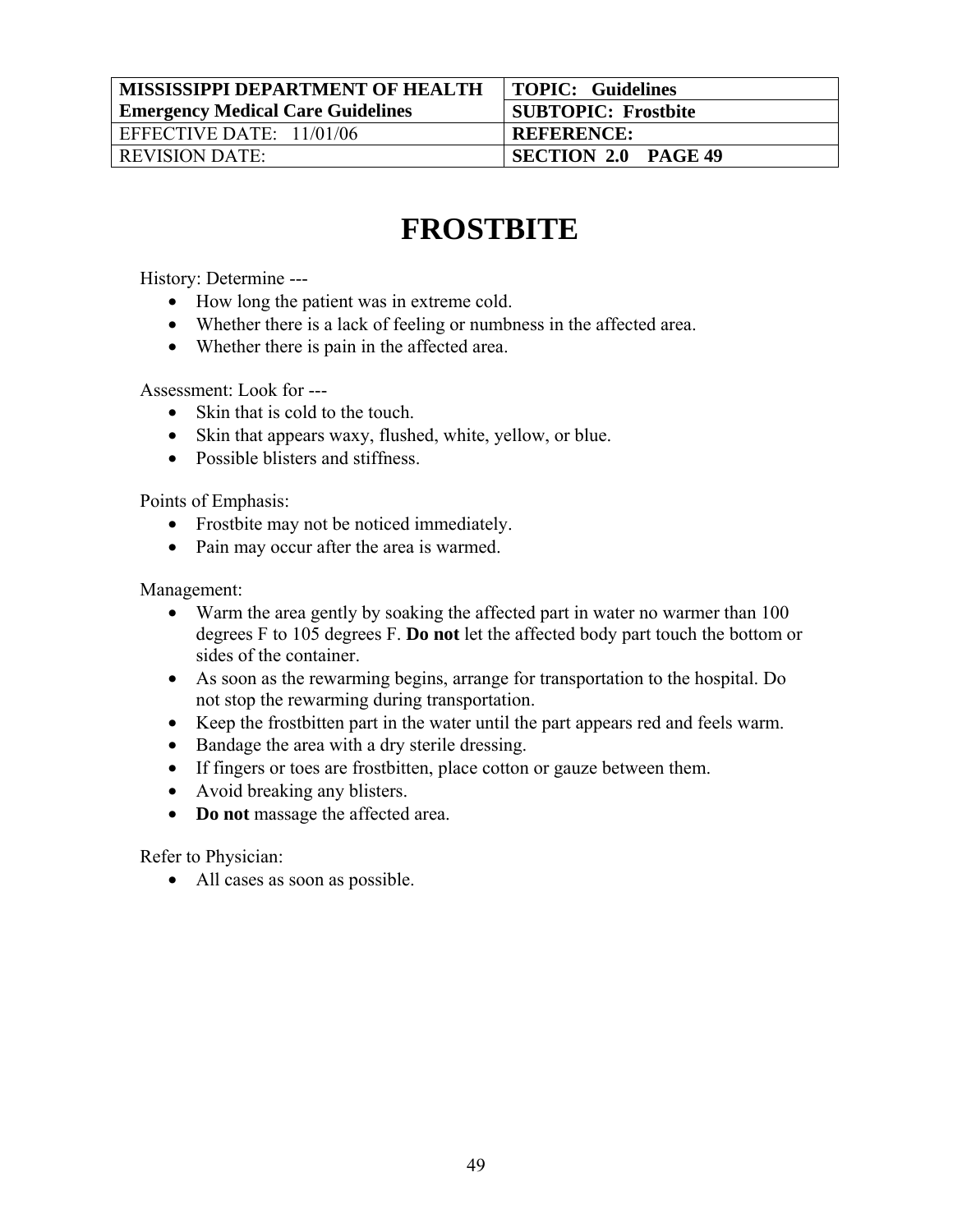| <b>MISSISSIPPI DEPARTMENT OF HEALTH</b>  | <b>TOPIC: Guidelines</b>   |
|------------------------------------------|----------------------------|
| <b>Emergency Medical Care Guidelines</b> | <b>SUBTOPIC: Headache</b>  |
| EFFECTIVE DATE: $11/01/06$               | <b>REFERENCE:</b>          |
| <b>REVISION DATE:</b>                    | <b>SECTION 2.0 PAGE 50</b> |

# **HEADACHE**

History: Determine ---

- The presence of visual changes, neck stiffness, photophobia, or behavioral changes.
- Whether there has been an injury.
- The time of onset, duration, severity, and frequency of the headache.
- Whether the patient has a history of sinusitis, migraine or tension headaches, eye strain, tension or stress.
- Whether there has been a fever associated with the headache.
- Whether there is a history of high blood pressure.
- Whether the patient has a history of similar symptoms and the treatment given.
- The loss of, or lack of use of, eyeglasses.
- Whether there is nasal or sinus congestion.
- The type and location of pain.

Assessment:

- Check vital signs.
- Check for photophobia by shining a light in the eye.
- Inspect the head and face for evidence of trauma or tenderness over the sinus area or in the temporal area.
- Inspect the neck for stiffness.

Points of Emphasis:

- There are many causes of headaches including infectious diseases, heat exhaustion, elevated blood pressure, tension, migraines.
- Migraine headaches may be accompanied by visual changes, nausea or vomiting, and the pain may be unilateral.
- The majority of headaches are benign and can be treated with over-the-counter medication.

- Check to see if the patient is already taking an analgesic.
- Advise rest in a darkened room to allow the patient to relax.
- Apply hot or cold compresses.
- Give aspirin, acetaminophen or ibuprofen for adults and ibuprofen or acetaminophen for children according to recommended dosage for age or weight.
- Encourage fluids by mouth.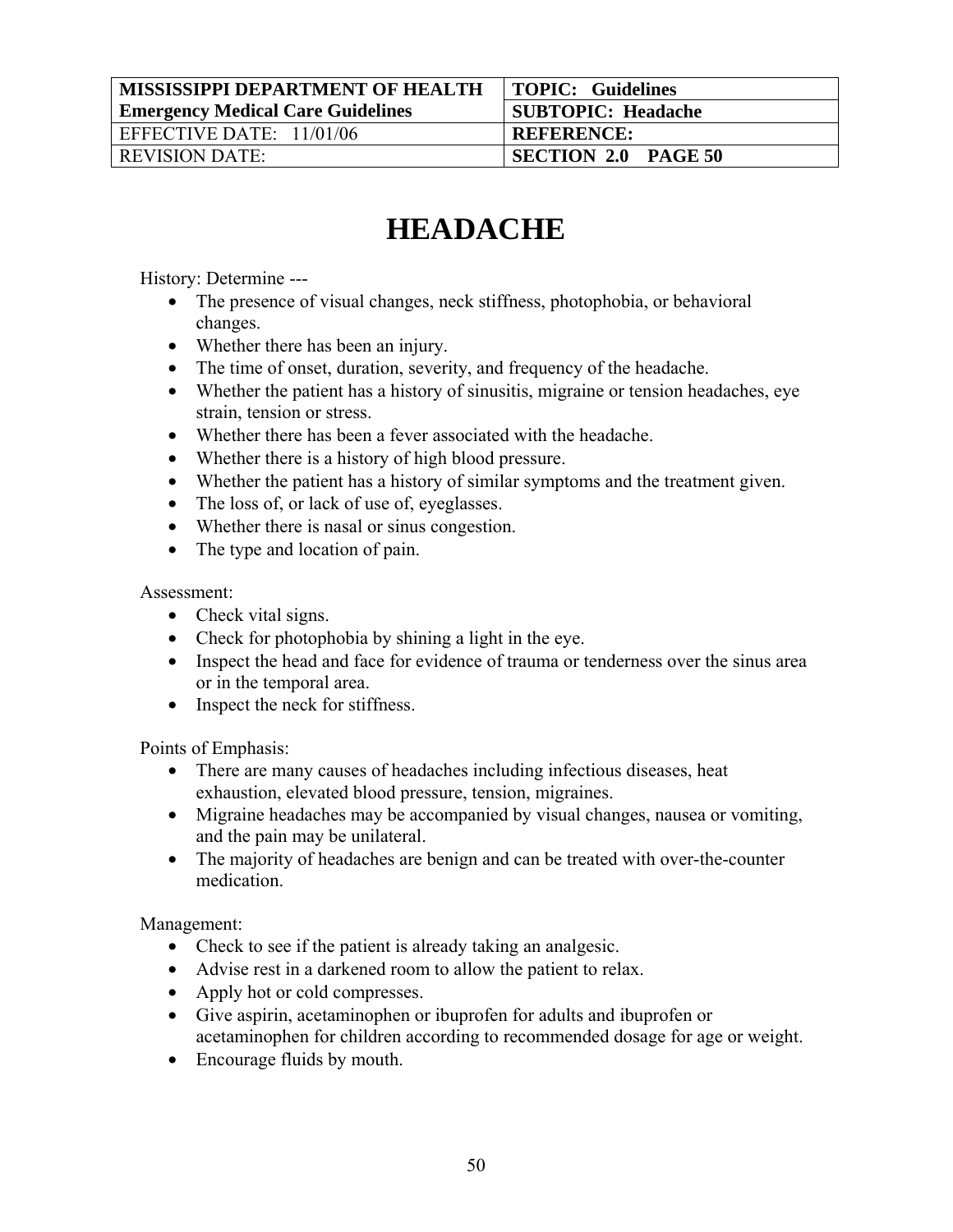| <b>MISSISSIPPI DEPARTMENT OF HEALTH   TOPIC: Guidelines</b> |                            |
|-------------------------------------------------------------|----------------------------|
| <b>Emergency Medical Care Guidelines</b>                    | <b>SUBTOPIC: Headache</b>  |
| EFFECTIVE DATE: $11/01/06$                                  | <b>REFERENCE:</b>          |
| <b>REVISION DATE:</b>                                       | <b>SECTION 2.0 PAGE 51</b> |

- **STAT** if the patient has stiff neck, photophobia, visual changes or behavioral changes.
- If the pain is severe and symptoms persist.
- Any atypical headache not responsive to over-the-counter medications.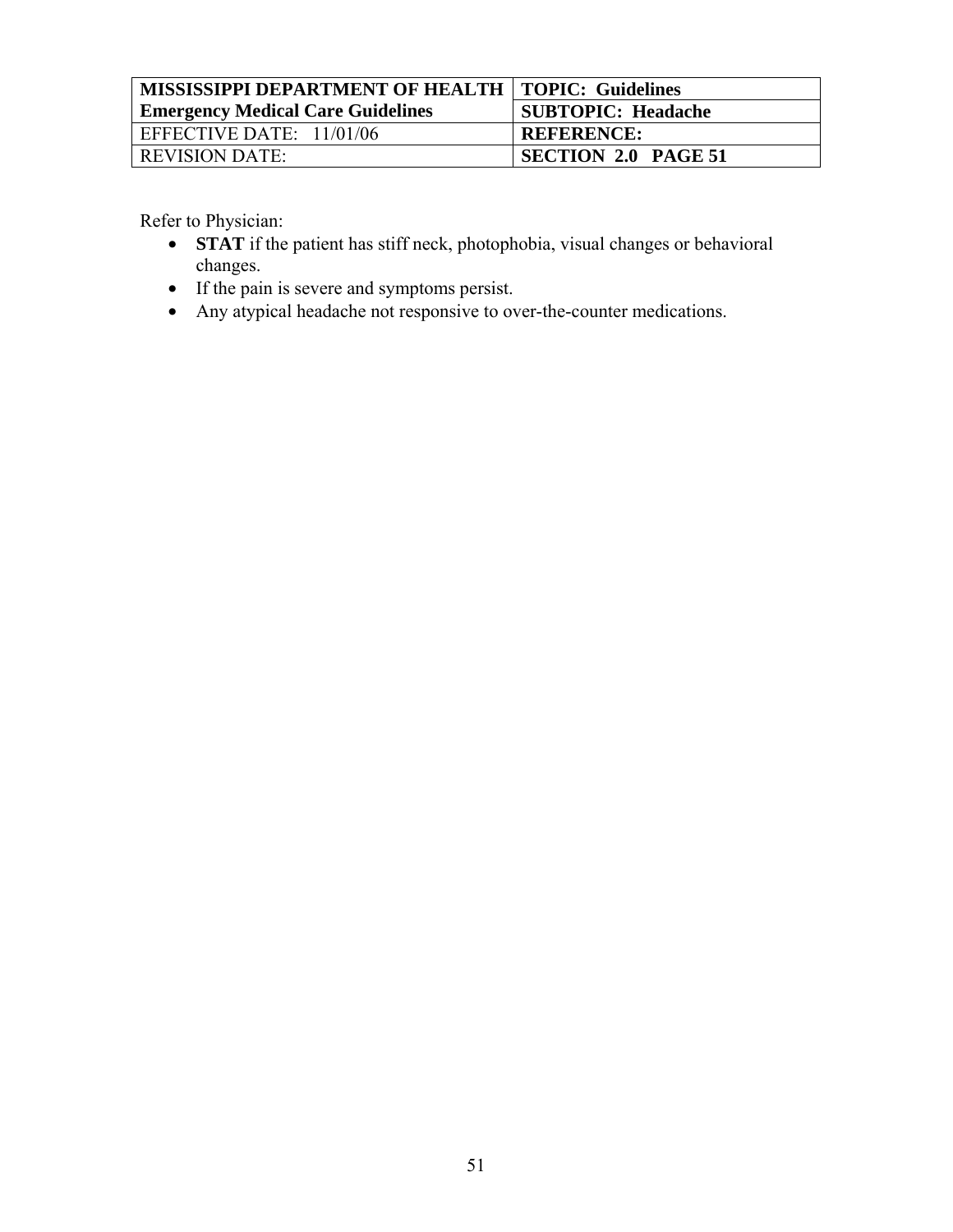| <b>MISSISSIPPI DEPARTMENT OF HEALTH   TOPIC: Guidelines</b> |                              |
|-------------------------------------------------------------|------------------------------|
| <b>Emergency Medical Care Guidelines</b>                    | <b>SUBTOPIC: Head Injury</b> |
| EFFECTIVE DATE: 11/01/06                                    | <b>REFERENCE:</b>            |
| <b>REVISION DATE:</b>                                       | <b>SECTION 2.0 PAGE 52</b>   |

# **HEAD INJURY**

History: Determine ---

- The time the injury occurred.
- The type of injury.
- Whether there was a loss of consciousness.
- Whether the patient has experienced nausea or a headache.

Assess the following:

- Changes in the level of consciousness and amount of blood loss.
- Whether there is paralysis, convulsions, speech or vision disturbance.
- Pupils: size and reaction to light.
- Confusion or amnesia.
- Associated neck injury or tenderness.
- Bleeding from the nose, ears, mouth, or head.
- Vomiting.
- Tingling or a loss of sensation in extremities.
- Loss of balance or an abnormal gait.
- Bruising, especially around the eyes and behind the ears.

Points of Emphasis:

- Indicators of serious injury include loss of consciousness, change in behavior, or neurological signs or symptoms.
- Time is important. A head injury could be life-threatening if there is an internal injury or bleeding.
- Regard every patient with a head injury as having a potential spinal cord injury.
- Head injuries without a history of loss of consciousness are rarely serious.

- Begin basic life support activities immediately if the patient is unconscious, but do not move the head or neck.
- Minimize movement and immobilize the neck.
- Control bleeding.
- Do not apply direct pressure if you feel a depression, a spongy area, or bone fragments.
- Maintain an open airway.
- Maintain normal body temperature.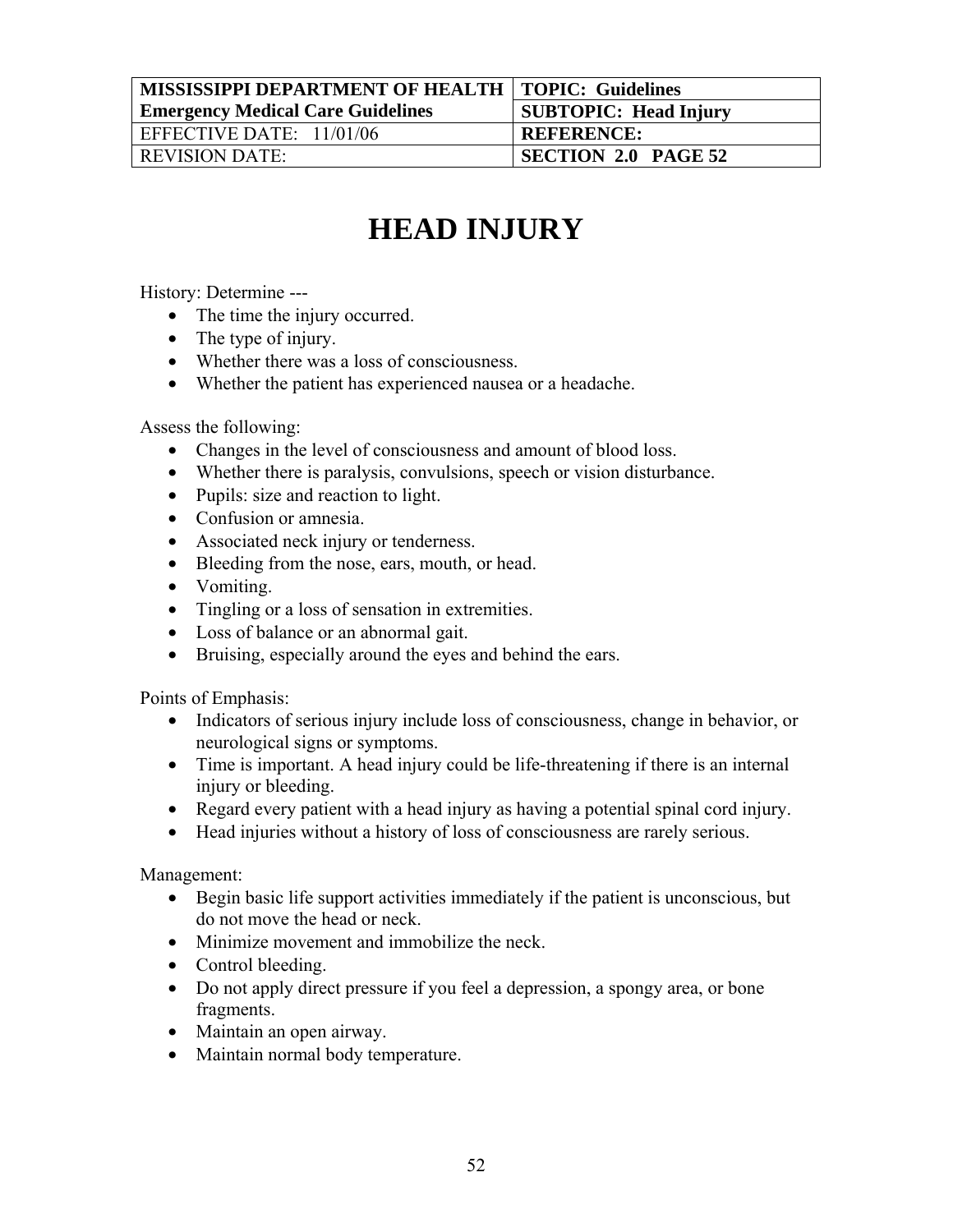| <b>MISSISSIPPI DEPARTMENT OF HEALTH   TOPIC: Guidelines</b> |                              |
|-------------------------------------------------------------|------------------------------|
| <b>Emergency Medical Care Guidelines</b>                    | <b>SUBTOPIC: Head Injury</b> |
| EFFECTIVE DATE: $11/01/06$                                  | <b>REFERENCE:</b>            |
| <b>REVISION DATE:</b>                                       | <b>SECTION 2.0 PAGE 53</b>   |

- Give nothing by mouth.
- Monitor vital signs.
- If the injury is not major, observe the patient for 24-48 hours.

Refer to Physician:

• **STAT** if there is a history of loss of consciousness, behavior changes or neurological symptoms or findings.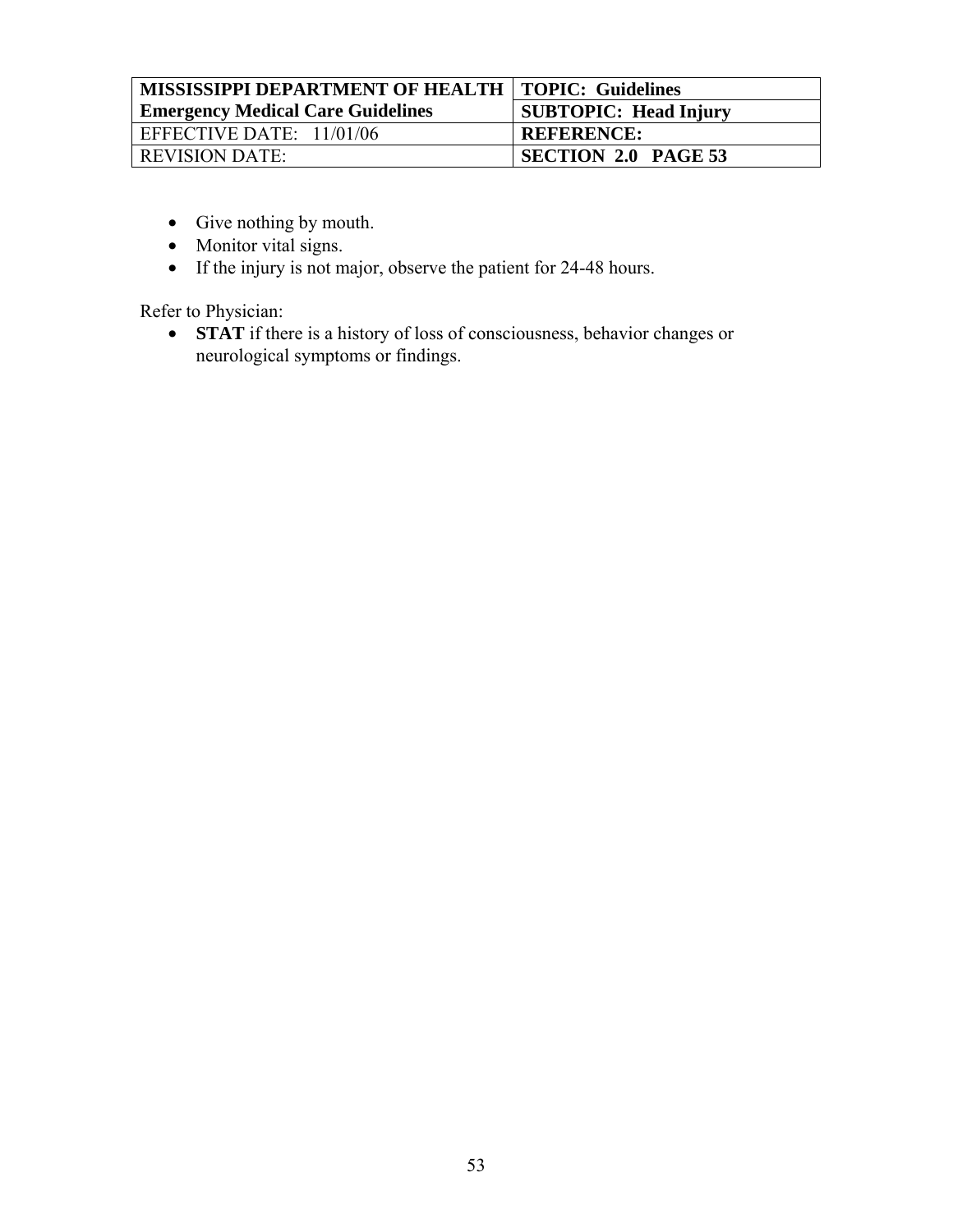| <b>MISSISSIPPI DEPARTMENT OF HEALTH   TOPIC: Guidelines</b> |                                         |
|-------------------------------------------------------------|-----------------------------------------|
| <b>Emergency Medical Care Guidelines</b>                    | <b>SUBTOPIC: Heat-Related Illnesses</b> |
| EFFECTIVE DATE: $11/01/06$                                  | <b>REFERENCE:</b>                       |
| <b>REVISION DATE:</b>                                       | <b>SECTION 2.0 PAGE 54</b>              |

## **HEAT-RELATED ILLNESSES**

History: Determine ---

- How long the patient was exposed to high temperatures.
- The type and duration of physical activity in which the patient was engaged.
- The amount and type of fluid intake.
- Whether there are any pre-existing chronic health conditions.
- Whether the patient lost consciousness or had a change in behavior such as confusion.
- Whether there is nausea, dizziness, headache, or exhaustion.
- Whether the patient has muscle cramps.
- The type and location of assignment if the patient is a disaster worker.

Assessment:

- Check vital signs, including temperature.
- Observe skin moistness and color.
- Determine orientation to person/place/day.

Points of Emphasis:

- There is frequently a lack of water consumption during post-disaster cleanup.
- **Heat cramps** are characterized by severe muscle pain and contractions, most often in the legs and abdomen. Body temperature is usually normal and the skin is moist. Heat cramps may occur in the early stages of a more severe heat-related emergency.
- **Heat exhaustion** is the most common form of heat-related illness. A person with heat exhaustion should generally be just tired and mildly dehydrated. Body temperature should be normal or below normal. Patient should usually have cool, moist, pale skin, although skin may be red immediately after exertion. Patient may also complain of headache, nausea, dizziness, and exhaustion.
- **Heat stroke** develops when the body is overwhelmed by heat and stops sweating. The signs of heat stroke include --
	- o High body temperature (often up to 106 degrees).
	- o Red, hot, dry skin.
	- o Progressive loss of consciousness.
	- o Rapid, weak pulse.
	- o Rapid, shallow breathing.
- Heat stroke is a life-threatening illness. Without prompt care the victim could die.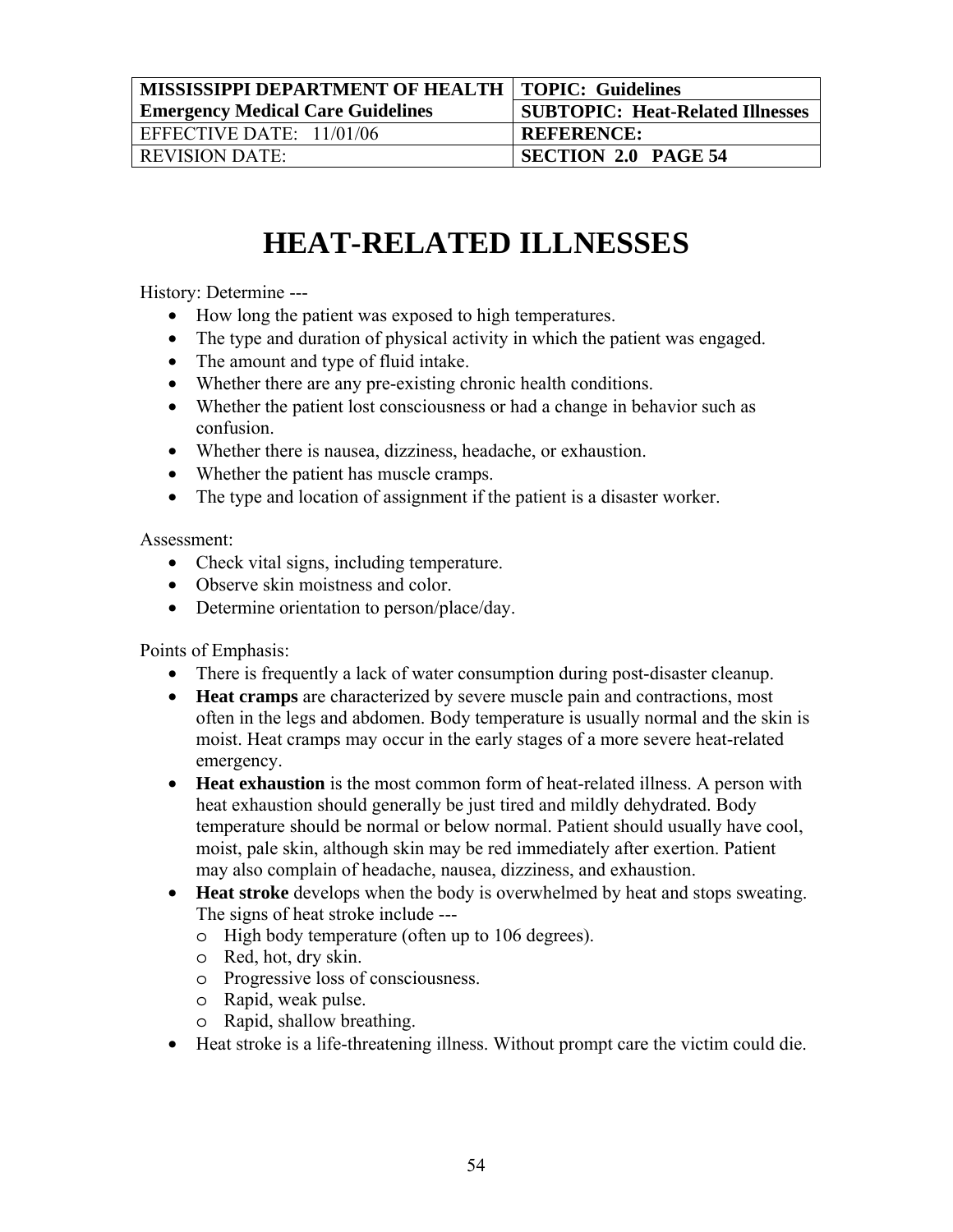| MISSISSIPPI DEPARTMENT OF HEALTH   TOPIC: Guidelines |                                         |
|------------------------------------------------------|-----------------------------------------|
| <b>Emergency Medical Care Guidelines</b>             | <b>SUBTOPIC: Heat-Related Illnesses</b> |
| EFFECTIVE DATE: $11/01/06$                           | <b>REFERENCE:</b>                       |
| <b>REVISION DATE:</b>                                | <b>SECTION 2.0 PAGE 55</b>              |

Management:

- Remove from the hot environment and place in an air-conditioned room, if possible.
- Loosen clothing.
- Have the patient rest in a comfortable position.
- Monitor vital signsH
- **Heat cramps --**
	- o Have the patient drink cool water or a commercial sports drink.
	- o Lightly stretch the cramped muscle and gently massage the area.
	- o **Do not** give salt tablets or salt water.
	- o The patient usually may resume activity when the cramps stop if there are no signs or symptoms of illness.
- **Heat exhaustion --**
	- o Cool the patient in an air-conditioned room or use fans.
	- o Rehydrate as rapidly as tolerated, but at least 16-32 ounces of water per hour.
	- o Watch for changes in the patient's condition. If fainting occurs, refer to medical care for IV fluid replacement.
	- o **Do not** allow the patient to resume normal activities the same day.
- **Heat stroke --**
	- o Remove tight or heavy clothing.
	- o Sponge with cool water or apply cool packs continually until body temperature has lowered sufficiently. Use fans and air conditioning while sponging.
	- o **Do not** use isopropyl alcohol or stimulants.
	- o Encourage cool, clear fluids if conscious.

- **STAT** by ambulance all cases of heat stroke.
- **STAT** if there is a loss of consciousness or behavior change.
- If vital signs are abnormal or if temperature is greater than 103 degrees.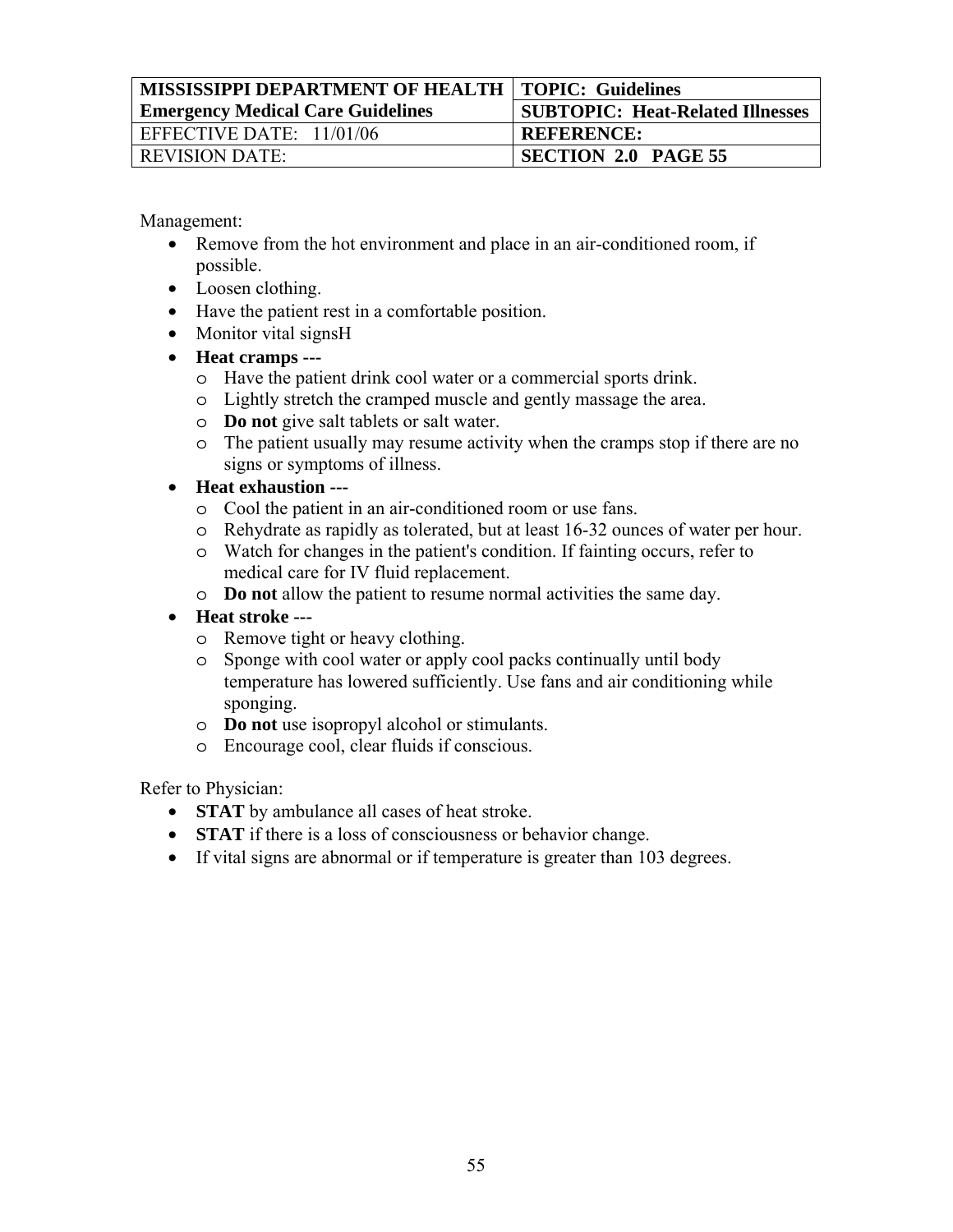| <b>MISSISSIPPI DEPARTMENT OF HEALTH   TOPIC: Guidelines</b> |                               |
|-------------------------------------------------------------|-------------------------------|
| <b>Emergency Medical Care Guidelines</b>                    | <b>SUBTOPIC: Hypertension</b> |
| EFFECTIVE DATE: $11/01/06$                                  | <b>REFERENCE:</b>             |
| <b>REVISION DATE:</b>                                       | <b>SECTION 2.0 PAGE 56</b>    |

# **HYPERTENSION**

History: Determine ---

- Whether there are associated headaches, chest pain, shortness of breath, or visual problems.
- Whether there is a past medical history of hypertension.
- Whether patient is taking medication for hypertension.
- If the patient is taking an anti-hypertensive medication, when it was last taken and the dosage.

Assessment:

- Check blood pressure on both arms.
- Assess level of consciousness.
- Check for evidence of pulmonary edema (rales in lungs, shortness of breath, tachypnea).
- Check for evidence of stroke (unilateral weakness).
- Repeat blood pressure in 15 minutes.

Points of Emphasis:

- Hypertension = diastolic > 90; systolic > 140.
- Very severe hypertension can be a medical emergency. Signs can include:
	- o Severe headache, photophobia, vision change, chest pain, shortness of breath, evidence of stroke, or changes in behavior (confusion).
	- o Generally the diastolic blood pressure should be >120 and the systolic >200.
- Asymptomatic, chronic hypertension with a diastolic of  $\leq 120$  mmHg is not an emergency but should be seen by a physician if persistent over 4-6 hours.

Management:

- Reassure the patient and have him or her relax and rest.
- The patient should be permitted to take his/her regular medication if due.
- Repeat blood pressure in 15 minutes.
- For asymptomatic hypertension, have the patient stop work, rest, and take regular medicine. Recheck the patient's blood pressure 1-2 times/day.

Refer to Physician:

• **STAT** when high blood pressure is associated with severe headaches, chest pain, visual problems, low level of consciousness, or with evidence of pulmonary edema or stroke.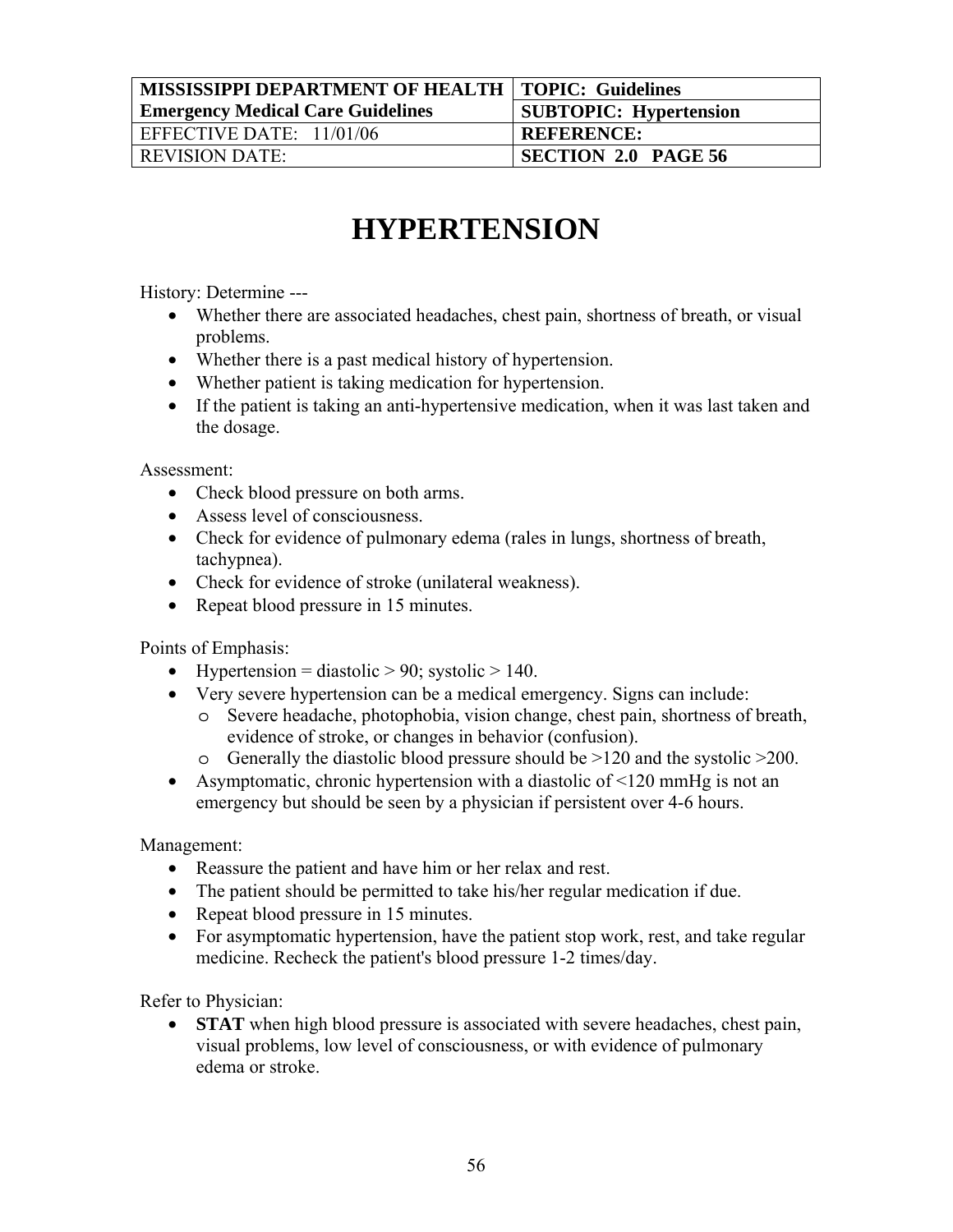| MISSISSIPPI DEPARTMENT OF HEALTH   TOPIC: Guidelines |                               |
|------------------------------------------------------|-------------------------------|
| <b>Emergency Medical Care Guidelines</b>             | <b>SUBTOPIC:</b> Hypertension |
| EFFECTIVE DATE: $11/01/06$                           | <b>REFERENCE:</b>             |
| <b>REVISION DATE:</b>                                | SECTION 2.0 PAGE 57           |

- Within 1 day when blood pressure is diastolic  $>110$ , or systolic  $>180$  (repeated) and patient is not symptomatic.
- Within 1 week when persistent diastolic pressure is >100 or systolic pressure >160 for longer than 4 to 6 hours.
- When the patient has asymptomatic mild hypertension (diastolic between 90 and 100 or systolic between 140 and 160) after repeated checks; refer the patient to his or her private physician. (If the patient is SMNS staff, he or she should see private physician when returning home from disaster relief assignment.)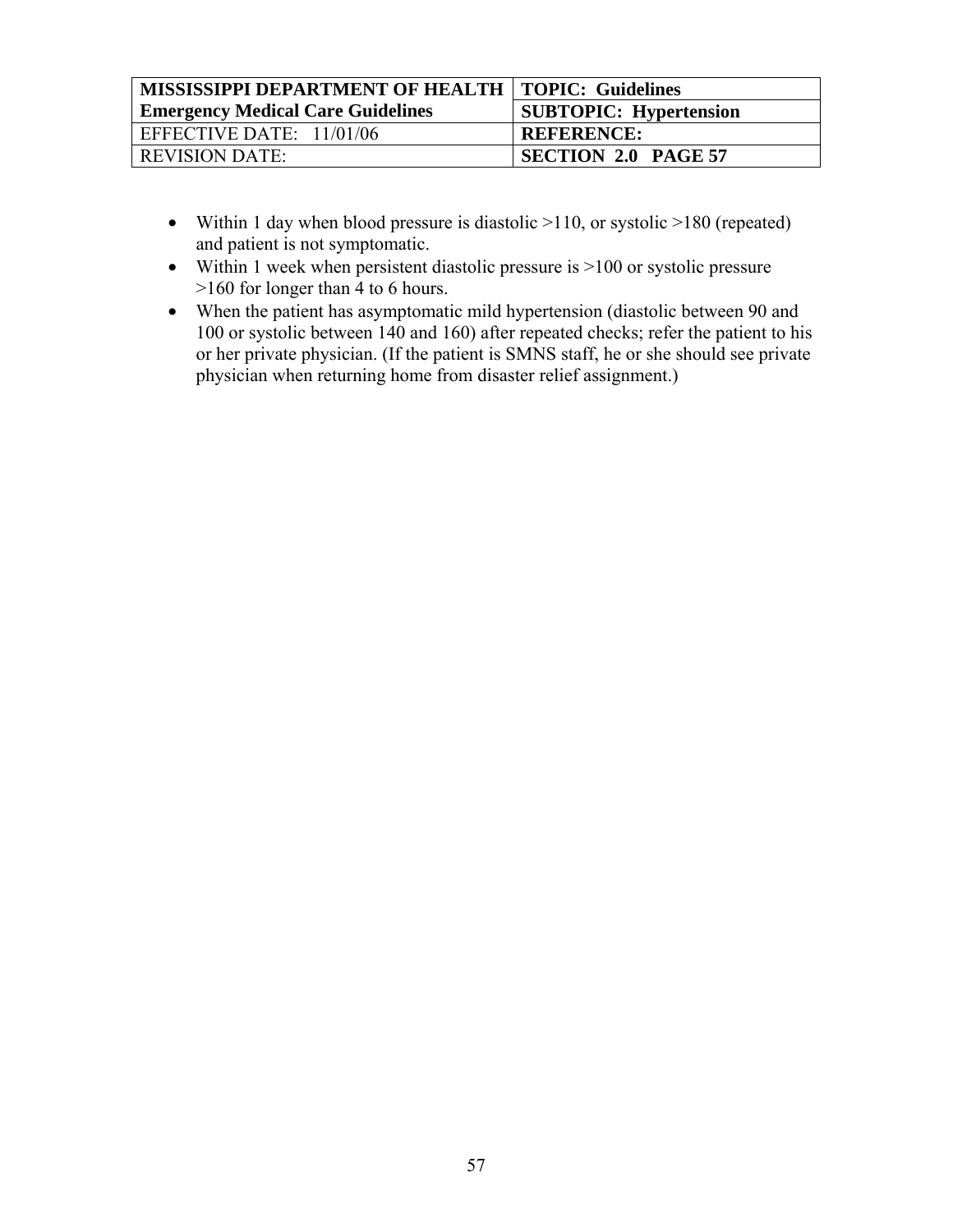| <b>MISSISSIPPI DEPARTMENT OF HEALTH</b>  | TOPIC: Guidelines                 |
|------------------------------------------|-----------------------------------|
| <b>Emergency Medical Care Guidelines</b> | <b>SUBTOPIC: Hyperventilation</b> |
| EFFECTIVE DATE: 11/01/06                 | <b>REFERENCE:</b>                 |
| <b>REVISION DATE:</b>                    | SECTION 2.0 PAGE 58               |

## **HYPERVENTILATION**

(Also see Shortness of Breath)

History: Determine ---

- The presence of chest pain, palpitations, diaphoresis, or nausea.
- Whether there have been episodes of acute anxiety or emotional tension.
- The time of onset and severity of symptoms.
- The type, amount, and time any drugs were ingested.
- Whether there is any numbness or tingling of hands or around the mouth.

Assessment:

- Observe for symptoms of fainting or impaired consciousness.
- Listen to lungs for rales or wheezes, if possible.
- Check vital signs.

Points of Emphasis:

• Acute anxiety or emotional tension may cause hyperventilation; for example, stress caused by death or injury to a member of the patient's family or significant others.

Management:

- Monitor vital signs.
- Have person breathe into paper bag or cupped hands to replace the carbon dioxide (CO2) "blown off" during hyperventilation.
- Provide reassurance and privacy.
- If appropriate, recommend treatment for underlying emotional disturbance and refer to Disaster Mental Health Services.

- **STAT** if associated with chest pain, wheezes, or rales.
- If symptoms persist for more than 15 minutes with the above treatment.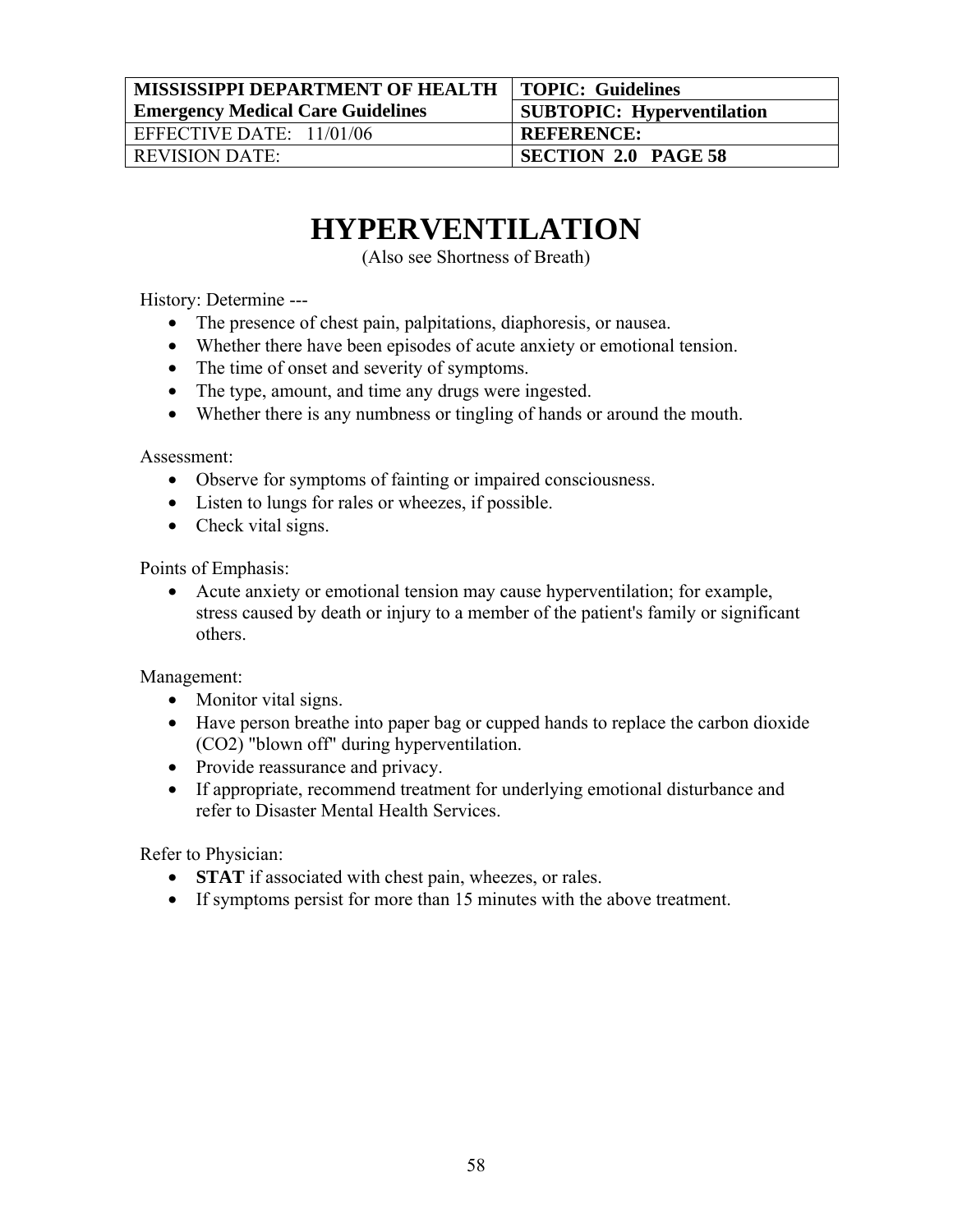| <b>MISSISSIPPI DEPARTMENT OF HEALTH</b><br><b>Emergency Medical Care Guidelines</b> | <b>TOPIC: Guidelines</b><br><b>SUBTOPIC: Immunocompromized</b><br><b>Patients</b> |
|-------------------------------------------------------------------------------------|-----------------------------------------------------------------------------------|
| EFFECTIVE DATE: $11/01/06$                                                          | <b>REFERENCE:</b>                                                                 |
| <b>REVISION DATE:</b>                                                               | <b>SECTION 2.0 PAGE 59</b>                                                        |

# **IMMUNOCOMPROMIZED PATIENTS**

History: Determine ---

- Whether patient has been a transplant recipient, receives steroids, chemotherapy or radiation treatment or has AIDS, and the patient's current medications and treatment needs.
- Whether there have been any chronic or recent serious illnesses or injuries.

Assessment:

- Assess general status, nutritional needs, and level of care and support needed.
- Observe for any indication of active disease including upper respiratory infection, weakness, lethargy, fever, chills, rash.
- Determine if there are complaints of an injury.

Points of Emphasis:

- Patients are at high risk for infection due to compromised immune system and should be protected from others who may have been exposed to communicable disease or those who have active symptoms of infectious disease.
- Use universal blood and body fluid precautions.
- HIV is known to be transmitted primarily by exposure to infected blood, semen, vaginal secretions, or (rarely) breast milk.
- Provide a comfortable, caring atmosphere for the patient and family.
- Arrange for proper disposal of wastes and supplies.

Management:

- Protect the patient from unnecessary exposure to infection.
- If on medication, verify that the patient has a sufficient supply. If not, arrange for replacement.
- Arrange for housing away from the general shelter population.
- Monitor any wounds or surgical incisions closely for infection.
- Follow the patient's personal physician's instructions if patient so requests.
- Maintain nutrition.
- Have the patient contact his or her physician as soon as possible for further instructions for care.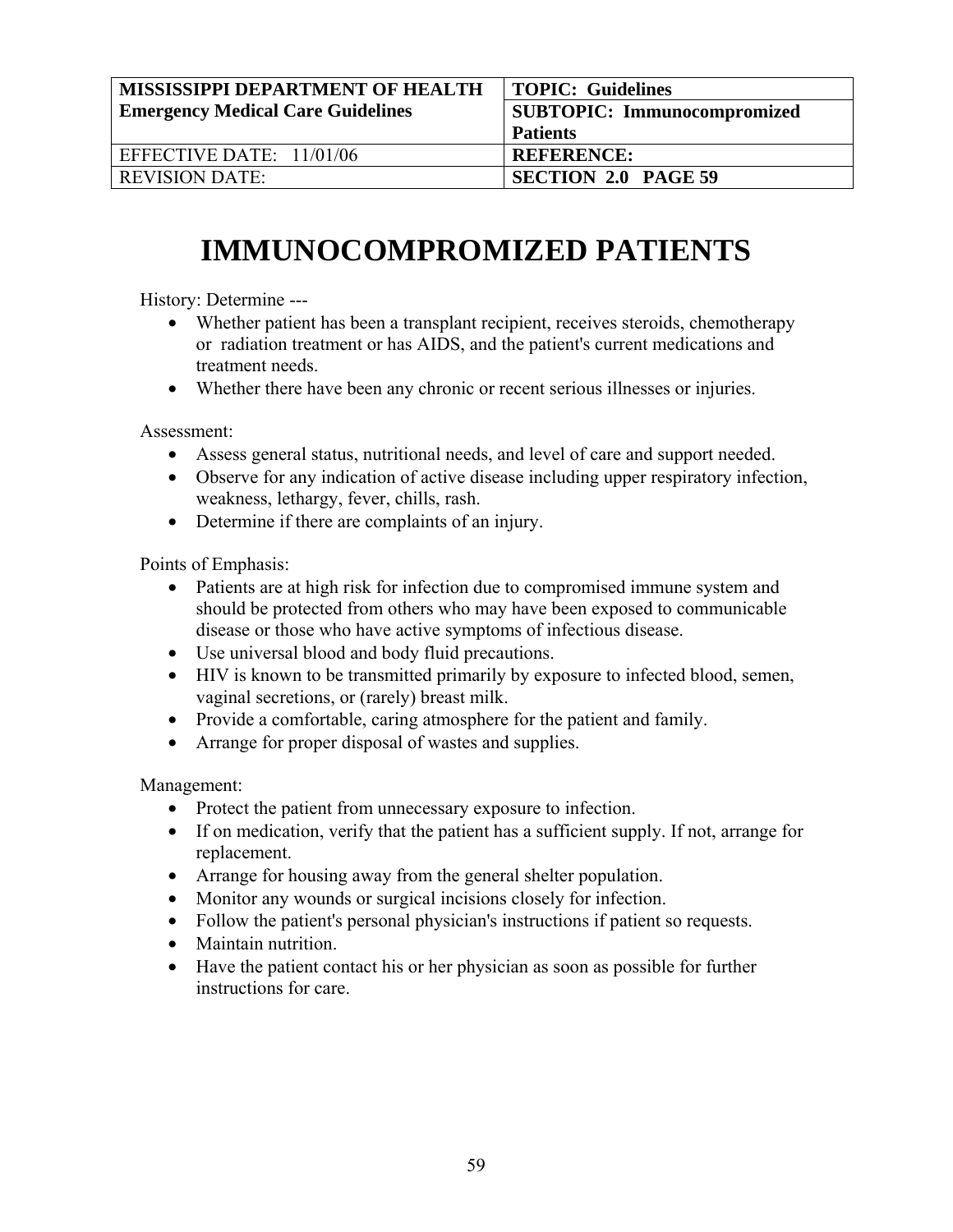| MISSISSIPPI DEPARTMENT OF HEALTH<br><b>Emergency Medical Care Guidelines</b> | <b>TOPIC: Guidelines</b><br><b>SUBTOPIC: Immunocompromized</b><br><b>Patients</b> |
|------------------------------------------------------------------------------|-----------------------------------------------------------------------------------|
| EFFECTIVE DATE: 11/01/06                                                     | <b>REFERENCE:</b>                                                                 |
| <b>REVISION DATE:</b>                                                        | SECTION 2.0 PAGE 60                                                               |

### *Note: Any immunocompromized patient with a cough of >3 days' duration must be in respiratory isolation until the possibility of tuberculosis is completely investigated.*

- **STAT** if there are unstable vital signs or unusual behavior.
- If signs of infection are present.
- If symptoms of acute illness are present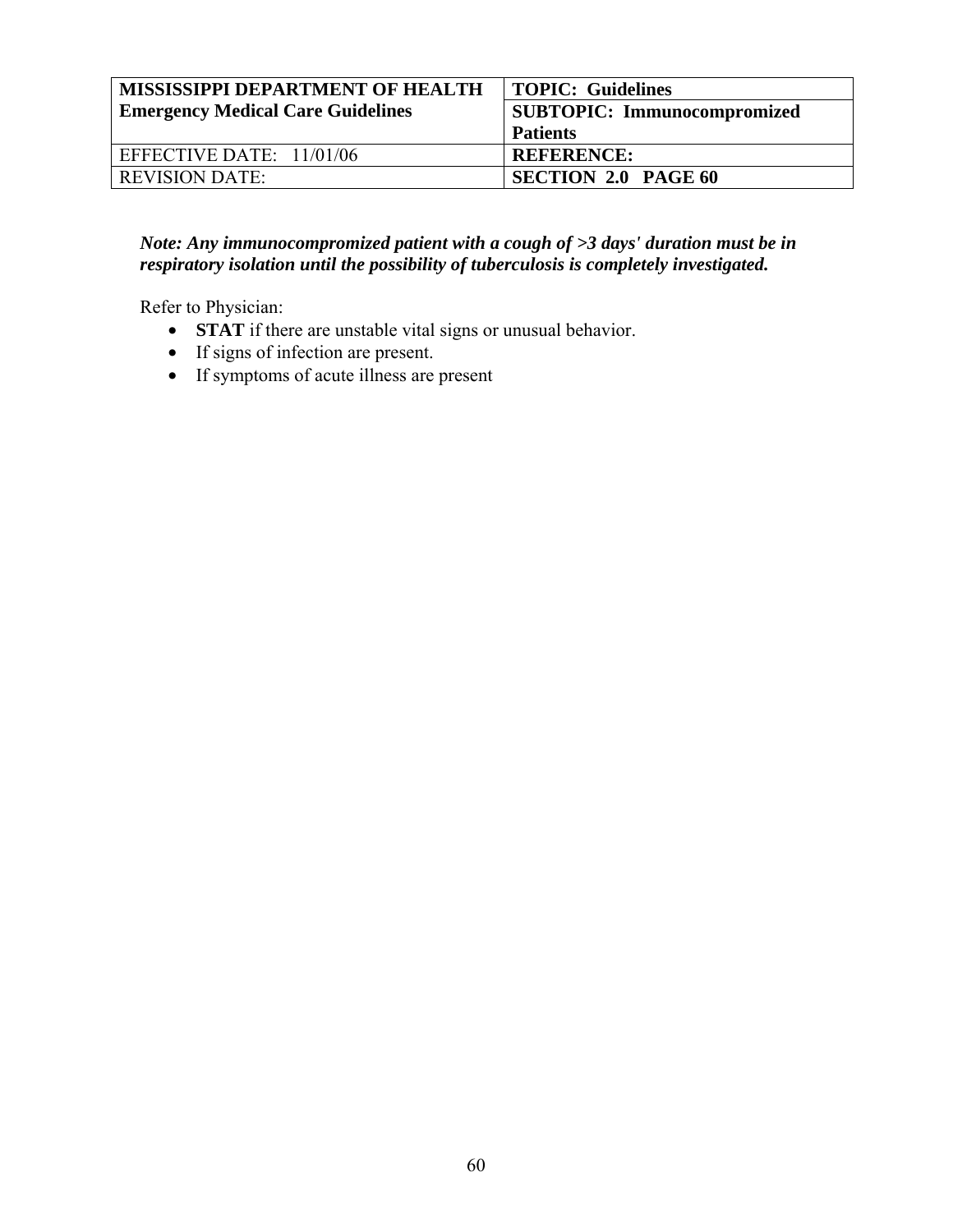| MISSISSIPPI DEPARTMENT OF HEALTH         | TOPIC: Guidelines            |
|------------------------------------------|------------------------------|
| <b>Emergency Medical Care Guidelines</b> | <b>SUBTOPIC:</b> Indigestion |
| EFFECTIVE DATE: $11/01/06$               | <b>REFERENCE:</b>            |
| <b>REVISION DATE:</b>                    | <b>SECTION 2.0 PAGE 61</b>   |
|                                          |                              |

## **INDIGESTION**

History: Determine ---

- How long the patient has had the symptoms.
- The patient's recent eating habits and whether there have been any changes in diet.
- Whether the patient has had this problem before and how it was dealt with in the past.
- Whether there is any nausea, vomiting or constipation.
- What medications are being taken and any recent changes in type or dosage.
- Whether there is a history of ulcers or heart conditions.
- Whether the symptoms occur after exercise.
- Whether there is any shortness of breath or sweating.

Assessment:

- Check vital signs.
- Perform an abdominal survey and check for tenderness.
- Check general appearance.

Points of Emphasis:

- Indigestion can be symptomatic of a cardiac condition.
- Shortness of breath, nausea, and sweating can indicate myocardial infarction.

Management:

- Advise a bland diet if vital signs are stable and there are no other symptoms. Also advise to increase water consumption and avoid alcohol, coffee, and other caffeinated drinks.
- Give over-the-counter antacid according to package directions. Do not give to children.

- **STAT** if symptoms are indicative of a myocardial infarction.
- **STAT** if there is a new onset of pain or if the pain is not typical.
- If severe symptoms last for 2 hours.
- If other symptoms do not subside in 12 hours after treatment.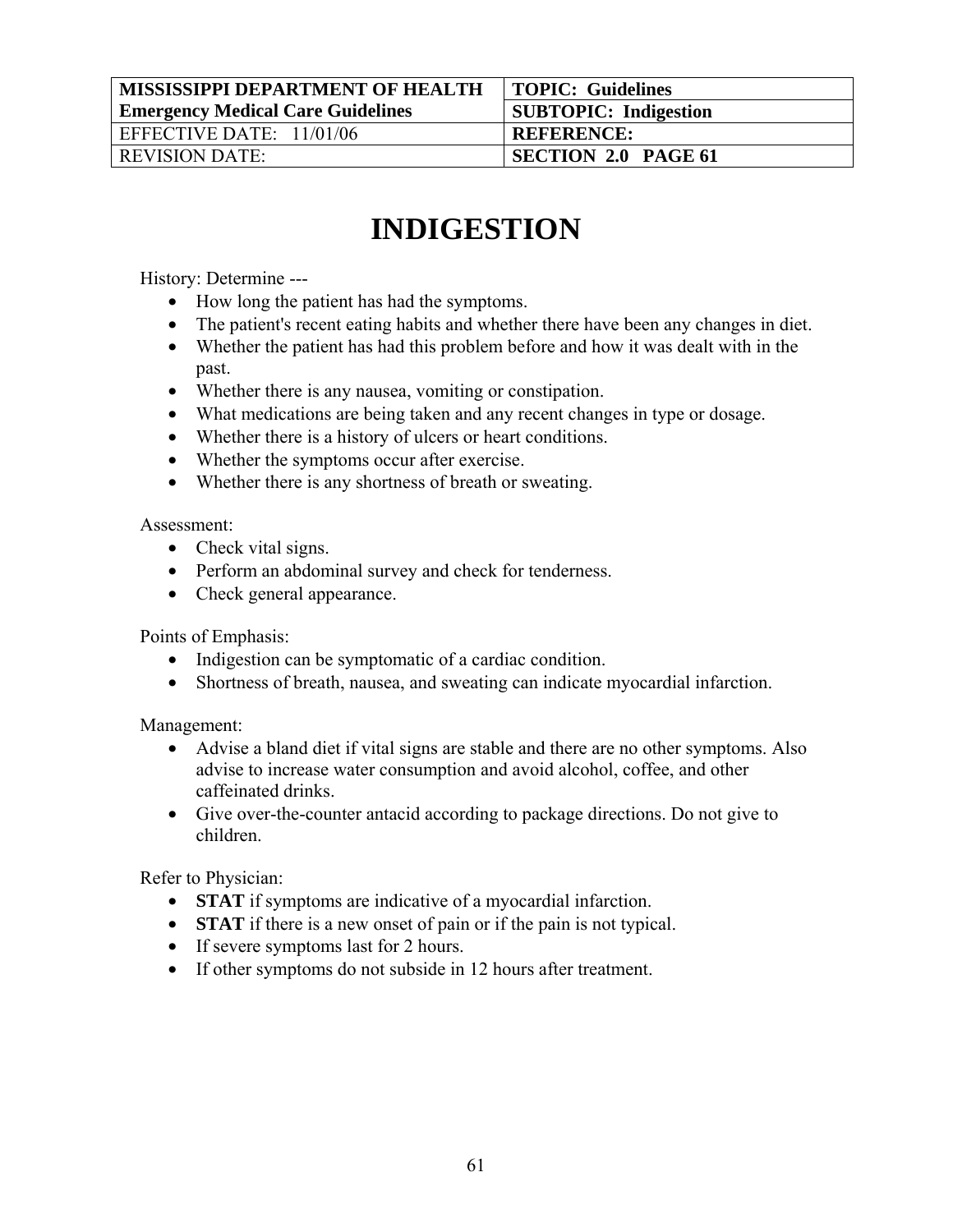| <b>MISSISSIPPI DEPARTMENT OF HEALTH</b>  | <b>TOPIC: Guidelines</b>                  |
|------------------------------------------|-------------------------------------------|
| <b>Emergency Medical Care Guidelines</b> | <b>SUBTOPIC: Musculoskeletal Injuries</b> |
| EFFECTIVE DATE: $11/01/06$               | <b>REFERENCE:</b>                         |
| <b>REVISION DATE:</b>                    | SECTION 2.0 PAGE 62                       |

## **MUSCULOSKELETAL INJURIES**

**(Fractures, Dislocations, Sprains, Strains, and Bruises)** 

History:

- Obtain information about how the injury occurred.
- Ask about any other injuries.

Assessment:

- Check vital signs.
- Observe the area for deformity, swelling, and discoloration of skin.
- Assess the patient's ability to use the affected part normally.
- Assess pain and tenderness in response to gentle pressure at the site.
- If the injury is an open (compound) fracture, inspect the wound and determine if bleeding is continuing.
- Observe the patient's general status and check for other possible injuries.
- Check for distal pulses and capillary refill (should be less than 2 seconds).

Points of Emphasis:

- It can be difficult to distinguish between a fracture and a sprain. Accurate diagnosis can only be made by x-ray.
- Always treat a suspected fracture as a fracture.
- Any fracture involving a large bone, such as the femur, can cause shock because bones and soft tissue may bleed heavily.

Management:

- **Do not** attempt to replace bone fragments or set (reduce) the fracture.
- Never attempt to straighten a deformity that involves a joint.
- If spine and/or vertebral involvement is suspected, prevent head from moving.
- **Do not** move patient without three (preferably four) people.
- **If the injury is an open fracture**, control the bleeding. Do not attempt to explore or wash the wound. Cover the wound with a sterile compress or pad. Because surgical repair is necessary, give nothing by mouth.
- Treat for shock as needed.
- Have the patient rest in a comfortable position.
- Apply ice to the injury to control internal bleeding, swelling, and reduce pain 20 minutes on and 20 minutes off.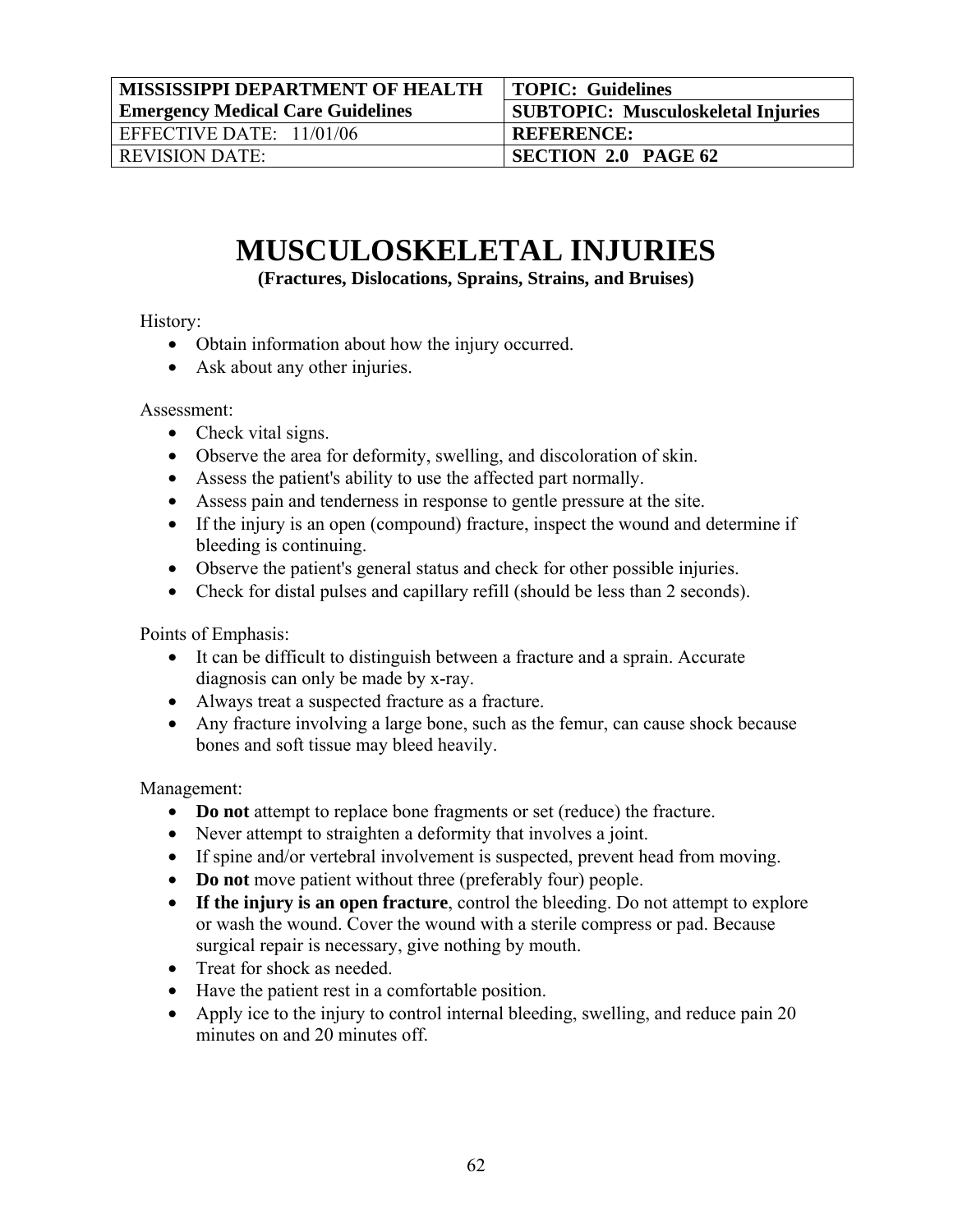| <b>MISSISSIPPI DEPARTMENT OF HEALTH</b>  | TOPIC: Guidelines                         |
|------------------------------------------|-------------------------------------------|
| <b>Emergency Medical Care Guidelines</b> | <b>SUBTOPIC: Musculoskeletal Injuries</b> |
| EFFECTIVE DATE: $11/01/06$               | <b>REFERENCE:</b>                         |
| REVISION DATE:                           | <b>SECTION 2.0 PAGE 63</b>                |

- Apply a pillow or splint for support. Wrap a suspected sprain with an ace bandage. Avoid any motion or use that causes pain.
- Monitor the pulses close to the fracture after splinting and check circulation below the splint to be sure the splint is not too tight. Loosen the splint immediately if the pulses are reduced or the affected part is cold or bluish in color.
- Apply cold compresses to bruises.
- If possible, elevate the affected part slightly without disturbing it.
- Continue to monitor vital signs.
- Give analgesics, such as ibuprofen or acetaminophen, for pain unless you suspect a fracture.

- **STAT** if there is a loss of distal pulse or capillary refill is longer than 2 seconds.
- All suspected fractures.
- All obvious deformities.
- If the patient is unable to use the affected part.
- If the pain does not improve after 24-36 hours.
- If the pain is unrelieved by an analgesic.
- Immediately summon more advanced medical personnel if --
	- o The injury involves severe bleeding.
	- o The injury involves the head, neck or back.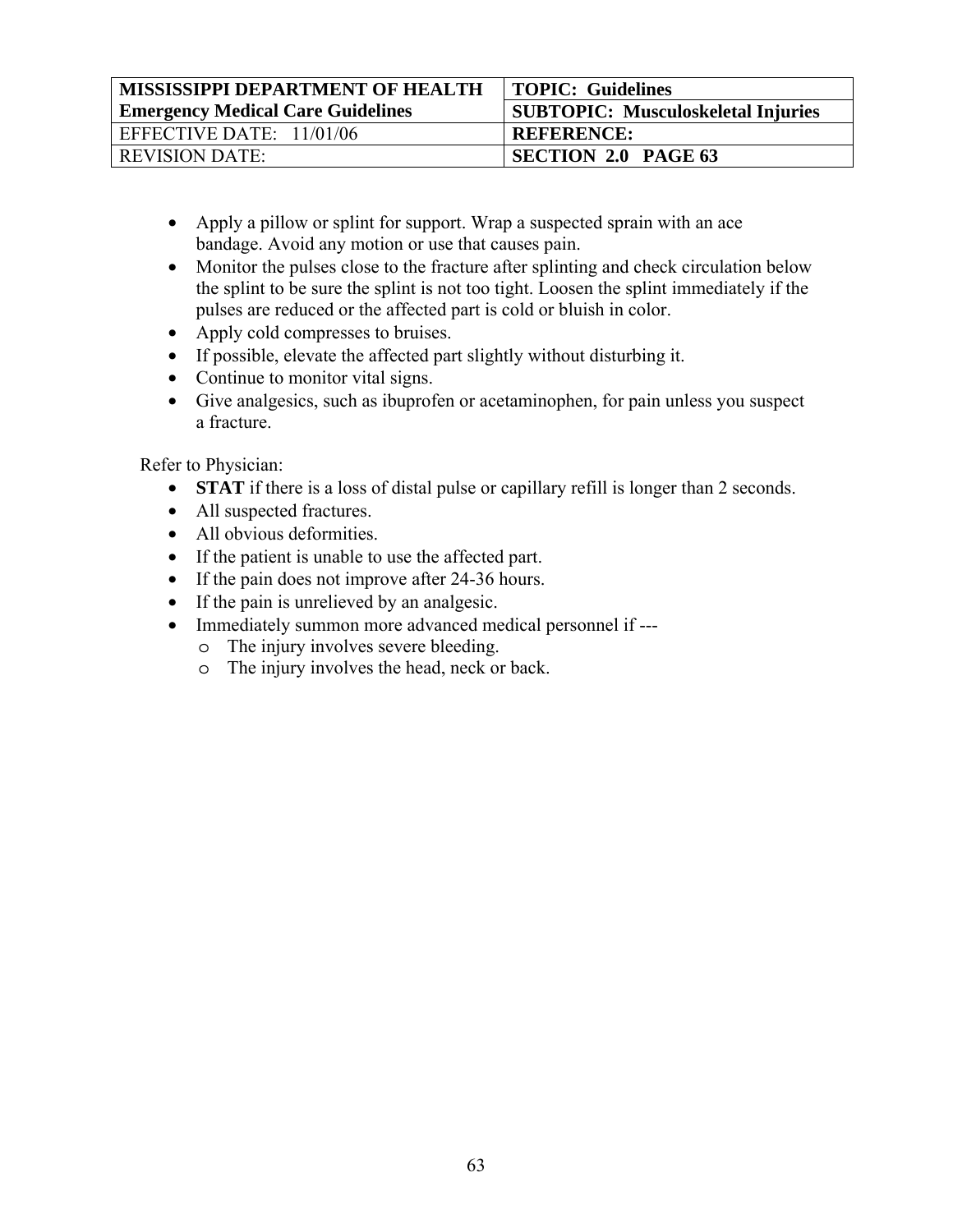| <b>MISSISSIPPI DEPARTMENT OF HEALTH</b>  | TOPIC: Guidelines                    |
|------------------------------------------|--------------------------------------|
| <b>Emergency Medical Care Guidelines</b> | <b>SUBTOPIC: Nausea and Vomiting</b> |
| EFFECTIVE DATE: 11/01/06                 | <b>REFERENCE:</b>                    |
| <b>REVISION DATE:</b>                    | <b>SECTION 2.0 PAGE 64</b>           |
|                                          |                                      |

# **NAUSEA AND VOMITING**

History: Determine ---

- When the symptoms began.
- Whether the patient has diarrhea, constipation, abdominal pain, headache, stiff neck, dizziness, and/or lightheadedness.
- Whether there are symptoms of shortness of breath, sweating, and/or chest pain.
- Whether there have been changes in bowel movements, e.g. bloody or tarry stools.
- Whether there is a history of GI problems.

Assessment:

- Check vital signs.
- Observe for signs of dehydration (e.g. tachycardia, dry skin, poor skin turgor, dry mucous membranes, decreased urinary output, sunken eyes, and changes in neurological status).
- Check for abdominal tenderness.

Points of Emphasis:

- The onset of food poisoning may be sudden, with severe nausea, vomiting, cramps, diarrhea, and prostration.
- Public health should be notified if there are multiple cases.

Management:

- Nothing should be given by mouth until vomiting stops, then give clear liquids in frequent mall amounts.
- The patient should avoid fatty and fried foods.

- **STAT** if chest pain and/or shortness of breath are present.
- **STAT** if emesis is blood-tinged or coffee-ground, if stools are bloody or black.
- If signs of dehydration are present.
- If vomiting or heaving is prolonged.
- If the patient is unable to keep down any liquids.
- If nausea and vomiting continue for two days.
- If symptoms such as fever, headache, dizziness, lightheadedness, or stiff neck are present.
- If abdominal pain or tenderness is present.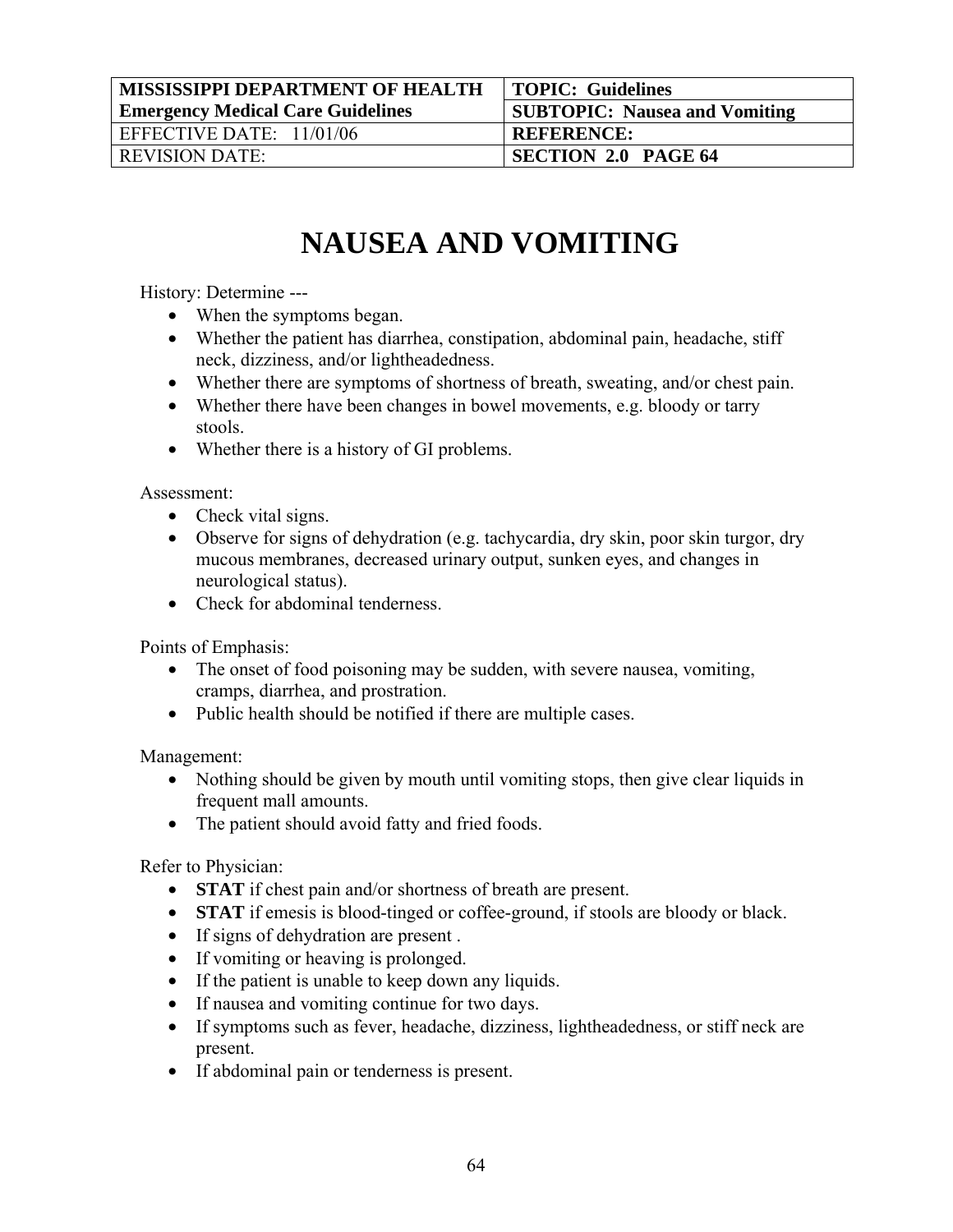| <b>MISSISSIPPI DEPARTMENT OF HEALTH</b>  | TOPIC: Guidelines          |
|------------------------------------------|----------------------------|
| <b>Emergency Medical Care Guidelines</b> | <b>SUBTOPIC: Nosebleed</b> |
| EFFECTIVE DATE: $11/01/06$               | <b>REFERENCE:</b>          |
| <b>REVISION DATE:</b>                    | <b>SECTION 2.0 PAGE 65</b> |
|                                          |                            |

### **NOSEBLEED**

History: Determine ---

- Whether an injury was sustained.
- Whether the patient has high blood pressure.
- Whether the patient takes anticoagulant medication such as coumadin or aspirin.

Assessment:

- Check vital signs.
- Check the area of bleeding for a possible fracture or an avulsion.

Points of Emphasis:

- Prolonged bleeding can be dangerous.
- Bleeding is an emergency if it is associated with hypertension or if there is a history of anticoagulant use

Management:

- Place the patient in sitting position with the head slightly forward while having him or her pinch the nostrils firmly together continually for at least five minutes. If bleeding continues, repeat for ten minutes.
- Use Vaseline or an antibiotic ointment inside the nostril to keep it moist.
- Have the patient use a humidifier at night, if possible.

- **STAT** if there is severe, uncontrolled bleeding.
- **STAT** if vital signs indicate hypovolemia.
- If there is evidence of high blood pressure or anticoagulant use.
- If the bleeding does not stop or stops and then recurs.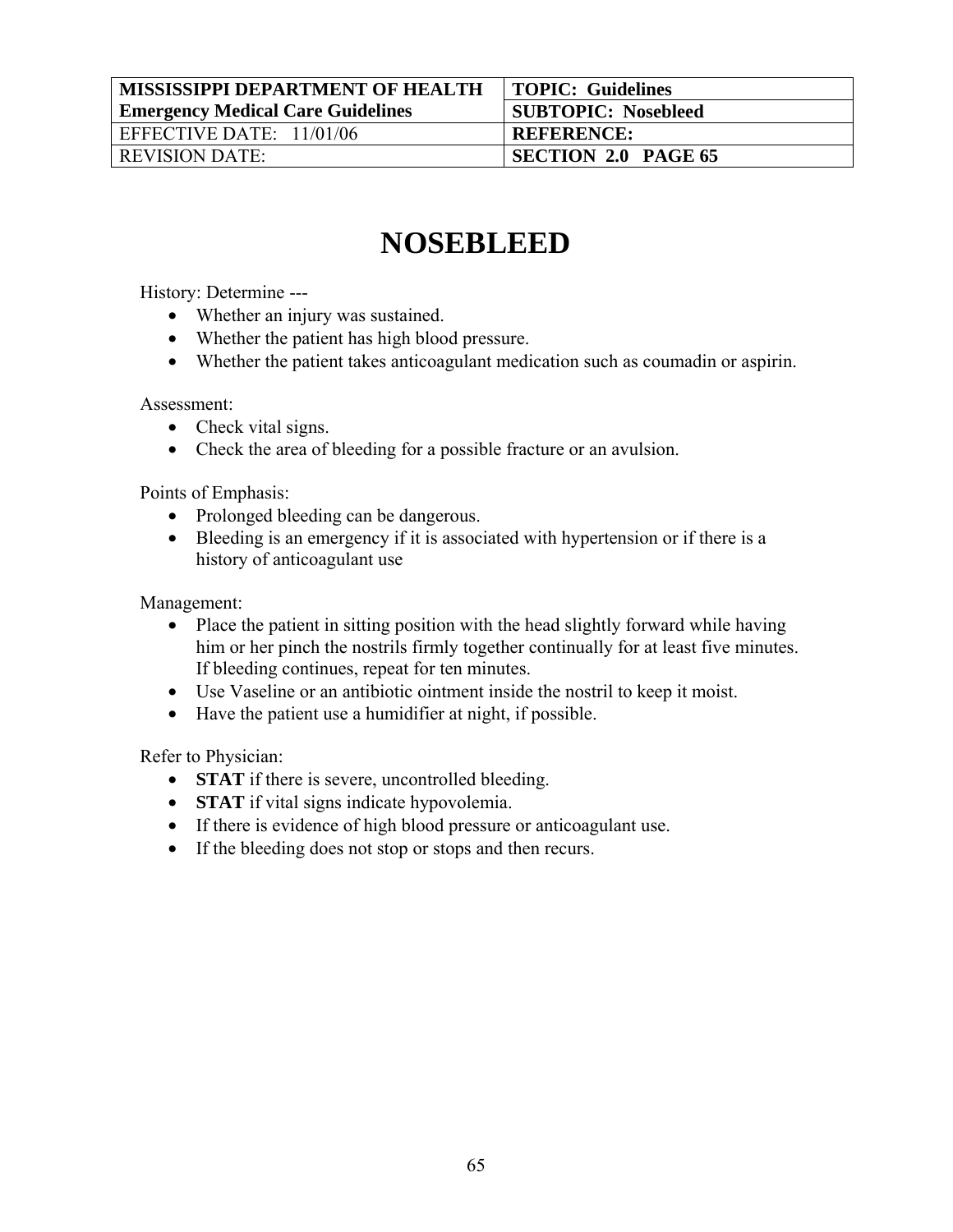| <b>MISSISSIPPI DEPARTMENT OF HEALTH</b>  | TOPIC: Guidelines          |
|------------------------------------------|----------------------------|
| <b>Emergency Medical Care Guidelines</b> | <b>SUBTOPIC: Poisoning</b> |
| EFFECTIVE DATE: 11/01/06                 | <b>REFERENCE:</b>          |
| <b>REVISION DATE:</b>                    | <b>SECTION 2.0 PAGE 66</b> |
|                                          |                            |

## **POISONING**

History: Determine ---

- The type and quantity of medicine or poison swallowed and when it was taken. If that information is not available, check the scene for possible evidence of empty containers.
- Whether the patient has nausea, vomiting, diarrhea, chest or abdominal pain, lost consciousness or has had a seizure.

Assessment:

- Check for breathing difficulty, sweating, and altered level of consciousness.
- Look for burn injuries on mouth or skin due to caustic chemicals.

Points of Emphasis:

- Contact the local poison control center and get the patient to the emergency department **STAT**.
- Give nothing by mouth unless directed to do so by the poison control center.

Management:

- Send the label or container to the emergency department with the patient, if possible.
- Treat for shock and seek medical help **STAT**.
- If the poison is a contact poison, flush the affected area with large amounts of water
- Give Ipecac Syrup only if **all** of the following conditions are met:
	- o The poison was not a caustic substance or petroleum product.
	- o The patient is not unconscious or becoming sleepy or lethargic.
	- o Help from the poison control center is not available or if medical care is more than one hour away.

Refer to Physician:

• All cases **STAT**.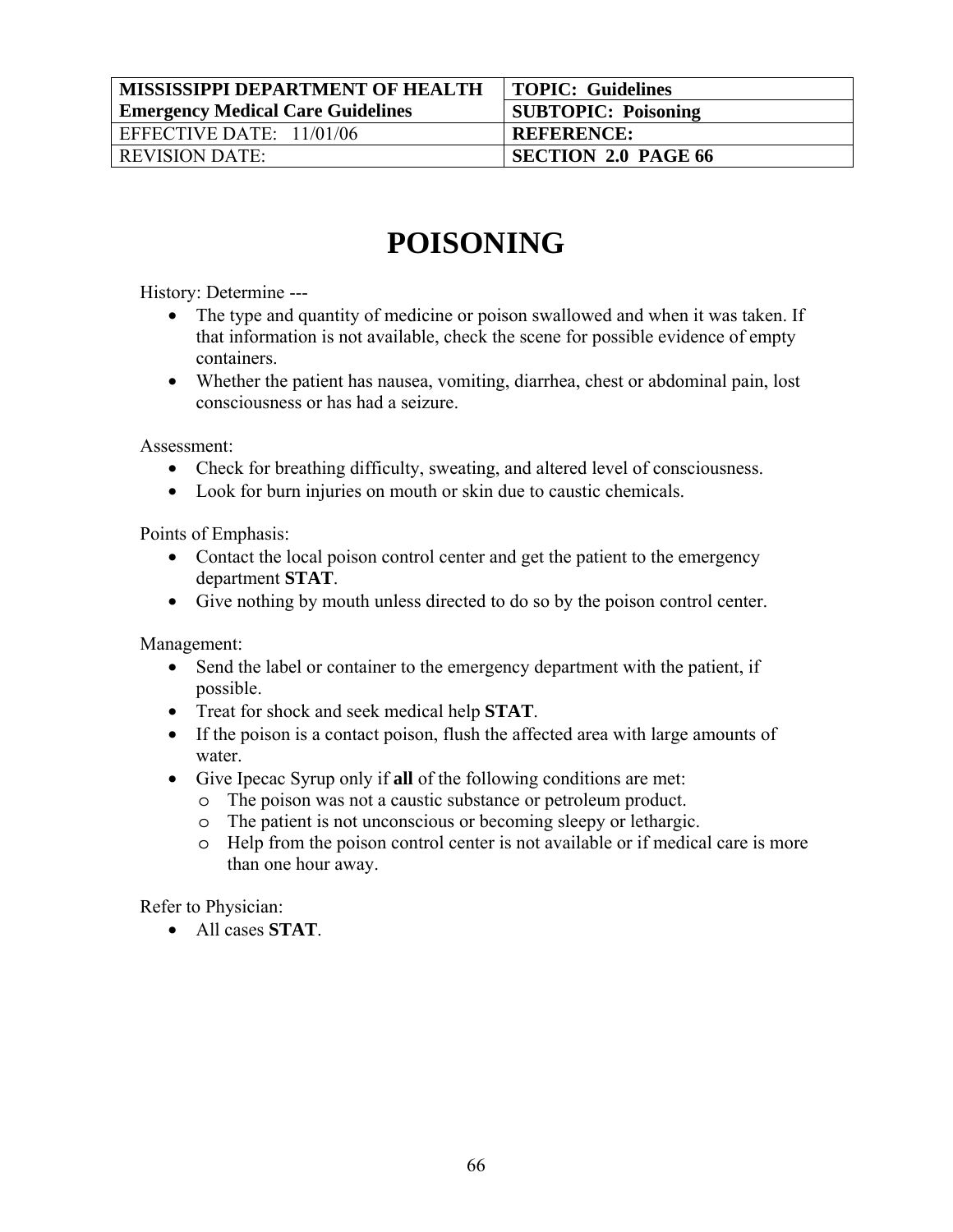| <b>MISSISSIPPI DEPARTMENT OF HEALTH</b>  | <b>TOPIC: Guidelines</b>   |
|------------------------------------------|----------------------------|
| <b>Emergency Medical Care Guidelines</b> | <b>SUBTOPIC: Pregnancy</b> |
| EFFECTIVE DATE: $11/01/06$               | <b>REFERENCE:</b>          |
| <b>REVISION DATE:</b>                    | <b>SECTION 2.0 PAGE 67</b> |

## **PREGNANCY**

History: Determine ---

- The number of weeks since the patient's last menstrual period.
- Whether there were complications during this pregnancy or previous pregnancy(ies).
- What medications (including over-the-counter medication) the patient is taking and the dosage and time the medication was taken.

Assessment:

- Determine if there is or has been -
	- o Abdominal pain.
	- o Vaginal bleeding.
	- o Cramping or contractions. If there are contractions, determine the interval and duration.
	- o Check vital signs.

Points of Emphasis:

- Vaginal bleeding at any point of pregnancy is a medical emergency, especially if associated with abdominal pain, hypotension, or tachycardia.
- A diastolic blood pressure of >90 or edema is a sign of pre-eclampsia and can be a medical emergency.

Management:

- Check vital signs.
- Check blood pressure regularly.
- Contact physician for medications permitted.

Refer to Physician: **STAT** if ---

- There is vaginal bleeding or leakage of fluid from the vagina.
- There are contractions indicating active labor.
- The patient has a tender or painful abdomen.

As soon as possible if ---

- The patient is having contractions.
- There is swelling of hands, ankles, or face.
- The patient's diastolic blood pressure is higher than 90.
- There are persistent headaches or dizziness not relieved by rest.
- There is persistent vomiting.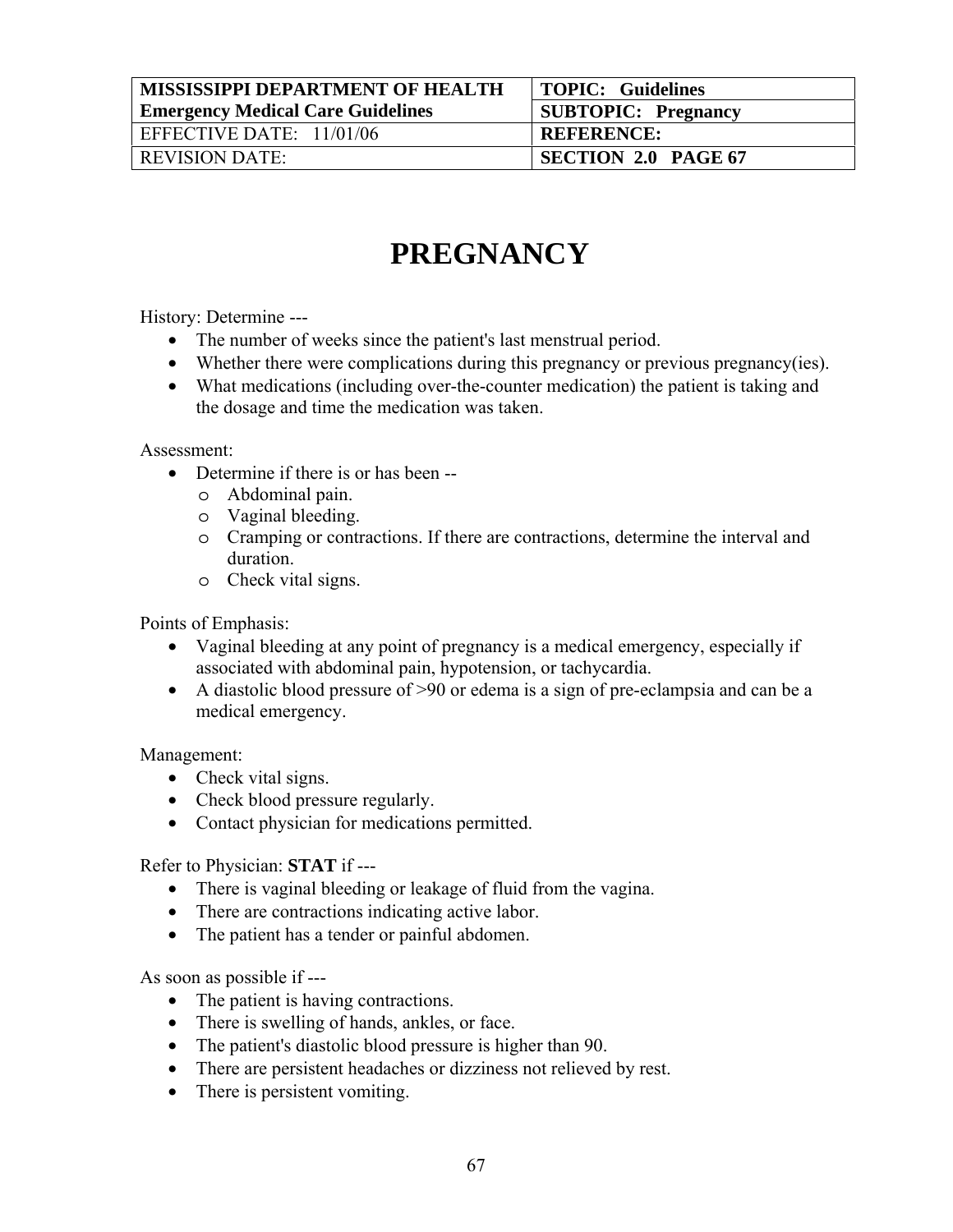| <b>MISSISSIPPI DEPARTMENT OF HEALTH</b>  | TOPIC: Guidelines          |
|------------------------------------------|----------------------------|
| <b>Emergency Medical Care Guidelines</b> | <b>SUBTOPIC: Rashes</b>    |
| EFFECTIVE DATE: $11/01/06$               | <b>REFERENCE:</b>          |
| <b>REVISION DATE:</b>                    | <b>SECTION 2.0 PAGE 68</b> |

## **RASHES**

### *Allergic Contact Dermatitis*

Characteristics of rash:

• Maculopapular rash which occurs a few minutes to days after contact with allergen. Distribution of rash:

• Area affected should depend on where allergen contacts skin.

Management:

- Try to identify the allergen.
- Remove and dispose of (or wash carefully) all contaminated clothing.
- Control the itching with calamine lotion, diphenhydramine, hydrocortisone cream, or many other over-the-counter medications or medication of doctor's choice.

Refer to Physician:

- **STAT** if there is a severe reaction or hypotension.
- If there are lesions in the eyes, nose or ears.

### *Atopic Dermatitis*

Characteristics of rash:

• Primary papules. Sometimes dry, scaly plaques. Itching. Looks very similar to contact dermatitis.

Distribution of rash:

• In children it is common on face, forehead, scalp, limbs, and trunk. In adults it is common in flexor surfaces.

Management:

- Remove or avoid the allergen.
- Follow prior medical treatment plan if possible.
- Control the itching with calamine lotion, diphenhydramine, hydrocortisone cream, or many other over-the-counter medications or medication of doctor's choice.

- If the patient is in severe discomfort.
- If there are signs of a secondary infection.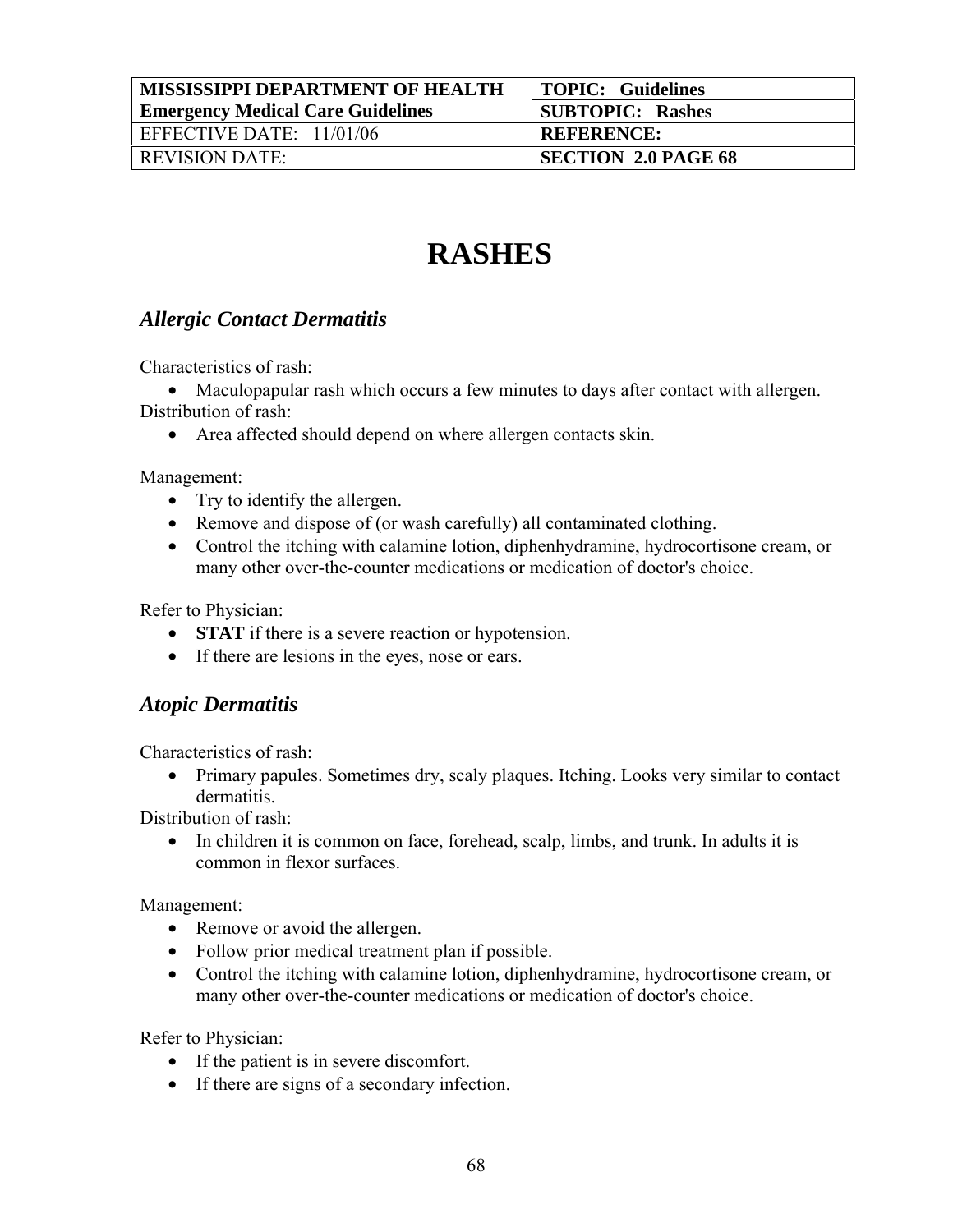| <b>MISSISSIPPI DEPARTMENT OF HEALTH</b>  | <b>TOPIC: Guidelines</b>   |
|------------------------------------------|----------------------------|
| <b>Emergency Medical Care Guidelines</b> | <b>SUBTOPIC: Rashes</b>    |
| EFFECTIVE DATE: $11/01/06$               | <b>REFERENCE:</b>          |
| <b>REVISION DATE:</b>                    | <b>SECTION 2.0 PAGE 69</b> |

### *Cradle Cap*

Characteristics of rash:

• Starts as a maculopapular rash, then becomes yellow with greasy scales. Distribution of rash:

• Usually found on scalp and forehead, but it is not limited to these two areas.

Management:

- Instruct the parent to shampoo the baby's hair with mild soap.
- Comb the hair to remove the crust after shampooing.
- If shampooing does not help, try mineral oil or vegetable oil before shampooing.

Refer to Physician:

- If the treatment does not work.
- If there are signs of infection (warmth, redness or swelling).

### *Diaper Rash*

Characteristics of rash:

• Primarily erythematous and vesicular, and may be surrounded with pustules. Distribution of rash:

• Genitalia and umbilical area. The rash also can be associated with oral infections or thrush.

Management:

- Keep the child clean and dry.
- Change diapers frequently and allow the skin to dry.
- Use cornstarch or talcum powder.
- Use a barrier ointment such as A&D, petroleum jelly, or Desitin with each diaper change.

Refer to Physician:

• If area is much excoriated or has signs of infection.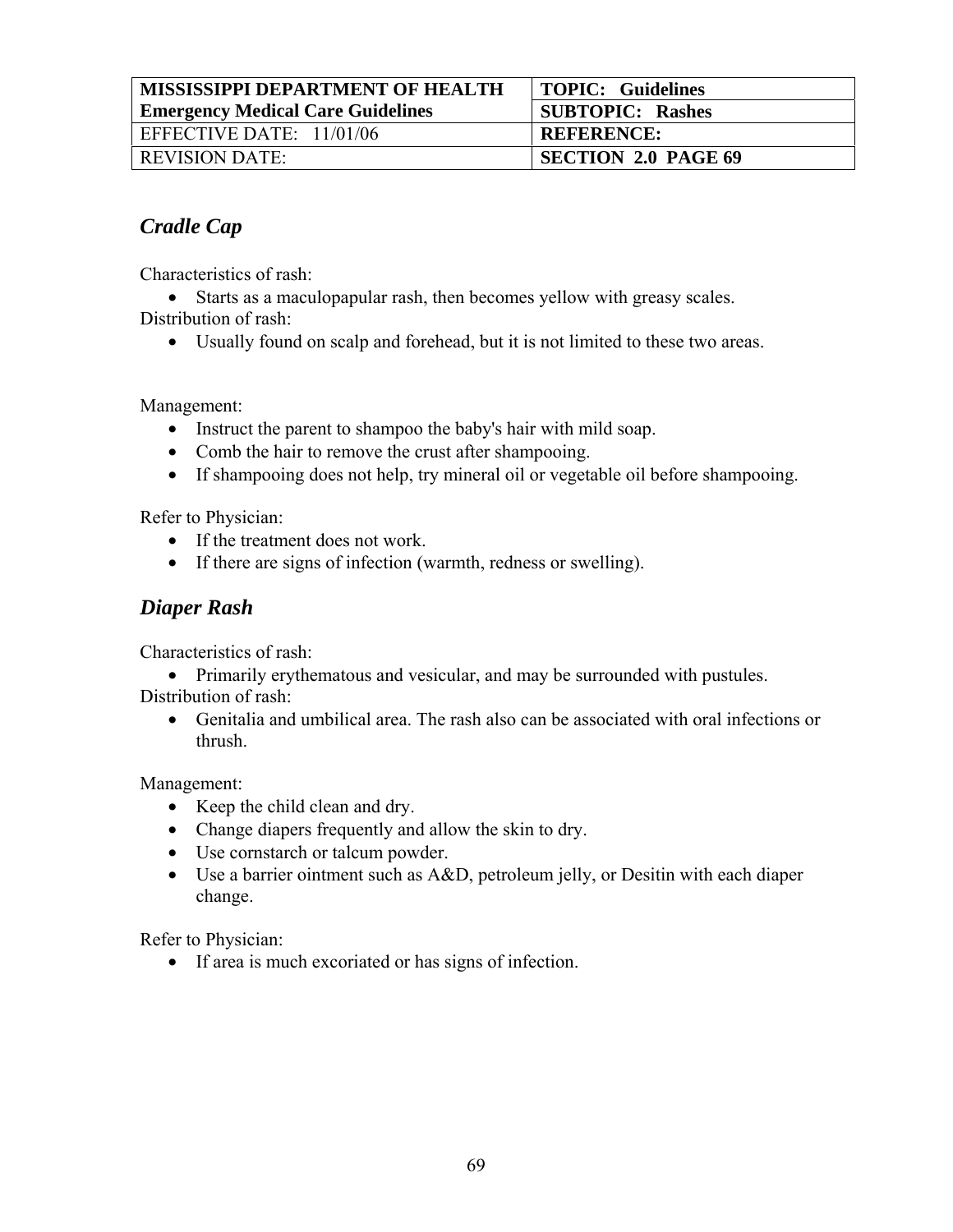| <b>MISSISSIPPI DEPARTMENT OF HEALTH</b>  | TOPIC: Guidelines          |
|------------------------------------------|----------------------------|
| <b>Emergency Medical Care Guidelines</b> | <b>SUBTOPIC: Rashes</b>    |
| EFFECTIVE DATE: $11/01/06$               | <b>REFERENCE:</b>          |
| <b>REVISION DATE:</b>                    | <b>SECTION 2.0 PAGE 70</b> |

### *Drug Reaction*

Characteristics of rash:

- Itching may occur prior to rash developing.
- The most common reaction is hives (or urticaria). **This can lead to a systemic reaction such as anaphylactic shock, which is a medical emergency.**
- If a reaction is going to occur, it usually happens within 12-48 hours after new medication is started.

Distribution of rash:

• The rash can consist of a single lesion or it can be an extensive skin rash.

Management:

- Stop medication and contact the patient's physician or an emergency physician, if warranted.
- Check vital signs.
- Observe for orthostatic hypotension or respiratory distress.
- Ask about the presence of lightheadedness, shortness of breath, and/or nausea.

- **STAT** for signs of anaphylaxis.
- All cases should be referred back to prescribing physician to reevaluate medication needs.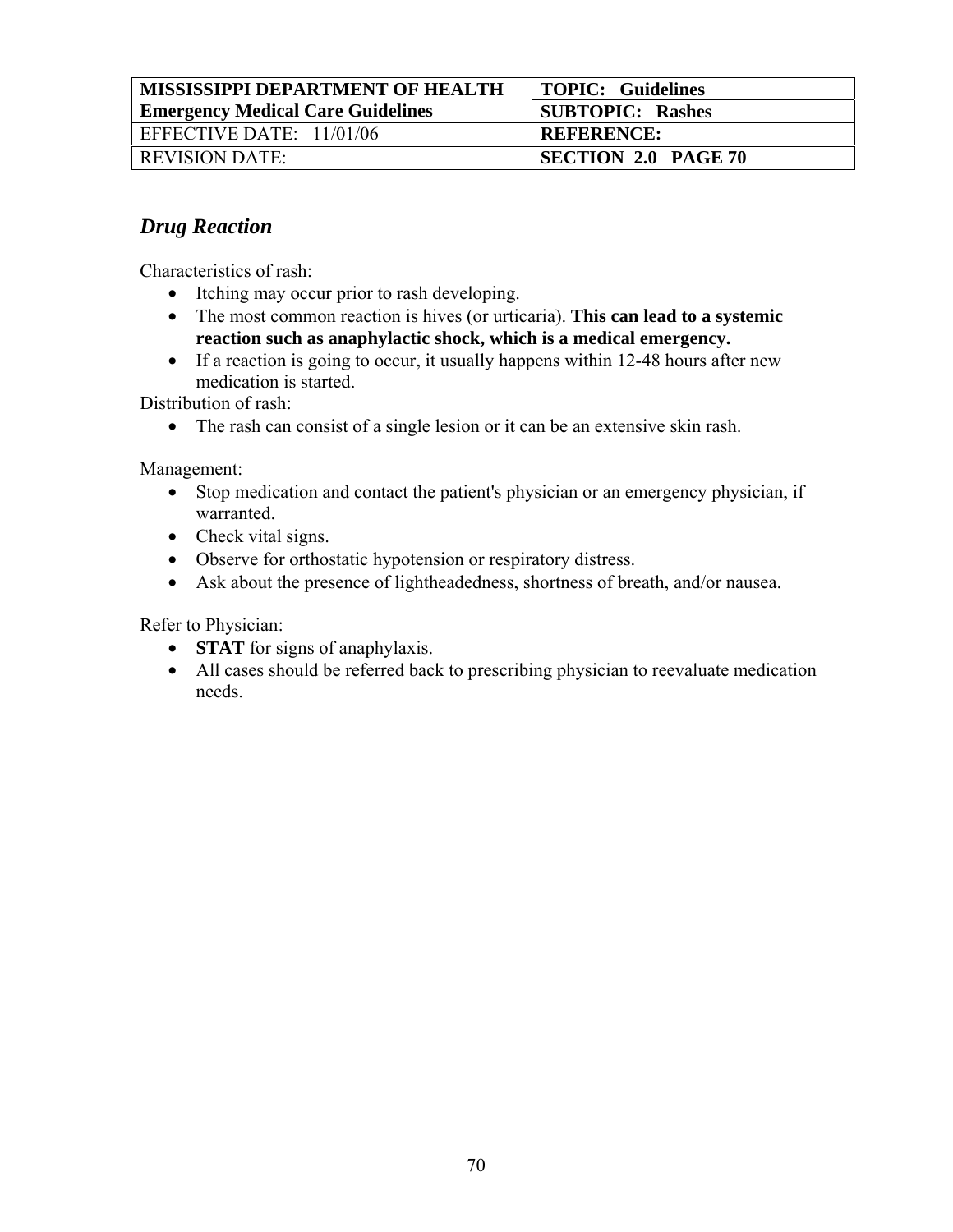| <b>MISSISSIPPI DEPARTMENT OF HEALTH</b>  | TOPIC: Guidelines          |
|------------------------------------------|----------------------------|
| <b>Emergency Medical Care Guidelines</b> | <b>SUBTOPIC: Seizures</b>  |
| EFFECTIVE DATE: $11/01/06$               | <b>REFERENCE:</b>          |
| <b>REVISION DATE:</b>                    | <b>SECTION 2.0 PAGE 71</b> |

### **SEIZURES**

History: Determine ---

- Whether there is a history of seizures, if medication is being taken for seizures, and the dose and frequency of medication.
- Whether the patient has a recent history of elevated temperature (especially in an infant or child), infectious disease, allergy, trauma, or diabetes.
- Whether other medications are being taken or whether drugs or alcohol were consumed.

Assessment:

- Note and record the time of onset, type of neuromuscular activity (bilateral vs. unilateral, tonic, clonic, or both), length and pattern of seizure, incidence of incontinence, level of consciousness, and respiratory function.
- After the seizure, assess level of consciousness, degree of alertness, and orientation to time/place/person.
- Check vital signs after the seizure has ended.

Points of Emphasis:

- Seizures are frequent complications of a rapidly-rising fever in infants and children.
- When a person has a seizure, breathing may be irregular and even stop temporarily.
- Seizures range from mild blackouts that others may mistake for daydreaming to uncontrolled muscular contractions lasting several minutes.

#### Management:

Objectives for care are to protect the patient from injury and to manage the airway.

- **Do not** attempt to restrain the patient's movements or to stop the seizure.
- **Do not** attempt to force the jaw open.
- **Do not** put anything into the patient's mouth.
- **Do not** move the patient after the seizure has begun. Provide padding under the patient's head to prevent head trauma on a hard surface.
- Clear the area of objects that could harm the patient and loosen the patient's restrictive clothing.
- Position the patient on his or her side so that fluid drains from the mouth, if possible.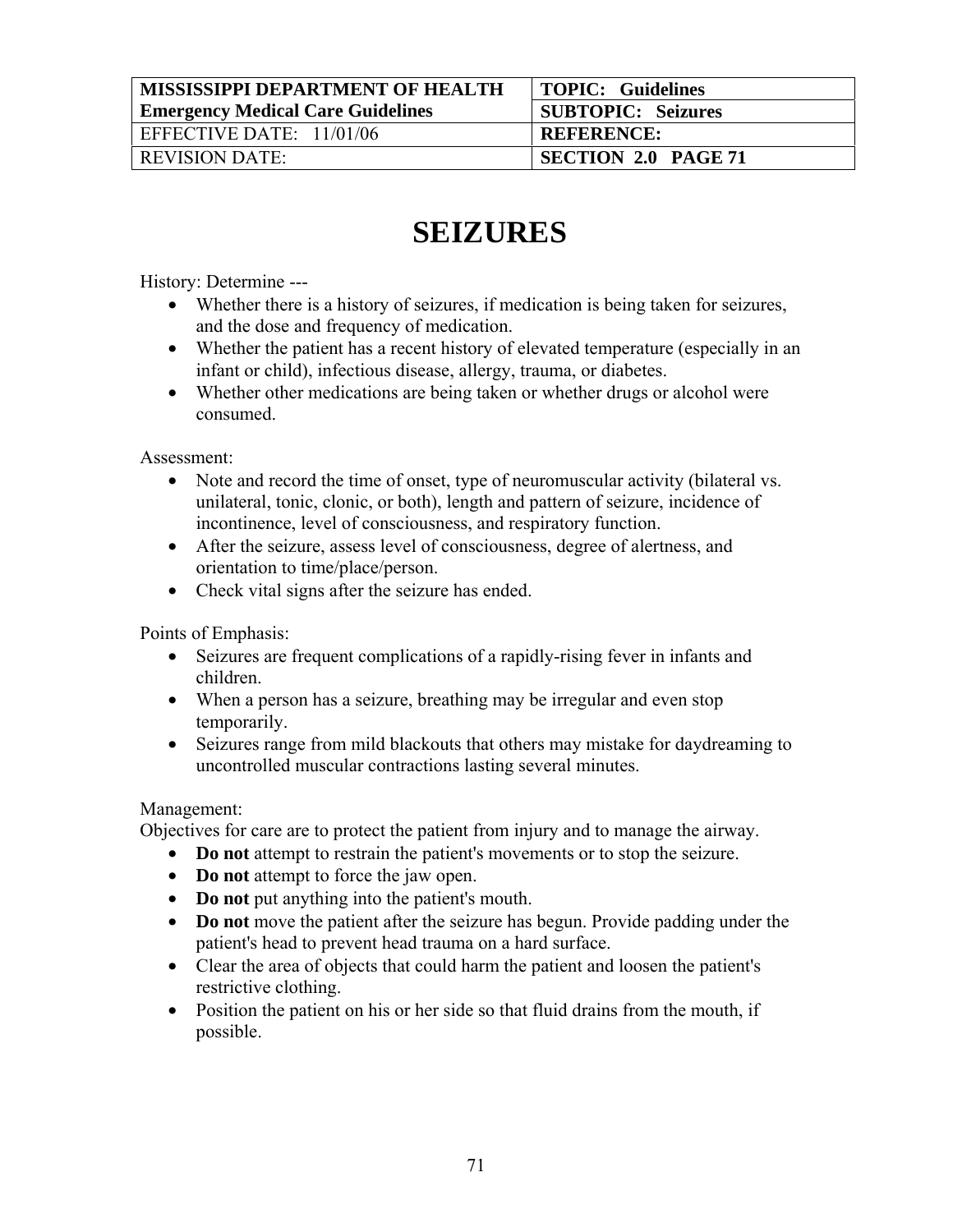| <b>MISSISSIPPI DEPARTMENT OF HEALTH</b>  | TOPIC: Guidelines         |
|------------------------------------------|---------------------------|
| <b>Emergency Medical Care Guidelines</b> | <b>SUBTOPIC: Seizures</b> |
| EFFECTIVE DATE: 11/01/06                 | <b>REFERENCE:</b>         |
| <b>REVISION DATE:</b>                    | SECTION 2.0 PAGE 72       |

- After the seizure the patient may be drowsy and disoriented.
	- o Stay with the patient until he or she is fully conscious and aware of the surroundings.
	- o Perform a secondary survey to assess for injury during the seizure.
	- o Allow the patient to rest. Offer comfort and reassurance to the patient and family.
	- o Turn the patient on his or her side to avoid aspiration, if not already done.
	- o Frequently assess the patient's neurological status and vital signs.

Refer to Physician:

• All cases **STAT**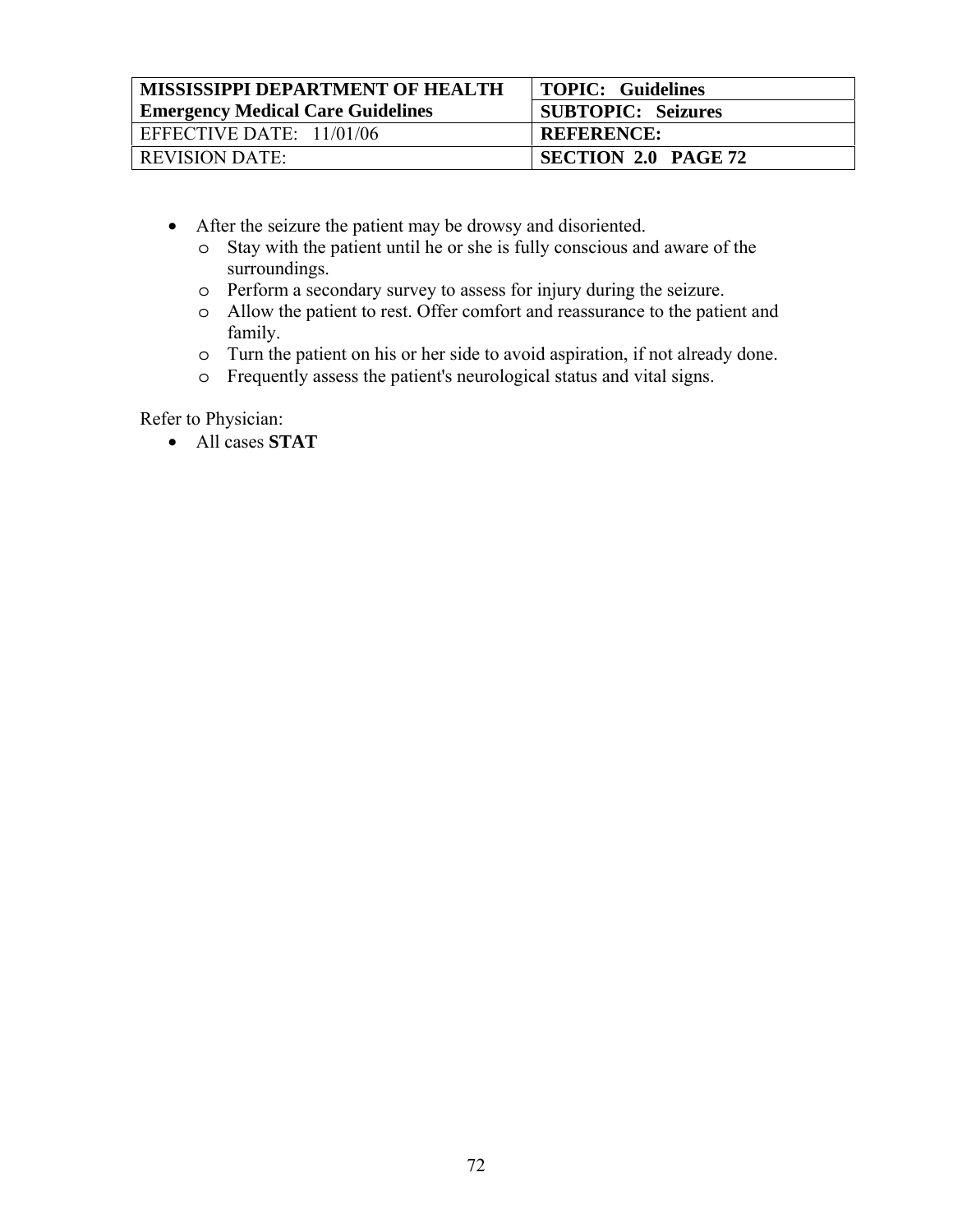| <b>MISSISSIPPI DEPARTMENT OF HEALTH</b>  | <b>TOPIC: Guidelines</b>        |
|------------------------------------------|---------------------------------|
| <b>Emergency Medical Care Guidelines</b> | <b>SUBTOPIC: Sexual Assault</b> |
| EFFECTIVE DATE: $11/01/06$               | <b>REFERENCE:</b>               |
| <b>REVISION DATE:</b>                    | <b>SECTION 2.0 PAGE 73</b>      |

# **SEXUAL ASSAULT**

#### History:

• Ask if the person sustained any related injuries.

#### Assessment:

• Check for injuries.

#### Points of Emphasis:

• Laws regarding the reporting of sexual assault vary by state. Even if the person does not want to press charges, the patient should still be taken to the emergency department for treatment of injuries, potential sexually transmitted diseases, or pregnancy.

#### Management:

- Provide emergency first aid for serious injuries (active bleeding, fractures).
- Instruct the patient not to remove clothes, bathe, wash, or douche before being examined.
- Advise the patient not to urinate or defecate before being seen. If the patient urinates or defecates prior to examination, advise the patient not to wipe or otherwise clean the perineal area in order to preserve evidence.
- Provide support and reassurance.
- Refer to Department of Mental Health.

Refer to Physician:

• All cases should be accompanied to the emergency department.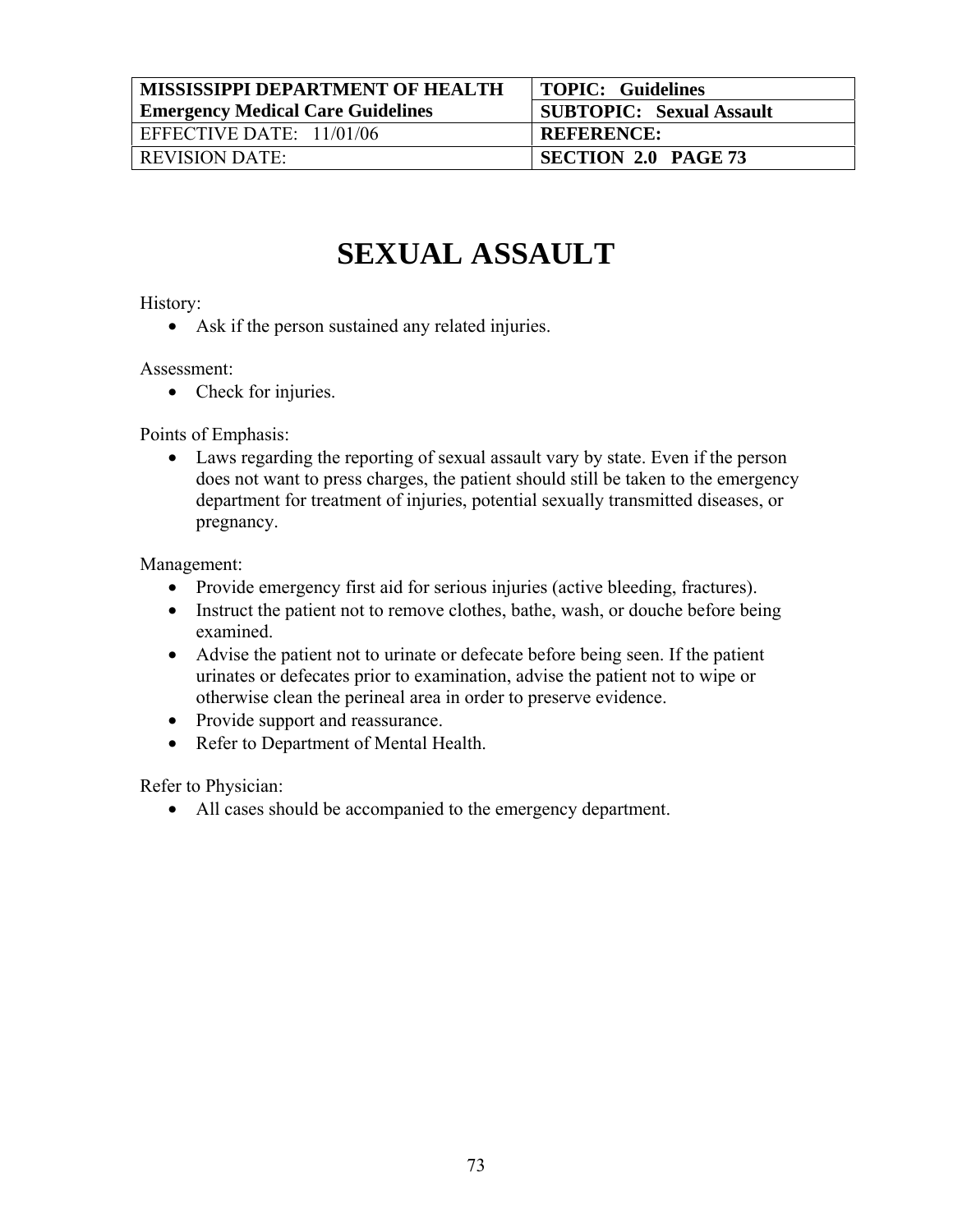| <b>MISSISSIPPI DEPARTMENT OF HEALTH</b>  | TOPIC: Guidelines          |
|------------------------------------------|----------------------------|
| <b>Emergency Medical Care Guidelines</b> | <b>SUBTOPIC: Shock</b>     |
| EFFECTIVE DATE: $11/01/06$               | <b>REFERENCE:</b>          |
| <b>REVISION DATE:</b>                    | <b>SECTION 2.0 PAGE 74</b> |

## **SHOCK**

History:

• Assess the reasons the patient is in shock (injury, bleeding, infection).

Assessment:

- Check vital signs.
- Look for signs of:
	- o Restlessness, irritability, drowsiness, disorientation or loss of consciousness.
	- o Rapid and weak pulse. (See the Vital Signs table.)
	- o Low blood pressure.
	- o Rapid breathing. (See the Vital Signs table.)
	- o Pale or bluish, cool, moist skin.
	- o Excessive thirst.
	- o Nausea or vomiting.
- Perform a secondary survey to check for injuries.

Points of Emphasis:

- Stop the bleeding.
- If there is an injury to the head or neck, do not move the patient until he or she is prepared for transportation.
- Protect the patient from further injury.

Management:

- Keep the patient lying down and encourage regular, deep breathing.
- Control bleeding.
- Monitor vital signs.
- Elevate the patient's feet if there is no back or neck injury or broken bones in the leg or hip.
- Maintain body temperature. Keep warm with blankets if needed.

Refer to Physician:

• **STAT** all cases.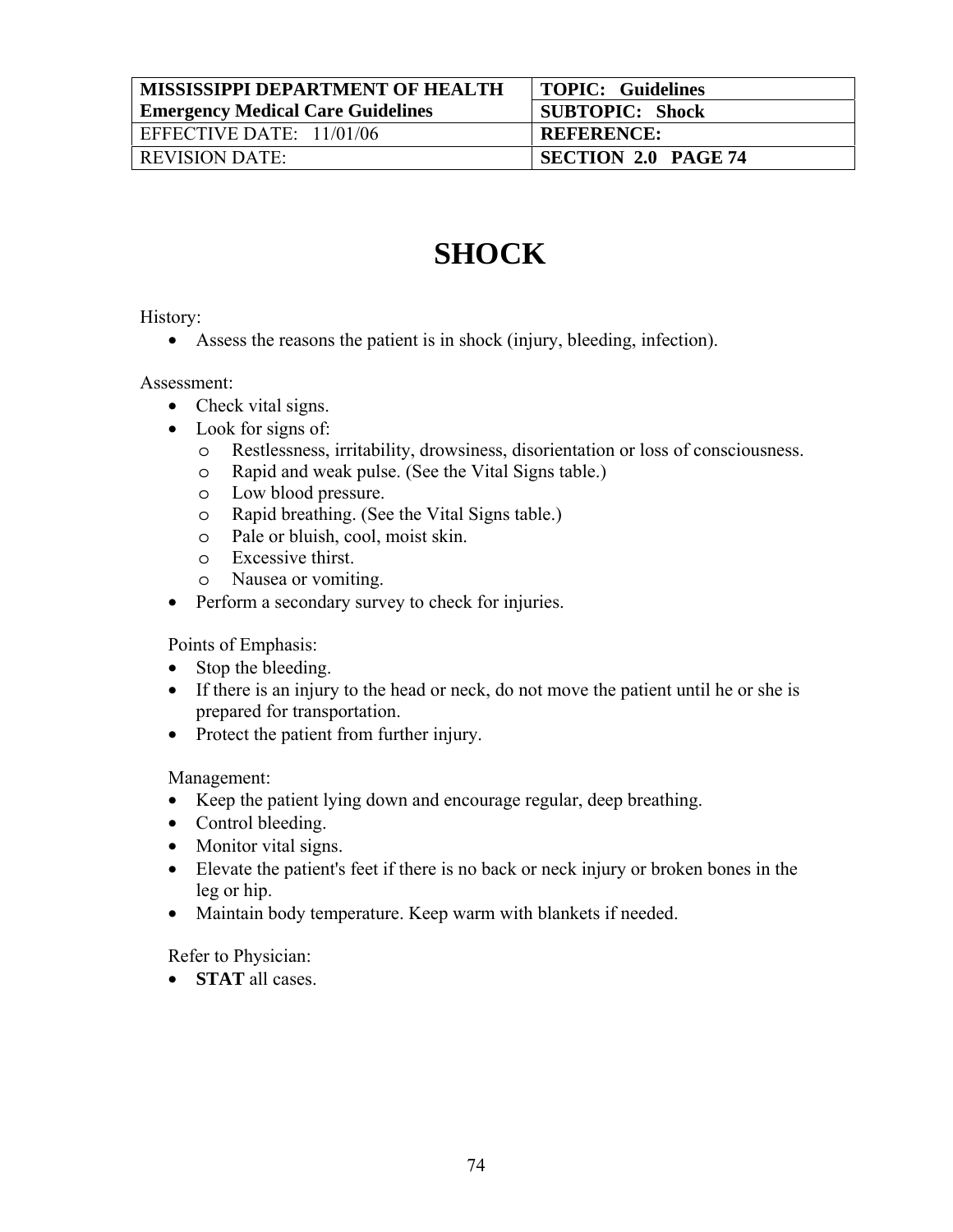| <b>MISSISSIPPI DEPARTMENT OF HEALTH</b>  | <b>TOPIC: Guidelines</b>             |
|------------------------------------------|--------------------------------------|
| <b>Emergency Medical Care Guidelines</b> | <b>SUBTOPIC: Shortness of Breath</b> |
| EFFECTIVE DATE: $11/01/06$               | <b>REFERENCE:</b>                    |
| <b>REVISION DATE:</b>                    | SECTION 2.0 PAGE 75                  |

### **SHORTNESS OF BREATH**

(Also see: "Asthma" and "Hyperventilation")

History: Determine ---

- The time of onset.
- The severity of symptoms.
- Whether there is a history of similar episodes.
- Whether the patient is experiencing chest pain or tightness, diaphoresis, palpitations, coughing, or numbness or tingling of hands or around mouth.
- Whether there have been episodes of acute anxiety or emotional tension.
- Whether there is a recent history of respiratory infection or trauma.
- Whether there is a history of asthma, COPD, heart condition, congestive heart failure (CHF) or allergies.
- Whether there is a recent history of exposure to dust or other environmental factors.
- Whether the patient is currently taking any medications or other drugs.

Assessment:

- Check vital signs, particularly respiratory rate and temperature.
- Note the rate and depth of respirations and whether there are any abnormal respiratory patterns.
- Check the general appearance.
- Note the presence of wheezing, coughing, use of accessory muscles for breathing, chest tightness, or pain.
- Observe for symptoms of impaired consciousness or fainting.
- Listen to lungs for rales or wheezes, if possible.

Points of Emphasis:

- Assess carefully and accurately to differentiate the cause. Shortness of breath may be associated with cardiac or other respiratory problems.
- Cardiac symptoms include chest pain or tightness, sweating (diaphoresis), and nausea.
- CHF symptoms include shortness of breath which is worse when lying down, rales, and swollen ankles.
- Pneumonia symptoms include shortness of breath with a fever and/or cough.
- Acute anxiety may cause hyperventilation; for example, stress caused by death or injury to a member of the patient's family or a significant other. Hyperventilation symptoms include rapid breathing and tingling of the hands and around the mouth.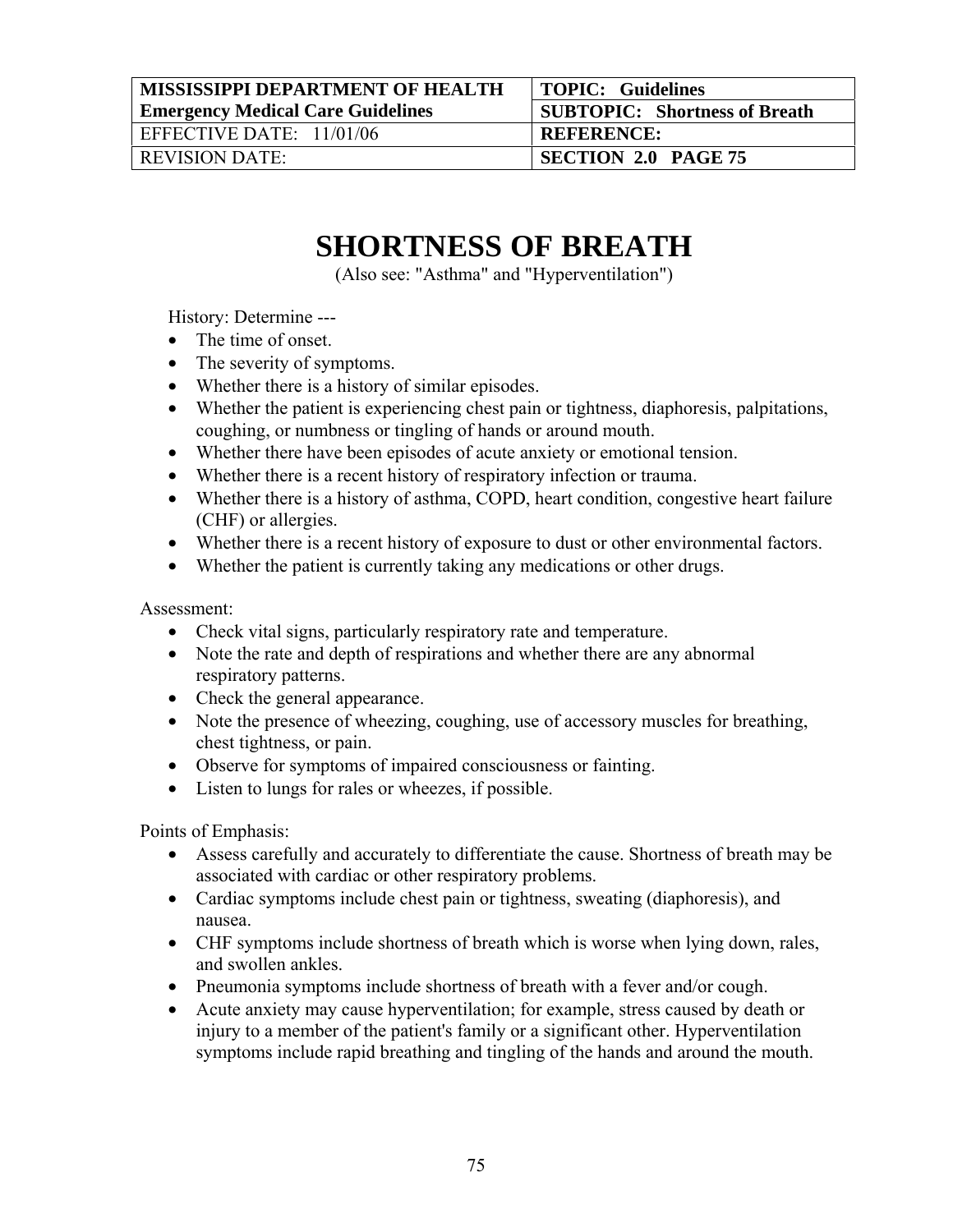| <b>MISSISSIPPI DEPARTMENT OF HEALTH</b>  | TOPIC: Guidelines                    |
|------------------------------------------|--------------------------------------|
| <b>Emergency Medical Care Guidelines</b> | <b>SUBTOPIC:</b> Shortness of Breath |
| EFFECTIVE DATE: 11/01/06                 | <b>REFERENCE:</b>                    |
| <b>REVISION DATE:</b>                    | <b>SECTION 2.0 PAGE 76</b>           |

Management:

- Monitor vital signs.
- Allow the patient to assume a comfortable position, usually sitting up.
- Calm and reassure the patient and provide privacy.
- Assist with medication, if needed.
- For hyperventilation, have the patient breatherinto a paper bag to replace the excess carbon dioxide that has been exhaled. If appropriate, refer the patient to Disaster Mental Health Services.

- **STAT** any case of shortness of breath at rest, whether or not it is associated with chest pain, wheezes, or rales.
- **STAT** any case of atypical or severe asthma.
- Any case of hyperventilation where symptoms persist for more than 15 minutes after above treatment.
- Any case of typical asthma not immediately responsive to the patient's routine medications should be referred to the hospital.
- Any case of shortness of breath with a fever and cough.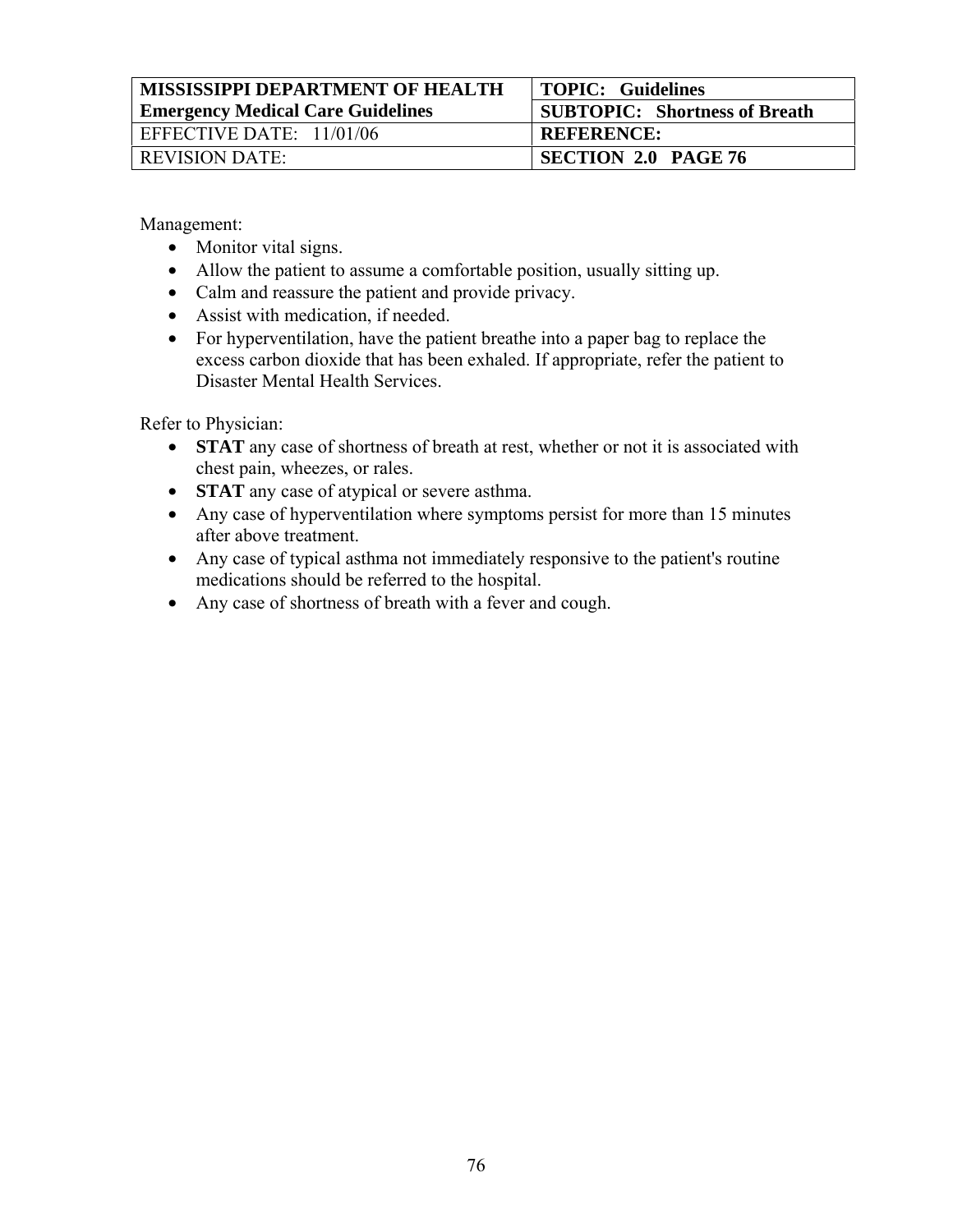| <b>MISSISSIPPI DEPARTMENT OF HEALTH</b>  | TOPIC: Guidelines            |
|------------------------------------------|------------------------------|
| <b>Emergency Medical Care Guidelines</b> | <b>SUBTOPIC: Sore Throat</b> |
| EFFECTIVE DATE: $11/01/06$               | <b>REFERENCE:</b>            |
| <b>REVISION DATE:</b>                    | <b>SECTION 2.0 PAGE 77</b>   |

# **SORE THROAT**

History: Determine ---

- Whether there is any difficulty talking, breathing or swallowing.
- The time of onset or whether the condition has been chronic.
- Whether the patient swallowed a foreign object.
- Whether the patient has been exposed to a communicable disease.

Assessment:

- Take the patient's temperature.
- Inspect the patient's mouth and throat for redness or ulcerations.
- Palpate the lymph nodes in the neck for swelling and tenderness.
- Auscultate the chest for abnormal respiratory sounds, if possible.
- Inspect for rashes.

Points of Emphasis:

- Patients with difficulty talking (not including laryngitis), shortness of breath, or inability to swallow saliva are an emergency. Do not use tongue blades to inspect throat of these patients.
- Epiglottitis is a rapid progression of a sore throat with the above symptoms and is a medical emergency.
- Strep throat is usually characterized by a fever of 102-104 degrees, chills, sore throat, swollen lymph nodes, and white ulcerations.
- Isolate the patient until a diagnosis is confirmed.

Management:

- Give throat lozenges, a saline gargle, and acetaminophen or ibuprofen every 4 hours for minor pain.
- Increase the consumption of fluids.

- **STAT** if the patient has difficulty talking (not including laryngitis), shortness of breath, or an inability to swallow saliva.
- If the temperature remains elevated and/or severe discomfort persists for over 24 hours.
- If strep throat is suspected.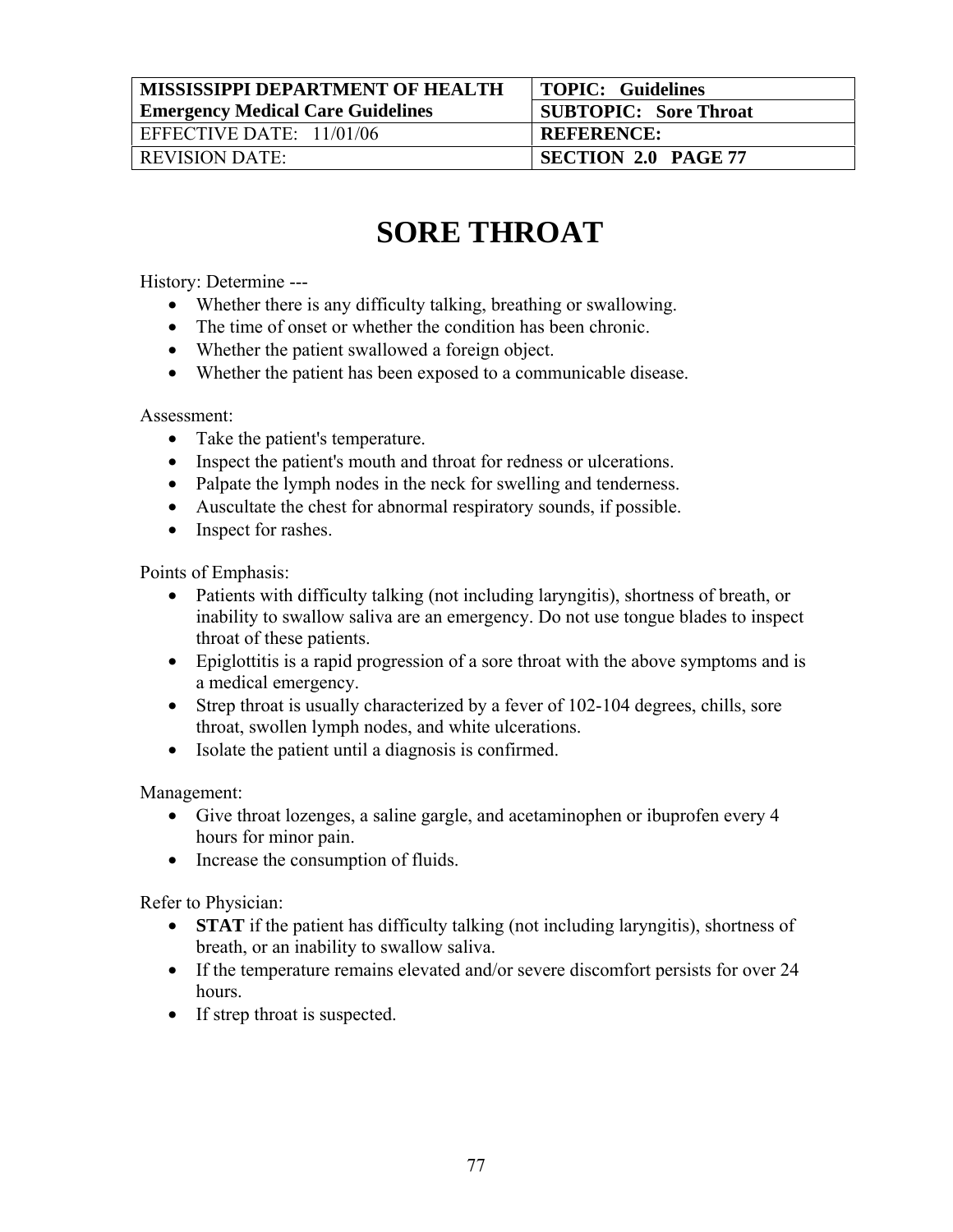| <b>MISSISSIPPI DEPARTMENT OF HEALTH</b>  | TOPIC: Guidelines          |
|------------------------------------------|----------------------------|
| <b>Emergency Medical Care Guidelines</b> | SUBTOPIC: Stroke, TIA      |
| EFFECTIVE DATE: $11/01/06$               | <b>REFERENCE:</b>          |
| <b>REVISION DATE:</b>                    | <b>SECTION 2.0 PAGE 78</b> |

### **STROKE, TIA** (Transient Ischemic Attack)

History: Determine ---

- The onset of symptoms.
- Whether there have been personality changes, confusion, or unsteadiness.
- Whether there is a history of previous strokes, hypertension, diabetes, or heart disease.

Assessment:

- Check vital signs.
- Survey for slurred speech, paralysis of face, and/or weakness of limbs.

Point of Emphasis:

- TIA is an episode of cerebrovascular insufficiency that resolves in less than 24 hours, causing no permanent damage. Some strokes or TIAs may present more subtly with changes in speaking, writing, or thought patterns.
- TIAs can be precursors of complete strokes.

Management:

- Call EMS immediately.
- Protect the airway.
- Monitor vital signs.
- Keep the patient comfortable.
- Reassure the patient and family.

Refer to Physician:

• **STAT** all cases.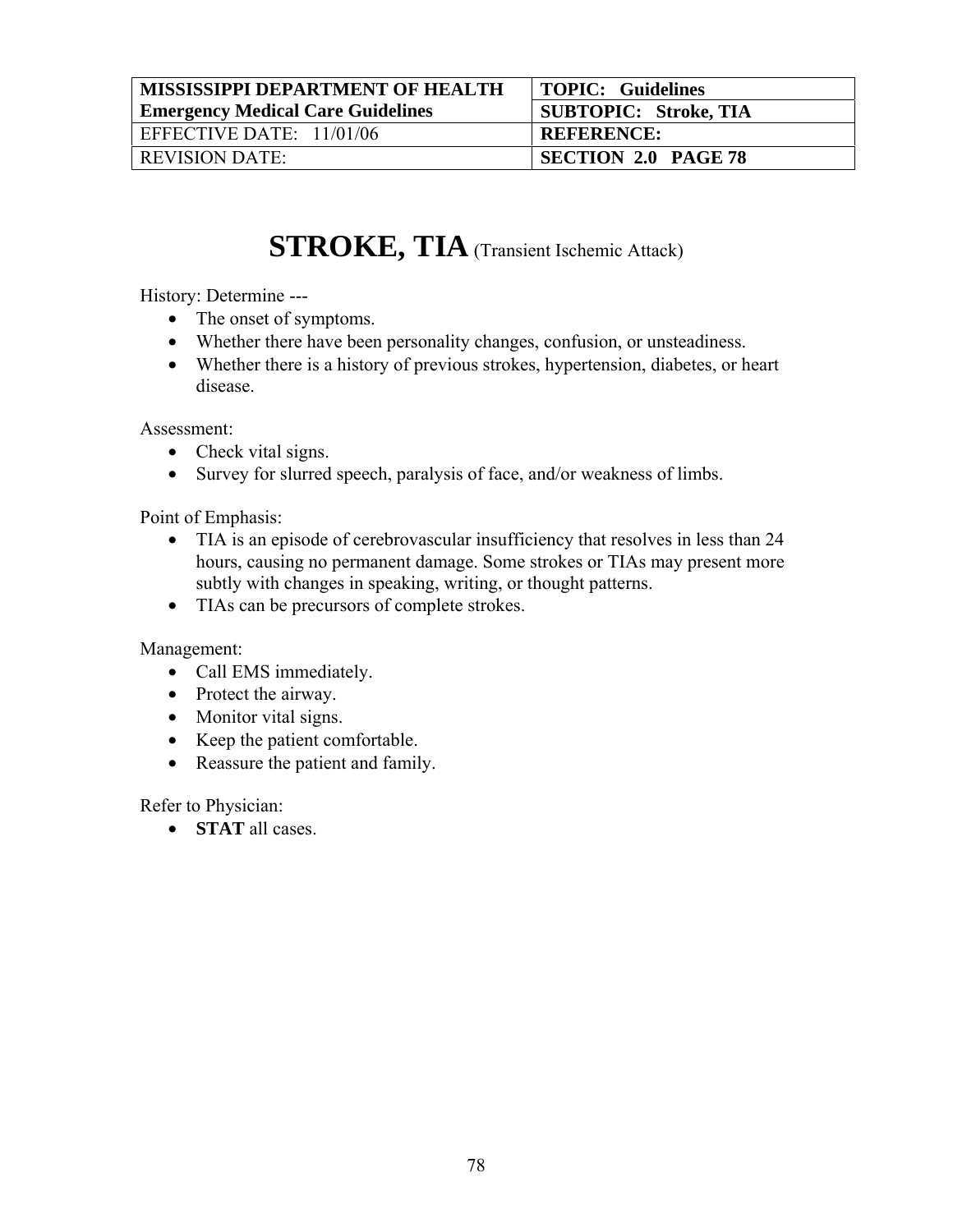| <b>MISSISSIPPI DEPARTMENT OF HEALTH</b>  | <b>TOPIC: Guidelines</b>                    |
|------------------------------------------|---------------------------------------------|
| <b>Emergency Medical Care Guidelines</b> | <b>SUBTOPIC: Substance Abuse and Misuse</b> |
| EFFECTIVE DATE: $11/01/06$               | <b>REFERENCE:</b>                           |
| <b>REVISION DATE:</b>                    | <b>SECTION 2.0 PAGE 79</b>                  |

# **SUBSTANCE ABUSE AND MISUSE**

#### History:

- Determine what was taken, when it was taken, and how much was taken.
- Determine whether the patient has chest pain, shortness of breath, nausea or vomiting.

Assessment:

- Check vital signs.
- Assess the patient's general appearance and behavior.
- Be on the alert for shock, respiratory distress, and loss of consciousness.
- Note skin color.
- Observe for moist and flushed skin and/or sweating and chills.
- Assess for the possibility of a suicide attempt.

Points of Emphasis:

- Emergency treatment is essential if the patient is unconscious or delirious.
- The patient may appear very excited, restless, talkative, irritable or combative, or suddenly lose consciousness

Management:

- If the patient is unconscious, maintain an open airway. Place in the coma position and maintain the body temperature.
- Mild intoxication from alcohol does not need to be seen by a physician.
- Refer to Department of Mental Health (DMH) as needed.

- STAT if the person shows sign of shock, respiratory distress, delusions, convulsions or is unable to walk.
- If symptoms of intoxication worsen.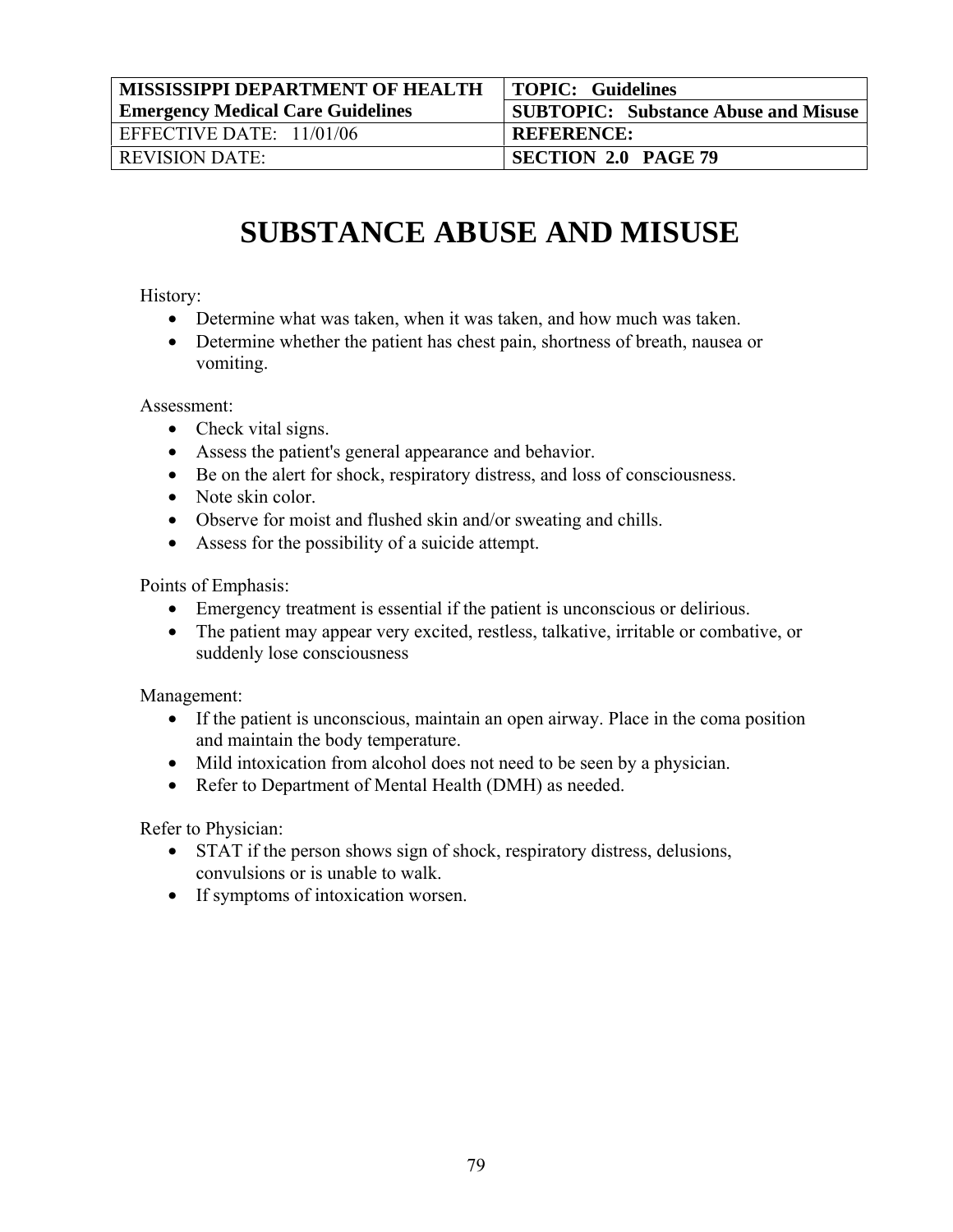| <b>MISSISSIPPI DEPARTMENT OF HEALTH</b>  | TOPIC: Guidelines          |
|------------------------------------------|----------------------------|
| <b>Emergency Medical Care Guidelines</b> | <b>SUBTOPIC: Toothache</b> |
| EFFECTIVE DATE: 11/01/06                 | <b>REFERENCE:</b>          |
| <b>REVISION DATE:</b>                    | <b>SECTION 2.0 PAGE 80</b> |

# **TOOTHACHE**

History: Determine ---

- When it began
- Whether there was an associated injury.

Assessment:

- Observe for swelling or loose teeth.
- Check for fever.

Points of Emphasis:

- Toothaches may be caused by a cavity, an infection or an injury.
- If associated with a fever, needs rapid treatment.

Management:

- If a visit to the dentist is delayed:
	- o Cleanse the mouth.
	- o Apply a hot or cold pack.
	- o Offer an analgesic such as acetaminophen, ibuprofen or both.

Refer to Dentist:

- All cases.
- Within 24 hours for cases with facial swelling or fever.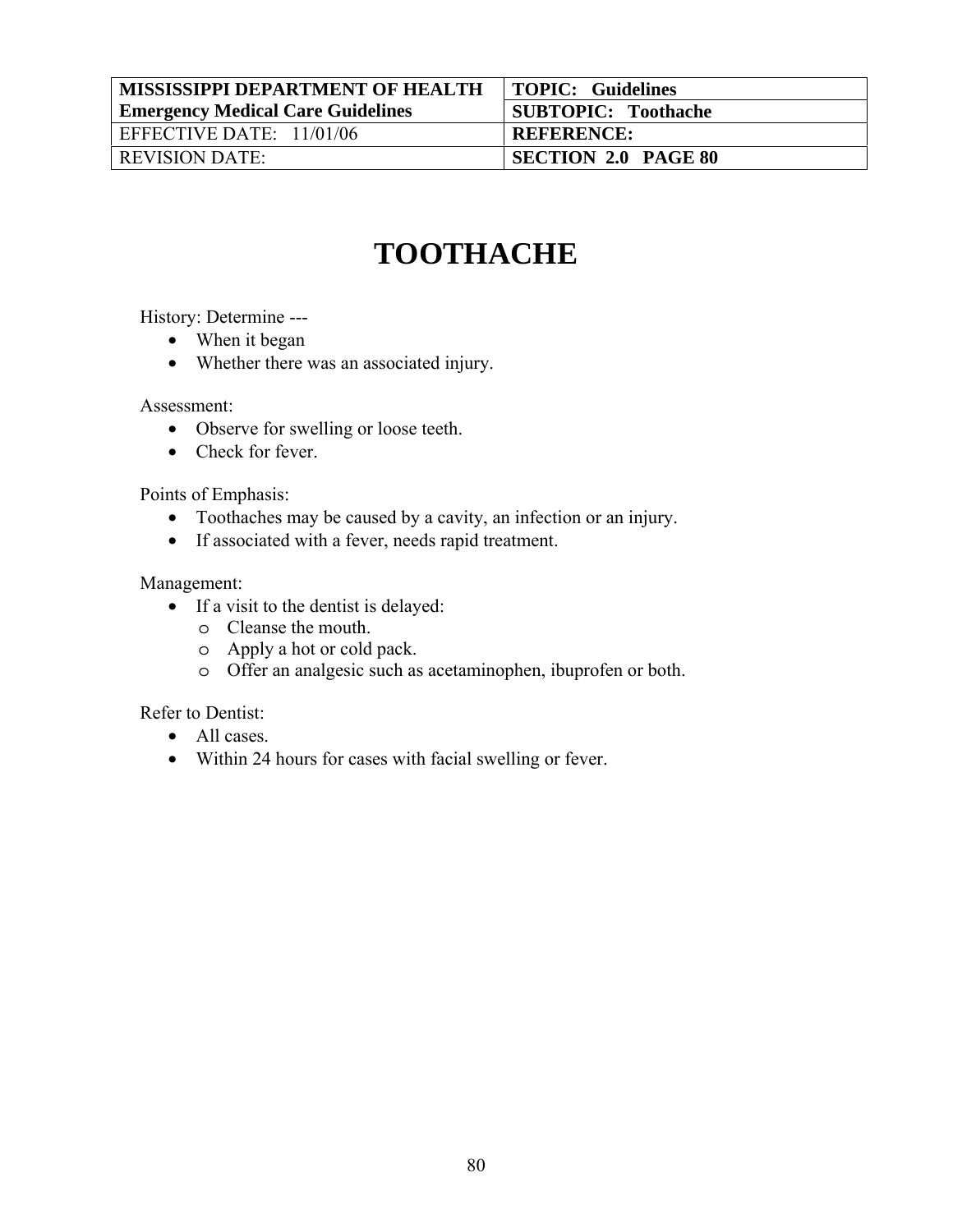| <b>MISSISSIPPI DEPARTMENT OF HEALTH</b>  | TOPIC: Guidelines                 |
|------------------------------------------|-----------------------------------|
| <b>Emergency Medical Care Guidelines</b> | <b>SUBTOPIC: Urinary Distress</b> |
| EFFECTIVE DATE: $11/01/06$               | <b>REFERENCE:</b>                 |
| <b>REVISION DATE:</b>                    | <b>SECTION 2.0 PAGE 81</b>        |

# **URINARY DISTRESS**

History: Determine ---

- The time of onset and whether there is any previous history of this problem.
- The frequency, color, odor, evidence of blood, burning, and urgency of urinary output.
- Whether other symptoms are present such as fever, nausea, or vomiting.
- Whether there is abdominal, back, or flank pain.

Assessment:

- Check temperature.
- Palpate lower abdomen for tenderness and to determine if the bladder is distended.
- Assess for flank tenderness.

Points of Emphasis:

- Retention of urine could be caused by prostate enlargement or infection.
- Chills, elevated temperature, and back or flank pain can be signs of a kidney infection.
- Frequent and painful urination is a sign of bladder infection or distension.

Management:

- Monitor vital signs.
- If the bladder is not distended and there is no abdominal tenderness, encourage liquids by mouth, especially water.

- **STAT** if the patient is in distress and unable to urinate.
- All cases, especially if there are symptoms associated with a fever.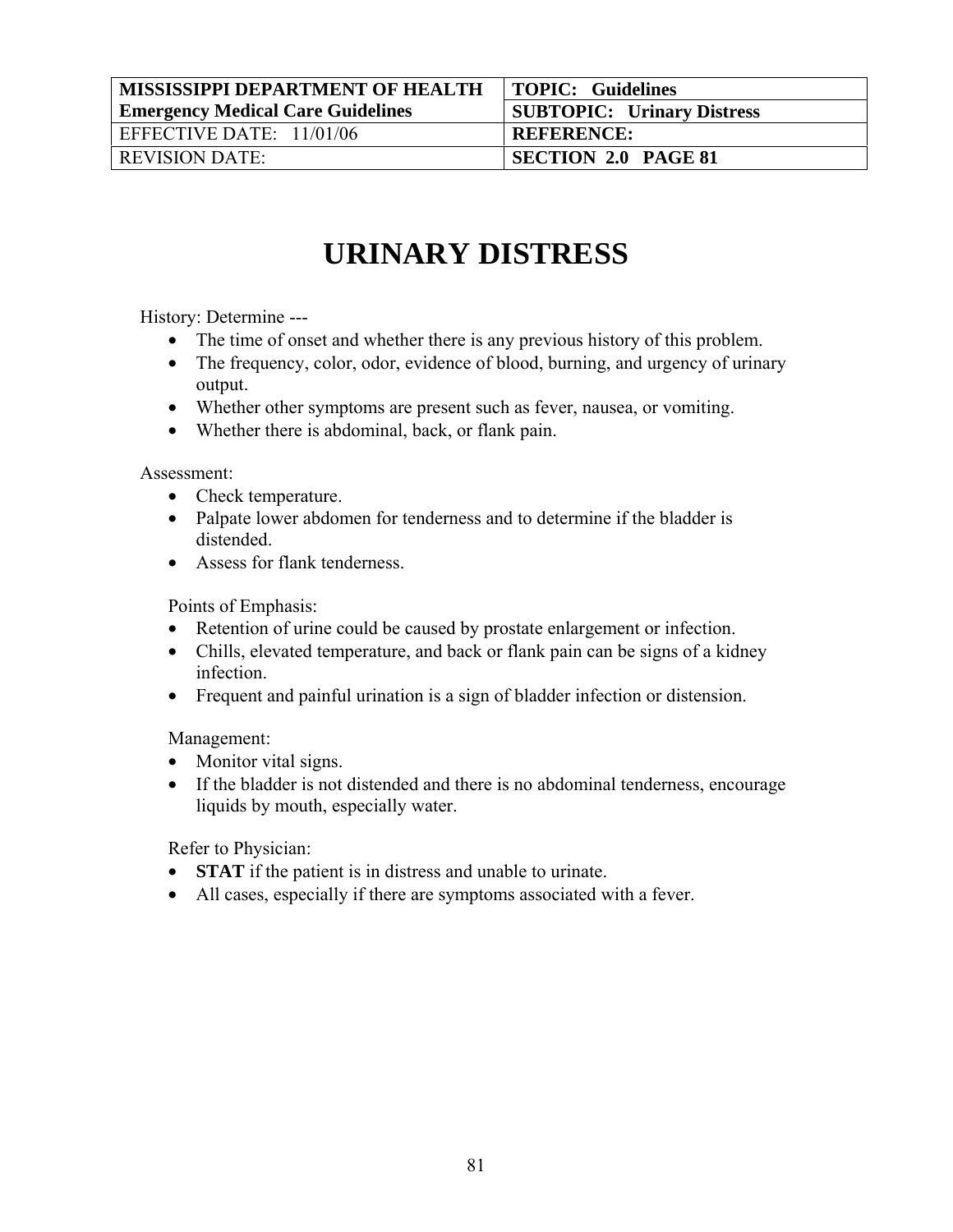| <b>MISSISSIPPI DEPARTMENT OF HEALTH</b>  | TOPIC: Guidelines                       |
|------------------------------------------|-----------------------------------------|
| <b>Emergency Medical Care Guidelines</b> | <b>SUBTOPIC: Communicable Diseases/</b> |
|                                          | <b>Hepatitis A</b>                      |
| EFFECTIVE DATE: 11/01/06                 | <b>REFERENCE:</b>                       |
| <b>REVISION DATE:</b>                    | <b>SECTION 2.0 PAGE 82</b>              |

## **COMMUNICABLE DISEASES**

**AIDS/HIV** - See "Immunocompromised Patients," for information on this topic.

### **DENGUE FEVER (Breakbone Fever)**

History: Determine whether the patient has ---

- A fever with a sudden onset.
- A headache.
- Myalgia
- Arthralgia.
- Pain behind the eyes.
- Anorexia.
- GI disturbances.
- Bleeding episodes or bruising.

Assessment:

- Check vital signs.
- Check for a rash.

Points of Emphasis:

- Dengue Fever (DF) is an acute febrile viral disease characterized by sudden onset, fever, headache, myalgia, arthralgia, and pain behind the eyes, anorexia, GI disturbances, and a rash.
- Dengue is endemic in most tropical countries, including the Caribbean islands.
- Dengue is transmitted by infective mosquitoes, primarily aedes aegypti, and a day biting species.
- The incubation period is 3-14 days (average 5-7).
- Dengue is not transmitted from person to person.
- Dengue Hemorrhagic Fever (DHF) is a more severe type of dengue fever and can be fatal if not treated. DHF is associated with bleeding and easy bruising. The patient may go into shock.
- Blood tests are the only way to diagnose DF/DHF.

Management:

- Rest and fluids.
- Treat symptoms with analgesics. **Do not give aspirin**.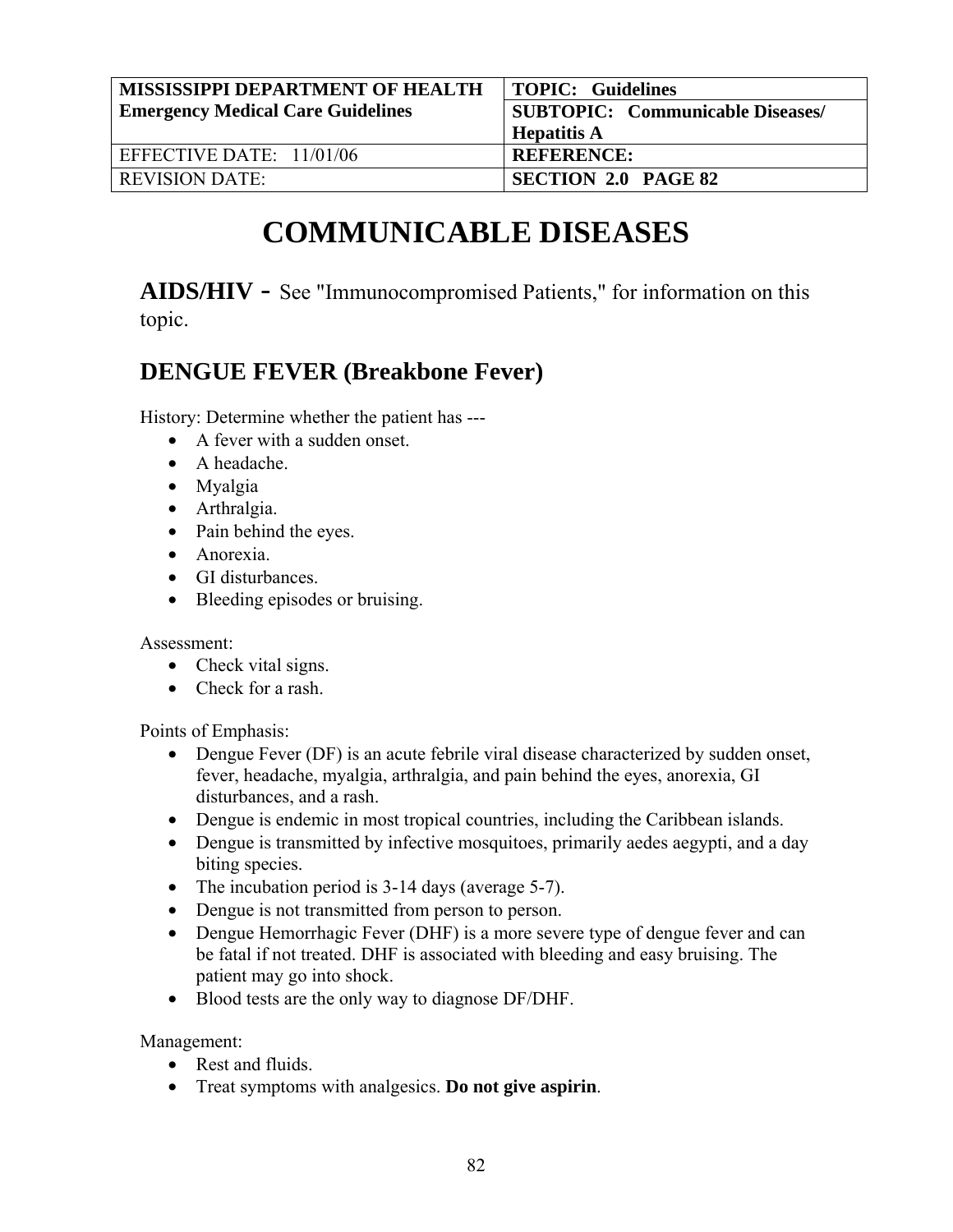| <b>MISSISSIPPI DEPARTMENT OF HEALTH</b>  | TOPIC: Guidelines                       |
|------------------------------------------|-----------------------------------------|
| <b>Emergency Medical Care Guidelines</b> | <b>SUBTOPIC: Communicable Diseases/</b> |
|                                          | <b>Hepatitis A</b>                      |
| EFFECTIVE DATE: 11/01/06                 | <b>REFERENCE:</b>                       |
| <b>REVISION DATE:</b>                    | <b>SECTION 2.0 PAGE 83</b>              |

Refer to Physician:

- **STAT** if signs of hemorrhage.
- All cases.

### **HEPATITIS A**

History: Determine ---

- Whether patient has experienced nausea and malaise.
- Whether the patient has had dark urine, clay-colored stools or unusual bleeding.
- *Note: Most children are asymptomatic.*

Assessment:

- Check vital signs.
- Look for jaundice in the eyes and skin.
- Check for abdominal tenderness.

Points of Emphasis:

- There are many types of infectious hepatitis. It is not possible to diagnose or determine the type of hepatitis without blood tests.
- The hepatitis A virus is transmitted person-to-person by the fecal-oral route.
- Hepatitis is a febrile illness with jaundice, anorexia, nausea, and malaise.
- Outbreaks have been related to contaminated food, water, shellfish, and babies' diapers.
- The incubation period of the virus varies from 15-50 days (average 28-30 days).
- The patient is probably noninfectious after the first week of jaundice.

Management:

- All suspected cases should be referred for medical care.
- Report to public health to discuss need for prophylaxis of other shelter residents.
- All patients should be isolated for one week from the start of the jaundice.
- Dispose of patient's waste materials following universal precaution guidelines.

Refer to Physician:

• All suspected cases.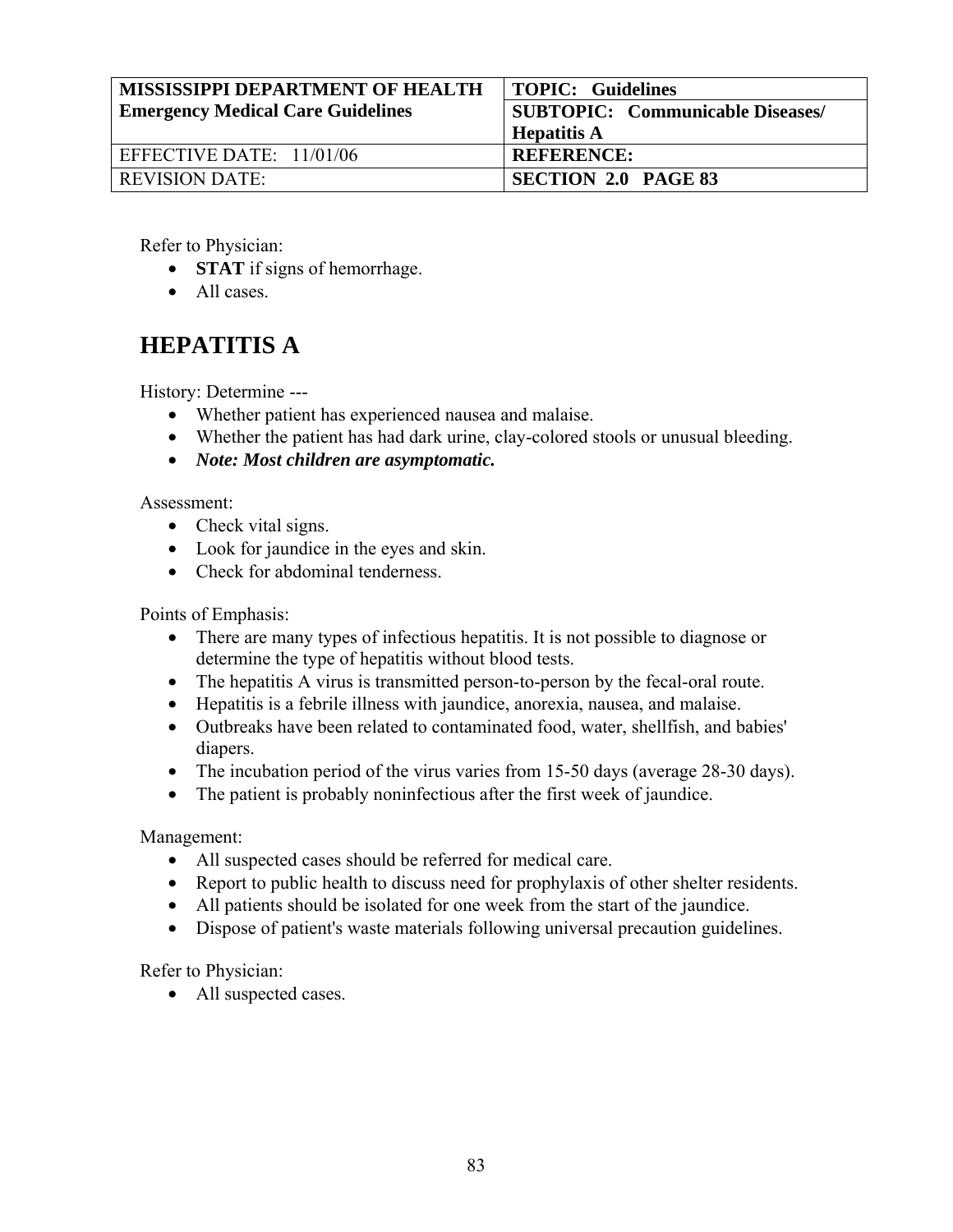| <b>MISSISSIPPI DEPARTMENT OF HEALTH</b>  | <b>TOPIC: Guidelines</b>         |
|------------------------------------------|----------------------------------|
| <b>Emergency Medical Care Guidelines</b> | SUBTOPIC: Communicable Diseases/ |
|                                          | <b>Hepatitis B</b>               |
| EFFECTIVE DATE: $11/01/06$               | <b>REFERENCE:</b>                |
| <b>REVISION DATE:</b>                    | <b>SECTION 2.0 PAGE 84</b>       |

### **HEPATITIS B**

History: Determine ---

- Whether the patient has joint and muscle pains, a macular rash, nausea, or vomiting.
- Whether urine is very dark and the stool light.

Assessment:

- Check vital signs.
- Check for abdominal tenderness.
- Check for a macular rash.
- Check for signs of jaundice.

Points of Emphasis:

- Hepatitis has an insidious onset with anorexia, abdominal discomfort, nausea and vomiting, often progressing to jaundice. Fever may be absent or mild.
- The severity can range from asymptomatic to jaundice to fulminant hepatitis with rapid death.
- The clinical picture is similar to hepatitis A but with a broader range of presentations.
- The hepatitis B virus is transmitted through blood and body fluids (saliva, semen, and vaginal secretions) exposure. It cannot be spread by casual contact.
- The incubation period varies from 45-180 days, usually 60-90 days.
- Hepatitis B can lead to chronic infections and even death.

Management:

- Report to public health to discuss the need for prophylaxis of sexual partners.
- Ensure blood and body fluid precautions are taken.
- Refer all suspected cases for medical testing and care.
- Advise bed rest. Separate from other residents if patient is in shelter.

Refer to Physician:

• All suspected cases.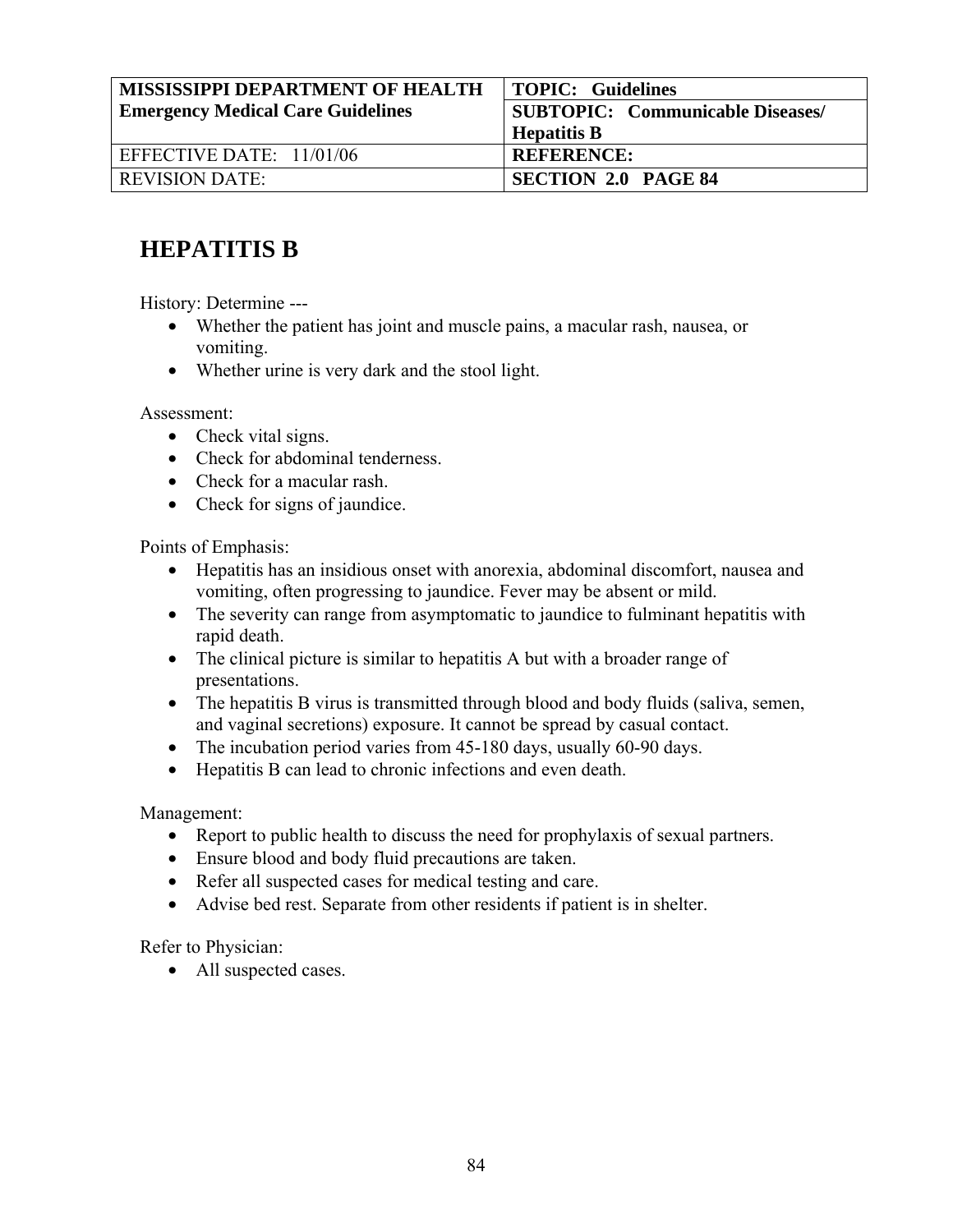| <b>MISSISSIPPI DEPARTMENT OF HEALTH</b>  | <b>TOPIC: Guidelines</b>                |
|------------------------------------------|-----------------------------------------|
| <b>Emergency Medical Care Guidelines</b> | <b>SUBTOPIC: Communicable Diseases/</b> |
|                                          | <b>Herpes Simplex</b>                   |
| EFFECTIVE DATE: 11/01/06                 | <b>REFERENCE:</b>                       |
| <b>REVISION DATE:</b>                    | <b>SECTION 2.0 PAGE 85</b>              |

### **HERPES SIMPLEX**

History: Determine ---

- Whether the patient has muscle pain.
- Whether there are blisters or ulcers in the genital area.
- Whether this is the first infection.

Assessment:

• Check for a rash characterized by a few vesicles to a generalized cluster of vesicles, especially on mucous membranes.

Points of Emphasis:

- Herpes simplex is a viral disease.
- Herpes is transmitted by direct contact.
- Lesions usually appear on the lips (cold sores) or genitals and heal within 1 to 2 weeks.
- The lesions may become infected with bacteria and then require antibiotics.
- There are anti-viral medicines that can help, especially for first-time infections.

Management:

- For oral herpes:
	- o Gently cleanse with soap and water.
	- o Warn patient not to scratch.
	- o Give analgesics such as acetaminophen, ibuprofen, or both.
	- o Isolate from infants.

- All cases of genital herpes.
- All first cases of herpes.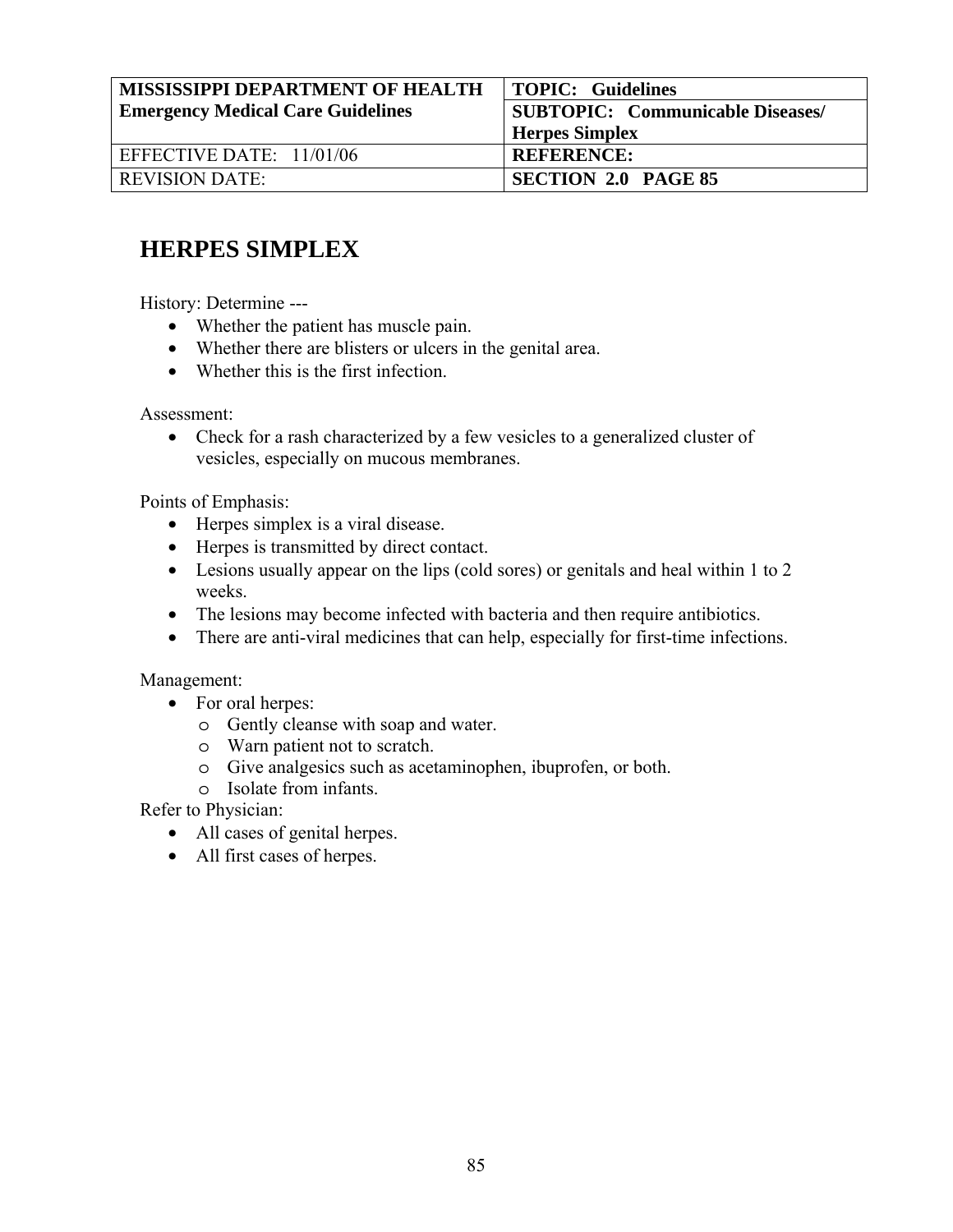| <b>MISSISSIPPI DEPARTMENT OF HEALTH</b>  | TOPIC: Guidelines                |
|------------------------------------------|----------------------------------|
| <b>Emergency Medical Care Guidelines</b> | SUBTOPIC: Communicable Diseases/ |
|                                          | Impetigo                         |
| EFFECTIVE DATE: $11/01/06$               | <b>REFERENCE:</b>                |
| <b>REVISION DATE:</b>                    | <b>SECTION 2.0 PAGE 86</b>       |

### **IMPETIGO**

History: Determine ---

- When the symptoms began.
- Whether the patient had an insect bite, eczema, or pediculosis (lice).
- Whether there is an itch associated with the rash.
- Whether the patient has had a fever.

Assessment:

- Look for a rash characterized by --
	- o Discrete and coalesced lesions that look like blisters but become vesicles and pustules, and often form circinate ringworm-like lesions.
	- o A yellowish-brown thick crust that looks like honey.
	- o Multiple lesions (may be present at various stages).
- Check vital signs, especially temperature.

Points of Emphasis:

- Impetigo is a blistering rash that is caused by a strep skin infection in infants.
- It is highly infectious and spread by contact.
- It may occur as a complication of an insect bite, eczema, or pediculosis.
- It may develop on any part of the body.
- The fluid from lesions can cause infections. Wash hands frequently.
- The incubation period is 7-10 days.
- The disease is common in children.

Management:

- Use proper hygiene, following universal precautions.
- Clean sores by soaking with warm moist compresses and soapy water 3-4 times a day.
- Use antibiotic ointment or medicine of physician's choice.
- Isolate patient if hygiene is poor and advise patient not to share towels or bed linens.
- Advise patient to avoid scratching as that may spread the infection.
- Frequent hand washing is essential.

Refer to Physician:

• All cases for treatment and diagnosis.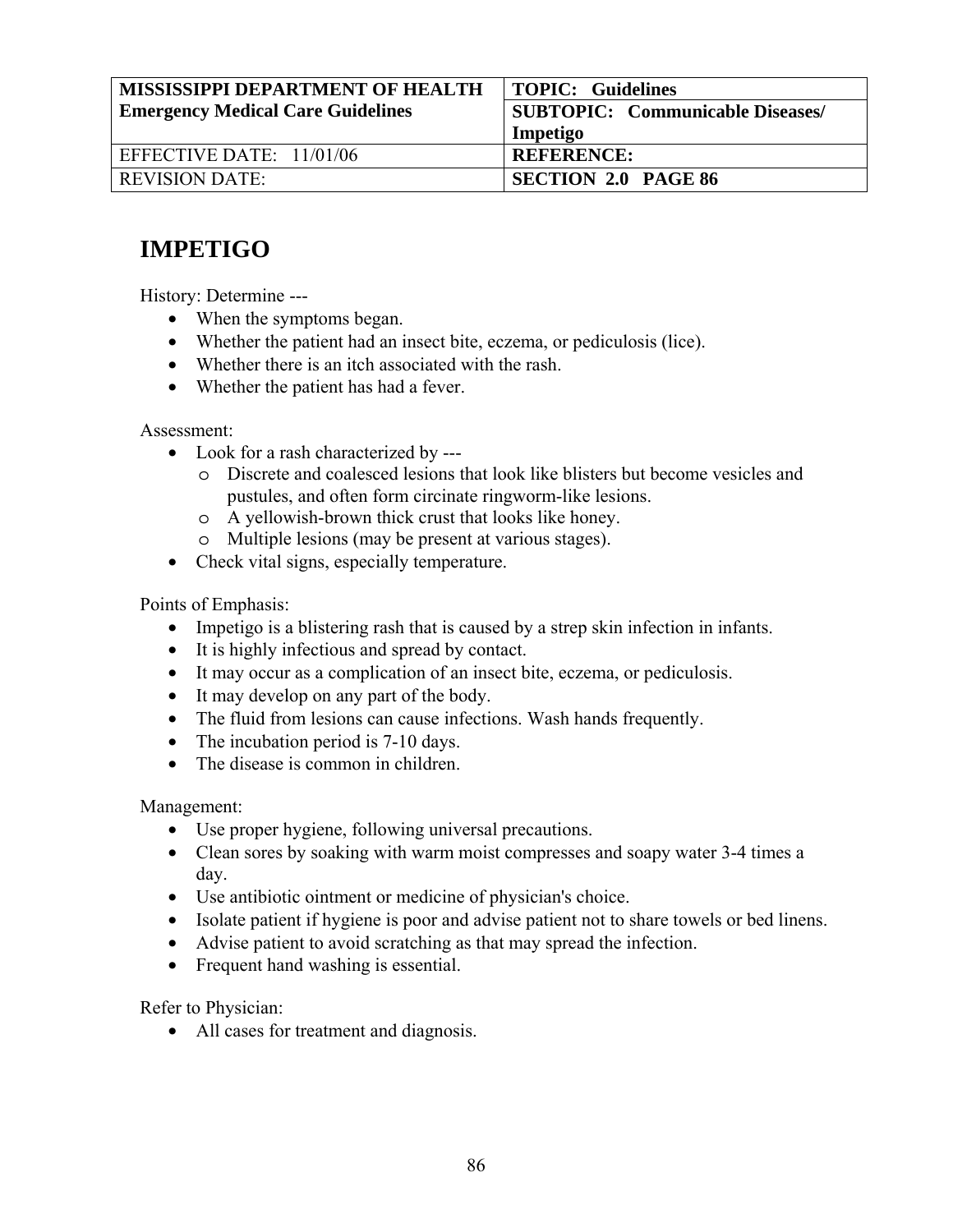| <b>MISSISSIPPI DEPARTMENT OF HEALTH</b>  | <b>TOPIC: Guidelines</b>                |
|------------------------------------------|-----------------------------------------|
| <b>Emergency Medical Care Guidelines</b> | <b>SUBTOPIC: Communicable Diseases/</b> |
|                                          | <b>Influenza</b>                        |
| EFFECTIVE DATE: 11/01/06                 | <b>REFERENCE:</b>                       |
| <b>REVISION DATE:</b>                    | <b>SECTION 2.0 PAGE 87</b>              |

### **INFLUENZA**

History:

• Determine whether the patient had a sudden onset of fever, chills, headache, malaise, muscle pain, a dry cough, and/or nasal congestion.

Assessment:

• Check vital signs, especially temperature and respiratory rate.

Points of Emphasis:

- Influenza is not a "cold." It is a serious infectious disease that kills tens of thousands of persons annually.
- Elderly persons and those with other respiratory or cardiac problems are at the highest risk for severe infection and death.

Management:

- Refer all cases to a physician for evaluation.
- Isolate all cases for 3-5 days.
- **Do not** give children aspirin.

Refer to Physician:

• All suspected cases.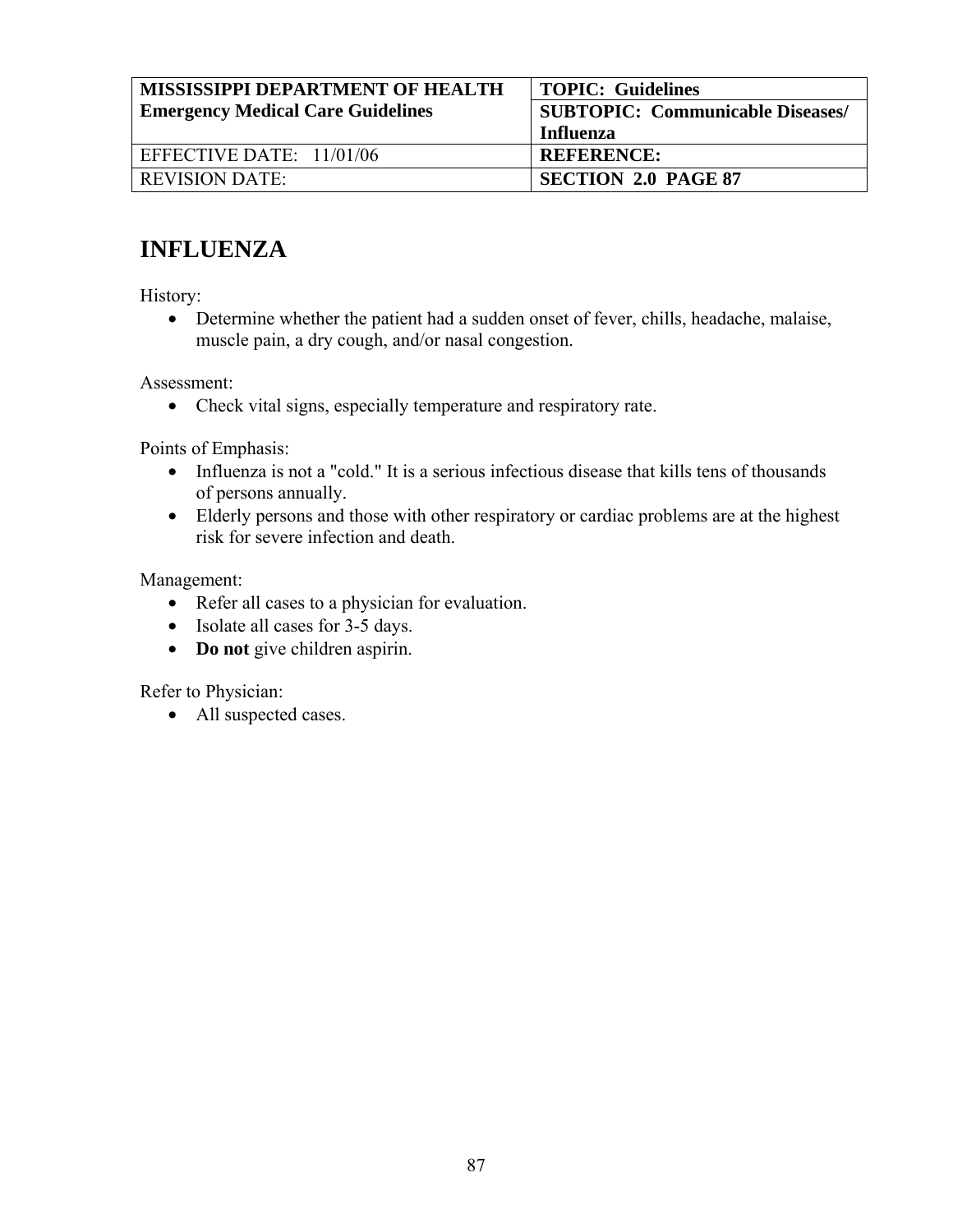| <b>MISSISSIPPI DEPARTMENT OF HEALTH</b>  | <b>TOPIC: Guidelines</b>                |
|------------------------------------------|-----------------------------------------|
| <b>Emergency Medical Care Guidelines</b> | <b>SUBTOPIC: Communicable Diseases/</b> |
|                                          | <b>Measles</b>                          |
| EFFECTIVE DATE: $11/01/06$               | <b>REFERENCE:</b>                       |
| <b>REVISION DATE:</b>                    | <b>SECTION 2.0 PAGE 88</b>              |

### **MEASLES**

### *Rubella (German Measles)*

History: Determine whether the patient has --

- Been exposed to the measles.
- A low-grade fever.
- Feelings of malaise.
- A headache.

Assessment:

- Check for a rash on the scalp, hairline and forehead, chest, and feet.
- Check for enlarged lymph nodes and reddened eyes.
- Check vital signs.
- Listen for abnormal lung sounds, such as rales and wheezes, if possible.

Points of Emphasis:

- Pregnant women should not be exposed to rubella as infections can lead to severe birth defects.
- Rubella is a mild disease with a discrete maculopapular, erythematous rash, lowgrade fever, and generalized enlargement of lymph nodes. Symptoms may be present several days prior to rash appearing.
- Rubella is communicable from 1 week before to at least 4 days after rash appears.
- Most common transmission is by cough or sneeze; less common is through indirect contact.
- The disease is most common in winter and spring.
- Children in the U.S. usually are immunized.
- MMR vaccine has made measles an infrequent disease in the U.S.

Management:

- Contact public health for all cases.
- Transfer the family out of the shelter or put in isolated room.
- Bed rest.
- Control fever with acetaminophen.

Refer to Physician:

• All cases to confirm infection and determine the need for isolation.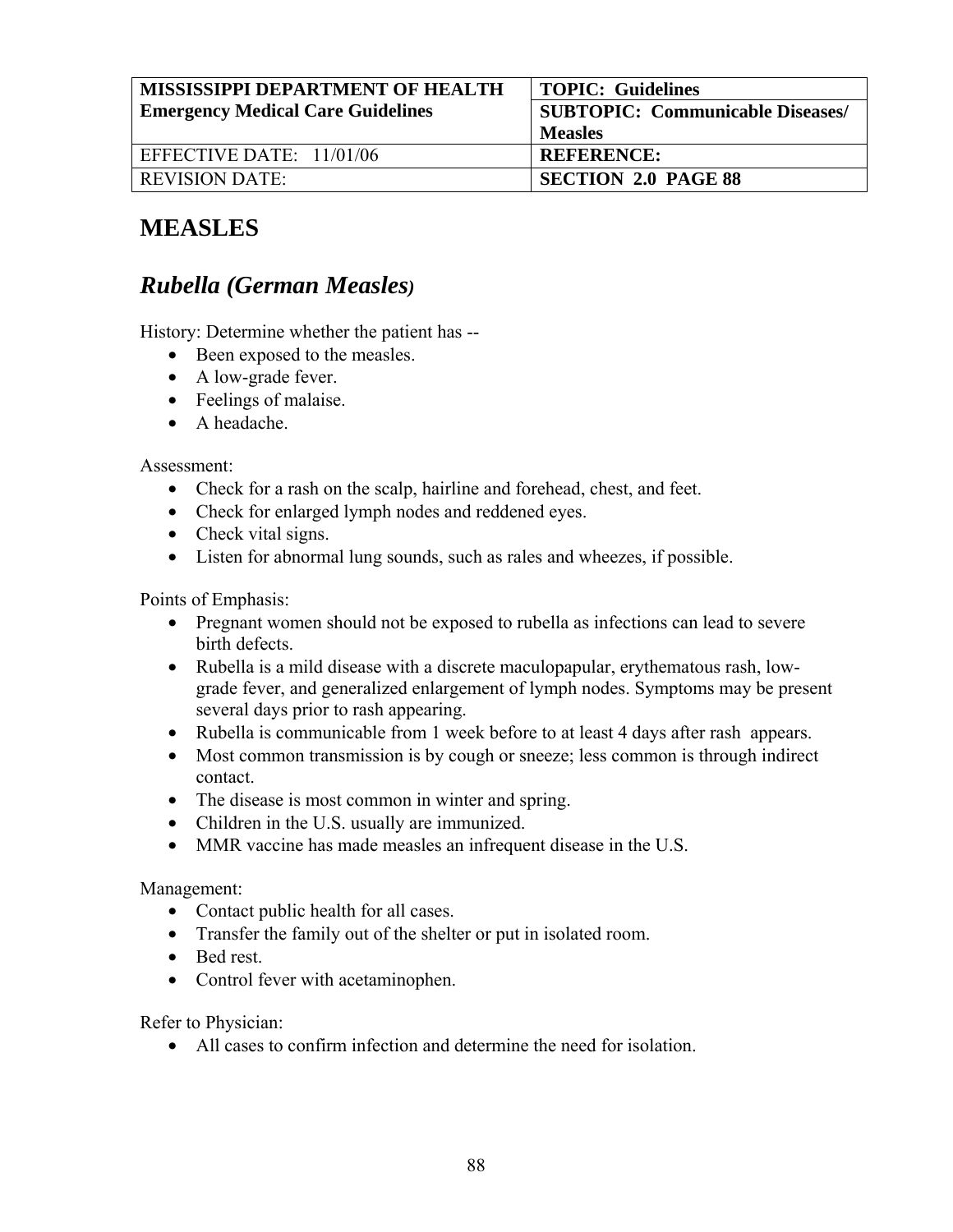| <b>MISSISSIPPI DEPARTMENT OF HEALTH</b>  | <b>TOPIC: Guidelines</b>                |
|------------------------------------------|-----------------------------------------|
| <b>Emergency Medical Care Guidelines</b> | <b>SUBTOPIC: Communicable Diseases/</b> |
|                                          | <b>Rubeola</b>                          |
| EFFECTIVE DATE: 11/01/06                 | <b>REFERENCE:</b>                       |
| <b>REVISION DATE:</b>                    | <b>SECTION 2.0 PAGE 89</b>              |

#### *Rubeola*

History: Determine whether the patient has ---

- A sore throat
- A headache.
- Stiff joints.
- Malaise.
- Rhinitis.

Assessment:

- Check for a slight enlargement of the lymph nodes.
- Check for watery eyes.
- Check for small red dots on the soft palate and a rash that is pink or red in color on the face, neck, arms, and trunk. (The rash will usually fade from the face but remain on extremities.
- Duration of rash is 4-7 days.)
- Listen to lungs, if possible.

Points of Emphasis:

- A highly infectious disease, particularly in close-living populations.
- Contagious from slightly before the prodromal period until 4 days after rash appears.
- Virus is transmitted by airborne droplets and direct contact with nasal and throat secretions.
- Incubation period varies from 7-18 days from exposure to fever; average of 14 days until appearance of rash.
- Sometimes may lead to pneumonia or encephalitis.
- MMR vaccine has made measles an infrequent disease in the U.S.

Management:

- Report all suspected cases to public health within 24 hours for an investigation and possible immunization of other shelter residents.
- Transfer out of shelter or isolate patient for 4 days after onset of rash.
- Administer acetaminophen for pain and fever.

Refer to Physician:

• All cases to confirm infection and determine the need for isolation.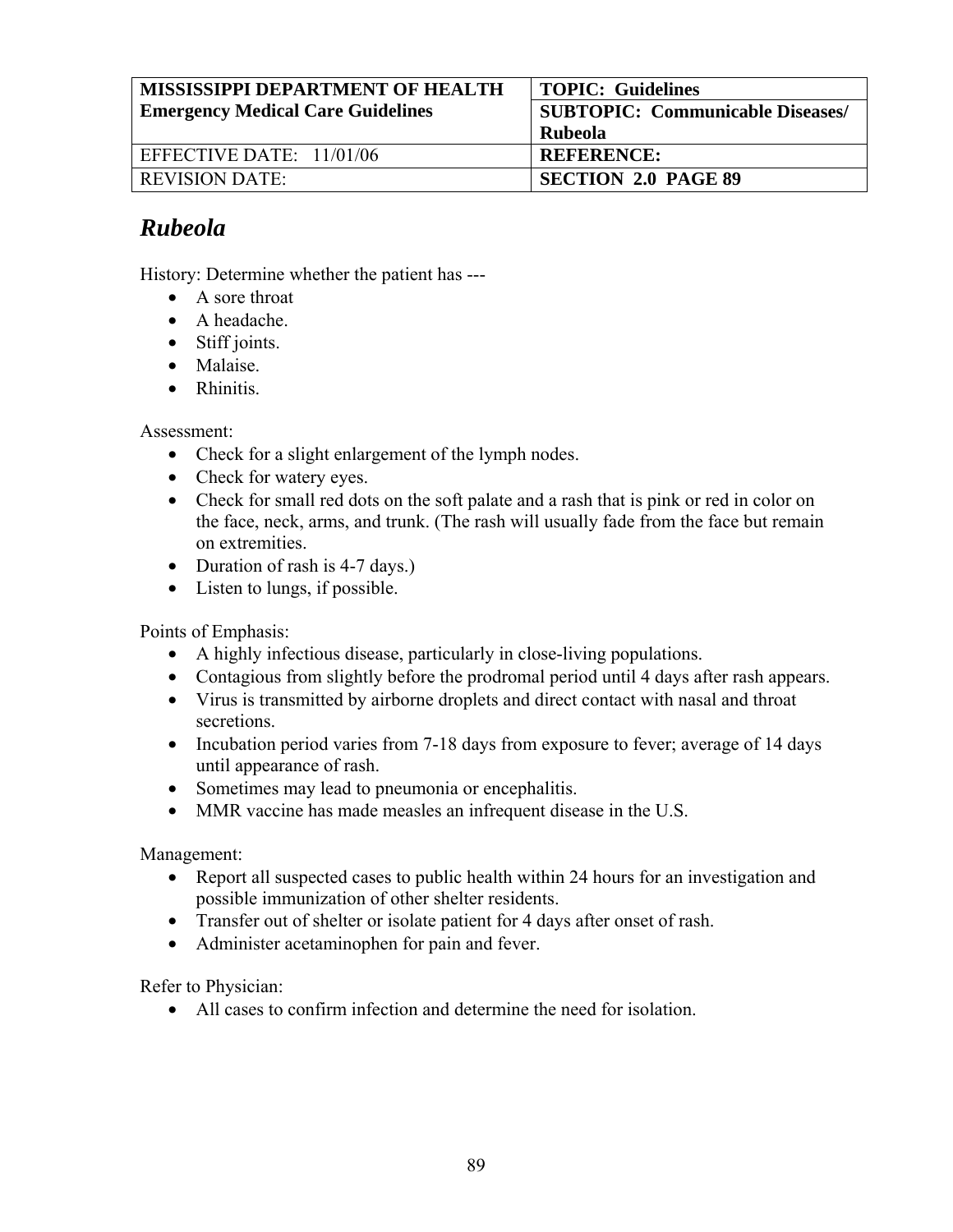| <b>MISSISSIPPI DEPARTMENT OF HEALTH</b>  | <b>TOPIC: Guidelines</b>                |
|------------------------------------------|-----------------------------------------|
| <b>Emergency Medical Care Guidelines</b> | <b>SUBTOPIC: Communicable Diseases/</b> |
|                                          | <b>Meningitis</b>                       |
| EFFECTIVE DATE: 11/01/06                 | <b>REFERENCE:</b>                       |
| <b>REVISION DATE:</b>                    | <b>SECTION 2.0 PAGE 90</b>              |

#### **MENINGITIS**

History: Determine if the patient has ---

- A headache.
- A fever
- Chills.
- Photophobia.
- A stiff neck.
- Nausea and vomiting.
- A change in mental status.

#### Assessment:

- Look for small Spurpural (purple or dark red) scattered spots, especially on the extremities.
- Check vital signs, especially temperature.
- Check for disorientation.

Point of Emphasis:

- Meningitis is an infection or inflammation of the lining of the brain. It can be deadly and very contagious.
- The illness often has a rapid onset.
- In more advanced infections, patients may present with a change in mental status, disorientation or even a coma.

Management:

- Call EMS **STAT**.
- Contact public health to investigate and to provide prophylaxis for other shelter residents.

Refer to Physician:

- All cases **STAT**.
- Have any contacts seen by a physician immediately.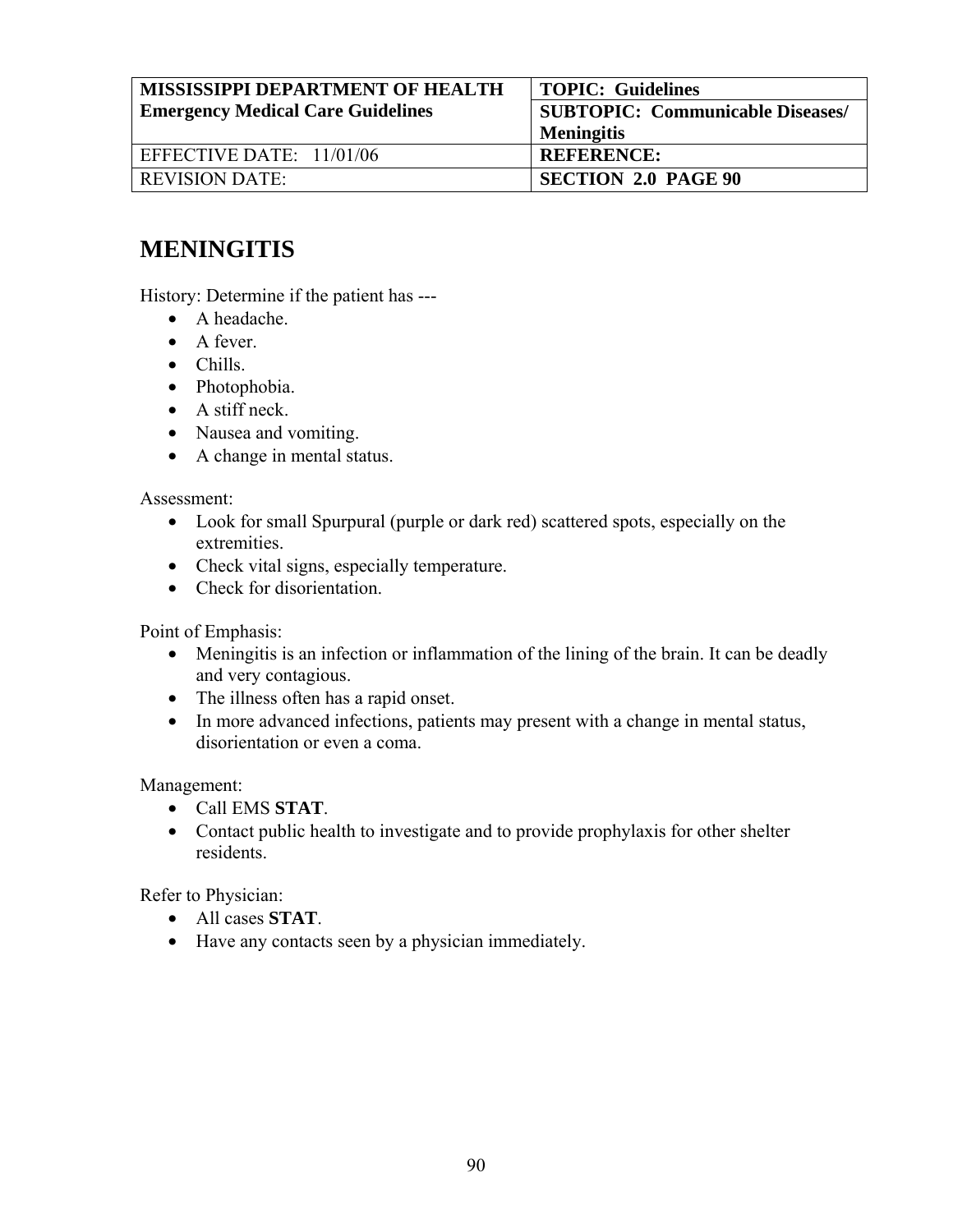| <b>MISSISSIPPI DEPARTMENT OF HEALTH</b>  | <b>TOPIC: Guidelines</b>                |
|------------------------------------------|-----------------------------------------|
| <b>Emergency Medical Care Guidelines</b> | <b>SUBTOPIC: Communicable Diseases/</b> |
|                                          | <b>Mumps</b>                            |
| EFFECTIVE DATE: $11/01/06$               | <b>REFERENCE:</b>                       |
| <b>REVISION DATE:</b>                    | <b>SECTION 2.0 PAGE 91</b>              |

#### **MUMPS**

History: Determine ---

- Whether the patient has been exposed to known mumps cases.
- Whether the patient has had a fever, chills, headache, anorexia or malaise.
- Whether the patient has pain on swallowing.

Assessment:

- Check vital signs.
- Assess for the presence of large glands under the jaw.

Points of Emphasis:

- Mumps is a febrile disease with swollen salivary glands that may affect other glands as well, such as the testicles, ovaries, breasts, and pancreas.
- If the patient is past puberty, organs other than the salivary glands may be involved, particularly the testicles in young males.
- The virus is spread by the respiratory route.
- Because of the MMR vaccine, mumps is a rare disease in the U.S.

Management:

- Treatment is symptomatic for pain and fever.
- Isolate the patient for 9 days after the onset of swelling.
- Report to public health to assess the need to immunize other persons in the shelter.
- Individuals who may have been exposed should be examined daily for symptoms from the 14th through 21st day after exposure.

Refer to Physician:

• All suspected cases.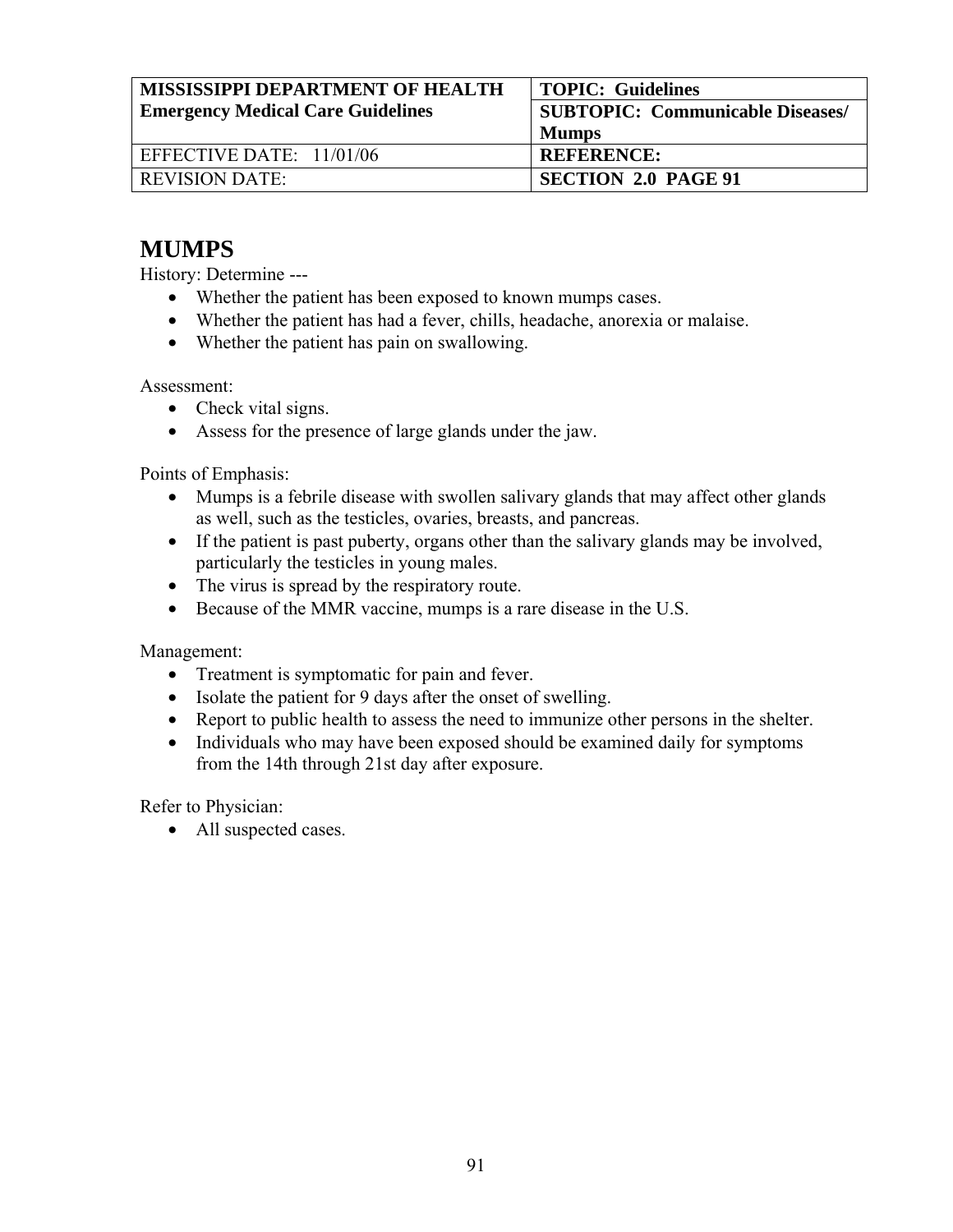| <b>MISSISSIPPI DEPARTMENT OF HEALTH</b>  | <b>TOPIC: Guidelines</b>                |
|------------------------------------------|-----------------------------------------|
| <b>Emergency Medical Care Guidelines</b> | <b>SUBTOPIC: Communicable Diseases/</b> |
|                                          | <b>Pediculosis</b>                      |
| EFFECTIVE DATE: $11/01/06$               | <b>REFERENCE:</b>                       |
| <b>REVISION DATE:</b>                    | <b>SECTION 2.0 PAGE 92</b>              |

## **PEDICULOSIS** (Lice)

History:

• Determine if the patient has itching of the hair.

Assessment:

- Check hair for "nits" (small white-grey eggs often on the shaft).
- Check for moving lice. Adults may be infected in other hairy areas such as the axilla or groin (pediculosis pubis).

Points of Emphasis:

- Lice are transmitted by direct contact and the sharing of personal belongings, clothing, and bed sheets of infected person.
- Communicable while lice and their eggs are still present.
- Eggs hatch in approximately 1 week.
- Outbreaks can occur in crowded living conditions such as a shelter.

Management:

- Contact public health if lice are found in crowded living conditions such as a shelter. A single case in a shelter necessitates a general intervention.
- Isolation is not necessary after effective treatment.
- All belongings should be washed in hot, soapy water or dry cleaned.
- Thoroughly wash hair with a product prescribed by a physician.
- Comb hair with fine-tooth comb to remove eggs.
- Recheck hair after 7 days and repeat treatment if necessary.

Refer to Physician:

• All cases for prescription for pediculicide.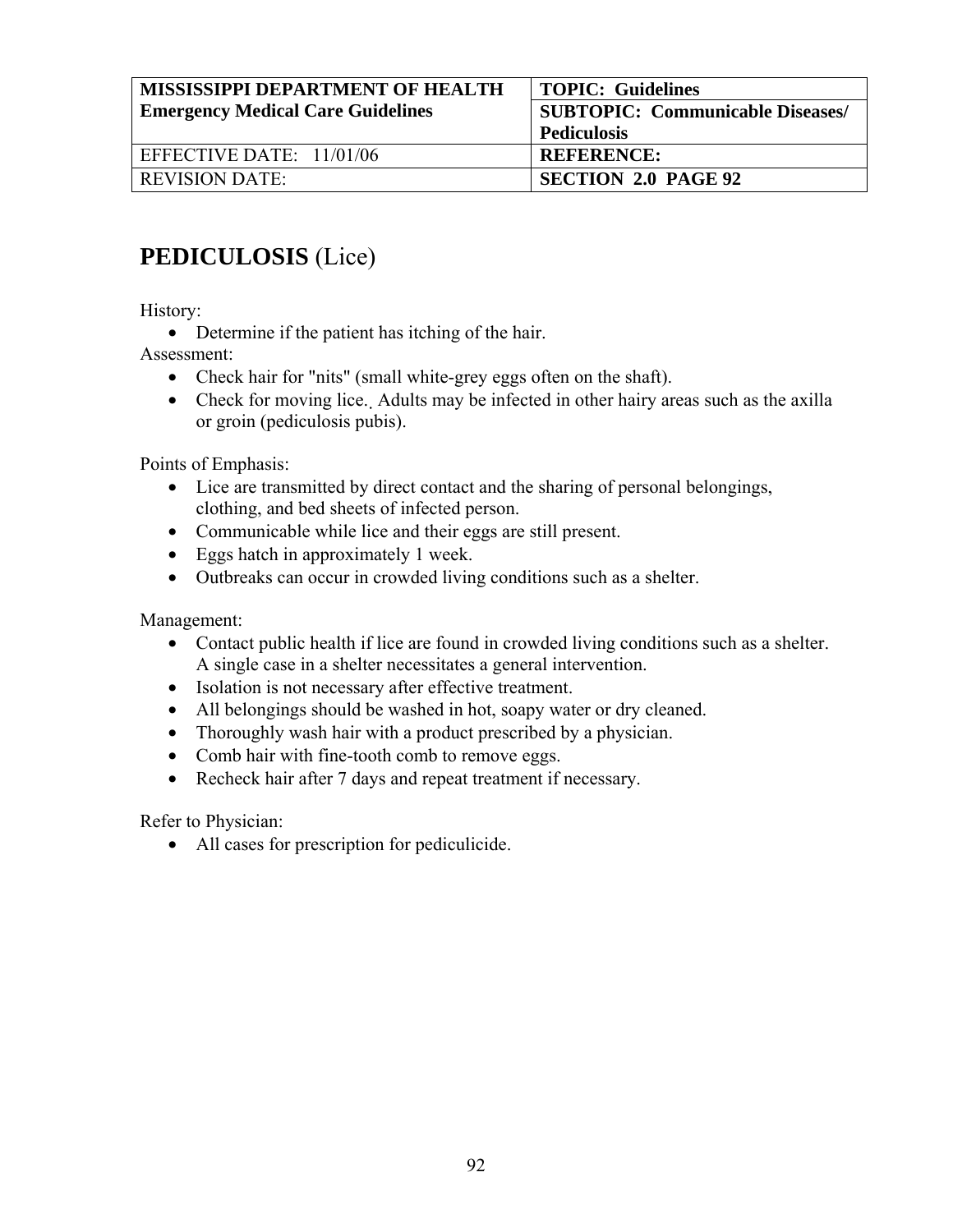| <b>MISSISSIPPI DEPARTMENT OF HEALTH</b>  | <b>TOPIC: Guidelines</b>                |
|------------------------------------------|-----------------------------------------|
| <b>Emergency Medical Care Guidelines</b> | <b>SUBTOPIC: Communicable Diseases/</b> |
|                                          | <b>Scabies</b>                          |
| EFFECTIVE DATE: $11/01/06$               | <b>REFERENCE:</b>                       |
| <b>REVISION DATE:</b>                    | <b>SECTION 2.0 PAGE 93</b>              |

#### **SCABIES**

History: Determine ---

- The time of onset of symptoms.
- The presence of intense itching, particularly in the space between the fingers, elbows, axilla, belt line, groin, etc., especially at night.

Assessment:

- Check for the appearance of a burrow or a wavy, dirty-looking line where the mites enter.
- Look for discrete papules, vesicles or excoriated areas.

Points of Emphasis:

- Scabies is an infection caused by a small mite that burrows under the skin.
- It is transmitted by skin-to-skin contact and sometimes through clothing.
- Both the mites and eggs must be destroyed to stop contamination.
- The incubation period is two to six weeks before itching is noticed.
- Mites do not live long away from the human body.

Management:

- Requires medication to cure.
- Provide isolation and avoid direct contact until treatment is completed.
- Family members and close contacts should receive treatment.
- All belongings should be washed in hot, soapy water or dry cleaned.
- Have patient take a hot bath with soap and water, with thorough drying and application of scabicide.
- Practice good hand-washing techniques and universal precautions.
- Teach patient's methods of controlling transmission.

Refer to Physician:

• All suspected cases.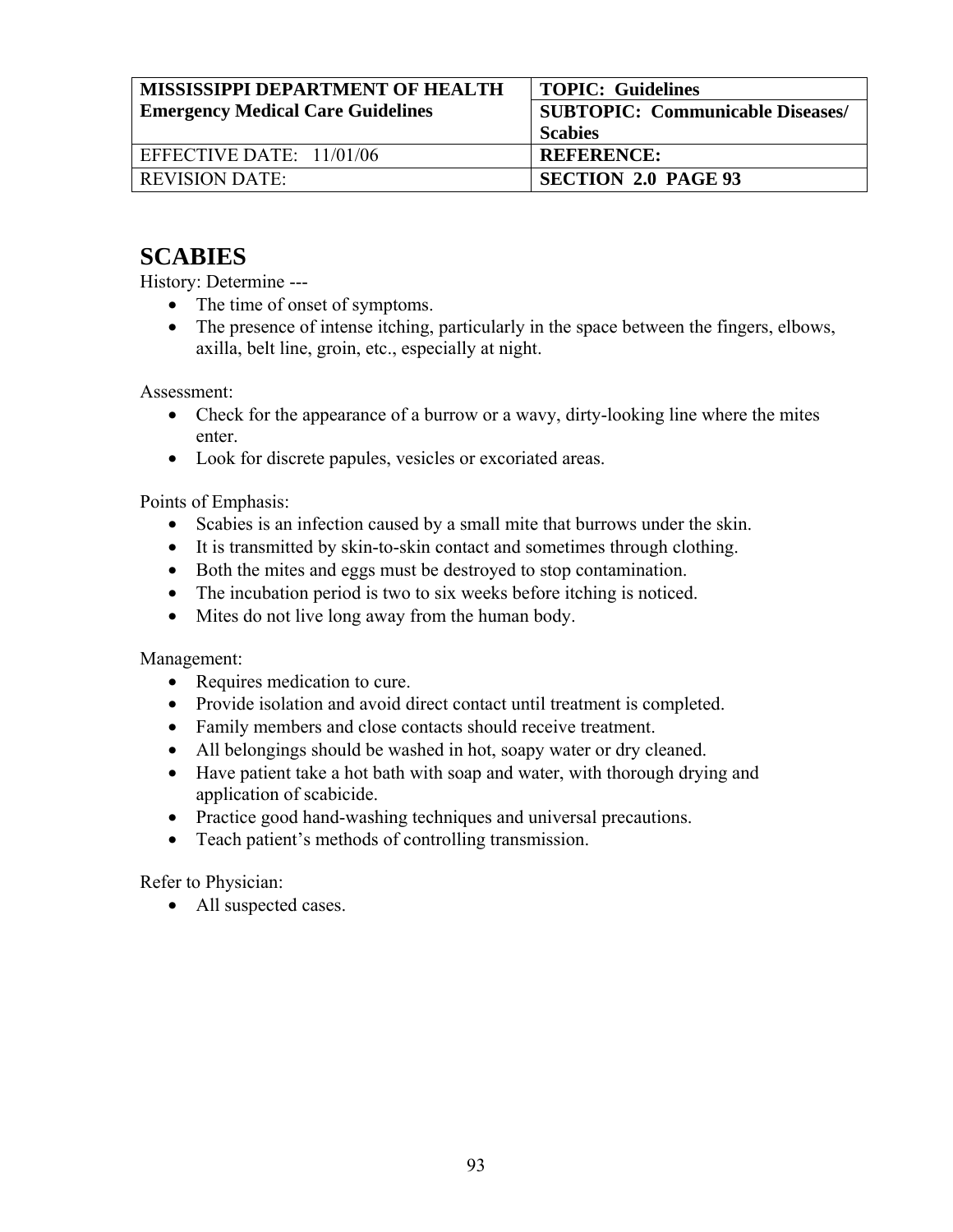| MISSISSIPPI DEPARTMENT OF HEALTH         | <b>TOPIC: Guidelines</b>                |
|------------------------------------------|-----------------------------------------|
| <b>Emergency Medical Care Guidelines</b> | <b>SUBTOPIC: Communicable Diseases/</b> |
|                                          | <b>Tuberculosis</b>                     |
| EFFECTIVE DATE: 11/01/06                 | <b>REFERENCE:</b>                       |
| <b>REVISION DATE:</b>                    | <b>SECTION 2.0 PAGE 94</b>              |

#### **TUBERCULOSIS**

History: Determine ---

- Whether the patient has been exposed to TB.
- Whether the patient is immunocompromised.
- Whether the patient has had a cough, night sweats, weight loss, and/or a lowgrade fever.

Assessment:

- Check vital signs
- Listen to lungs.

Points of Emphasis:

- TB is spread through the air, particularly to those living and working in the same space.
- When TB treatment is interrupted or incomplete the bacilli in the lungs can survive, multiply, or form a more dangerous form of TB, known as drug-resistant TB.
- People with immunocompromised systems who are infected with TB have a 30 times greater risk of becoming sick within a year's time.

Management:

- Isolate all suspected cases until they can be seen by a medical professional.
- Persons with a cough lasting more than 2 weeks and weight loss or night sweats should be tested for TB.
- Get to medical help as soon as possible.
- Work with public health if positive for TB to determine if the disease has spread, and what special precautions should be taken in shelters.

#### *Note: Any immunocompromised patient with a cough of greater than 3 days' duration must be in respiratory isolation until the possibility of tuberculosis is completely investigated.*

Refer to Physician:

- All suspected cases.
- All immunocompromised patients.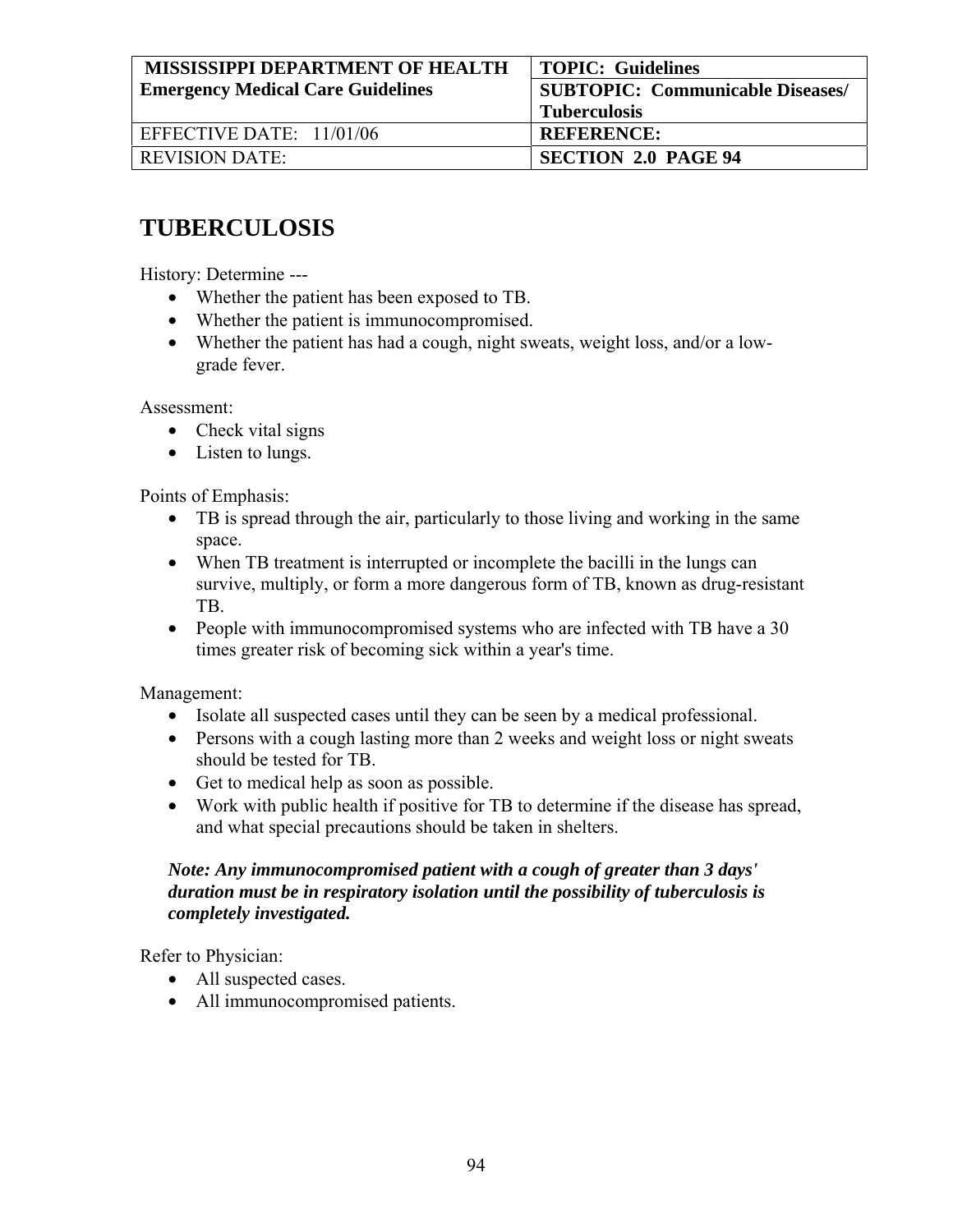| <b>MISSISSIPPI DEPARTMENT OF HEALTH</b>  | <b>TOPIC: Guidelines</b>                |
|------------------------------------------|-----------------------------------------|
| <b>Emergency Medical Care Guidelines</b> | <b>SUBTOPIC: Communicable Diseases/</b> |
|                                          | <b>Chickenpox</b>                       |
| EFFECTIVE DATE: $11/01/06$               | <b>REFERENCE:</b>                       |
| <b>REVISION DATE:</b>                    | <b>SECTION 2.0 PAGE 95</b>              |

## **VARICELLA-ZOSTER INFECTIONS (chickenpox, shingles)**

#### **Chickenpox**

History: Determine ---

- Whether the patient has been exposed to chickenpox.
- Whether the patient has a fever, malaise, and/or a headache.

Assessment:

- Check vital signs.
- Check for rash or scabs on trunk, scalp, face, palate, and extremities. Have patient check for rash around genitalia.

Points of Emphasis:

- Chickenpox is highly contagious and is transmitted by direct contact, airborne droplets and indirect contact through a third person.
- Anorexia, fever, general malaise, and headache are common 24 hours before the rash and can continue through the eruptive stage.
- Starts with maculae. Then rapidly changes to papule, vesicle, and crusts. Scabs fall off in 5-20 days.
- Chickenpox during childhood is usually benign. However, it may be severe or fatal in adults and in immunocompromised patients.
- Epidemics occur in winter and early spring.
- Patients are contagious 1-2 days before eruption of rash and until all lesions are dry and crusted (about 7 days).
- Incubation period is 14-16 days.
- There is now an immunization available to prevent chickenpox.

Management:

- Isolate patient until all lesions are crusted.
- Bed rest and fever control. **Do not use aspirin**; give acetaminophen only.
- Maintain proper diet and fluid consumption.
- Control itching with plain water or starch baths, or apply calamine lotion.
- Dress in loose-fitting clothing and remind patient not to scratch.

Refer to Physician:

• All suspected cases to confirm infection and determine the need for isolation.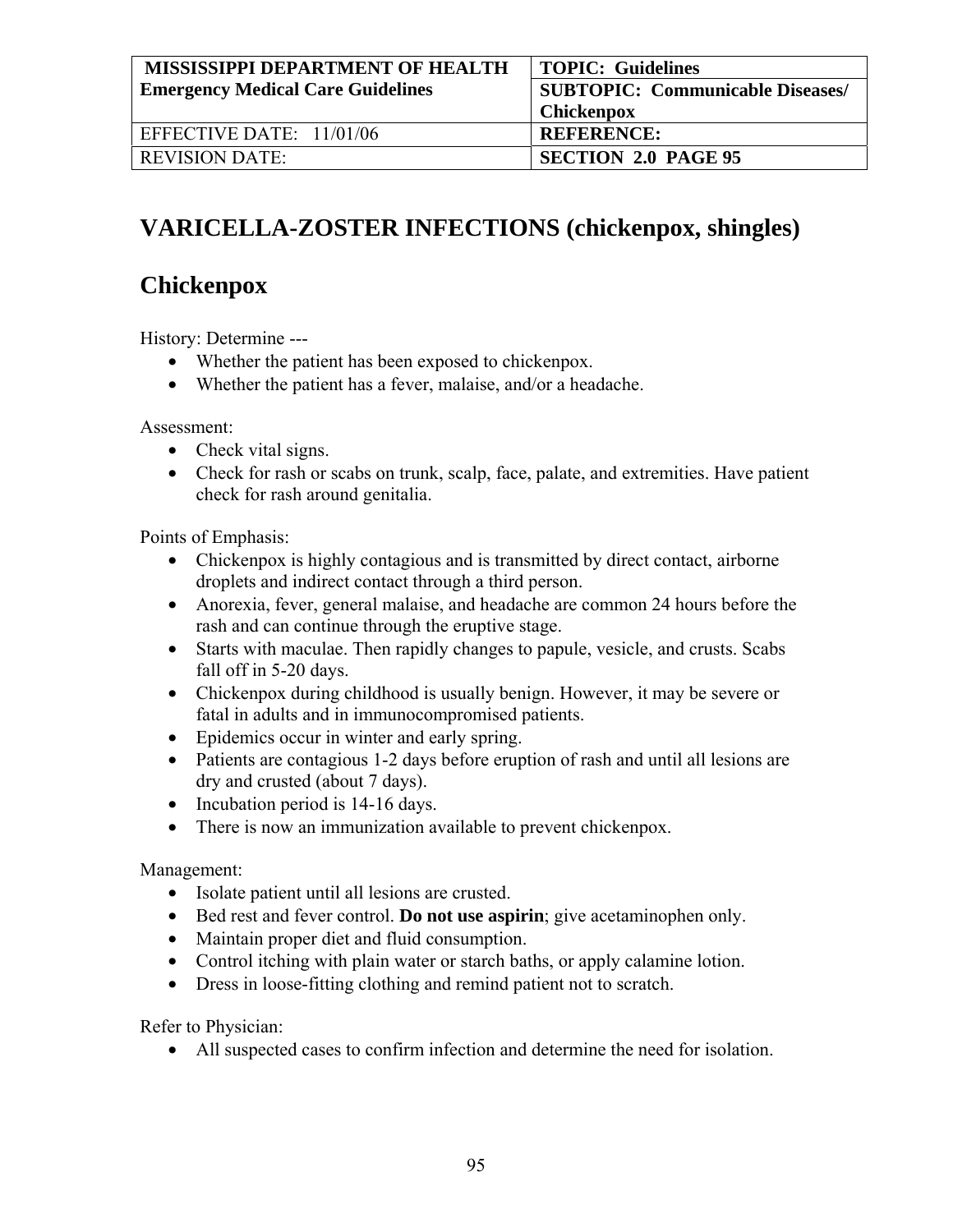| <b>MISSISSIPPI DEPARTMENT OF HEALTH</b>  | <b>TOPIC: Guidelines</b>                |
|------------------------------------------|-----------------------------------------|
| <b>Emergency Medical Care Guidelines</b> | <b>SUBTOPIC: Communicable Diseases/</b> |
|                                          | <b>Shingles</b>                         |
| EFFECTIVE DATE: $11/01/06$               | <b>REFERENCE:</b>                       |
| <b>REVISION DATE:</b>                    | <b>SECTION 2.0 PAGE 96</b>              |

### **Herpes Zoster (Shingles)**

History: Determine ---

- Whether the patient had pain in the area preceding the breakout (usually precedes the rash by 2-3 days).
- Whether the patient has a history of shingles.
- Whether the patient is immunocompromised.

Assessment:

- Check for a vesicular rash. (It is usually found on the trunk on only one side of the body.)
- Check vital signs, especially temperature.

Points of Emphasis:

- The chickenpox virus remains latent in the body. When it reactivates it is called "zoster" or "shingles."
- The vesicles should appear along the distribution of a nerve root(s).
- The pain may be very severe.

Management:

- First time outbreaks should be referred to a physician.
- Pain medication such as acetaminophen, ibuprofen, or both may be used.

Refer to Physician:

- First time outbreaks.
- If there is a rash on face or it is affecting the eyes.